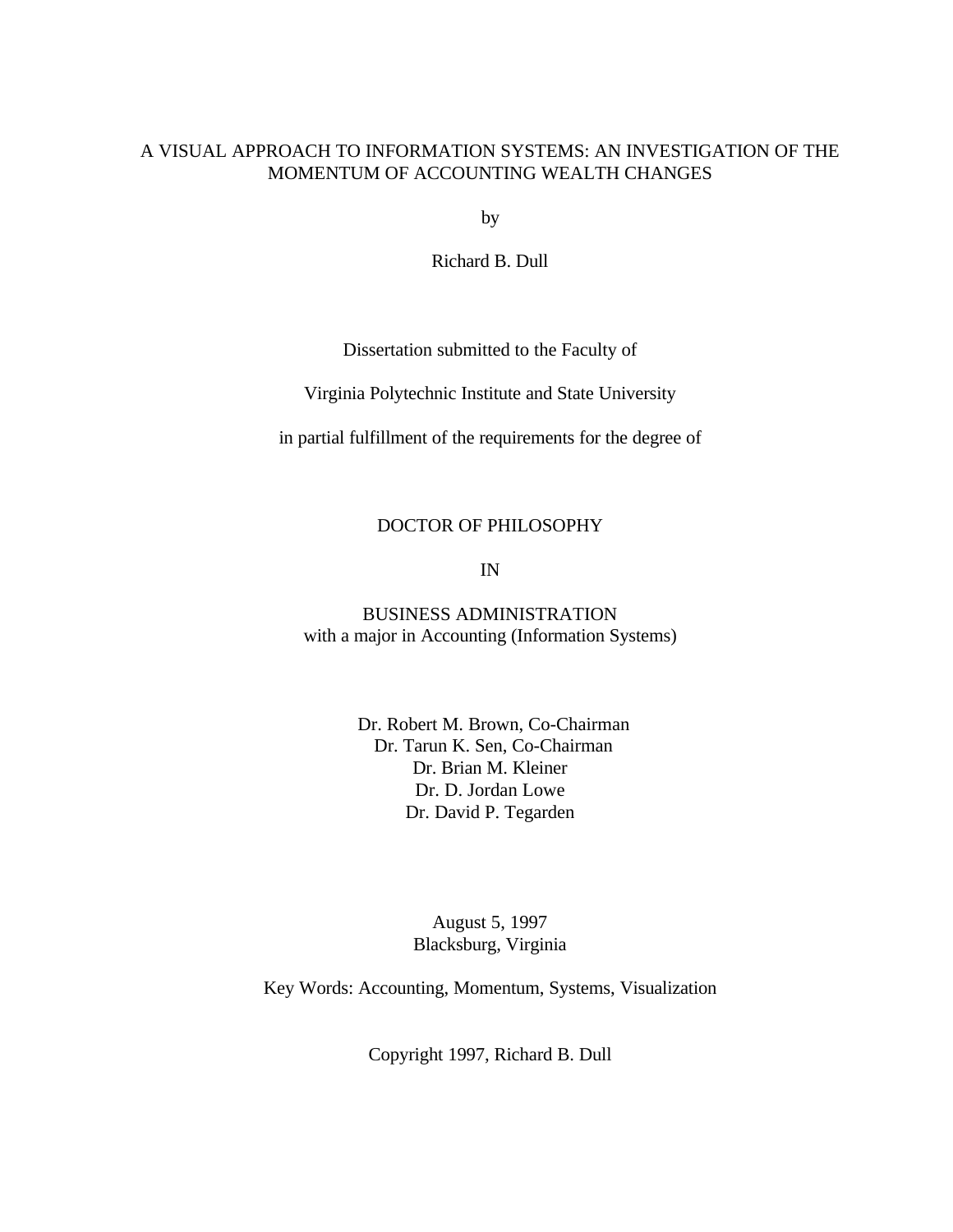### A VISUAL APPROACH TO INFORMATION SYSTEMS: AN INVESTIGATION OF THE MOMENTUM OF ACCOUNTING WEALTH CHANGES

by

Richard B. Dull

Committee Chairmen: Dr. Robert M. Brown, Dr. Tarun K. Sen

#### (ABSTRACT)

This study investigates the relationship between three visual representations (twodimensional, three-dimensional fixed, and three-dimensional rotatable) of multidimensional data, and the subjects' ability to make predictions based on the data. Output of a momentum accounting system was simulated and graphics were rendered based on that information. An interactive computer program was developed and used to administer the laboratory experiment and collect the results.

Subjects made prediction decisions based on the graphics produced for four companies. The companies were stratified based on size (high or low) and growth patterns (high or low). Each subject made predictions for one type representation for each of the four companies. Because of inconsistencies of the sample distributions for the different representations, nonparametric analyses were used to examine the data. The subjects using the three-dimensional data that could be rotated were found to provide the most accurate predictions. No differences between the treatments were found based on the subject's visual acuity, as measured by the Visual Vividness Imagery Questionnaire (VVIQ). The subjects using the two dimensional representations were found to take the least amount of time for their predictions.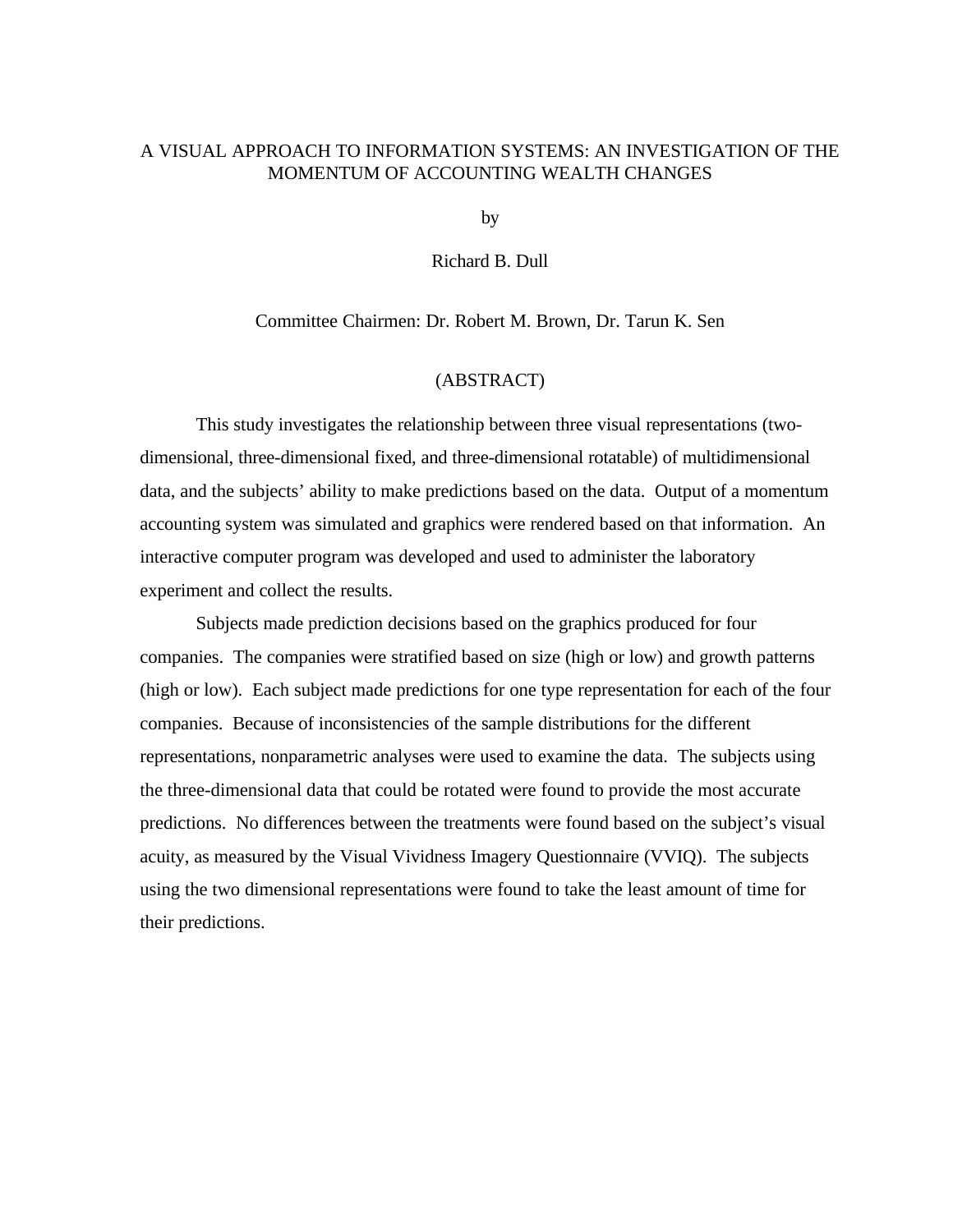### ACKNOWLEDGEMENTS

The completion of this document represents a milestone that could not have been accomplished without the help of a large diverse group of people. First, I would like to thank my dissertation committee. I do not believe I could have assembled a better combination of individuals to provide input and guidance for the project. Drs. Brown and Sen, the co-chairs, allowed me to pursue the topic I was interested in, while helping me keep a connection with the mainstream of accounting and systems research. This document would not have been possible without their commitment to the completion of the project. Dr. Lowe's suggestions and comments over the years have kept me thinking about new ideas and refinements of the old ones. My exposure to Dr. Kleiner helped raise my expectations of myself. His perspectives from a field outside of accounting systems helped me see the common problems that occur in different disciplines and the cross-functional research opportunities that exist because of these issues. Dr. Tegarden has been extremely helpful due to his willingness to share his interest and research in the field of visualizations. On many occasions, when working on this project his ideas and support helped move the study forward. Additionally, his combination of theoretical and practical knowledge saved many hours of work and improved the quality of the dissertation. In addition to these five committee members, there were many other faculty members at Virginia Tech that asked thought provoking questions, or provided information that is greatly appreciated.

iii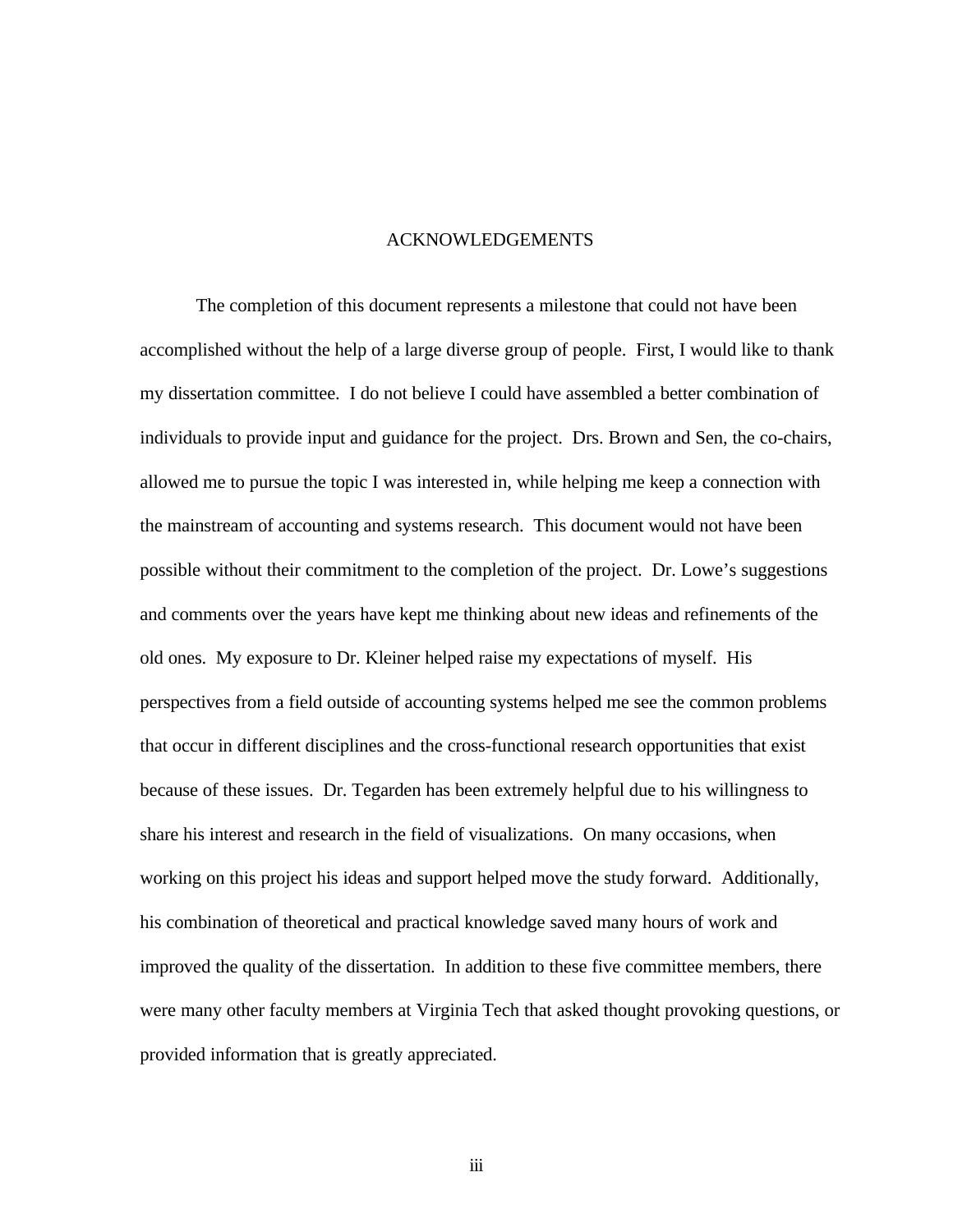In addition to the faculty members, several other people on campus provided me a tremendous amount of help. Traci Hess (Ph.D. student in Management Science) and I jointly developed an interest in the field of accounting system visualizations. She helped me learn more about the topic, and understand the supporting areas, by her willingness to share knowledge obtained from her coursework and studies. After the background and proposal for this paper was developed, the experiment was created with the help of Jason Lockhart, Director of the Virginia Tech Multimedia Lab. Jason's ability to transform my ideas into an interactive, data collecting, aesthetically pleasing program, resulted in an experiment that was well beyond my original expectations. Throughout the process of developing this document and its predecessors, Christine Hughes, an Instructor in the Virginia Tech English Department, read and edited many sections and drafts. Each of her suggestions improved the quality of the document and made it easier for you to read. I am indebted to each of these people for sharing their talents; I am gratified that I can count them as friends. There are countless other people that have been friends and associates while at Virginia Tech. While some of these people did not directly impact this document, they did help improve the quality of my life and indirectly improving the quality of my work. I am appreciative for this community of people.

Finally, I would like to thank Susan, my wife. She provided support throughout the entire educational process at Virginia Tech. When I considered entering the Ph.D. program, she helped eliminate the obstacles; without her, not only would the completion of this dissertation been impossible, but the beginning of the process would not have occurred. For her sacrifices, love, and support, I will always be indebted.

iv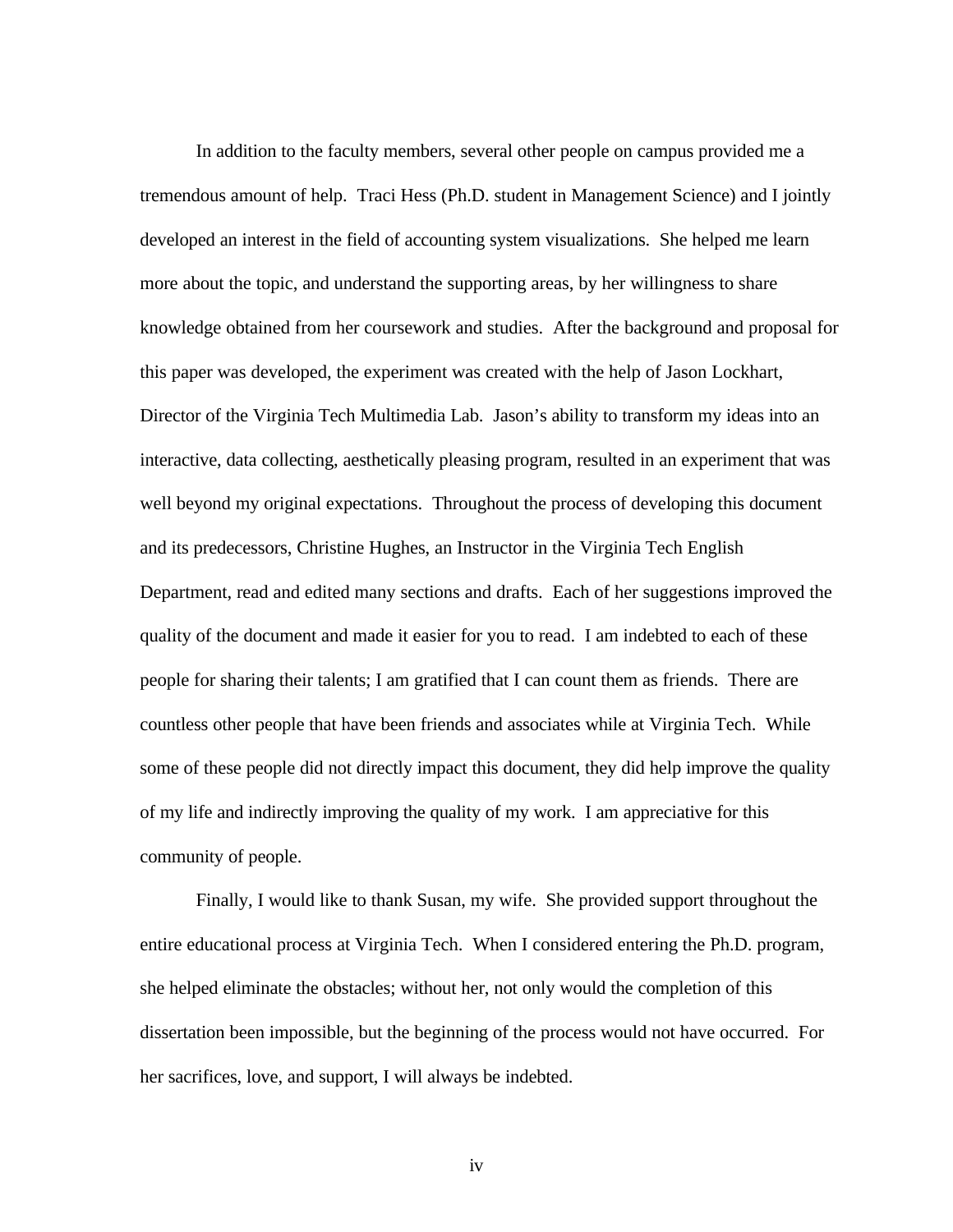## **TABLE OF CONTENTS**

## **CHAPTER**

| 2. LITERATURE REVIEW AND THEORY DEVELOPMENT  10 |  |
|-------------------------------------------------|--|
|                                                 |  |
|                                                 |  |
|                                                 |  |
|                                                 |  |
|                                                 |  |
| 2.2.2. Momentum Accounting Concepts in          |  |
|                                                 |  |
|                                                 |  |
|                                                 |  |
| 2.2.3. Relevance of Momentum Accounting         |  |
|                                                 |  |
| 2.2.4. Physical Science Basis of                |  |
|                                                 |  |
|                                                 |  |
|                                                 |  |
|                                                 |  |
|                                                 |  |
|                                                 |  |
|                                                 |  |
|                                                 |  |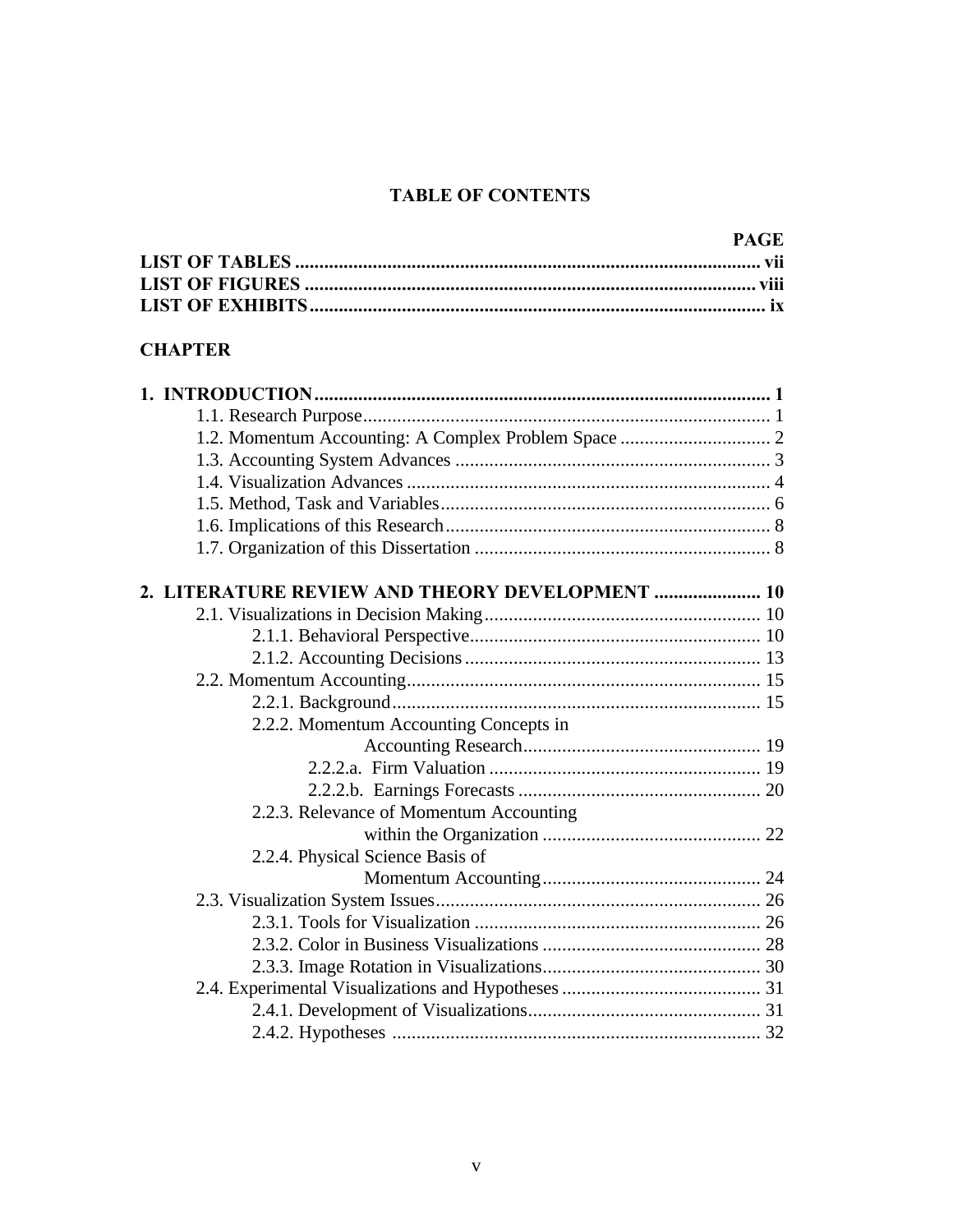# **TABLE OF CONTENTS (continued)**

| 3.1.1.a. Function Determination/ |  |
|----------------------------------|--|
|                                  |  |
|                                  |  |
|                                  |  |
|                                  |  |
|                                  |  |
|                                  |  |
|                                  |  |
|                                  |  |
|                                  |  |
|                                  |  |
|                                  |  |
|                                  |  |
|                                  |  |
|                                  |  |
|                                  |  |
|                                  |  |
| 5. CONCLUSIONS, LIMITATIONS      |  |
|                                  |  |
|                                  |  |
|                                  |  |
|                                  |  |
|                                  |  |
|                                  |  |
|                                  |  |
|                                  |  |
|                                  |  |
|                                  |  |
|                                  |  |
|                                  |  |
|                                  |  |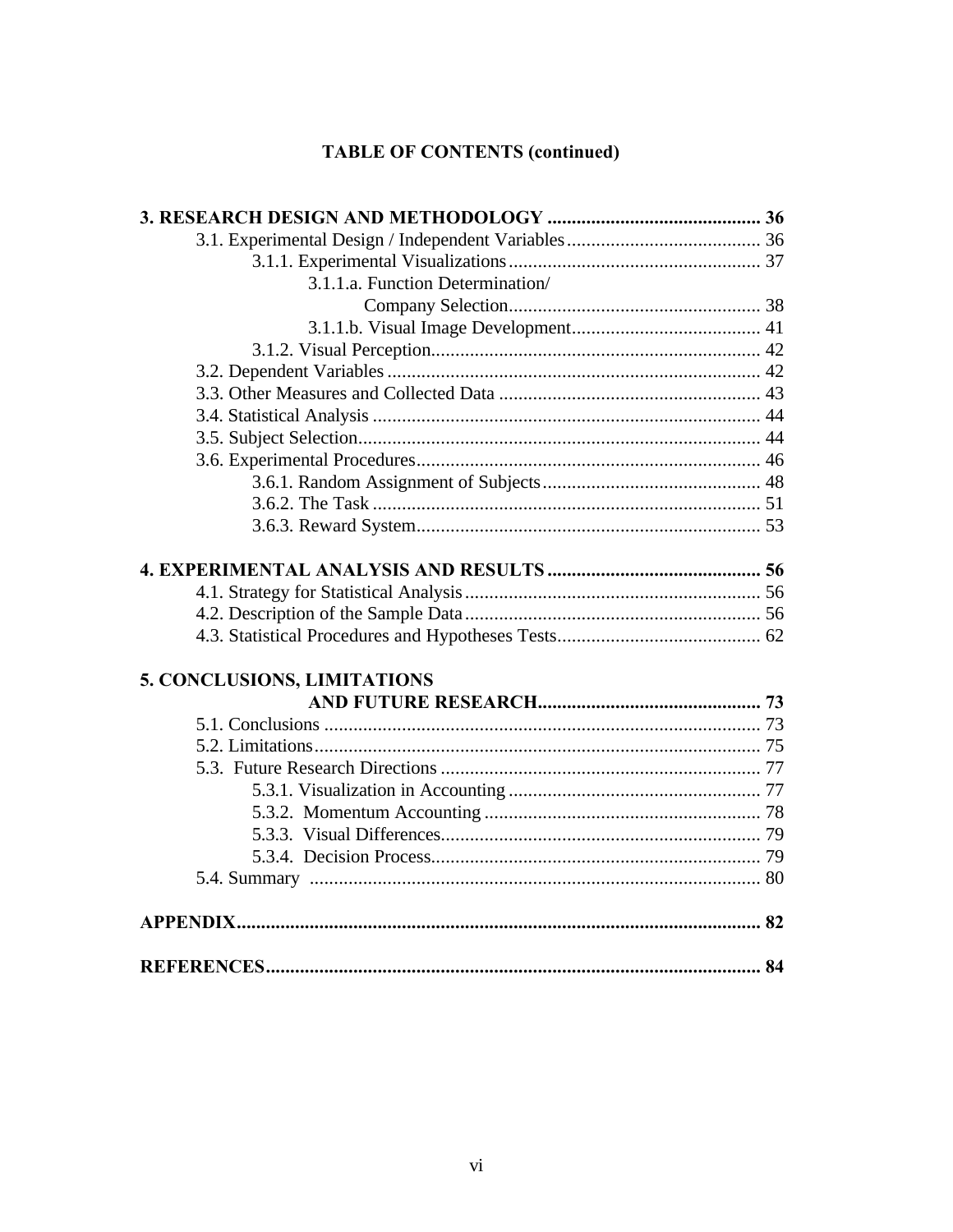## **LIST OF TABLES**

| <b>TABLE</b><br><b>PAGE</b>                                |  |
|------------------------------------------------------------|--|
|                                                            |  |
| 4.2 DESCRIPTIVE STATISTICS: ACCURACY BY REPRESENTATION  58 |  |
| 4.3 KOLMOGOROV-SMIRNOV GOODNESS-OF-FIT:                    |  |
| 4.4 DESCRIPTIVE STATISTICS: ACCURACY BY VVIQ RANK 60       |  |
| 4.5 KOLMOGOROV-SMIRNOV GOODNESS-OF-FIT:                    |  |
| 4.6 DESCRIPTIVE STATISTICS: TIME BY REPRESENTATION 60      |  |
| 4.7 KOLMOGOROV-SMIRNOV GOODNESS-OF-FIT:                    |  |
| <b>4.8 KOLMOGOROV-SMIRNOV</b>                              |  |
| 4.9 OBSERVATION ACCURACY MEAN (RANK) FOR H1 TEST 63        |  |
|                                                            |  |
|                                                            |  |
|                                                            |  |
|                                                            |  |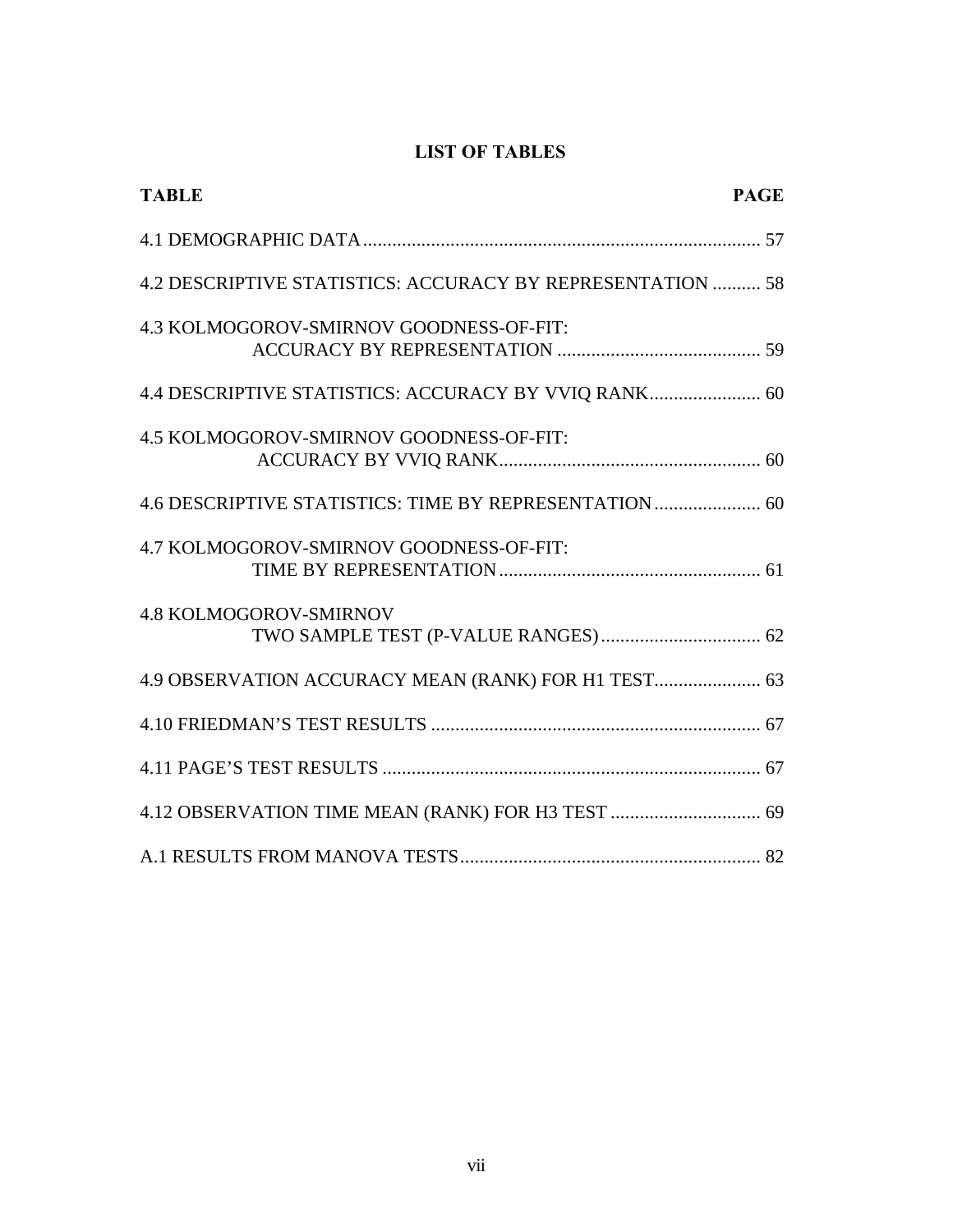## **LIST OF FIGURES**

| <b>FIGURE</b> | <b>PAGE</b> |
|---------------|-------------|
|               |             |
|               |             |
|               |             |
|               |             |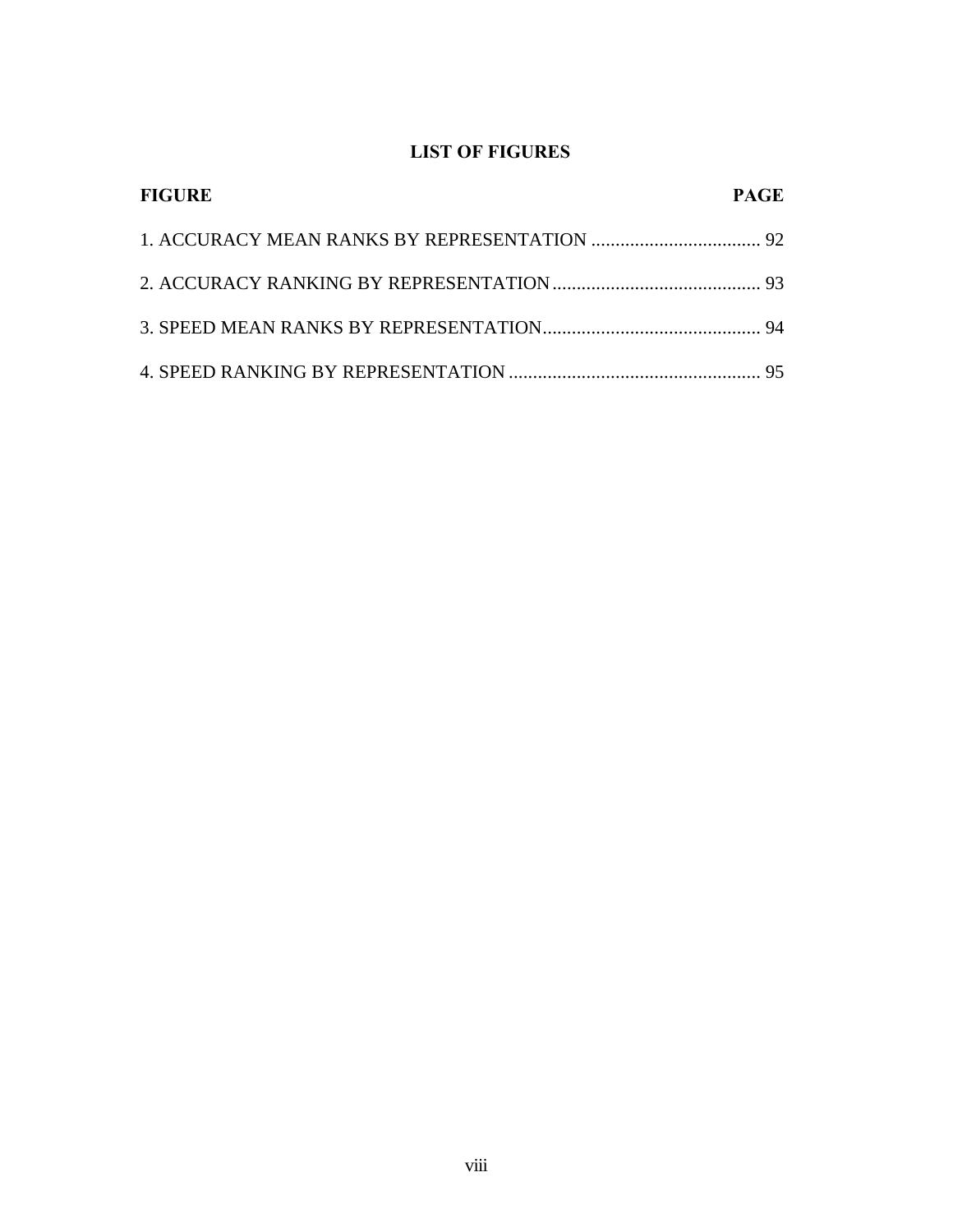## **LIST OF EXHIBITS**

|                     | <b>PAGE</b><br><b>EXHIBIT</b>                                                               |  |
|---------------------|---------------------------------------------------------------------------------------------|--|
| 1.                  | R1-2 DIMENSIONAL REPRESENTATION OF<br>ACCOUNTING WEALTH, MOMENTUM AND IMPULSE 96            |  |
| 2.                  | R2/R3 - 3 DIMENSIONAL REPRESENTATION OF<br>ACCOUNTING WEALTH, MOMENTUM AND IMPULSE 97       |  |
| 3.                  |                                                                                             |  |
| $\overline{4}$ .    | PV-WAVE PROGRAM SEGMENT TO GENERATE                                                         |  |
| 5.<br>5A.           | VIVIDNESS OF VISUAL IMAGERY QUESTIONNAIRE102                                                |  |
| 6.                  |                                                                                             |  |
| 7.                  |                                                                                             |  |
| 8.                  |                                                                                             |  |
| 9.                  | INFORMED CONSENT FOR PARTICIPANTS OF                                                        |  |
| 10.                 | VERBAL PARTICIPANT EXPERIMENT INSTRUCTIONS 110                                              |  |
| 11.                 | EXPERIMENTAL TRAINING/TASK QUESTIONS 111                                                    |  |
| 12.<br>12A.<br>12B. | OVERVIEW OF WEALTH, MOMENTUM AND IMPULSES 112<br>INTRODUCTION FOR ACTUAL EXPERIMENT TASK114 |  |
| 12C.<br>12D.        | NARRATIVE FOR SUBJECTS USING THE<br>NARRATIVE FOR SUBJECTS USING THE                        |  |
| 12E.                | NARRATIVE FOR SUBJECTS USING THE                                                            |  |
| 13.                 | 3-DIMENSIONAL ROTATABLE REPRESENTATION 117<br>SAS PROGRAM FOR MANOVA ANALYSIS (APPENDIX)118 |  |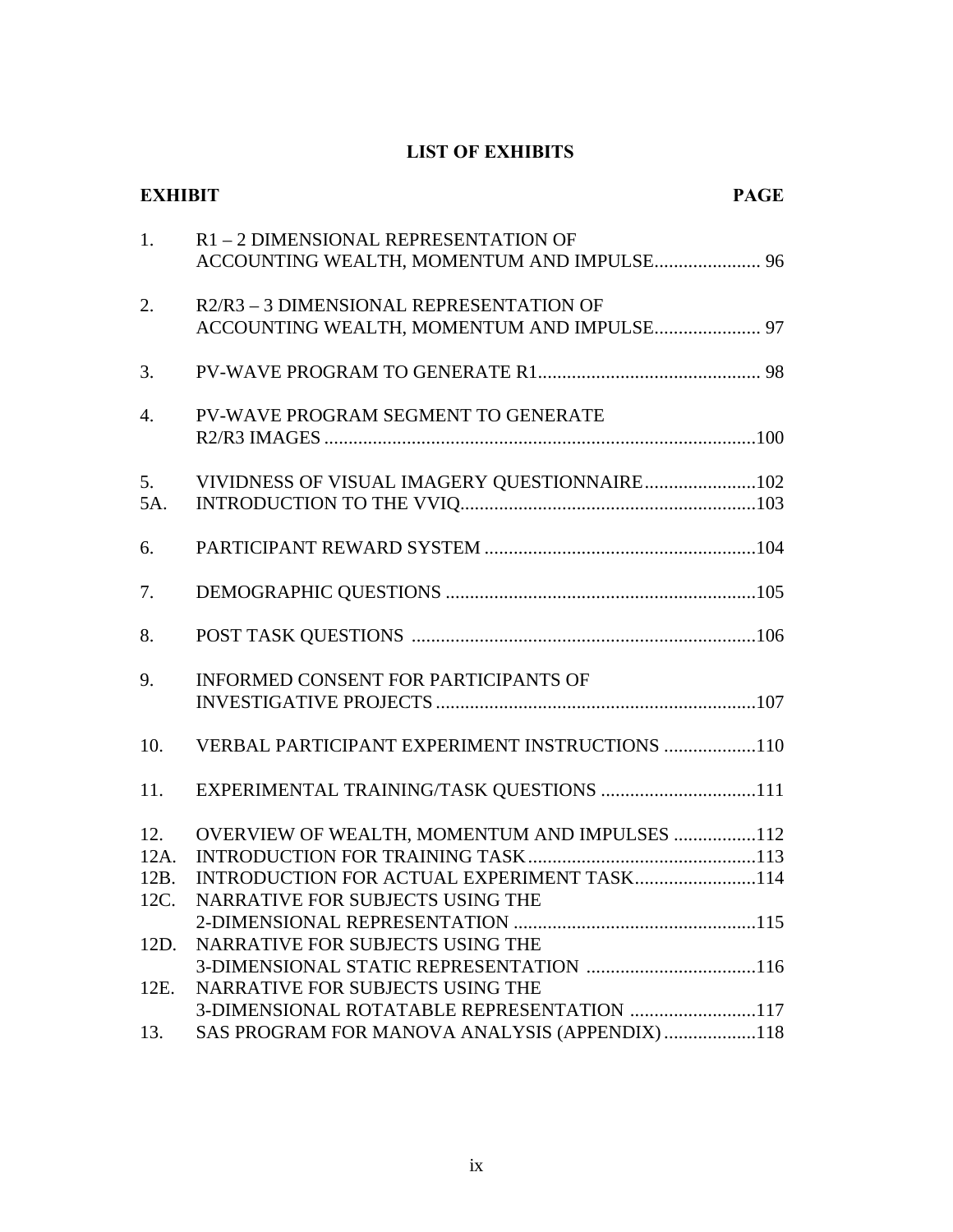## **CHAPTER 1**

#### **INTRODUCTION**

"The whole activity of the visual system, at whatever level we choose to study it, is designed to find significant discontinuities, pockets of order in the ordinary tumult of light."<sup>1</sup>

#### 1.1. Research Purpose

It is almost universally accepted that a primary purpose of an accounting information system is to accumulate and communicate a firm's economic data for use by those making decisions regarding the firm. Over the past several years, technological advances and business environmental changes have created an openness in attitudes toward electronically collecting and presenting data for analysis. These changes have driven the automation of accounting systems to a point that has made the manual collection and presentation of data almost obsolete. There has been little research to investigate the application of technological advances in presentation graphics to decisions made with accounting data. This study investigates the relationship between three visual representations (two-dimensional, threedimensional fixed, and three-dimensional interactive) of complex accounting data, and the subjects' ability to make predictions based on those data.

 1 From Visualization: the second computer revolution (Friedhoff & Benzon, 1989).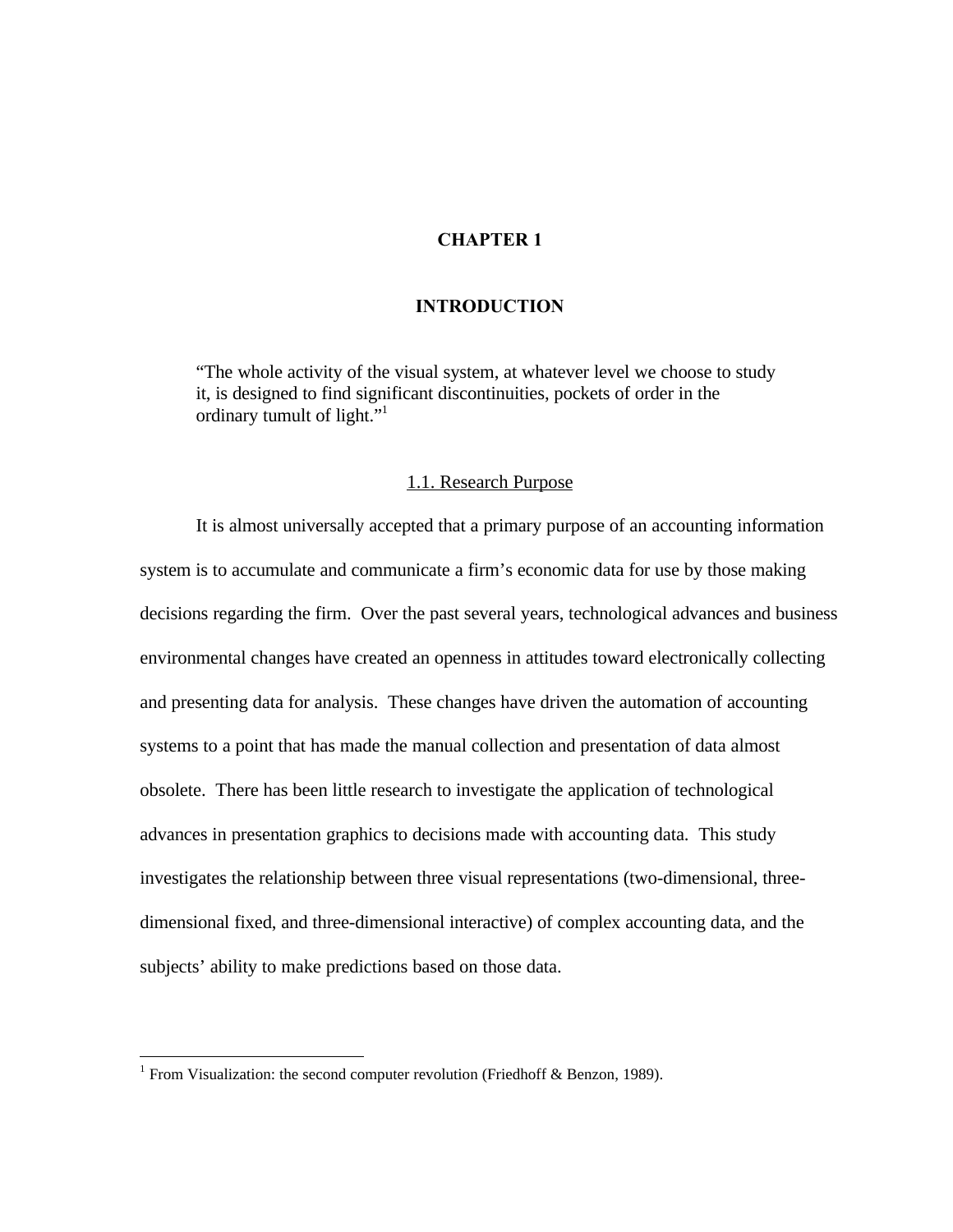## 1.2. Momentum Accounting: A Complex Problem Space

It has been proposed (Ijiri, 1982, 1986, 1990) that there should be an extension of double-entry accounting that would consider a third dimension of accounting data -- the time effect of accounting entries. This extension, commonly referred to as "momentum accounting," uses the relationship between time and traditional accounting information. As such, it may provide more information on which decisions could be based (Ijiri, 1989). This information would include information relating to the wealth of an organization and its corresponding rates of change (Ijiri, 1982, 1986). This information could be provided on a continuous basis rather than on a quarterly or annual basis. One of the main criticisms of momentum accounting is its higher level of complexity (extension to a third dimension, i.e., recording expected future effects), when compared to that of traditional double-entry accounting (Fraser, 1993).

Momentum accounting increases the complexity of an accounting system by expanding on the single-dimension stock (assets and liabilities) and two-dimensional flow (revenues and expenses) concepts, by adding a third dimension (time) and, therefore, a corresponding third component of each entry. This study focuses on the output of a momentum accounting system rather than the details of journal entries and the recording of transactions. This approach is taken because there is no benefit in accumulating and reporting information with a system if decision-makers cannot understand the information generated by the system. In

2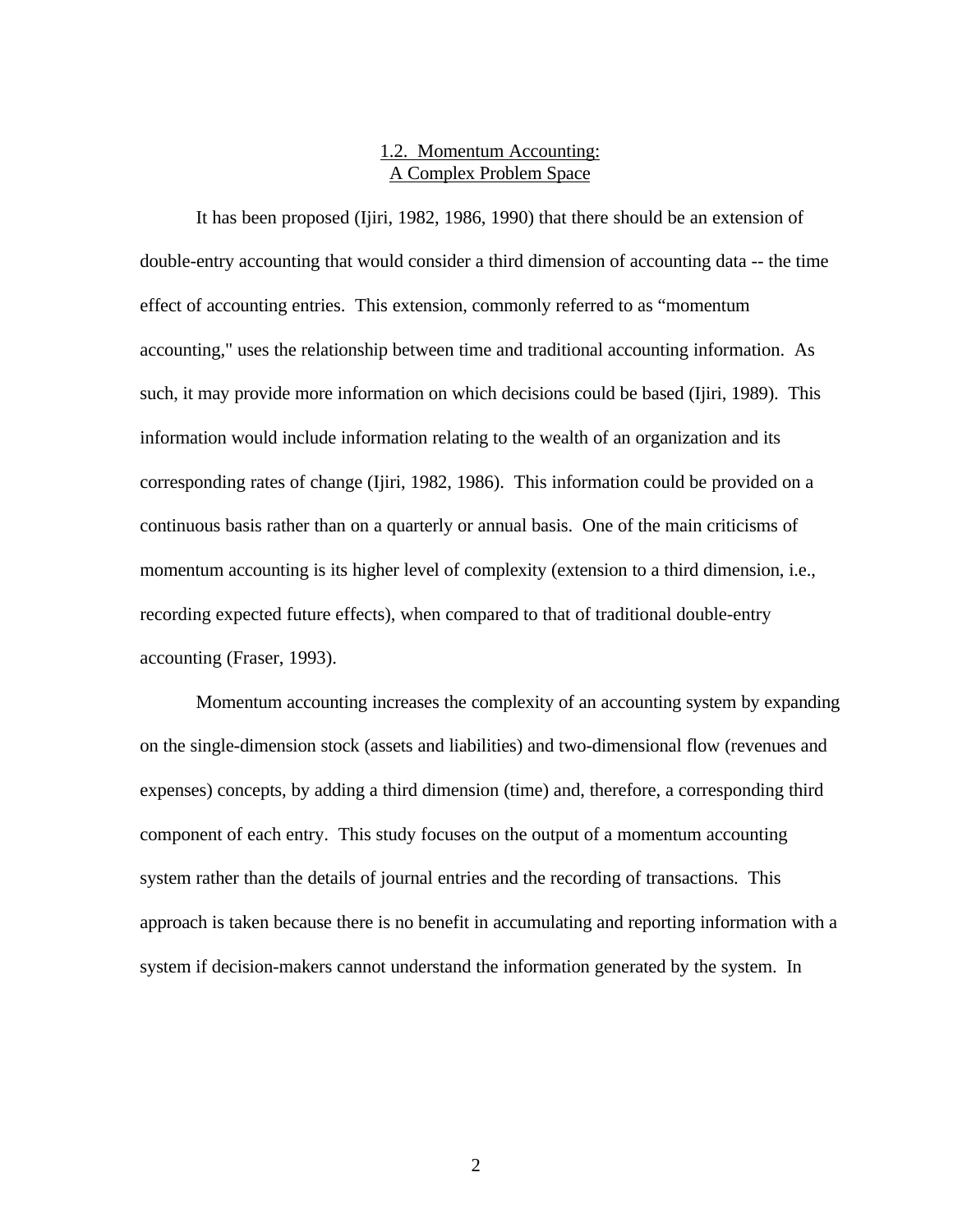momentum accounting, decision-makers would consider wealth, the rate of wealth change (momentum), and the rate of momentum change (impulse) in wealth.<sup>2</sup>

This research includes a mapping of the momentum accounting concepts to their underlying physical science concepts; this should provide decision-makers with a better understanding of wealth and its components. With this mapping in place, there should be a clearer understanding of how the underlying concepts relate, and how they have been visually represented. Finally, this study investigates the possibility of using visualizations to assist in understanding the information generated by a momentum accounting system.

#### 1.3. Accounting System Advances

Using innovative ideas and automation techniques to address accounting issues is a common concept within the field of information systems (Martin, 1996; Woodward, 1996). Over the past two decades, due to this proliferation of computers and automation of systems, it is now possible to provide decision-makers with accounting information that previously has not been cost-effective to produce. Despite significant advances in financial reporting and accounting systems, these systems have generally not kept pace with the available information technology, although there have been attempts to move the accounting profession forward into new technology (Martin, 1996; Woodward, 1996). Elliot (1995) suggests that if accountants want to maintain the value of their services, they will have to keep up with technological advances.

 $2$  Currently decision-makers are focused on earnings and therefore managers tend to "manage" earnings (see Dechow, Sloan & Sweeney 1996). With the focus on wealth, decisions that manipulate earnings would have reduced significance.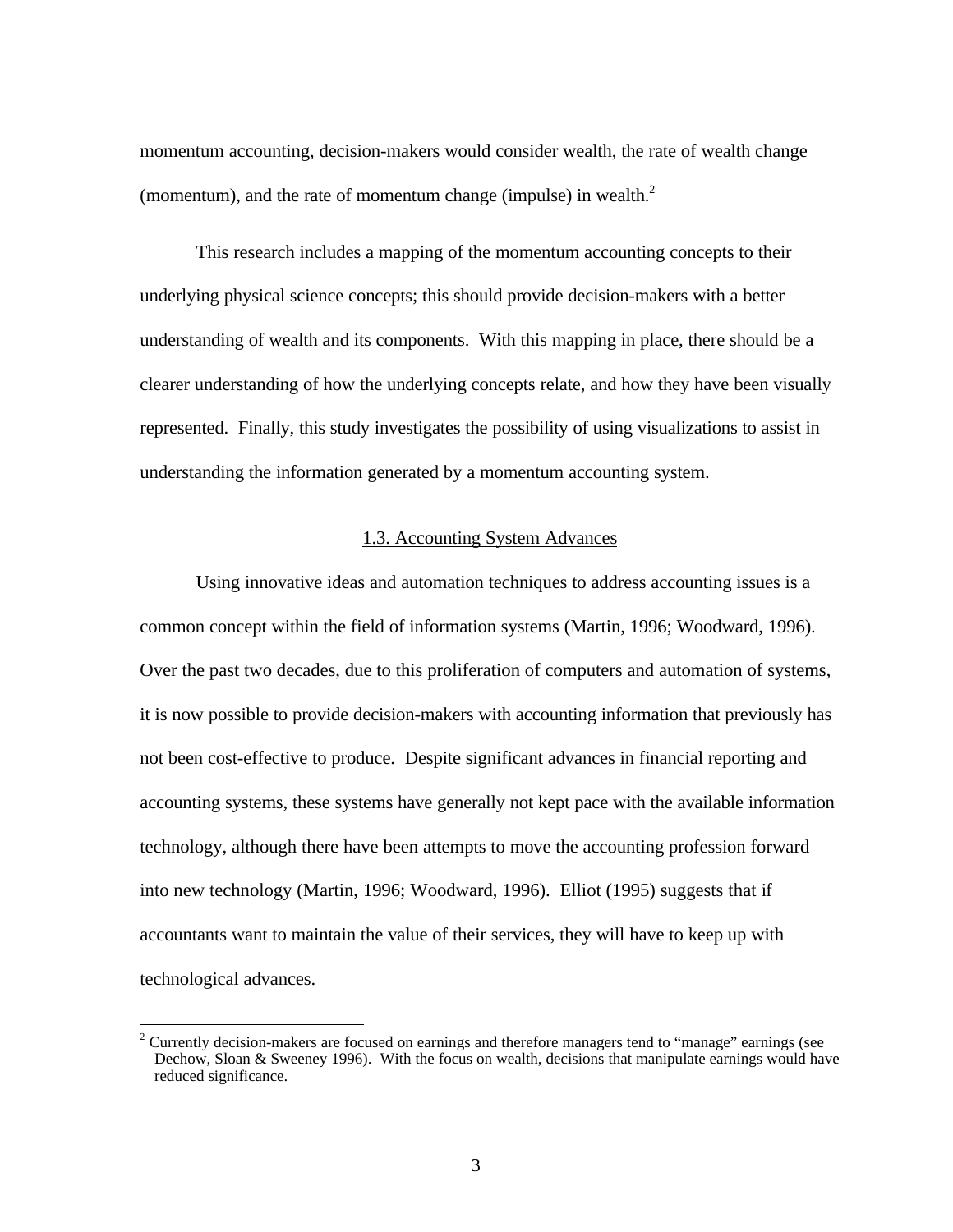Even with today's technological advances, the complexity of implementation has limited interest in the development of momentum accounting systems. Currently, there are no systems with momentum accounting capabilities commercially available.<sup>3</sup> Because of this lack of general use, this research used financial market information to simulate the information that might be provided by an actual momentum accounting system.

#### 1.4. Visualization Advances

The "most basic visualization" has been described as "simply plotting points of data on a piece of graph paper" (Wolff & Yaeger, 1993, p. 89). In the early 1980's as personal computers became more abundant, this plotting task was refined by using spreadsheet programs with graphic capabilities. As the computer industry expanded, the increase in power and decrease in cost for desktop and network PC's has facilitated the development of sophisticated programs that allow computer users to easily produce visualizations<sup>4</sup> of data from a variety of sources. Historically, to develop a graphic representation, one had to create and program routines based on geometric formulae for each component of a graph; this limited all but a few highly trained individuals from the visual exploration of data. This also prevented the rapid change of visualizations to adapt to individual preferences for data presentation. The tools<sup>5</sup> that are available today include many graphic libraries that include

 $3$  Although CEC-Services (1997) has indicated its intent to produce, by mid-1997, an accounting class library that supports triple-entry bookkeeping, one would expect at least another year prior to any implementation of such a system.

<sup>&</sup>lt;sup>4</sup> Keim, Bergeron and Pickett (1995, 10) indicate that a visualization system helps "transform numerical data of one kind or another into pictures in which structures of interest in the data become perceptually apparent." Therefore, a visualization can be described as a picture that visually represents relationships within data.

 $<sup>5</sup>$  See Section 3.3.1. for more information regarding the currently available tools.</sup>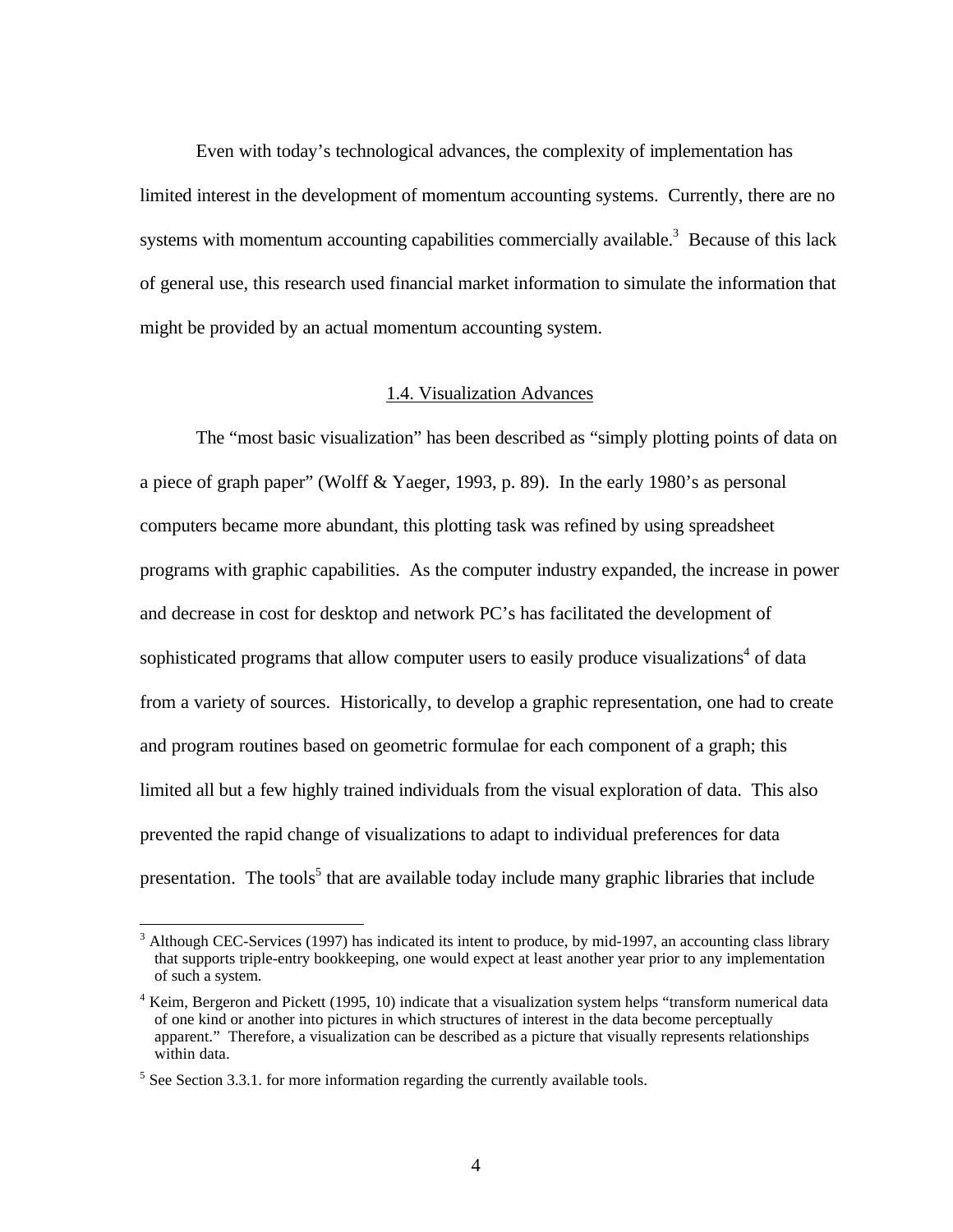computer language code for standard routines, 4GL programming languages that aid programmers in code generation, and point-and-click data analysis tools. The outputs from the programs vary from basic two-dimensional graphics to virtual reality systems. Even with the relative simplicity with which today's tools may be used to transfer data to graphical representations, there is still some inherent complexity that exists. The typical computer user may be able to generate simple graphics, but patience and practice is required to develop useful multidimensional representations. Although commonly available, today's visualization tools have primarily been used to increase the understanding of phenomena within the realm of the physical sciences (Tufte, 1990; Wolff & Yaeger, 1993) and, more recently, for entertainment purposes.<sup>6</sup> Apart from engineering and the physical sciences, research has been limited. There have been few studies in the business and accounting areas beyond the traditional "graph versus table" literature.<sup>7</sup> This lack of coverage can be attributed to the complexity level and rate of change of the newer visualization software tools (Woodward, 1996). These new visualization tools can be used in the context of accounting information to match the dimensionality of the representation with the dimensionality of the data, possibly increasing the understanding of complex accounting concepts and information (Cooper, 1990; Vessey, 1991).

-

<sup>&</sup>lt;sup>6</sup> One only has to look at currently available video games and "action" movies to see the adaptation of the visual technology to this field.

<sup>&</sup>lt;sup>7</sup> Vessey (1991) provides a summary and analysis of a significant body of the "graph versus table" literature.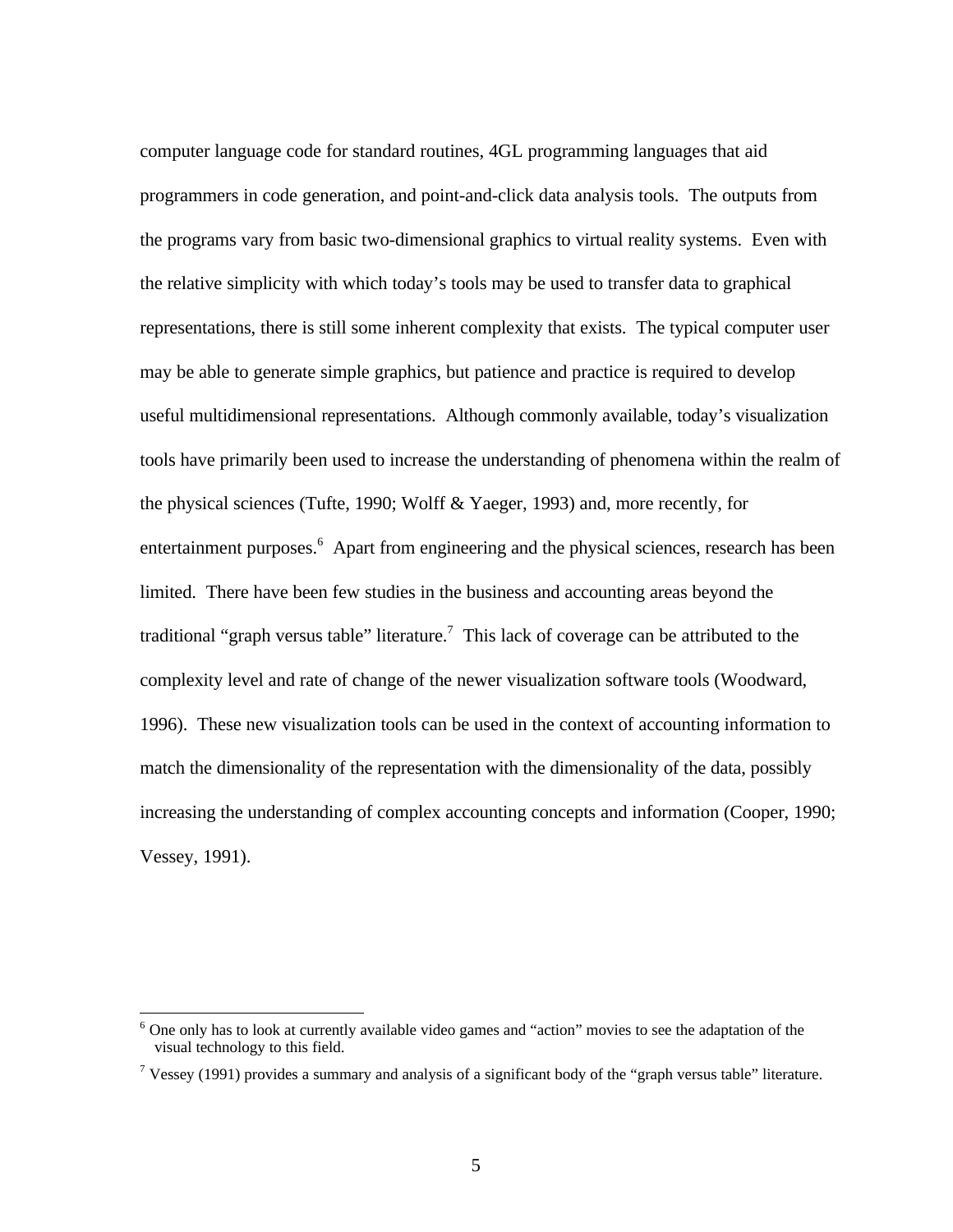#### 1.5. Method, Task and Variables

When developing the visualizations to represent data, one must consider the wide spectrum of options within data representations. The range varies between Wolff and Yaeger's (1993) "most basic" plot (as described in the previous section) to their discussion of 3-D animations.<sup>8</sup> This range provided the parameters for the development of graphics that represented the information provided by momentum accounting. The development of representations included simulating a function for wealth, momentum (the first derivative of the wealth function), and impulse (the second derivative of the wealth function). Halliday, Resnick and Walker  $(1993)^9$  provided the basis for the first visualization used in the experiment, a two-dimensional representation that used three lines (each being one of the above described functions) to convey the momentum accounting information; the x-axis represented time, while the y-axis concurrently represented wealth, momentum and impulse. The second visualization was based on a 3-dimensional linear plot;<sup>10</sup> the graphic generated was a static three-dimensional representation, with points plotted from the individual momentum accounting functions. In this visualization, the x-axis represented time, the y-axis momentum and the z-axis wealth. Impulse was represented by application of a relative color scale to the line formed through the plotting of the  $(x,y,z)$  coordinates.<sup>11</sup> The third

<sup>&</sup>lt;sup>8</sup> Wolff and Yaeger (1993, 146) indicate that "Surface rendering and 3-D animation techniques [that] once were the tools of computer graphics specialists and a small circle of highly expert software engineers are now available as a part of relatively low-cost commercial software packages on personal computers."

<sup>&</sup>lt;sup>9</sup> Halliday et al. (1993) used a similar graphic to display velocity and acceleration during an automobile crash.

 $10$  An example of such a plot is included in Wolfram (1996, 945).

<sup>&</sup>lt;sup>11</sup> An example of using color as a fourth dimension can be found in Matlab (1996).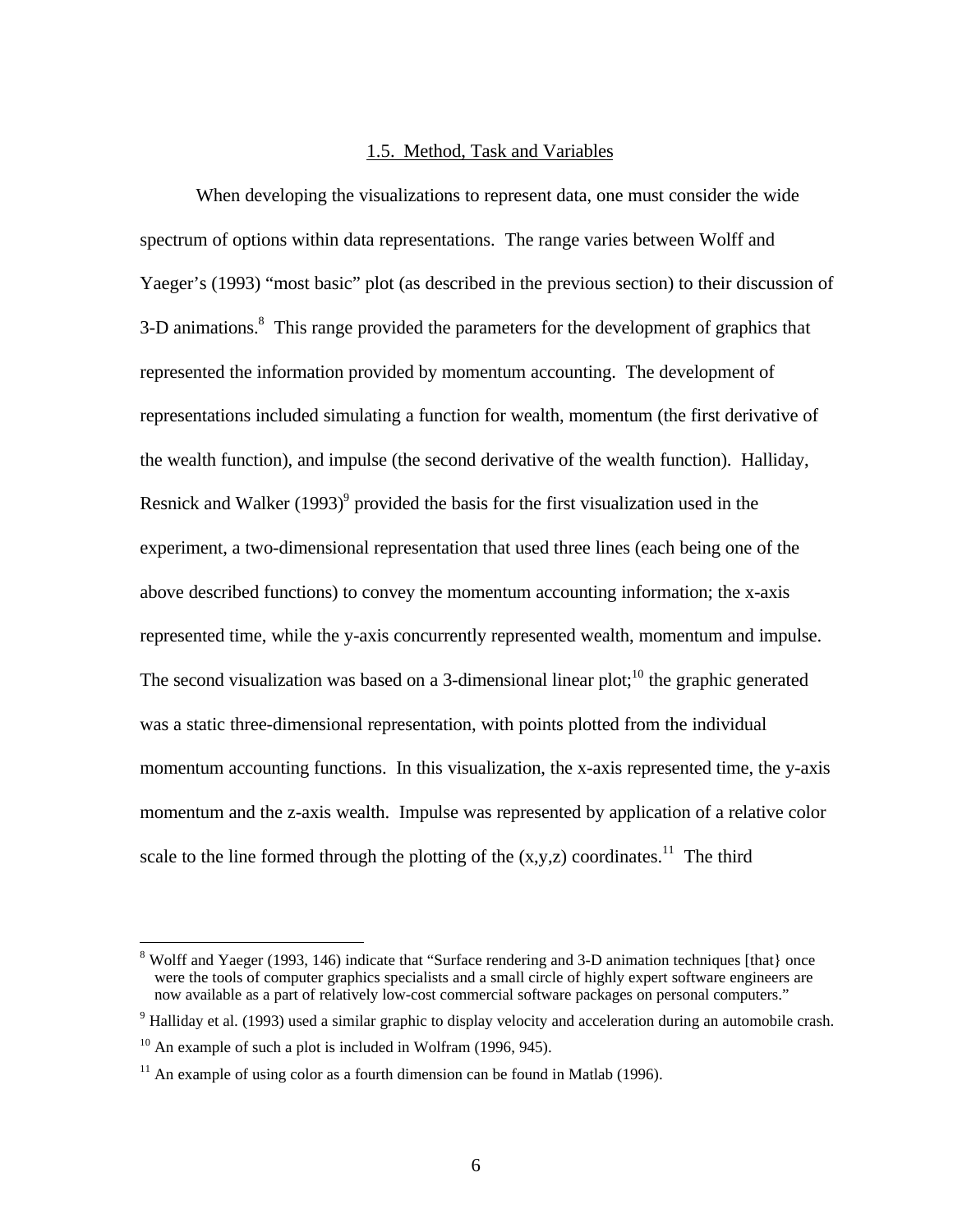visualization was identical to the second except users of the third had the ability to rotate their representation and view the interaction of the data from various angles.<sup>12</sup>

After the establishment of the "momentum accounting visualizations," a laboratory experiment was conducted to test the differences between the visualizations with regard to subjects' ability to make predictions of wealth. Wealth is a concept key to momentum accounting (Ijiri, 1982, 1986). Each subject was given a series of representations of information in one format and asked to make predictions on each representation in the series. The two primary independent variables in the experiment were representation type (manipulated – three levels) and visual acuity<sup>13</sup> (measured – two levels)<sup>14</sup>. Visual acuity was measured after the experimental decisions were made through the use of the Visual Vividness Imagery Questionnaire (VVIQ).<sup>15</sup> The dependent variables included the accuracy of the subjects' predictions (measured relative to predictions based on the model used) and the time to complete a prediction. Examination of the results include prediction accuracy based on the manipulation of representations, prediction accuracy based on visual acuity, and time to predict based on the manipulation of representations.

-

 $12$  Image rotation is discussed in section 2.3.3.

 $13$  Marks (1973) used visual acuity as a measure of an individual's ability to mentally "see" and recall objects.

 $14$  The actual scale is continuous, but for the purposes of this research, the scale was stratified into thirds; the top and bottom scoring thirds were classified as high visual and low visual, respectively.

<sup>&</sup>lt;sup>15</sup> The specific form used in this experiment was obtained from Marks (1973).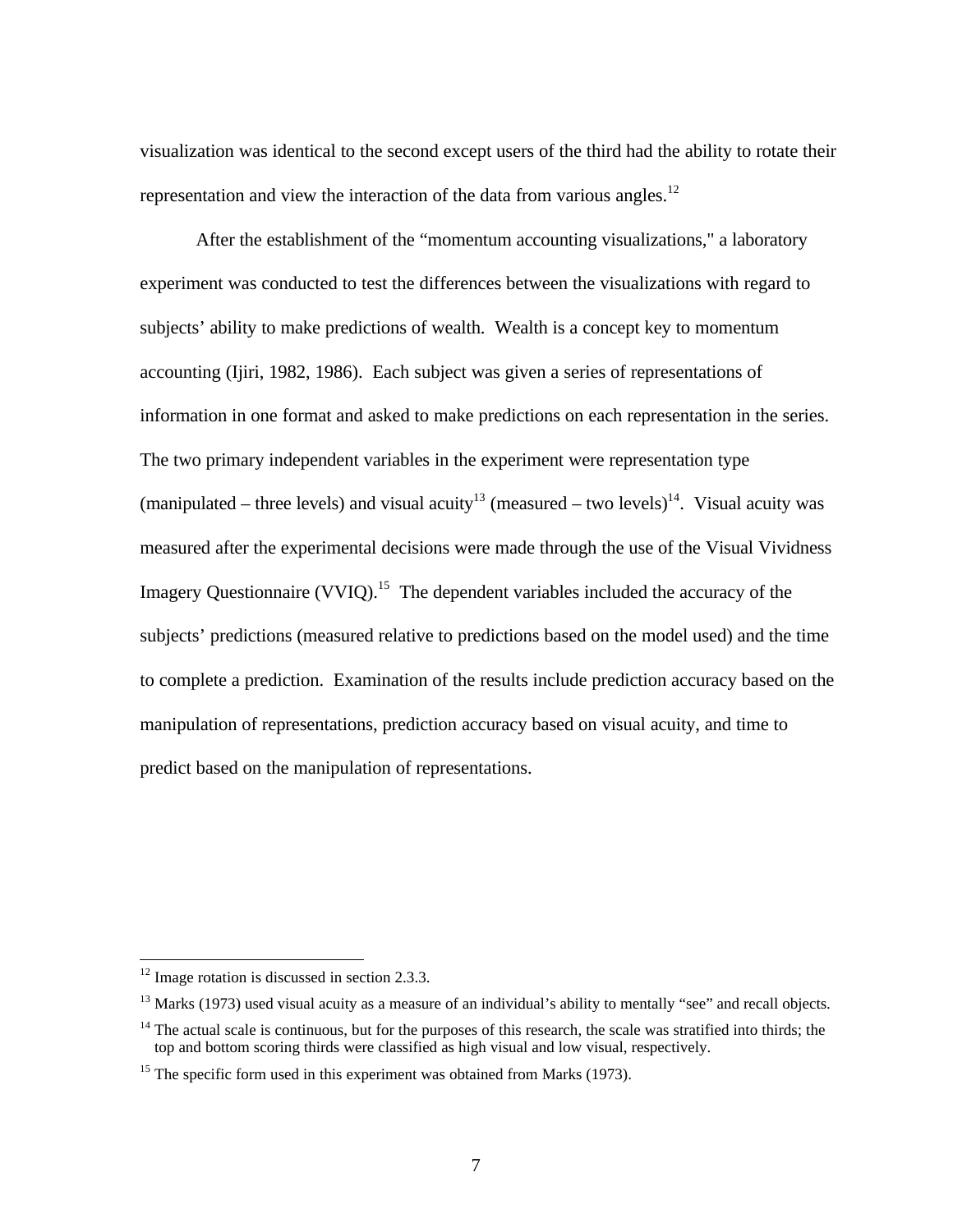#### 1.6. Implications of this Research

By applying new visualization tools to a complex accounting problem, this study provides contributions in accounting and information systems. First, it should move forward the establishment of visualization research into the accounting domain. To date, research in accounting visualizations has been limited to simple graphics (Anderson & Kaplan, 1992; Anderson & Reckers, 1992; MacKay & Villarreal, 1987; Stock & Watson, 1984). Research in other fields has indicated significant benefits (such as a better understanding of data relationships) may accrue to the users of visual representations (Wolff & Yaeger, 1993); applying similar concepts and tools to accounting may also yield a better understanding of the increasing volume of accounting data. Visualizations may provide a method to improve decisions by increasing the user's understanding of the data. The second contribution is the development of a method to increase the understanding of a complex accounting issue, momentum accounting.This can be accomplished by presenting the momentum accounting information in a format that recognizes and focuses on the relationships between wealth and the underlying components of the change in wealth. If visualizations can aid users in understanding this complex concept, they may later be applied to other complex accounting ideas generating a more complete understanding of those concepts.

#### 1.7. Organization of this Dissertation

The basis of this research is the application of certain visual representations to an accounting-based problem space. Chapter 2 develops the theoretical basis for this application, describing historical studies of visualizations in decision-making in general and within the

8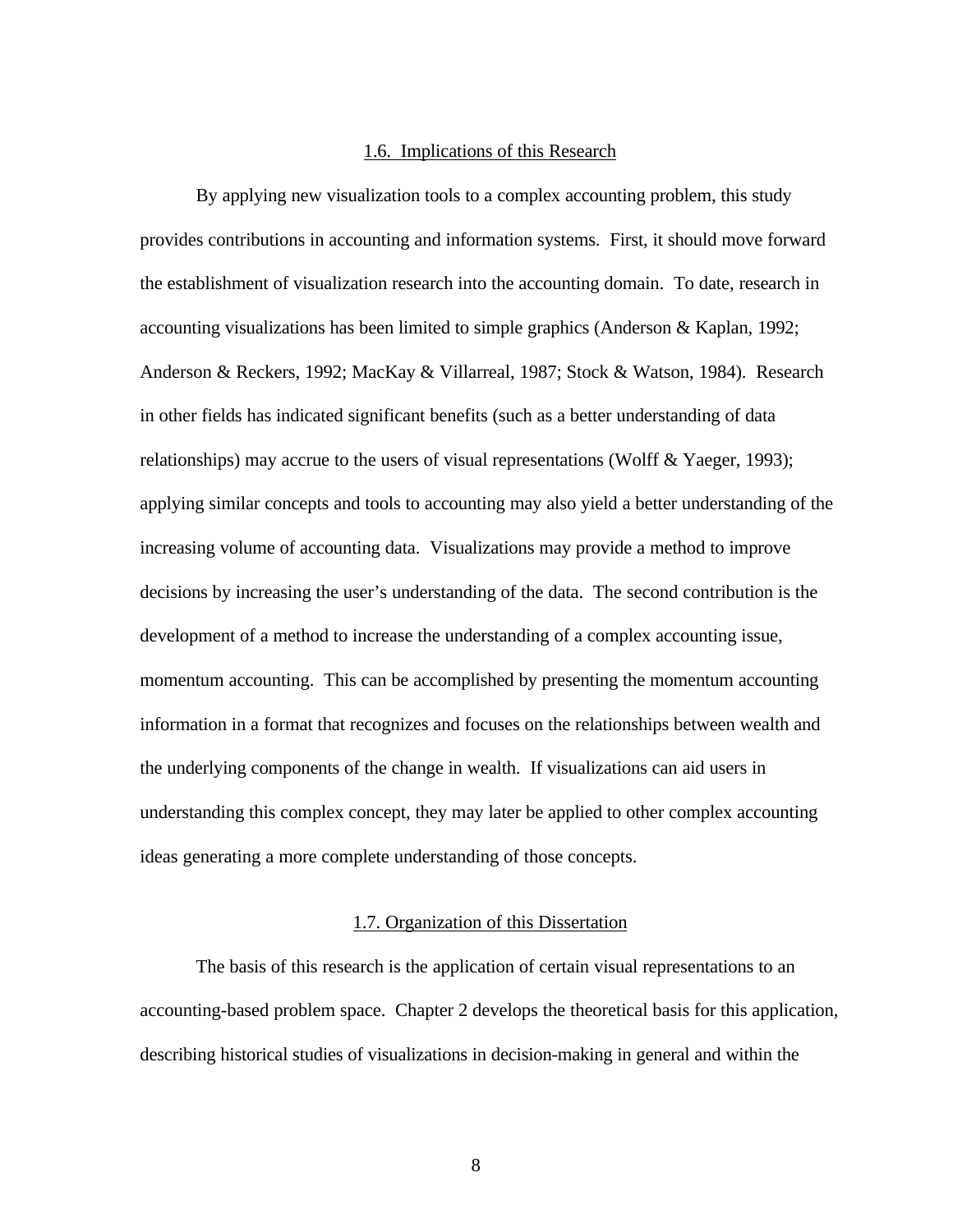domain of accounting. The chapter continues into a discussion of momentum accounting and its ties to traditional accounting concepts, organizational operations and the physical sciences. Chapter 2 then moves into a discussion of tools and concepts that are available for visualization, including those used in this research. Finally, the hypotheses are developed based on the foundation formed in Chapter 2.

Chapter 3 describes the research methodology, including a detailed description of the variables and the experiment used to obtain data to test the hypotheses developed in Chapter 2. Chapter 4 discusses the statistical analysis that was used to test the hypotheses, and finally, the results of the statistical analysis, including the tests of hypotheses, are discussed in Chapter 5. This final chapter concludes with a discussion of a future direction for this course of research.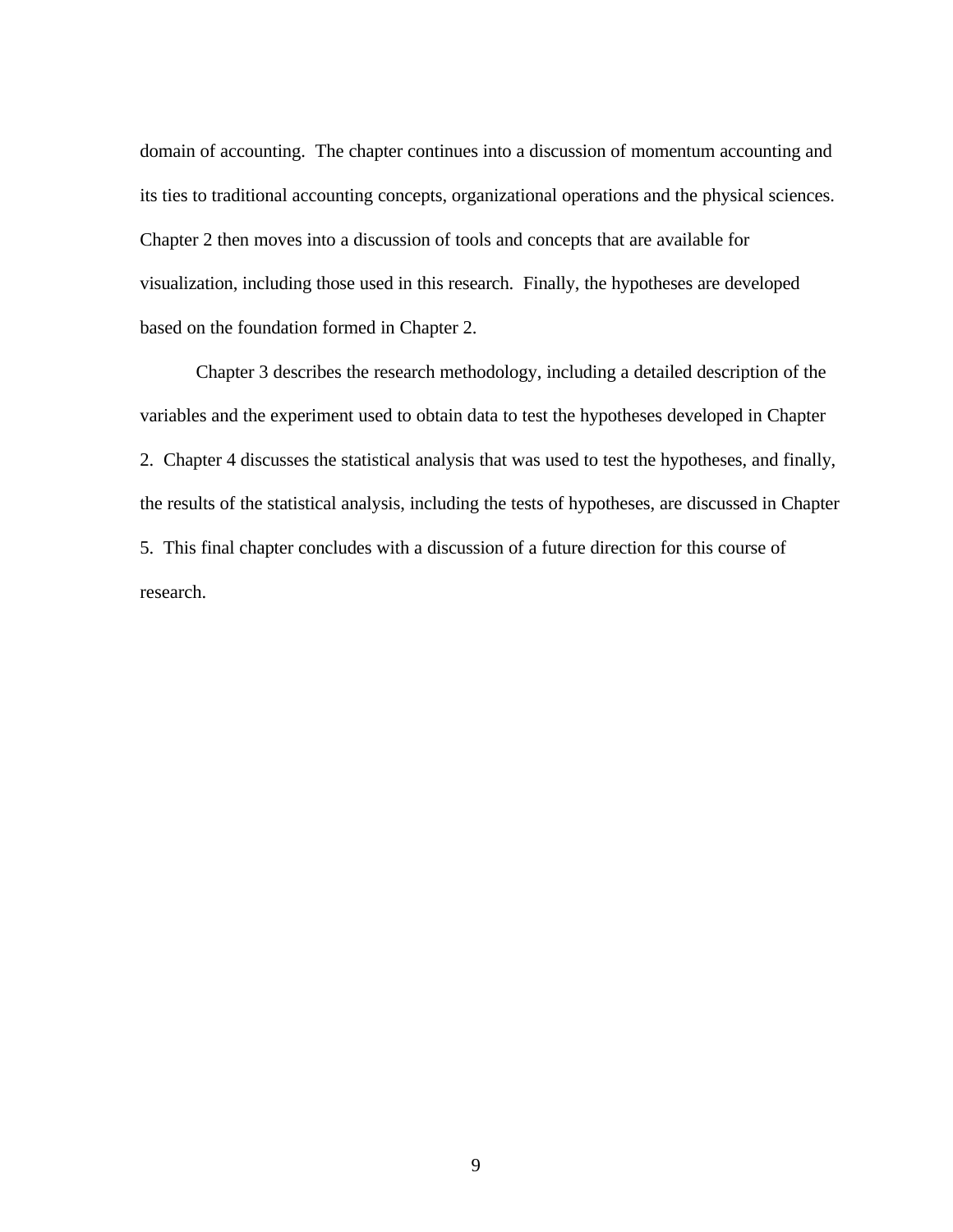### **CHAPTER 2**

#### **LITERATURE REVIEW AND THEORY DEVELOPMENT**

2.1. Visualizations in Decision Making

2.1.1. Behavioral Perspective

The behavioral disciplines have had many research studies relating to the topic of visualization (Colet & Aaronson, 1995; Cooper, 1990, 1995; Schkade & Kleinmuntz, 1994). This interest is in part due to the recognition that one's experiences are based on observations from a three-dimensional world (Cooper, 1990). From this, it is reasonable to conclude that if one's experiences are from a 3-dimensional world, representations on which he or she might make decisions may be understood better in that format. Another basis for the behavioral interest in the area relates to visualizations' usefulness in recognizing relationships among data. It can be used as a tool to direct the process of mathematical modeling when investigating these relationships (Colet & Aaronson, 1995). Yu and Behrens (1995) developed their framework of using visualizations in statistical analysis to assist in "balancing noise and smoothing in statistical analysis" (p. 264).

Beyond the general statistical analysis uses of visualizations in psychological literature, numerous studies have investigated human interactions with visualizations (Cooper, 1990, 1995; Lohse, Biolsi, Walker & Rueter, 1994; Schkade & Kleinmuntz, 1994). Cooper looked at the connection between two-dimensional and three-dimensional views of an object (1990) and the concept of mental imagery (1995). The 1990 study suggests that when confronted with two-dimensional representations of structural objects, individuals will mentally create a

10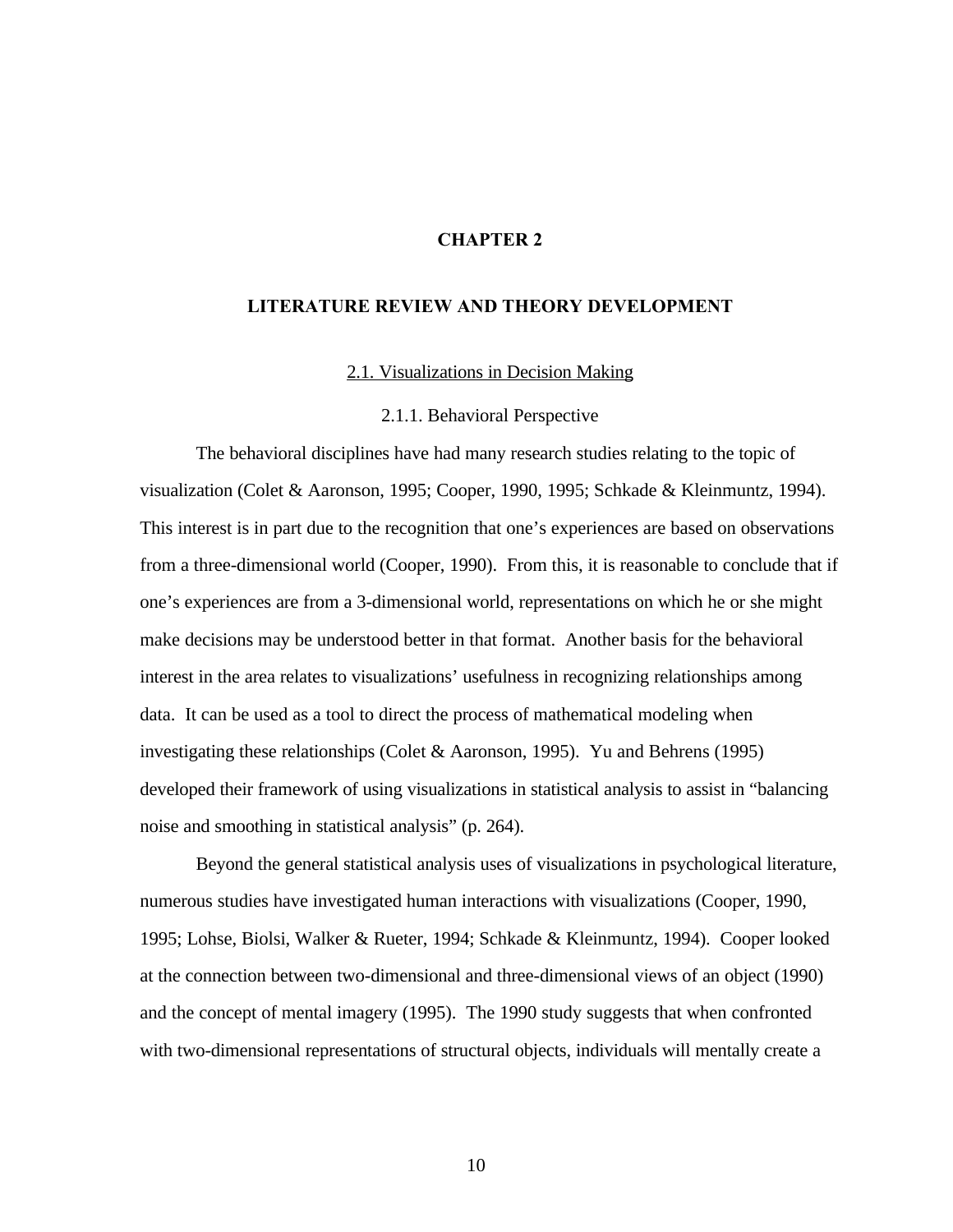three-dimensional representation of the object. This research is significant in reporting the mental connection between two-dimensional and three-dimensional representations. In addition to establishing this connection, relating to the dimensionality of representations, psychological research has investigated the decisions made based on the type of representation. Schkade and Kleinmuntz (1994) found a significant effect on the decision process based on the information format<sup>16</sup> used during information acquisition. This research leads one to believe that to ensure the "best" decisions, one needs to present the information in the "best" format. This area has received attention recently, relating to the selection of the visualization for a specific task.<sup>17</sup> For any study of visual representations to be beneficial, the proper (or most useful) representation of the data must be selected.

One attempt to classify visual representations included eleven general categories: structure charts, cartograms, maps, graphic tables, process diagrams, icons, time charts, network charts, pictures, tables and graphs (Lohse, et al., 1994). Based on the type of data presented and the decisions to be made, these authors suggest that these categories will suffice for visual representations. Each category has positive and negative characteristics when representing different types of data. Even after the selection of the representation category, there are a large number of decisions related to the actual information representation. To optimize the effect of a visualization, one must look at the details of a representation and ensure that the data is revealed rather than obscured (Tufte, 1983). These details may incorporate motion, color, or three-dimensional effects into the visualization. As previously described, the presentation of information to the decision-maker will affect the outcome of the decision. This best format concept is supported by the cognitive fit model (Vessey, 1991). The model suggests that there are different types of problems, processes to solve the

<sup>&</sup>lt;sup>16</sup> Formats may include textual information, graphics or any other method of information conveyance.

 $17$  For a cognitive psychology perspective, see Vessey (1991) and Umanath and Vessey (1995).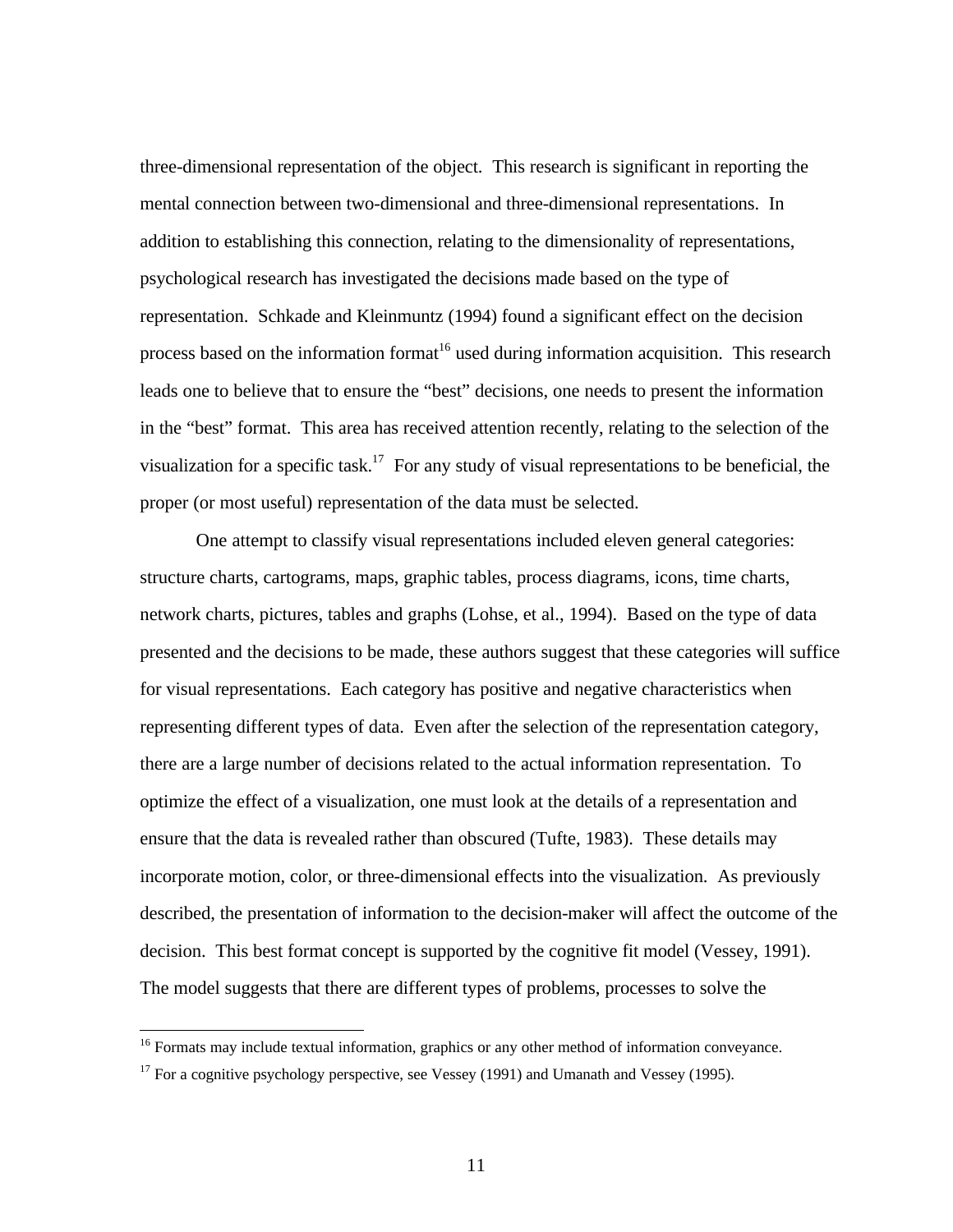problems, and representations of the problems; when the components "fit," problem solving speed and accuracy will be improved (Vessey, 1991). Vessey's study (1991, p. 223) concludes that "matching the problem representation to the type of task to be solved results in improved decision-making performance." If inconsistency exists among these components, it has been shown that decision-makers sometimes "translate" an information format into one with which they are more familiar and base their decision on the new format (Jones & Schkade, 1995). When decision-makers translate, they are thereby choosing their own representation. It has been shown that "permitting decision makers complete freedom in choosing their own problem representation(s) will not necessarily lead to improved performance" (Vessey, 1991, p. 236). Although allowing the information user a choice in the representation selection may not help in his or her understanding the data, the proper use of scientific visualization<sup>18</sup> techniques may help the individual effectively understand and encode the data (McCormick, DeFanti & Brown, 1987).<sup>19</sup>

In addition to format research, significant psychological research concerns the subject that uses visualizations on which to base decisions (Childers, Houston & Heckler, 1985). Differences in an individual's imagery ability have been linked to the individual's ability to learn and solve problems.<sup>20</sup> One tool that is available to study and control for visual differences between subjects is the Visual Vividness Imagery Questionnaire (VVIQ).<sup>21</sup> The VVIQ poses four verbal descriptions of images to the subjects and makes four statements about each image. The subjects are then asked to rank the clarity of the image in their "mind's

-

 $18$  Yu and Behrens (1995) define scientific visualization as "the process of exploring and displaying data in a manner that builds a visual analogy to the physical world in the service of user insight and learning" (p. 264).

<sup>&</sup>lt;sup>19</sup> One should be cautious when using visualizations to prevent distorting or obscuring information (Tufte, 1990).

 $^{20}$  Marks (1989) provides a thorough review of the literature in this area.

 $21$  The specific form used in this experiment was obtained from Marks (1973).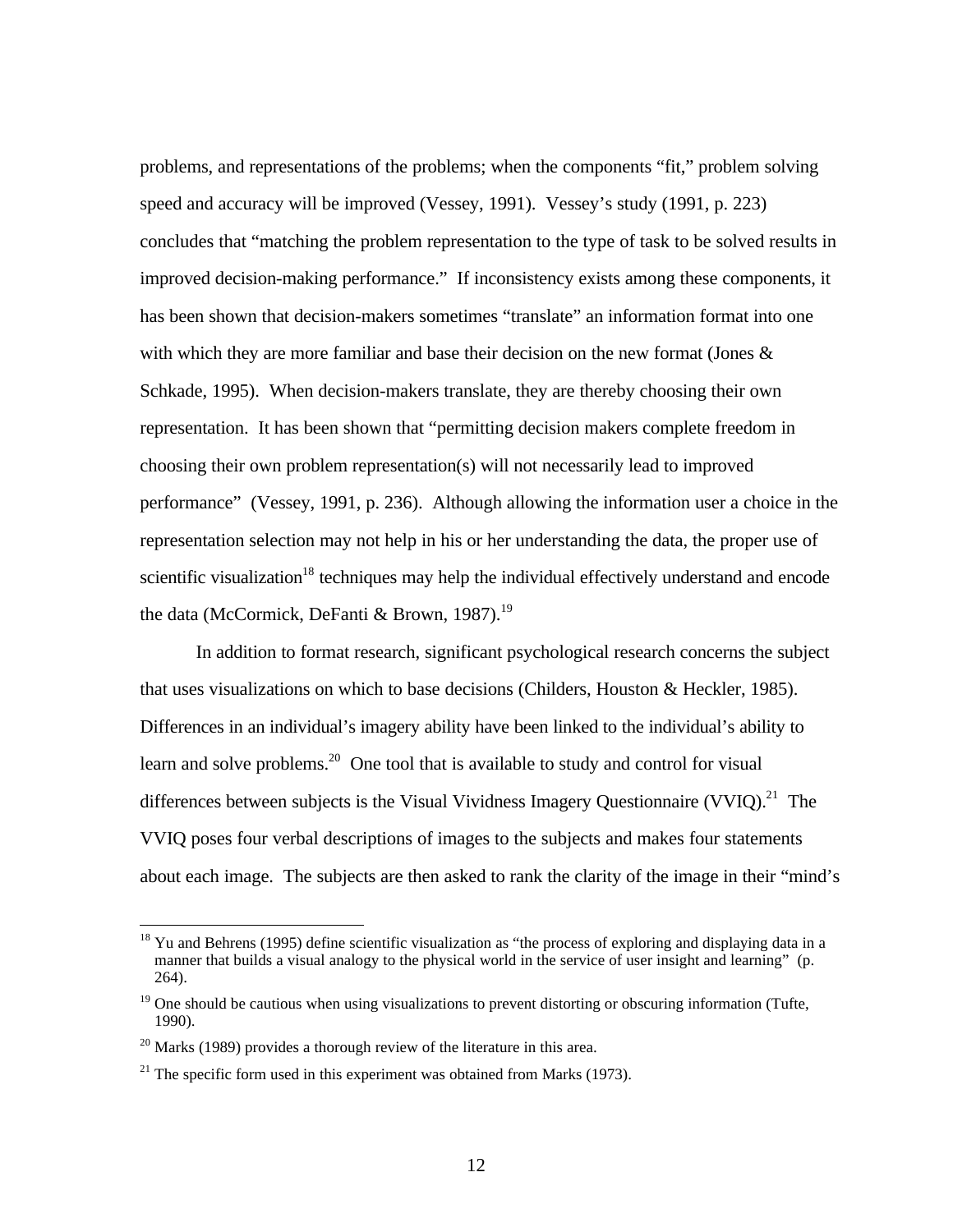eye." The tool was developed by refining and modifying Betts' Questionnaire (Betts, 1909). Betts' Questionnaire measures the visual ability differences among individuals (Marks, 1973; Sheehan, 1967). Because the VVIQ consists of self-reported measures, some concern exists regarding the tool's validity; however, several studies have used the VVIQ to measure imageprocessing skills, and it is generally accepted within psychological research to be an internally consistent tool. $^{22}$ 

In summary, behavioral theories suggest that multi-dimensional visualizations should be useful in decision-making; such visualizations can help in recognizing relationships among data. If these visualizations fit the problem and problem solving process, the speed and accuracy of the problem solving should benefit. Another factor in problem solving from visualization representations is the difference in visual acuity among individuals. One effective tool to measure this difference is the VVIQ.

### 2.1.2. Accounting Decisions

Cognitive science plays an important role in understanding the decision making process in the field of accounting.<sup>23</sup> This role continues as one expands into accounting based visual representation research. The majority of the research in accounting visualizations has been related to report format and presentation. The formats for most research projects differ significantly, although one theme continues throughout the literature; the presentation format of information affects the decisions that are made (Anderson & Kaplan, 1992; Anderson  $\&$ Reckers, 1992; MacKay & Villarreal, 1987; Stock & Watson, 1984). Much of the past research is based on two-dimensional graphs. One may assume that this is due, in fact, to the

 $22$  See White, Sheehan and Ashton (1977) for a review of these studies.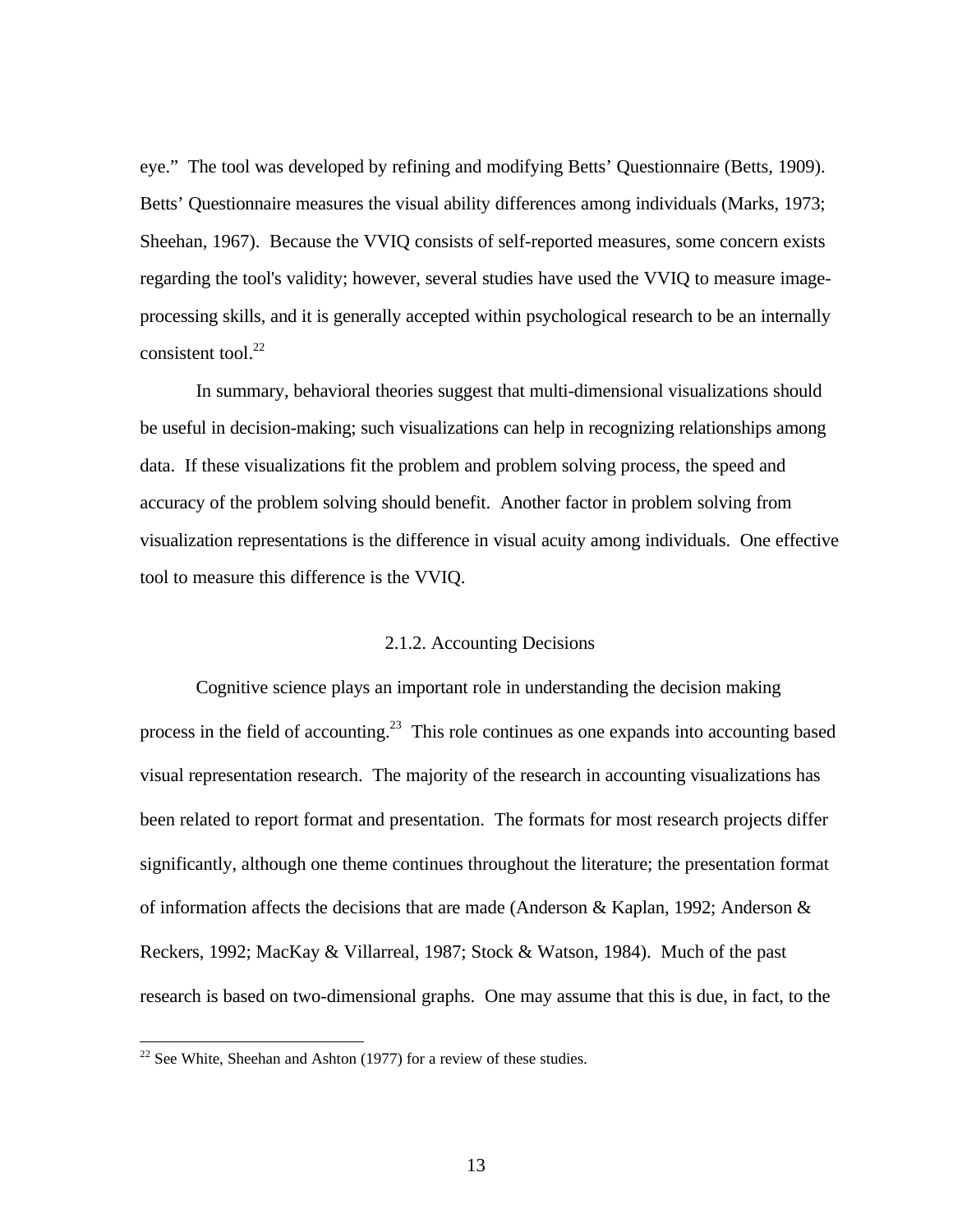limited tools available for multi-dimensional representations. Generally, most of the multidimensional research was performed using Chernoff Faces.<sup>24</sup> Results indicate that representation format may improve decisions (MacKay & Villarreal, 1987; Moriarty, 1979; Stock & Watson, 1984); however, MacKay and Villarreal (1987, 536) indicate that using faces may reduce the content validity of a visualization and, as such, limit its usefulness as a decision aid. With today's technological advances, using most desktop computers one can represent multidimensional data by generating complex graphics rather than by limited formats such as the faces.

Many problem spaces have been investigated relative to accounting information. Areas of interest include financial forecasting and time series information (Bouwman, Frishkoff and Frishkoff, 1995; Carbone & Gorr, 1985; DeSanctis & Jarvenpaa, 1989) and auditors' effectiveness (Kaplan, 1988; Moriarty, 1979). Goldwater and Fogarty (1995) looked at cash flow predictions based on the format of information presentation. This is significant not only because of the visualization aspect of the research, but also because their topic indicates that decision makers view information that is not based on accrual accounting as relevant to the decision making process.

Recent publications have recognized the significance of visualizations of nonaccounting information in annual reports (Graves, Flesher & Jordan, 1996; Preston, Wright & Young, 1996). If decision-makers obtain useful information from this source, there may be an opportunity to provide them with similarly easy to comprehend and use financial information.

-

 $^{23}$  For a detailed analysis see Dillard (1984) and Libby and Lewis (1982).

 $24$  Chernoff used facial characteristics as variable representations for multivariate analysis (Chernoff, 1973).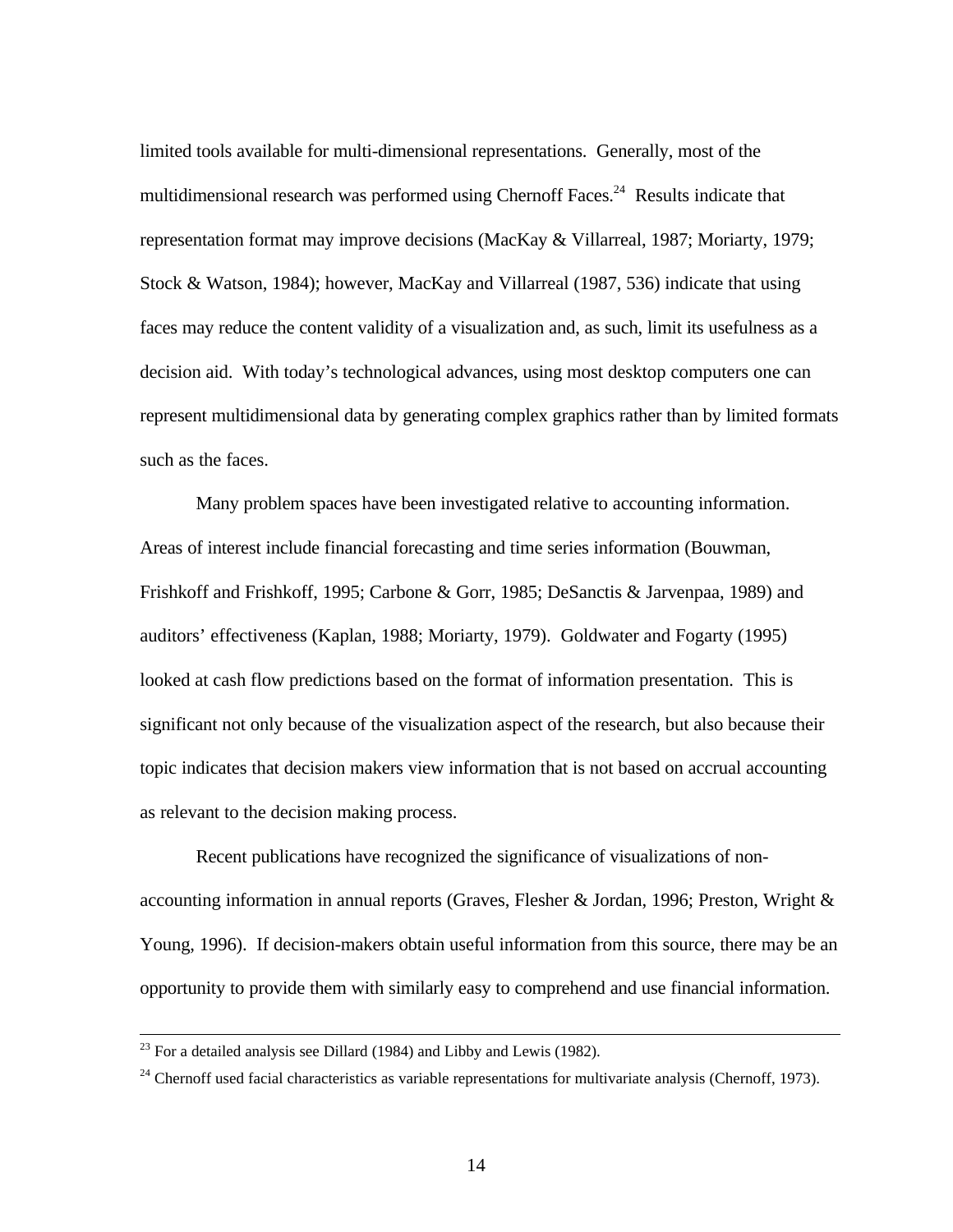In summary, many types of decisions have been used to examine representations of accounting information. Included in these decision-types are predictions of future results. With regard to these accounting based decisions, representation format has been shown to be important to the decision-making process. In some instances, two-dimensional representations have been shown to assist in superior decisions over tabular presentation of data. Multi-dimensional representations (Chernoff Faces), although a limited form of representation, have been shown to improve decisions relating to multi-dimensional data.

#### 2.2. Momentum Accounting

#### 2.2.1. Background

Momentum accounting grew out of a literature that suggests double-entry bookkeeping is not the sole solution to all accounting information needs (Ijiri, 1986). Ijiri (1986) indicates that a logical extension of double-entry bookkeeping would be a triple-entry system that includes a set of "force" accounts to reflect the time that an activity will affect the company. The triple-entry extension was formalized by Ijiri (1986).

To understand the foundation of triple-entry bookkeeping (also known as momentum accounting), one must look at the components of single and double-entry bookkeeping. Single-entry was based on the "stock" accounts of an organization. In today's terminology, the stock accounts are typically assets and liabilities. When moving to a double-entry system, the change in a stock account is identified as a flow. The flows may be represented by revenue or expense accounts (Ijiri, 1986). This is intuitive in today's environment when one relates the concept to the statement of cash flows. In that statement, a change in an asset or liability account is reconciled to changes in income, an aggregate of revenues and expenses. The extension of double-entry to triple-entry bookkeeping suggests that the accounting

15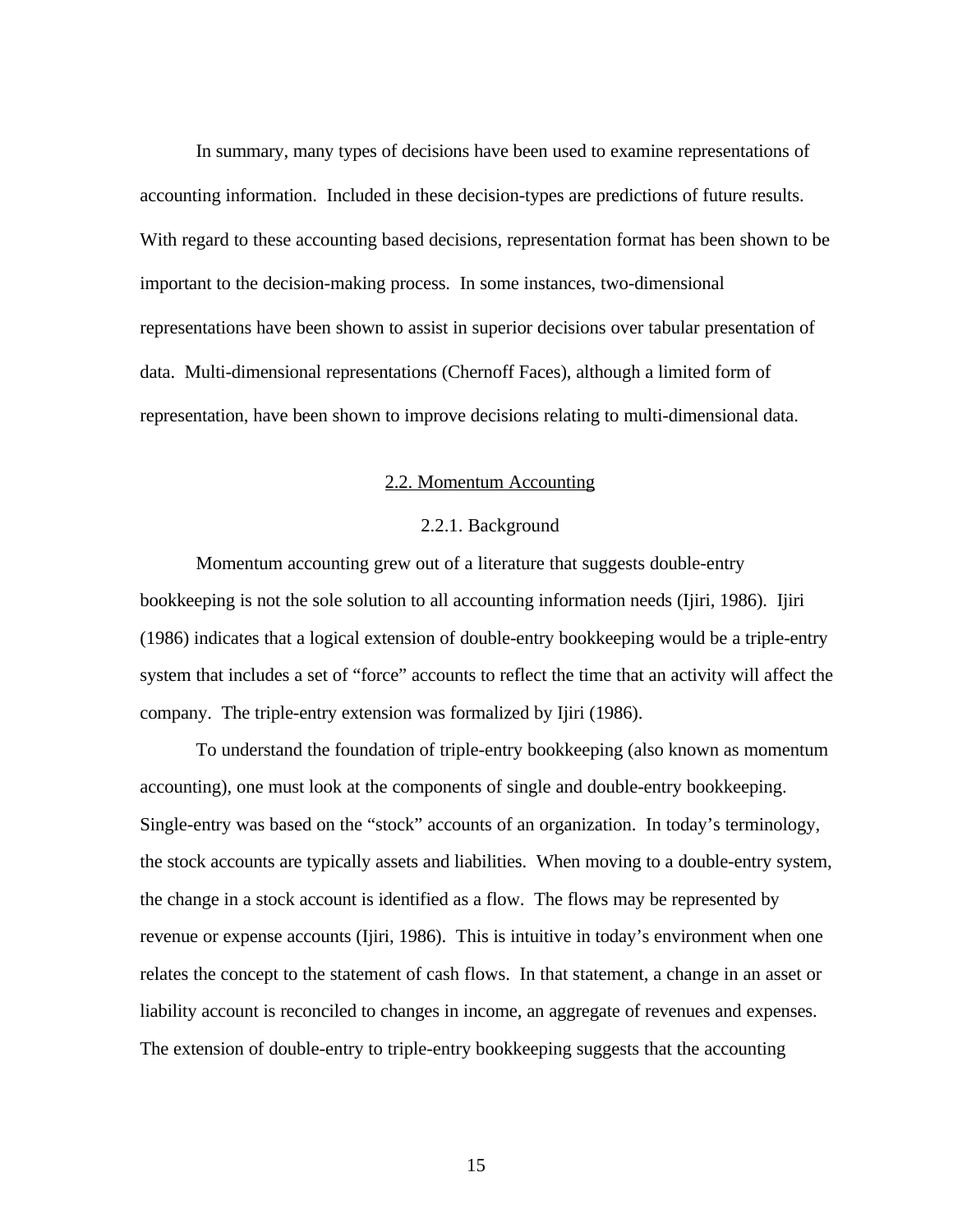system include a new dimension that looks at the change in *flows*. This can be done through the introduction of a new set of accounts that measures the *rate* at which flows are changing (Ijiri, 1986).

The basic component of momentum accounting is the wealth of the organization (the net value of the stock accounts). The wealth of an organization is described as the assets of the organization less the organization's liabilities (Ijiri, 1986). This can also be described as the equity of the organization. Within the realm of double-entry accounting, a change in wealth is equal to the income for a specified period of time. By using a series of formulae, one can describe the relationship among the momentum accounting concepts of wealth, momentum, and force. Momentum is described as the first derivative of wealth with respect to time, and force is described as the second derivative of wealth with respect to time:

$$
M = \delta W/\delta t \tag{1}
$$

$$
F = \delta^2 W / \delta t^2 \tag{2}
$$

(Where M = momentum, W = wealth, F = force and t = time) (Ijiri, 1986). Momentum can also be described as the rate of change of wealth. Accounting momentum is measured in terms of dollars per period of time. For example, if an organization's wealth changes \$1000 each month, the momentum could be described as approximately \$250/week, \$1000/month or \$12,000/year. The difference between this concept and traditional income is that income is for a specific period of time (e.g., for the year ending 12/31/97). A description of impulse would be the rate at which momentum is changing. The measurement of impulse is in dollars per period of time squared. An impulse generates a change (positive or negative) in momentum; an example would be the hiring of a salesperson. A new salesperson should generate sales in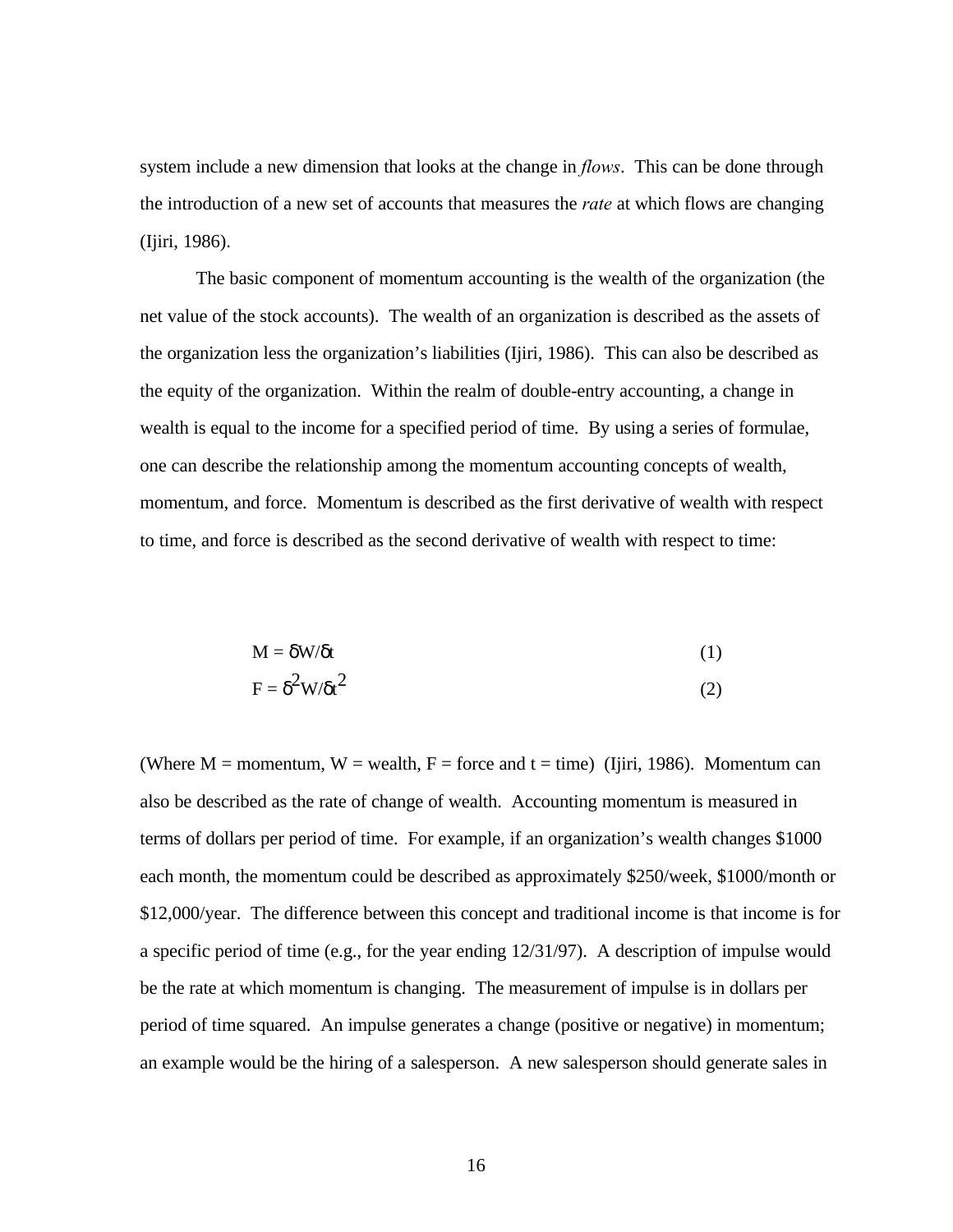excess of cost for the period of time the individual stays in a sales position, increasing momentum, the rate at which the company is increasing wealth. One would expect this action to increase the rate that the company increases wealth.

The unique representation of accounting information in terms of physics has provoked some criticism. One critic of this model questions the increased information complexity (including predictive issues) and the unknown benefits to decision-makers (Fraser, 1993).<sup>25</sup> The same author also indicates that it may be difficult to empirically test the model. Increased complexity is a valid concern. Currently, no momentum accounting systems are in use because of this complexity.<sup>26</sup> A "complete" implementation of momentum accounting should include the recording of all events (impulses) that have an effect on the wealth of an organization. When accomplished, this will have the effect of creating a de facto market value accounting system. Market value, or firm value, is equal to the discount of future cash flows<sup>27</sup> for an organization; a change in momentum impacts those future cash flows and thus the firm's wealth. Even with today's advanced technological capabilities, there are limitations with regard to recognizing these impulses and estimating the strength and duration of each impulse. This is especially true when critical impulses may be external environmental factors for the organization.

Recognition and estimation of wealth change effects may be difficult, but not impossible. Historically, accountants have worked through estimation in various ways; arbitrary lives have been assigned to assets when actual lives were unknown (goodwill and

<sup>&</sup>lt;sup>25</sup> Fraser (1993, 151) questions the usefulness of momentum accounting and indicates benefits are "at best problematic." He also suggests that if useful information is provided by triple-entry bookkeeping it "is likely to result by accident, rather than by design." (p. 157)

 $^{26}$  Although CEC-Services (1997) has indicated its intent to produce an accounting class library that supports triple-entry bookkeeping by mid-1997, one can expect at least another year before any systems are actually implemented.

 $27$  Ohlson (1995) identifies this concept "standard in neoclassical models of security valuation."

 $^{28}$  Ohlson (1995) identifies this concept "standard in neoclassical models of security valuation."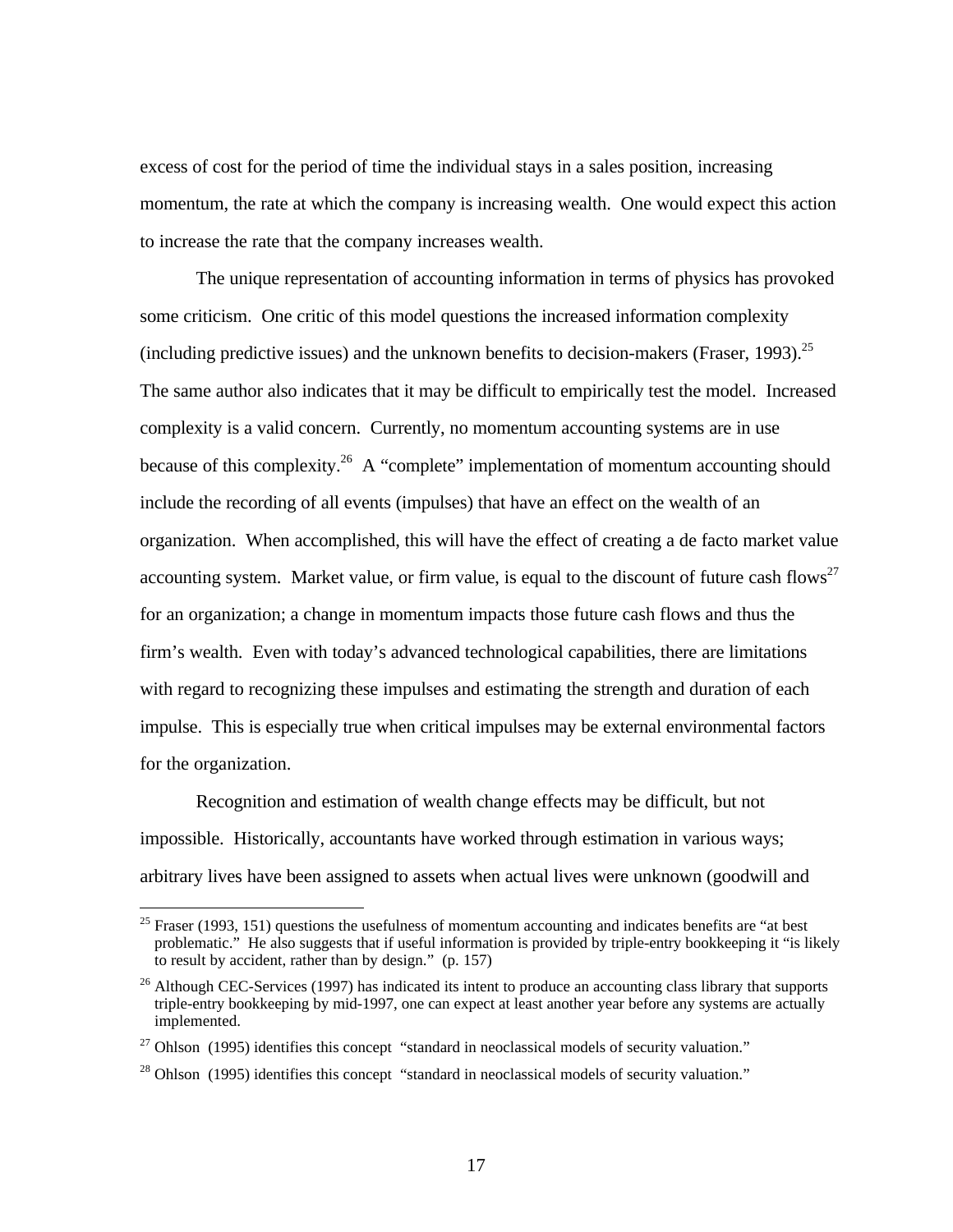fixed assets). In some cases (such as research and development) expenditures are simply expensed because the estimation is difficult. Other methods of valuation include external confirmation (receivables and payables) and review of sales frequency and pricing (inventory). For liability estimation, auditors rely on attorneys' representations to determine if an item needs to be recorded, and at what amount. Although momentum accounting is not in use, if the required estimating procedures are developed, it is conceivable that an evolution of accounting systems to include the time effect of transactions is possible. This process will not occur instantaneously, but will require much thought, effort, and expertise to progress. This research ignores the details of implementation and assumes if the information provided by the system is beneficial, the demand from decision-makers will ensure an effective implementation. However, the study does investigate a method of providing momentum accounting information to decision-makers and, empirically tests the effectiveness of the portrayal of this information.

Prototype examples of the momentum accounting concept exist within the accounting literature. Ijiri (1989) gives detailed examples of transactions and financial statements that reflect wealth, momentum and impulse information. Blommaert and Olders (1995) use financial statements prepared based on momentum accounting concepts to investigate managers' use of the additional information provided in their decision making process when predicting earnings for a future year. Their findings indicate that subjects using momentum accounting statements use the information to make more accurate predictions of earnings than do those using traditional financial statements. Their study looked at the inherent usefulness of momentum accounting information, while the current study used momentum accounting information to test visualizations. The focus of the current research is visual representations of actual market data, while Blommaert and Olders (1995), use a more traditional financial statement format for their research of hypothetical data.

18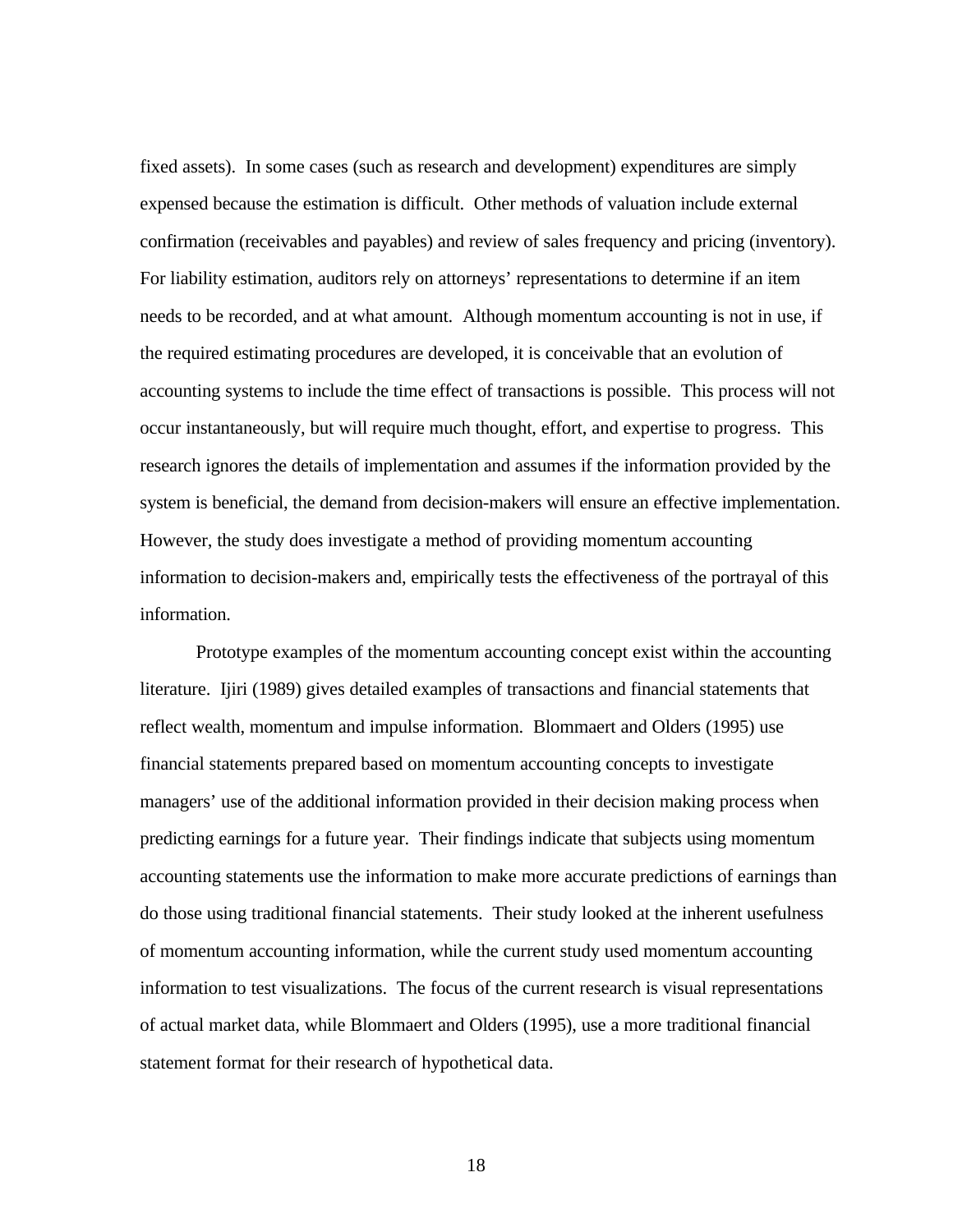## 2.2.2. Momentum Accounting Concepts in Accounting Research

#### 2.2.2.a. Firm Valuation

The value of a firm is closely associated with momentum accounting concepts. This dissertation relies heavily on the relationship between the wealth of an organization at two points in time. The relationship description comes from Ohlson's application of clean surplus accounting (Feltham & Ohlson, 1995; Ohlson, 1995). Under clean surplus accounting, a firm's book value at a point in time is equal to the book value at a previous point of time plus any income, less any dividends between the two points:

$$
bvt = bvt - 1 + xt - dt \tag{3}
$$

(Where by = book value,  $x =$  earnings,  $d =$  dividends and  $t =$  date) (Feltham & Ohlson, 1995). A distinction has also been drawn between *conservative* and *unbiased* accounting. Unbiased accounting is the term used to describe the case where goodwill approaches zero; this is opposed to the description of conservative accounting that suggest that the expected value of goodwill will be greater than zero (Feltham and Ohlson, 1995). The current study used the unbiased approach, because under conservative accounting, the creation of economic goodwill is ignored with respect to the book value of the company (goodwill = market value of the firm - book value of the firm). Goodwill is reflected in the market value of the company (i.e., security price). If there is an influence (internal or external to the company) that facilitates the creation of goodwill, it should be considered when decisions are made with respect to a company. One of the unbiased accounting propositions of Feltham and Ohlson (1995, p. 711) indicates that the difference in expected value of a stock between two dates should equal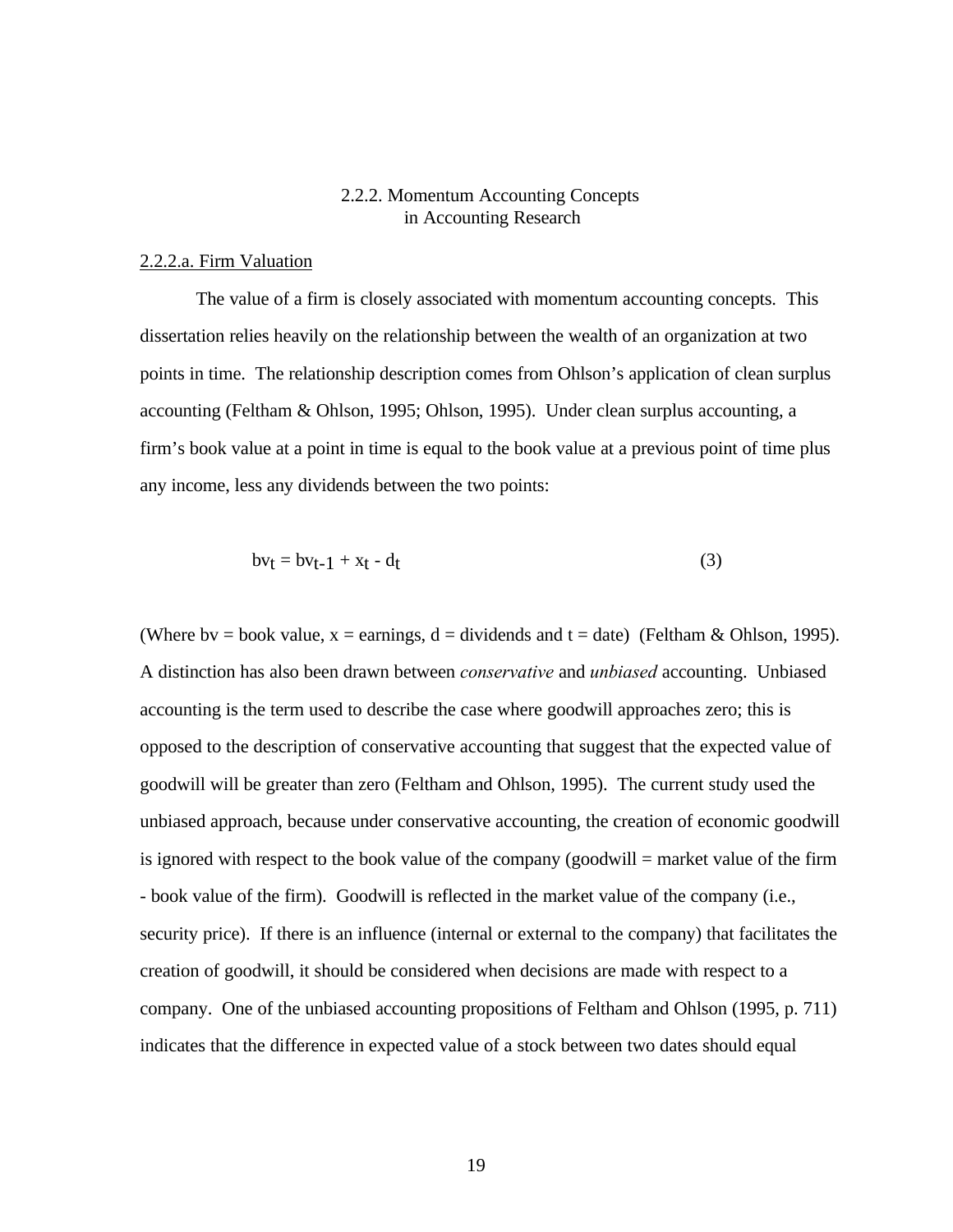earnings (if dividends are ignored, as is the case for growth companies) over the long term. This proposition is equivalent to the momentum accounting implementation of a market value based system, where the measurement of market value is possible at any two points in time.

#### 2.2.2.b. Earnings Forecasts

 $\overline{a}$ 

The past thirty years has seen considerable research in the area of the behavior of earnings over time. Many authors have looked at the forecasting ability of earnings and the relevance of accounting information to investors (Ball & Brown, 1968; Beaver, 1970; Foster, 1977; Ou & Penman, 1989; Richardson, Cunningham & Brown, 1995; Simmons & Gray, 1969).<sup>29</sup> The bulk of the evidence suggests that annual earnings follow a random walk series. The theory of a random walk of earnings indicates that the best predictor of earnings is the prior period earnings plus some random error term (Beaver, 1970).

Studies of the predictive ability of quarterly data provide significant information that serves as background for this research (Bathke & Lorek, 1984; Collins, Hopwood & McKeown, 1984; Dhaliwal, Kroner & Lee, 1995; Foster, 1977;). Foster (1977) looked at the time-series' properties of quarterly accounting data. He indicated that by 1976 there had been over 70 empirical studies using quarterly accounting data. Foster's study examined six models within the framework of determining their "ability to forecast future values of the same series" (Foster 1977, p. 17). He concluded that quarterly data do not emulate annual financial data, but rather have seasonal and adjacent quarterly components. These results indicate a reduction of the time period may help decision-makers understand and forecast with more accuracy. The introduction of momentum accounting, by allowing a *continuous* function of wealth changes, can provide a better understanding of the "turns" in momentum, and therefore

 $^{29}$  A "review and synthesis" of accounting information/stock valuation model research through the mid 1980's is available in Atiase and Tse (1986).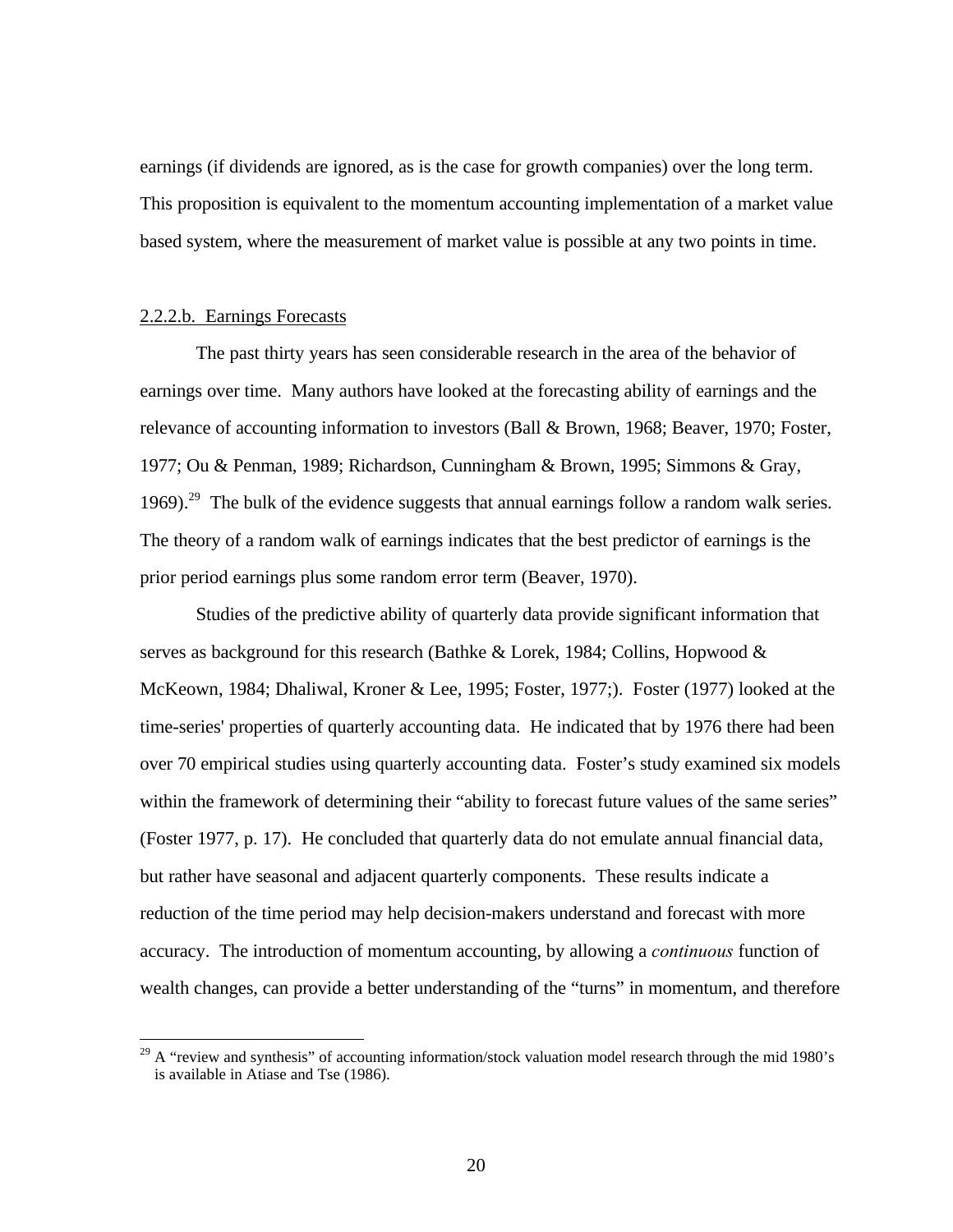increase the reliability of forecasts over those relying upon discrete quarterly or annual data. It should be noted that if this reduction in the length of the period increases the usefulness of data, it follows that continuous data may provide the most useful data possible.

To enable the application of earnings' research to momentum accounting and the related wealth concepts, one must be able to link wealth with earnings. Beaver (1970, p. 66) describes income as the difference in a firm's wealth between two points in time. Beaver, Lambert and Ryan (1987) used changes in firm value to predict earnings. When defining a firm's value as the market value (share price times number of shares outstanding), one can assert that income earned by a shareholder between the two points in time is the change in the market value. Feltham and Ohlson (1995) have developed models supporting the relationships among market values and operating activities for firms. They have shown within their clean surplus accounting model (using the unbiased accounting approach), that the change in firm value is equivalent to the change in book value, which is equal to the income for the firm (Feltham & Ohlson, 1995).<sup>30</sup> Using this approach, one can argue that much of the literature that relates to the prediction of income may also be adapted to the prediction of wealth. Extending the random walk model to momentum accounting should yield a model such that wealth at a certain time t, would be equal to the wealth at time t-1, plus earnings for the period beginning at t-1, plus a random factor:

$$
W_t = W_{t-1} + E_t + r \tag{4}
$$

(Where  $W =$  wealth,  $E =$  earnings and r is a random factor).

 $30$  This assumes no dividends paid by the firm.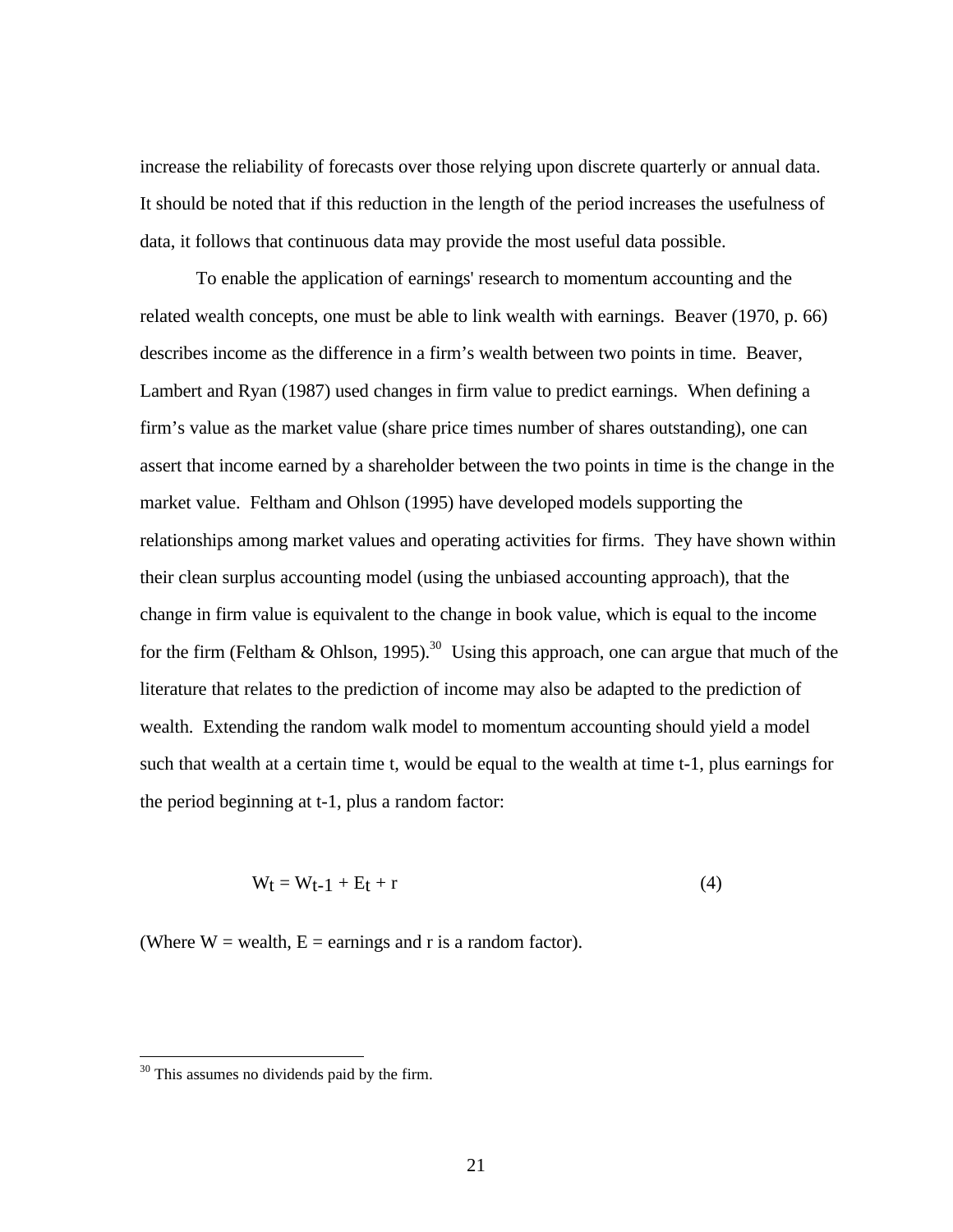### 2.2.3. Relevance of Momentum Accounting within the Organization

Organizations have moved through three general eras with respect to technology (Toffler, 1980). Elliott (1992) associates each of these periods with the information required for decision-makers. Single-entry accounting was satisfactory during the agriculture era, when labor was the primary physical technology. Because organizations were relatively simple, recording and tracking assets and liabilities were much less arduous tasks than in today's complex environment. During the industrial era as factories were built and companies expanded (based on the usage of machinery), organizations became more complex. With the movement to professional management, and monitoring the activities of that management, more information was needed for owners and creditors to make decisions. Double-entry accounting met the challenge and provided income information by the examination of the changes in flows of assets and liabilities.

During the industrial period, the information requirements remained relatively stable. Toffler (1980) and Elliott (1992) suggested that today, we are in the information era. Product life-cycles have been reduced drastically.<sup>31</sup> The computer is playing an ever-increasing role in the provision of information for the management of organizations (Elliott, 1992). This information-rich environment is ripe for an accounting system that recognizes the importance of time and rate of change when providing information to decision-makers.

Consistent with the dynamic nature of today's businesses, momentum accounting is built on the theory that organizations are not operating in a static state. The earth, for example, a body moving around the sun at approximately 30 kilometers per second, is apparently static when viewed by the human eye. Similarly, organizations are moving through their "financial life" at some rate that cannot be easily measured by merely looking at the year-

-

 $31$  The reduction of the "cycle time" has become increasingly important to industrial productivity. For additional information in this area, see FedEx Center for Cycle Time Research (1997).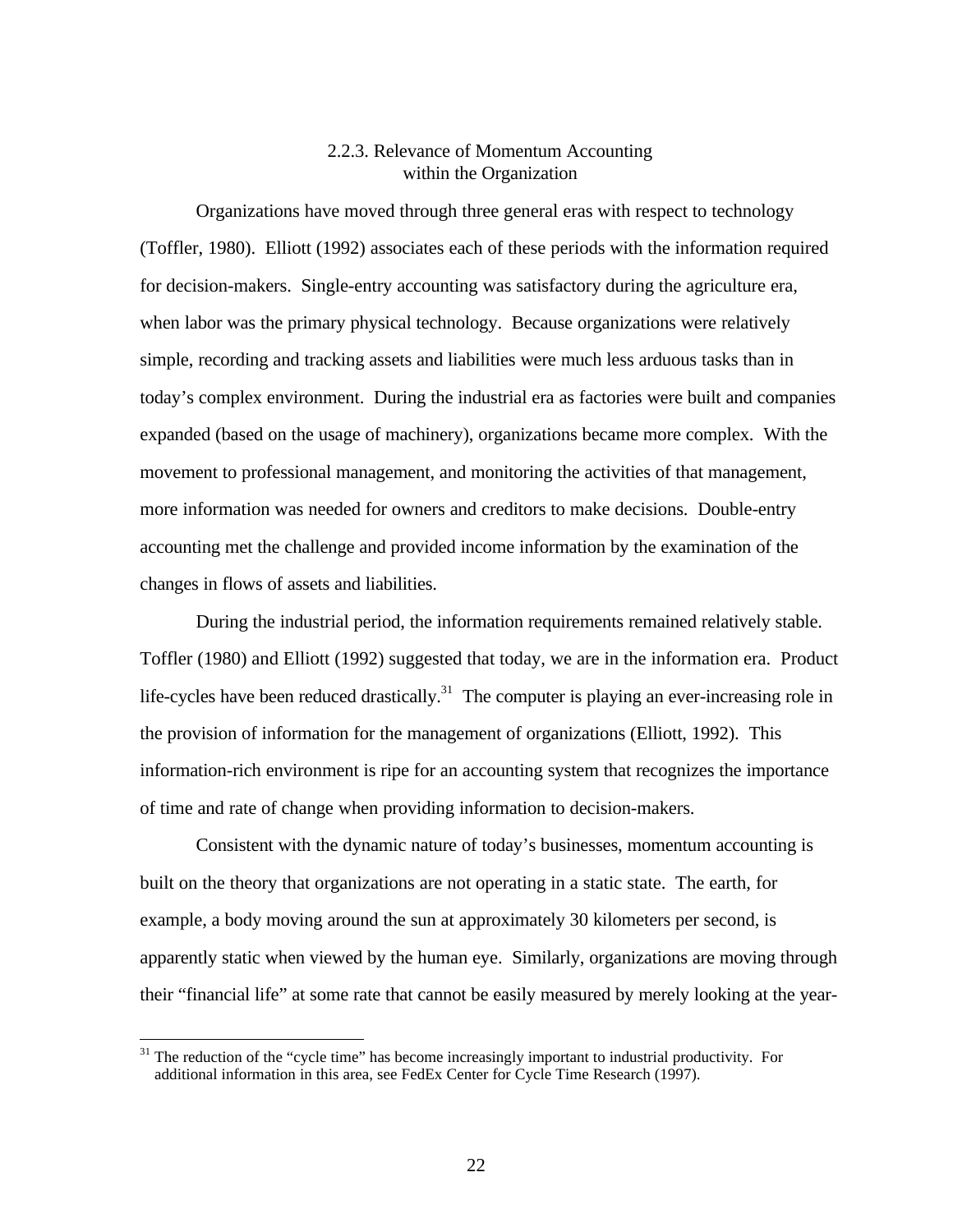end or even quarterly financial results. Each decision, either internal to the organization or externally affecting the organization or its environment, has some impact on the wealth of the organization. For example, adding a salesperson to an organization's sales force will generate a certain amount of future sales that have some current discounted value. The difference between this value and the discounted cost (direct and indirect) of the salesperson yields the immediate net change in wealth of the organization. Ijiri (1986) defines these organizational or environmental changes as impulses. Impulses affect the rate at which the organization earns income, therefore affecting the current wealth of the organization.

Impulses can cause immediate changes within an organization, but many actions that occur are irreversible within the short term. Long term assets and liabilities frequently cannot be acquired (or disposed of) and contracts cannot be canceled without legal (and financial) repercussions. One author describes the inertia of an organization as the "commitment to current strategy" (Huff, Huff & Thomas, 1992). Inertia, from the physical perspective has been defined as "a property of matter by which it remains at rest or in uniform motion in the same straight line unless acted upon by some external force." (Merriam-Webster's Collegiate Dictionary, 1993) This description is consistent with the context within which Huff and colleagues present inertia; they suggest inertia is in opposition to strategic renewal. Inertia in a static organization is essentially maintenance of the status quo. If it were possible for an organization to exist in an environment without change, one would expect a constant stream of activity, yielding a constant level of revenues and expenses. This supports the momentum accounting suggestion that organizations maintain a certain level of activity by merely continuing to operate without change. If the inertia of the organization were zero, then the rate at which income is generated would be constant, and the rate of change in wealth would follow a linear function. An increase or decrease in the rate that income is generated would

23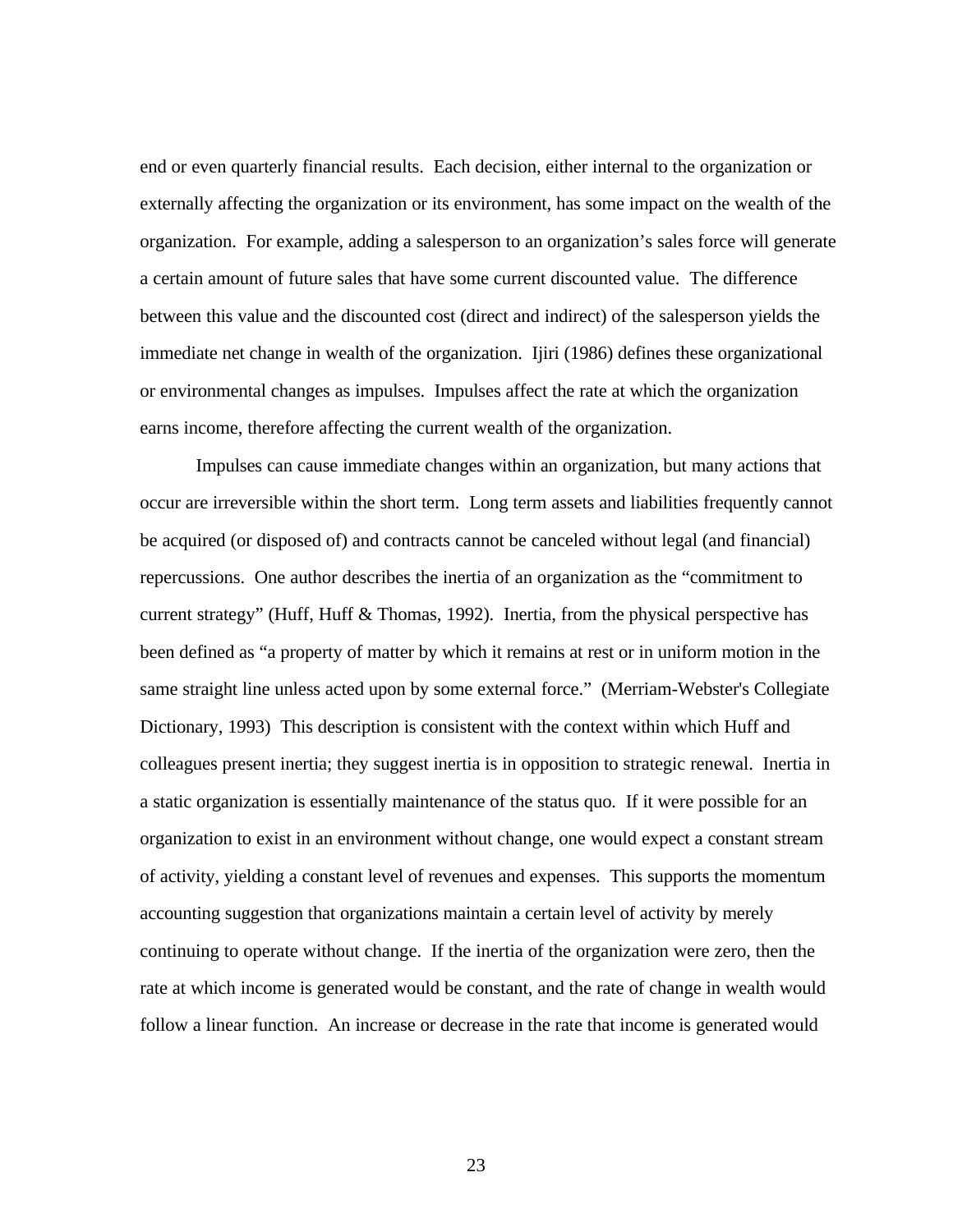result in a wealth model that could be simulated as a curvilinear function, should there be a change in an organization's environment.

The smoothness of the wealth function should be indicative of the level of change the organization experiences. Ijiri (1989) indicates that momentum accounting should be built on the momentum of continuing operations. The true wealth of the organization reflects the value of continuing operations and other factors of which the market is aware. The organizational literature also suggests the inertia of an organization is related to the "size" of changes that affect the organization. Small changes yield a continuous, relatively flat inertial response, while major events, such as unexpected catastrophes, may yield a step-level inertial change (Huff, et al., 1992).

The non-static state of organizations is not only acknowledged in organizational research; it is identified as a "strong" force that must be considered when contemplating changes in organizations (Huff et al., 1992).

## 2.2.4. Physical Science Basis of Momentum Accounting

Momentum accounting derives its roots from the physical sciences. When acknowledging an organization is a moving entity and forces act upon the entity to cause it to move at alternative rates, one can immediately see the possible relationship between momentum accounting and physics. Within physics, kinematics relates to the classification and comparison of motions (Halliday, Resnick & Walker, 1993). To use kinematics as a basis for momentum accounting, one must assume that organizational movement is a continuous function, e.g., for an object (company) to get from point A (wealth in period A) to point B (wealth in period B), it must travel through each point (wealth value) along the way without discontinuity.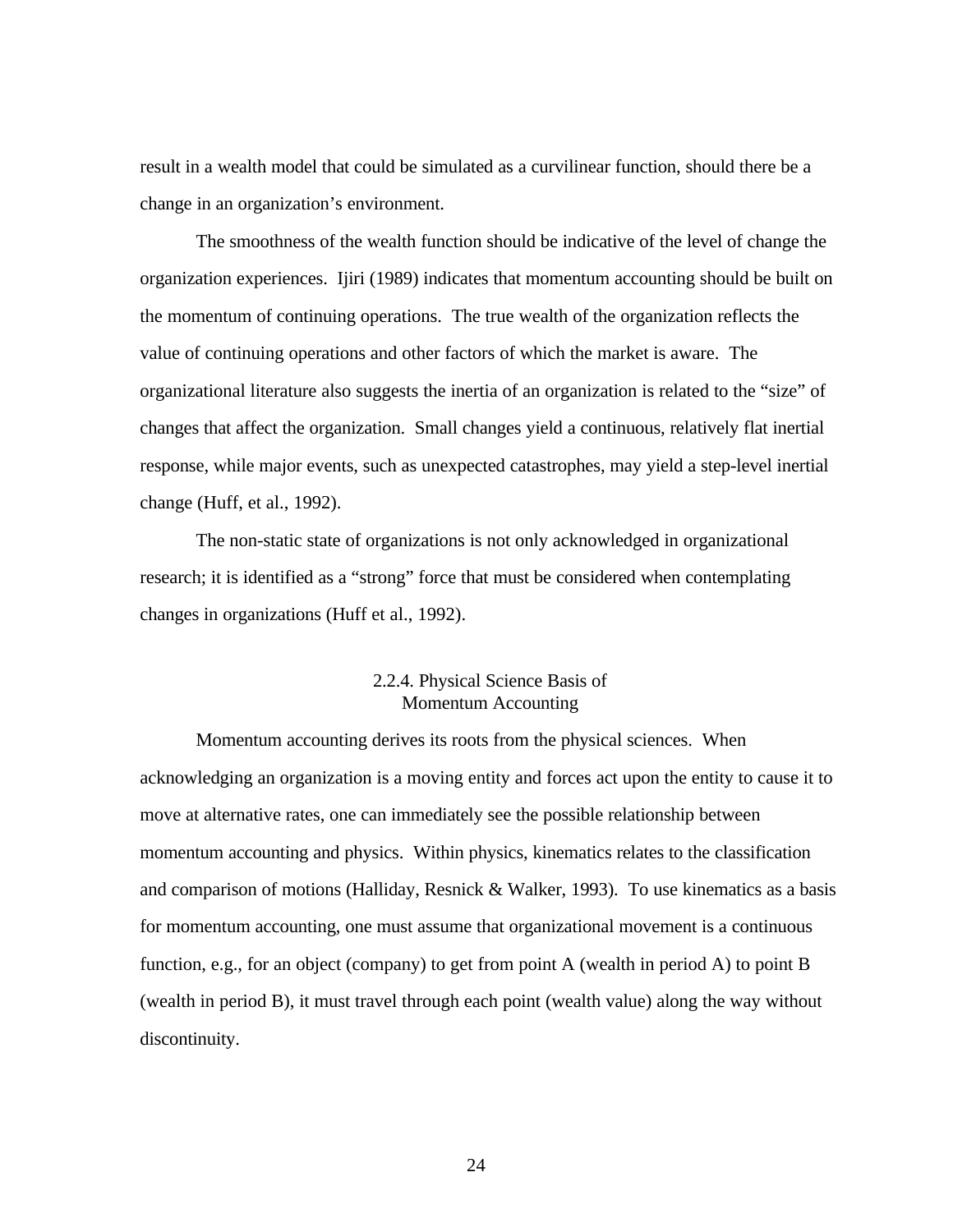To use the rules of physical motion within the framework of momentum accounting, the concepts from accounting must be mapped to the underlying physical concepts. Essential to the rules of motion, the position of the object is the basis for measurement of movement. This movement, or displacement, is described as the change in position. In the framework of momentum accounting, wealth is identified as the first dimension (Ijiri, 1989), or the status of the organization. This is consistent with the traditional view of a start-up company. At inception, a company has no wealth. During the corporation's life, if one excludes capital contributions and dividends, wealth reflects the success or *position* of the organization through a specified period of time. Hence, the mapping of *wealth* is to the physical concept of *position*. When considering the change in position over time, physicists use the first derivative of position, a transformation that yields velocity. Momentum accounting also uses the derivative of position (wealth) to look at the rate of wealth change over time, or the rate of change in the "stock" accounts. Ijiri (1986) calls this concept "income momentum" or simply "momentum"; therefore, the accounting concept of *momentum* is mapped to the physical concept of *velocity*. The second derivative of wealth relates to the impulses that affect an organization. These impulses change the momentum at which the company is earning income. The physical science component that relates to *impulse* is *acceleration*, the application of force to an object that changes velocity.<sup>32</sup> This research builds upon these relationships between organizational concepts and their corresponding physical science components, and it applies the visualizations used to aid in understanding the physical science components to their momentum accounting counterparts.

 $32$  The consistency of the example is maintained, acceleration is the second derivative of position.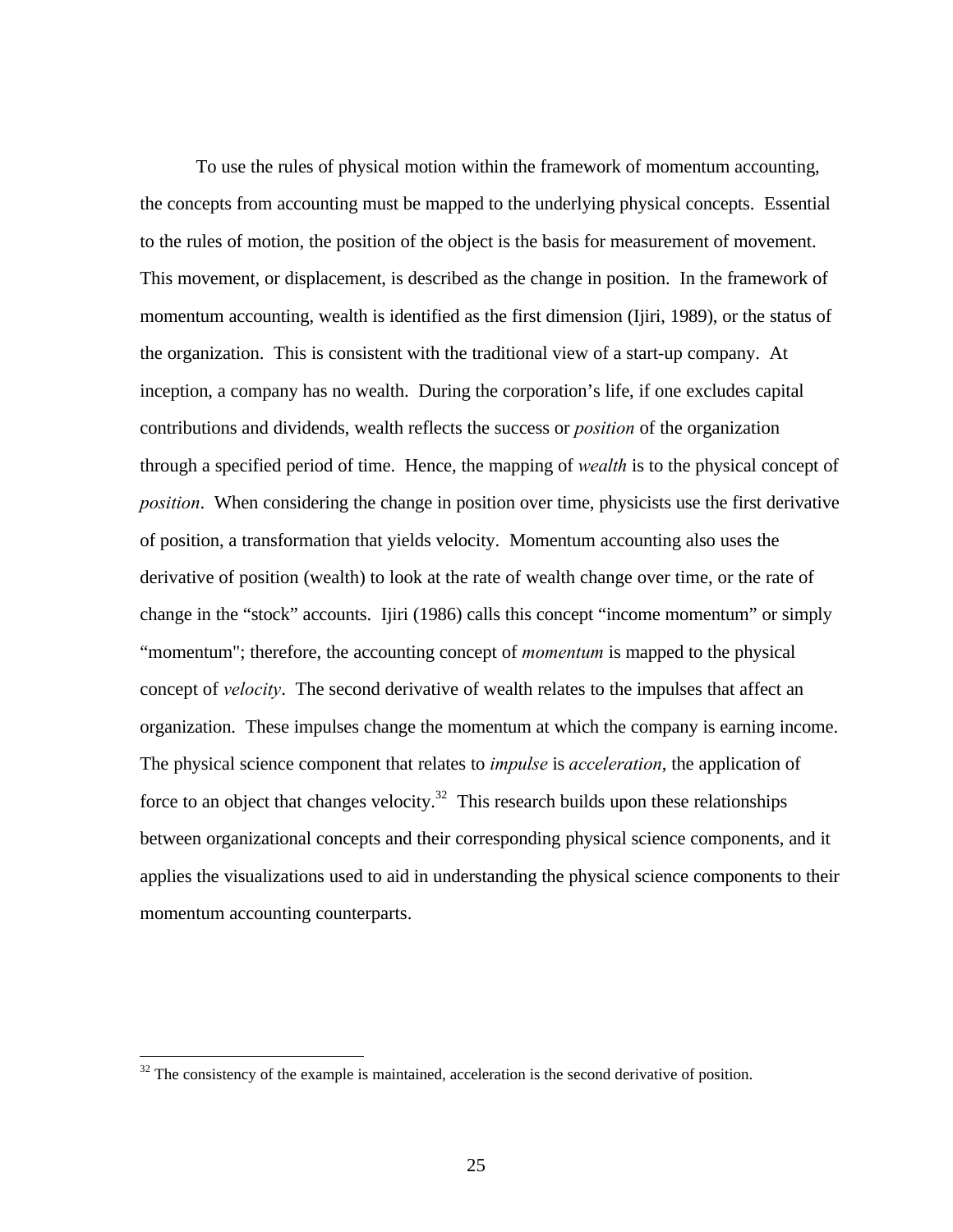#### 2.3. Visualization System Issues

#### 2.3.1. Tools for Visualization

The area of visual representations has been fueled by the dramatic decreases in the cost/power ratio for hardware and software (Wolff & Yaeger, 1993). Today desktop computers are available with multiple processors, gigabytes of long term storage, megabytes of dynamic memory, and powerful graphic capabilities. This power has allowed the development of large complex programs that are capable of producing a variety of visual representations in relatively short periods of time. Many of these programs have been directed at the end-user of a system, generating more interest in the use of visual representations.<sup>33</sup> Until recently, it was not technically feasible for end users to develop complex visual representations. To draw a graph, one had to write programs to plot each data point, function and axis. In today's environment, the user may only have to specify the data and work through prompts, selecting the details of their representation from lists of options. This "user friendliness" is made possible through the availability of extensive graphics libraries, 4GL programming languages and turn-key visualization software (Brown, Earnshaw, Jern & Vince, 1995).

Today, in addition to the two dimensional graphics that have been traditionally available in presentation packages, software is available that will assist the user in the production of photo-realistic virtual reality simulations. Between these two ends of the spectrum, lie the three-dimensional graphics that may be used to render surfaces and/or volumes.

Many of the current tools have the ability to allow the use of color as a variable, independently or as a redundant representation of another variable. Additionally, it is possible

 $33$  A review of the all the software packages capable of producing visualizations is far beyond the scope of this dissertation. For a comparison of requirements and features for many of the software packages that are currently available, see Chapter 4 of Brown, Earnshaw, Jern & Vince (1995, pp. 75-124), "Selecting the Software and the Computer."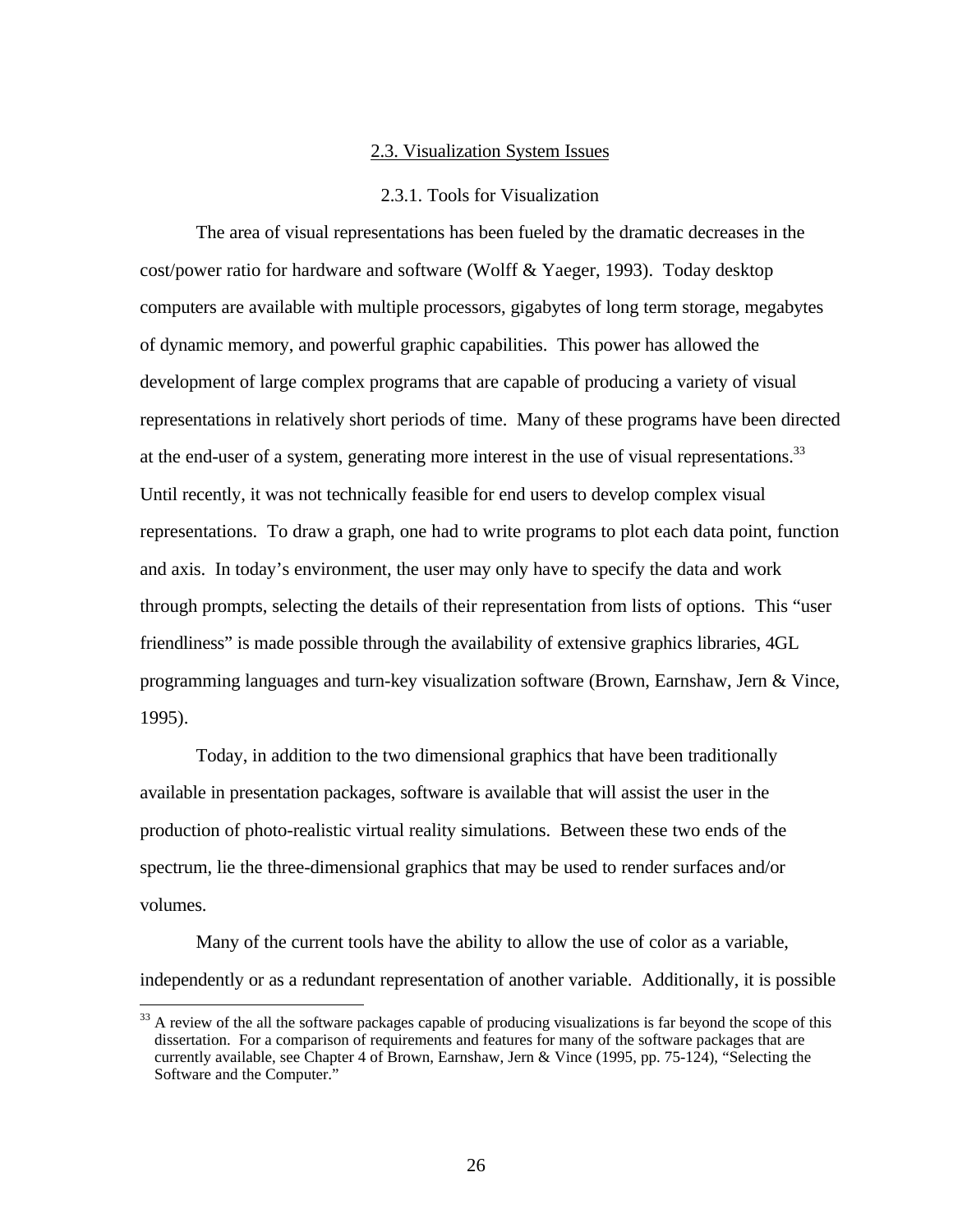to prepare visualizations where one may rotate the graphic to view the changes in, and relationships among, the variables from virtually any position. This allows the user to detect important relationships that may occur within the model. To accomplish this "rotation" of an image, one may develop an animation. Animation has been defined as the "rapid display of a sequence of images" (Wolff & Yaeger, 1993). One goal of animation is a smooth transition through the sequence of images. The human eye and brain can process two sequential images and interpret them as continuous in approximately one-tenth of one second, or ten frames per second (Wolff & Yaeger, 1993). At an image display rate of less than ten frames per second, one would perceive a jerking motion rather than a smooth motion. At the other end of the spectrum, videos are generally recorded at thirty frames per second. "More than 30 frames per second really doesn't have much effect on the viewer" (Wolff & Yaeger, 1993, p. 46).

When considering a computer animation, one must consider the equipment on which the animation is processed and viewed. When using animation as an independent variable, the length of time it takes to view the animation may vary significantly between computers. The complexity of the visualization (i.e., the size of the file in which it is contained) combined with bottlenecks (i.e., low transfer rates) on the equipment on which it is viewed, may reduce the actual frame count per second (Wolff & Yaeger, 1993). From the hardware perspective on a stand-alone system, one can address this issue through increasing the transfer rate for storage devices, or the increase in RAM to allow for RAM storage and buffering of the data. Over networks, the problem has been addressed in some packages through the use of data streaming. Data streaming allows the display of a visualization to begin prior to the receipt of an entire file from across a network. This is an extremely important issue with regard to implementation of animation across the Internet, where there are a variety of transfer times, based on factors not controllable by the animation developer. When developing a visual application, one must consider the equipment that may be in use by relevant users. This may

27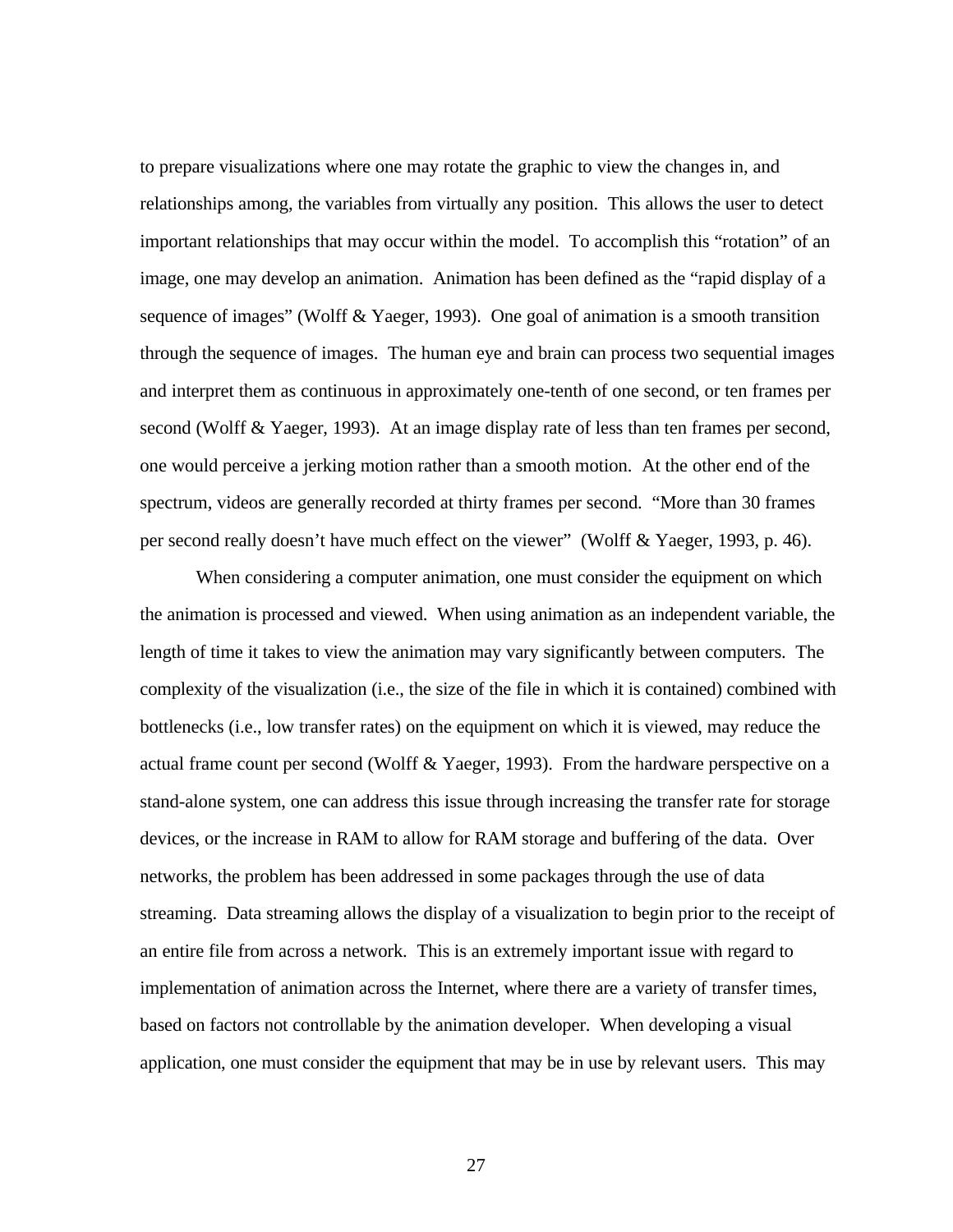lead to increased complication (or require simplification) of research projects and production systems.

To date, much of the literature published related to visualizations, from the information systems viewpoint, is descriptive in nature.<sup>34</sup> The focus from the research perspective parallels the cognitive psychology and financial literature previously discussed, concentrating on the ability of visualizations to combine and present data to enhance the decision making process. With the availability of computers and software today, the capabilities of visualizations have been increased, but likewise so have the complexities that must be considered in a valid representation.<sup>35</sup>

### 2.3.2. Color in Business Visualizations

The use of color was introduced to the "graphical decisions" business literature through a study that used an experimental decision model to optimize profit (Benbasat  $\&$ Dexter, 1985).<sup>36</sup> Their study compared results for subjects that used one-color versus multicolor graphs to make a promotional budgeting decision that resulted in changes in profits. The graphs that were tested, displayed the functional relationship between promotion/profit for multiple territories. One factor that they controlled was time, with one group of subjects having five minutes to make the decision, and another group having fifteen minutes. They found that by simply using multiple colors to implement the graphs, the decisions were better<sup>37</sup> for the group having only five minutes to complete the task. It should be noted that their use of color was redundant; all of the information was available without the use of color. Their

 $34$  See Brown et al., (1995) for a history of graphics and scientific visualization.

<sup>&</sup>lt;sup>35</sup> Grinstein and Levkowitz (1995) contain a series of papers addressing specific topics relating to perception issues.

<sup>&</sup>lt;sup>36</sup> Benbasat et al. (1985, 1986, 1986a, 1986b) studied color in decisions under a variety of assumptions.

 $37$  "Better" is operationally defined as a higher profit in decision case used.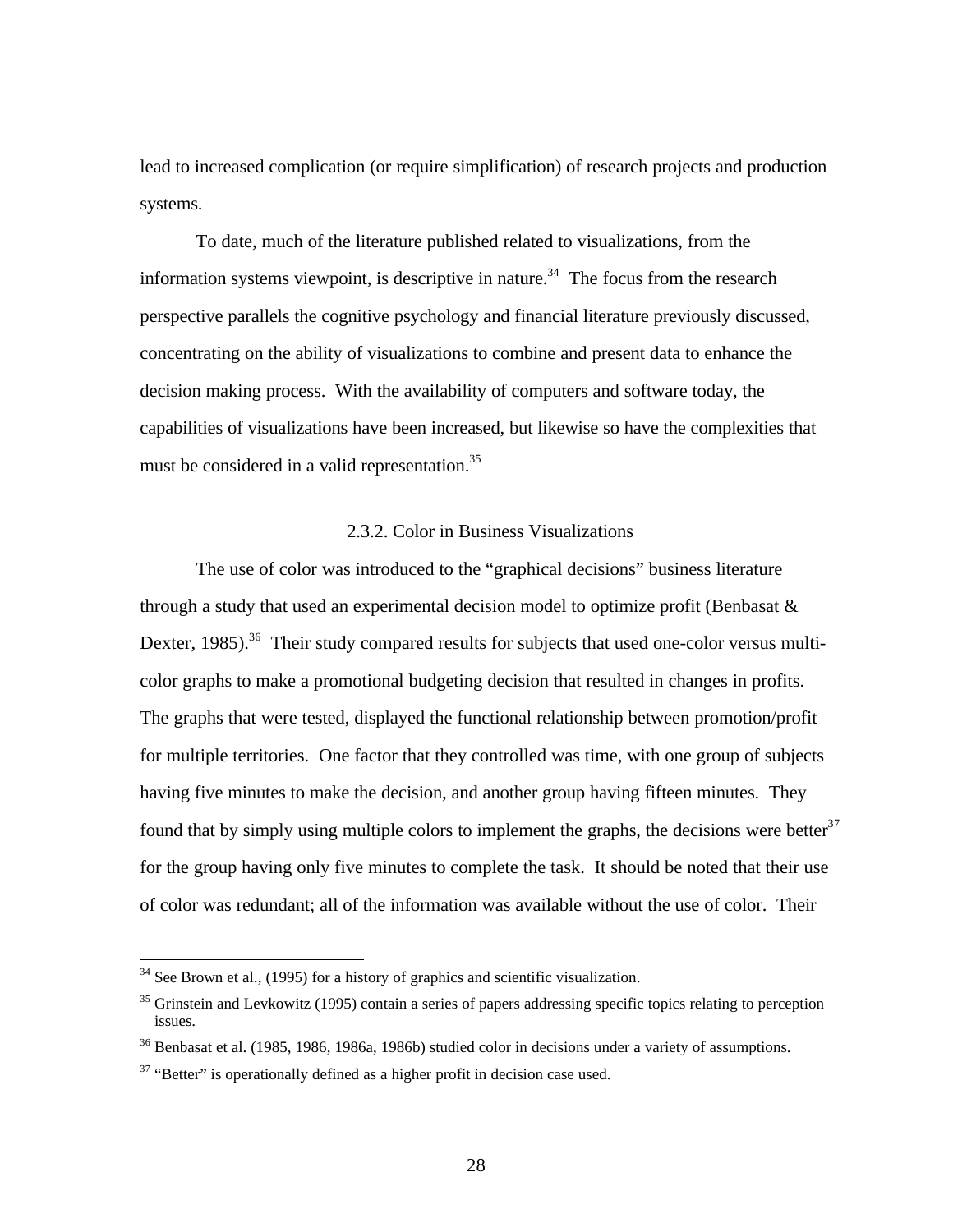results are consistent with Hoadley's (1994) research regarding color supplanting other information. In this context, supplanting refers to the ability of color to supersede the processes that would otherwise be required for a decision to be made. The supplanting functions used by Hoadley's subjects included the following: 1) discriminating, 2) organizing, 3) disembedding, and 4) quantity visualization (Hoadley, 1994, p. 94). Because Benbasat and Dexter's experiment used redundant data and differences were only found for the lower time group, one cannot conclude that color alone made the difference.

There have been several other studies in management information systems literature relating to the effect of color. Hoadley (1990, p. 121) summarizes the results as follows:

" • color improves performance in a recall task

 $\overline{a}$ 

- color improves performance in a search-and-locate task
- color improves performance in a retention task
- color improves comprehension of instructional materials
- color improves performance in a decision judgment task."

This research used color with visualizations developed to examine decisions regarding predictions. Lohse (1993) confirmed the previous research that color aids decision making when using graphs, but equally important suggested that the decision usefulness of a visualization depends on the task being investigated.<sup>38</sup> Much of the previous business research focused on the existence of color, rather than the importance of color(s) used in the representations. Tufte (1990, 81) summarizes his view of the complexity of the color selection process for visual displays by stating:

 $38$  For an analysis of the results of graph versus table literature from the perspective of the problem fitting the presentation format, see Vessey (1991).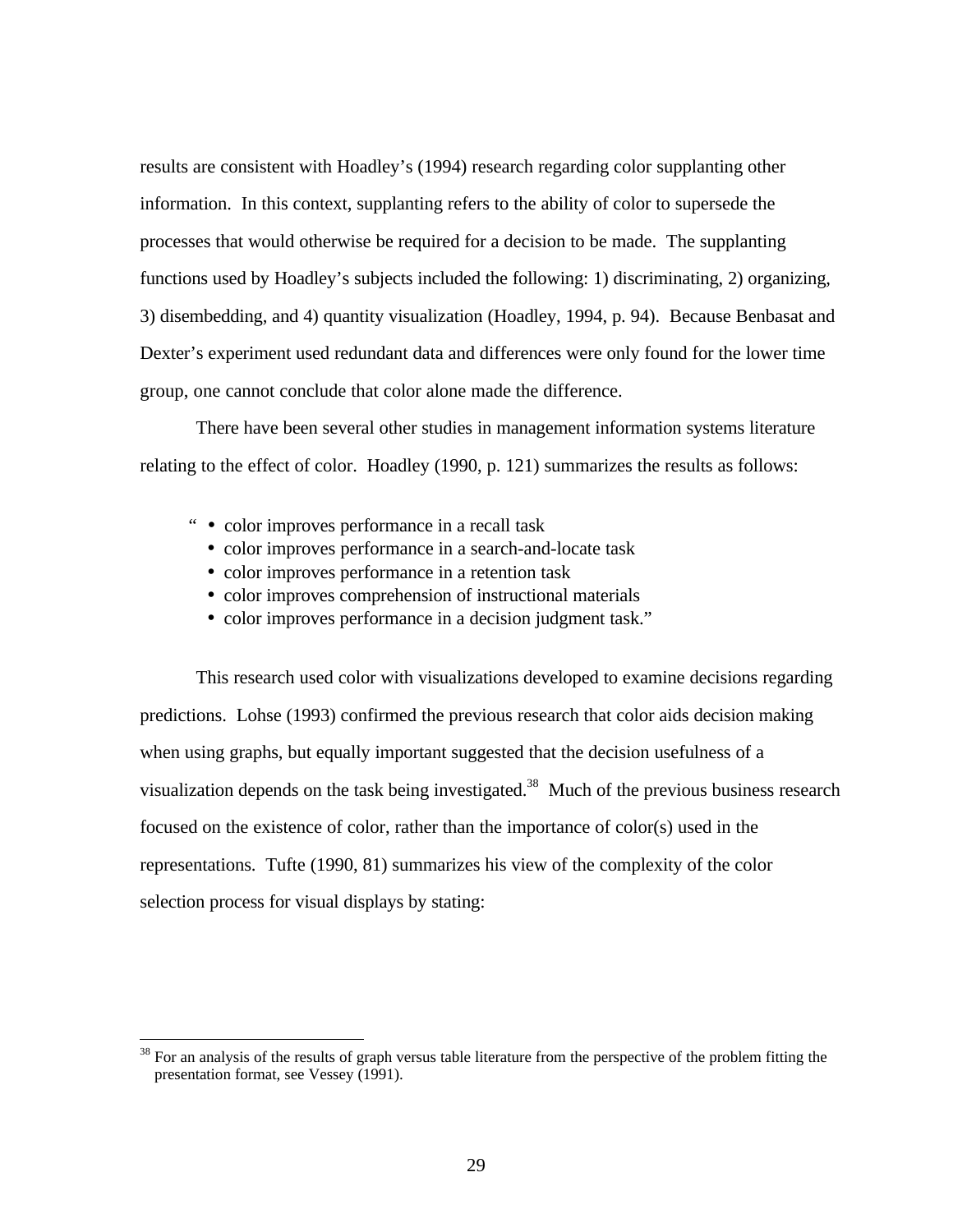"The often scant benefits derived from coloring data indicate that even putting a good color in a good place is a complex matter. Indeed, so difficult and subtle that avoiding catastrophe becomes the first principle in bringing color to information: *Above all, do no harm*."

One does not generally think of the introduction of color as potentially harmful, but any part of a visual representation that detracts from the data may be detrimental to understanding or decision-making.<sup>39</sup> This study includes the use of color to convey the strength of impulses that change momentum, thereby, changing wealth. Because the impulses are potentially more significant when at the positive or negative extreme, a double ended color scale is used to provide more distinction and thereby help the decision-maker understand the data (Rheingans & Landreth, 1995).

#### 2.3.3. Image Rotation in Visualizations

Psychological and human computer interaction research has investigated the perception of visual representations and storage of images.<sup>40</sup> Intuitively, one can reason that rotation of a 3D object provides a better understanding of the interaction among the variables. Pani (1993) examined the comprehension of rotational motions and concluded that when rotations are about an axis (rather than oblique), the rotation is better understood by the subject.<sup>41</sup> This is consistent with Shepard and Metzler's (1971) work regarding the increase in time for subjects to comprehend similar 3D objects as the angles at which they are presented increase.

<sup>&</sup>lt;sup>39</sup> Tufte (1990, 80-95) provides an excellent group of guidelines and examples to enhance the use of color in a variety of visual representations. Rheingans and Landreth (1995) also give several details effective use of color in visualizations.

 $40$  For a concise overview of mental imagery, see Kosslyn, Behrmann and Jeannerod (1995).

<sup>&</sup>lt;sup>41</sup> Pani's representations depict items from a physical domain, rather than abstract concepts.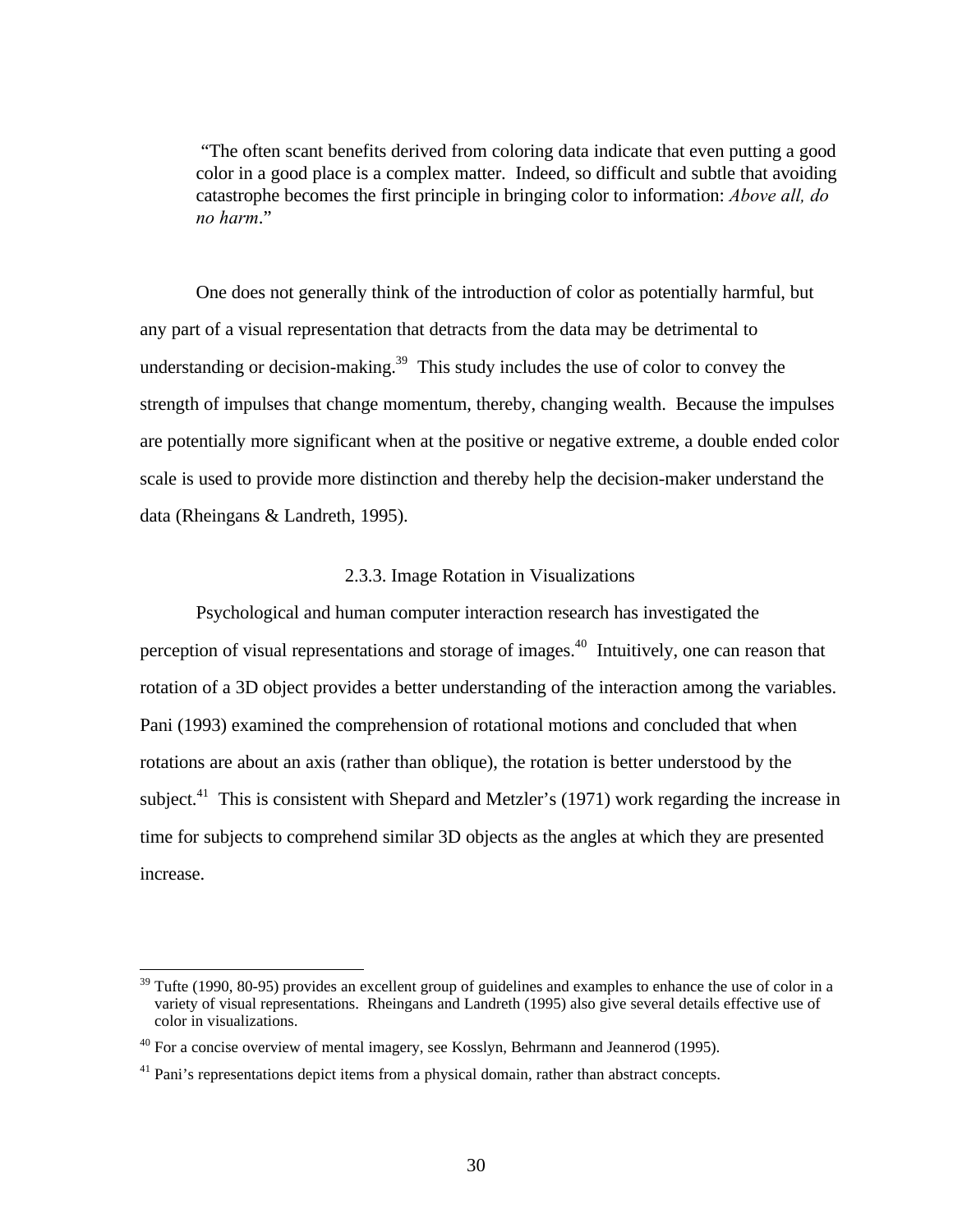Wickens, Merwin and Lin's (1994) investigation of the visualization of scientific data includes an analysis of motion and rotation in 3D displays. They test subject's extraction and retention of data from 2D and 3D visual representations. They report superior retention for 3D representations over 2D representations. Differences due to the ability to rotate the surfaces of 3D graphics were not found.

One group of subjects in this dissertation used a 3D graphic that can be rotated, with the rotation being permitted concurrently around the x-axis and the y-axis. This rotation is controlled by the subject to allow views that enhance their understanding of the image.

#### 2.4. Experimental Visualizations and Hypotheses

#### 2.4.1. Development of Visualizations

Visualizations provide a method of understanding complex information by accumulating, grouping, and displaying data in a manner that may be understood more effectively than viewing the details of the data. A basic description of an information visualization is a report format. One of the interesting features of momentum accounting is the functional nature of the information. The time series nature of the momentum accounting functions provides an excellent domain that may be represented within a visualization framework. The basic purpose of this study is to develop and test visualizations that may be used to effectively represent the information provided by a momentum accounting system.

For this dissertation, several representations have been developed to express the information provided by momentum accounting. The first representation (hereafter R1; see Exhibit 1) is a two-dimensional line graph, demonstrating the functions of wealth, momentum and impulse independently. This is a combination of the typical representation based on the physics concepts (Brown, et al., 1995, p. 57; Halliday, Resnick & Walker, 1993, p. 21) that have been shown to underlie momentum accounting concepts. This graph displays the

31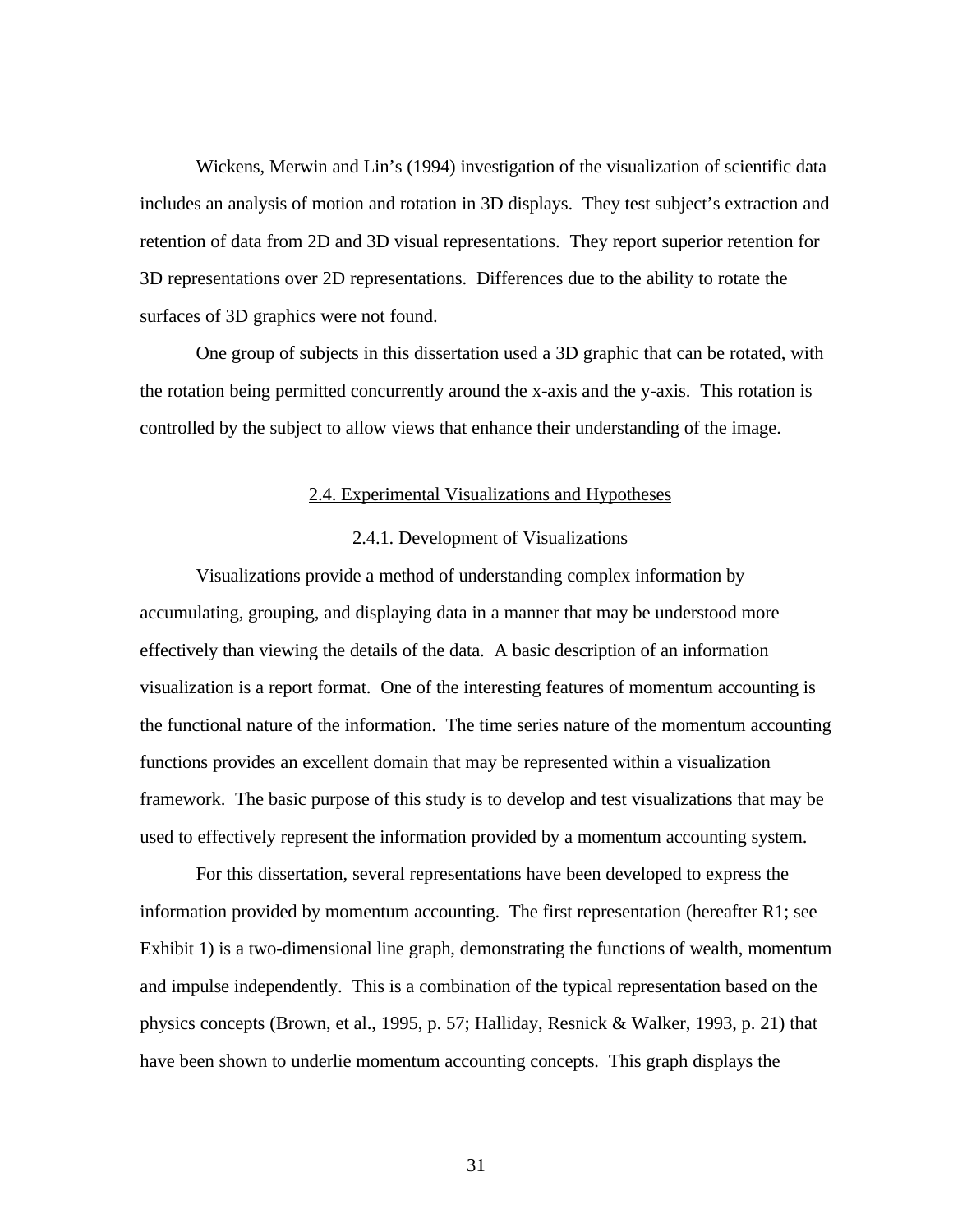relationships between the data in a close proximity. A complicating feature of this representation is the multiple y-axes requirement and the y-axes scales, due to the unit of measurement differences between the functions. Because the experimental predictions are based on wealth, R1 uses wealth for the y-axis. The scale issue is addressed by the multiplication of the underlying momentum and impulse functions by a constant to allow similar relative values for each of the underlying functions. It should be noted that the individual representations of the line graphs included in R1 were not tested because they do not represent a different form than R1; they merely are located at varying distances from each other, rather than plotted along the same axis as demonstrated in R1.<sup>42</sup> Representations 2 and 3 (R2/R3; Exhibit 2) are three dimensional time series graphs with time on the x-axis, wealth on the y-axis and momentum on the z-axis. Color is applied to the 3D surface to represent impulse, creating a fourth dimension. R2 is presented as static and R3 is a rotated visualization of  $R2^{43}$  to allow the user a better understanding of the data presented. Wickens, Merwin and Lin (1994) have tested rotations of images, but their study focused on extracting information from visualizations rather than the predictive use of the information.

### 2.4.2. Hypotheses

Numerous studies have shown that graphical formats may generate "better" decisions than those based on traditional accounting formats (Anderson & Kaplan, 1992; Anderson  $\&$ Reckers, 1992; MacKay & Villarreal, 1987; Stock & Watson, 1984). For functional information, such as that derived from a system of momentum accounting, visualizations can be used as a tool to help understand the data. From the psychological perspective,

 $42$  Wickens and Carswell (1995, 474) describe the proximity compatibility principle (PCP) and note: if the distance is increased between multiple sources of information required for a decision making task, the task integration requirements are increased.

<sup>&</sup>lt;sup>43</sup> For a "static" representation of R3, see R2 in Exhibit 2.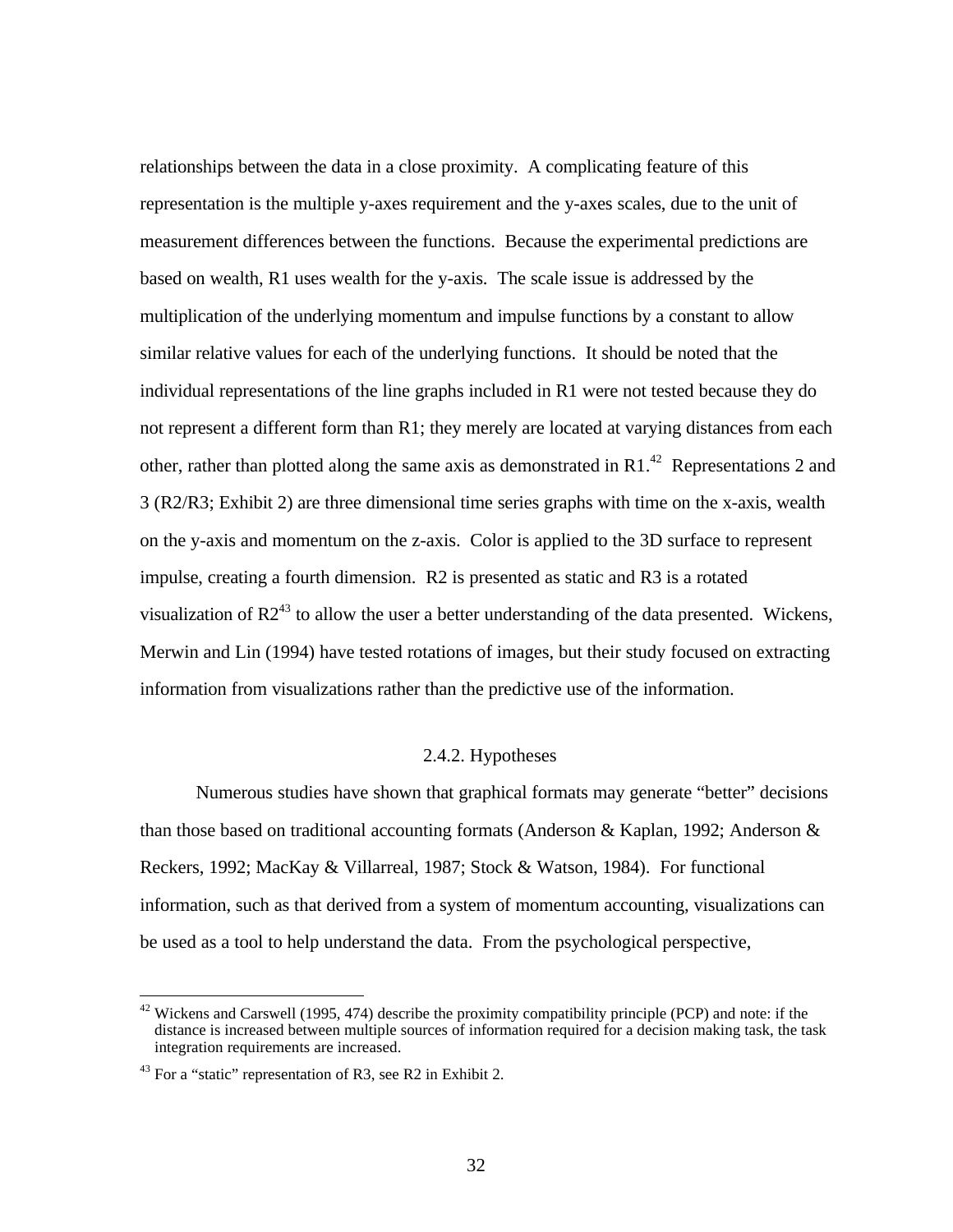multivariate representations may exist that produce varying levels of decision effectiveness based on the perception and interpretation of data (McCormick, DeFanti & Brown, 1987). This line of reasoning suggests that when visualizing momentum accounting information based on the representation used, there will be a difference in the accuracy of decisions and the time required to understand the data and make a decision. The first hypothesis (stated in the null) is as follows:

H10: There is no difference in decision accuracy due to differences in visual representations.

The rejection of this hypothesis indicates that there is a difference in the dependent variable relative to the representation presented. The alternative,  $H1_a$ , suggests a difference exists. In this study, three different visual representations were used (R1-R3). Wickens, Merwin and Lin (1994) indicate that extraction and retention of data is superior for 3D images over 2D images. Cooper (1990) indicates that subjects prefer 3D representations to 2D representations. Therefore, it was expected that R1, the two-dimensional representation, would be associated with the lowest subject performance in the experiment. Pani (1993) reports that the angle of rotation affects the comprehension of an object that is presented within a 3D representation. This study, combined with the reasoning that the comprehension of variable interaction will increase, when that interaction can be viewed from various positions, leads to the expectation that R3, the three-dimensional rotatable image, should be associated with the highest subject performance.

Decision accuracy may be related to variables other than the method of data representation. Betts (1909), Kosslyn, Behrmann and Jeannerod (1995), and Marks (1973) all find that visual skills are important to interpreting data and decision-making. The second hypothesis, stated in the null form, relates to the subjects' accuracy relative to their visual skills.

33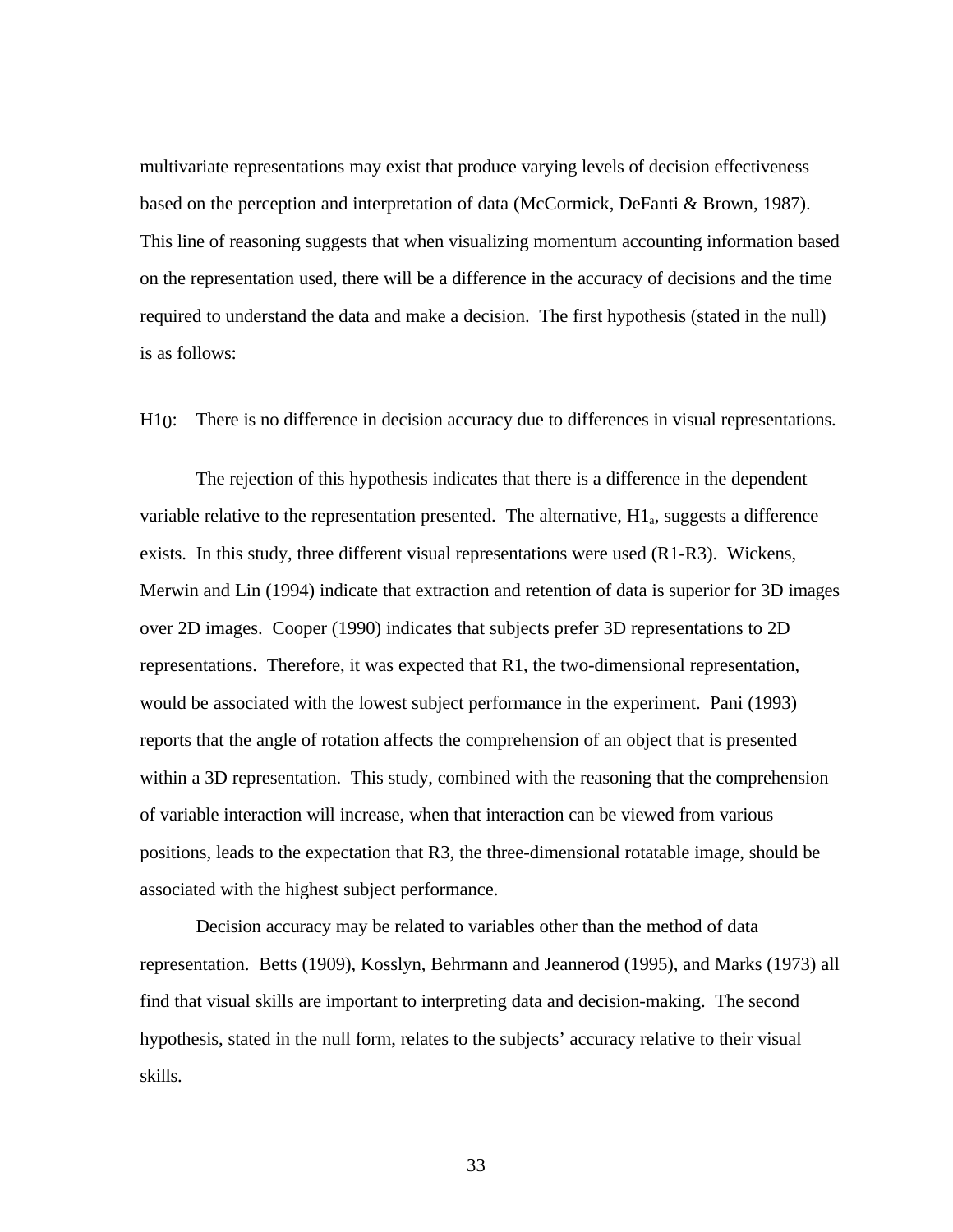H20: There will be no difference in decision accuracy due to individual visualization capabilities.

The alternative to H2 would indicate that because each display contains graphical information, subjects with higher visualization acuity should perform better than those subjects with lower visualization skills. This is consistent with the psychology literature that suggests that visual imagery plays an important role in memory (Marks, 1973) and reasoning abilities (Kosslyn, Behrmann & Jeannerod, 1995).

In addition to accuracy, the time to make a decision is important to the decision process. Benbasat and Dexter (1986) found that when time constraints exist, decisions can be improved based on the presentation format. The third hypothesis, stated below in the null form, is used to investigate the effect of data representation on the time required by subjects to make decisions.

H30: There will be no difference in time taken to make decisions due to different visual representations.

Benbasat and Dexter (1985) suggested that when using multiple forms of information representation to solve problems, differences in time to solve problems may exist. As the dimensionality of the representation increases, approaching the dimensionality of the data, the task of understanding the representation should be less intensive, allowing faster decisions. An alternative to H3 indicates that the time required to solve the experimental problem varies based on the representation used. Cooper (1990) reports that when presented with a 2D

34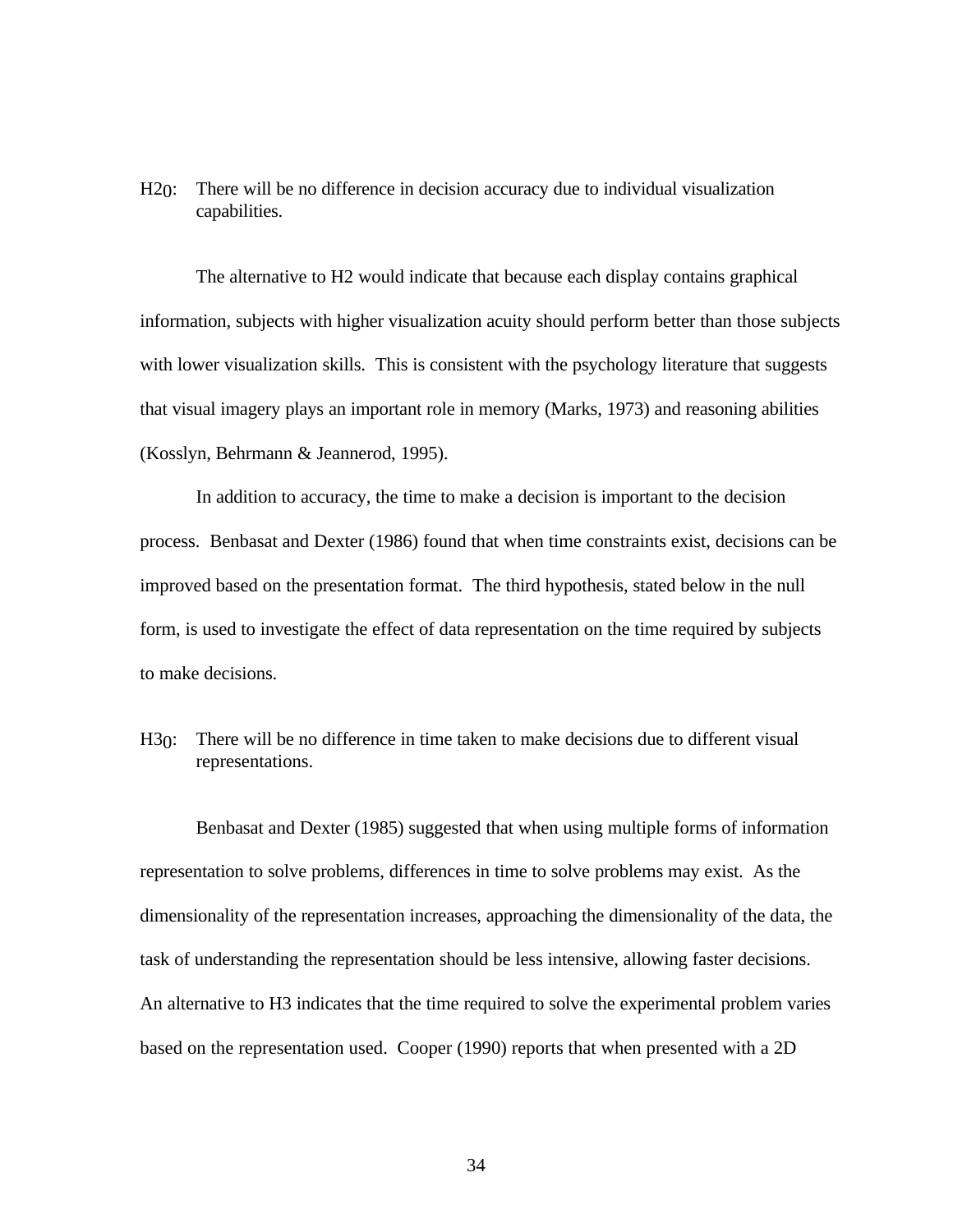representation of a 3D problem, subjects mentally create a 3D representation. This suggests that subjects using R1 should require a longer time period to answer the experimental questions (their time includes a mental conversion to a 3D representation). Subjects using R3 should have the lowest decision-making times, because the information is presented in a format that shows the relationships among the data.

The hypotheses represent an investigation of the differences among proposed representations of momentum accounting information. They also consider the visual acuity factor that may be important within the decision making environment. Each hypothesis was investigated and tested within the current study.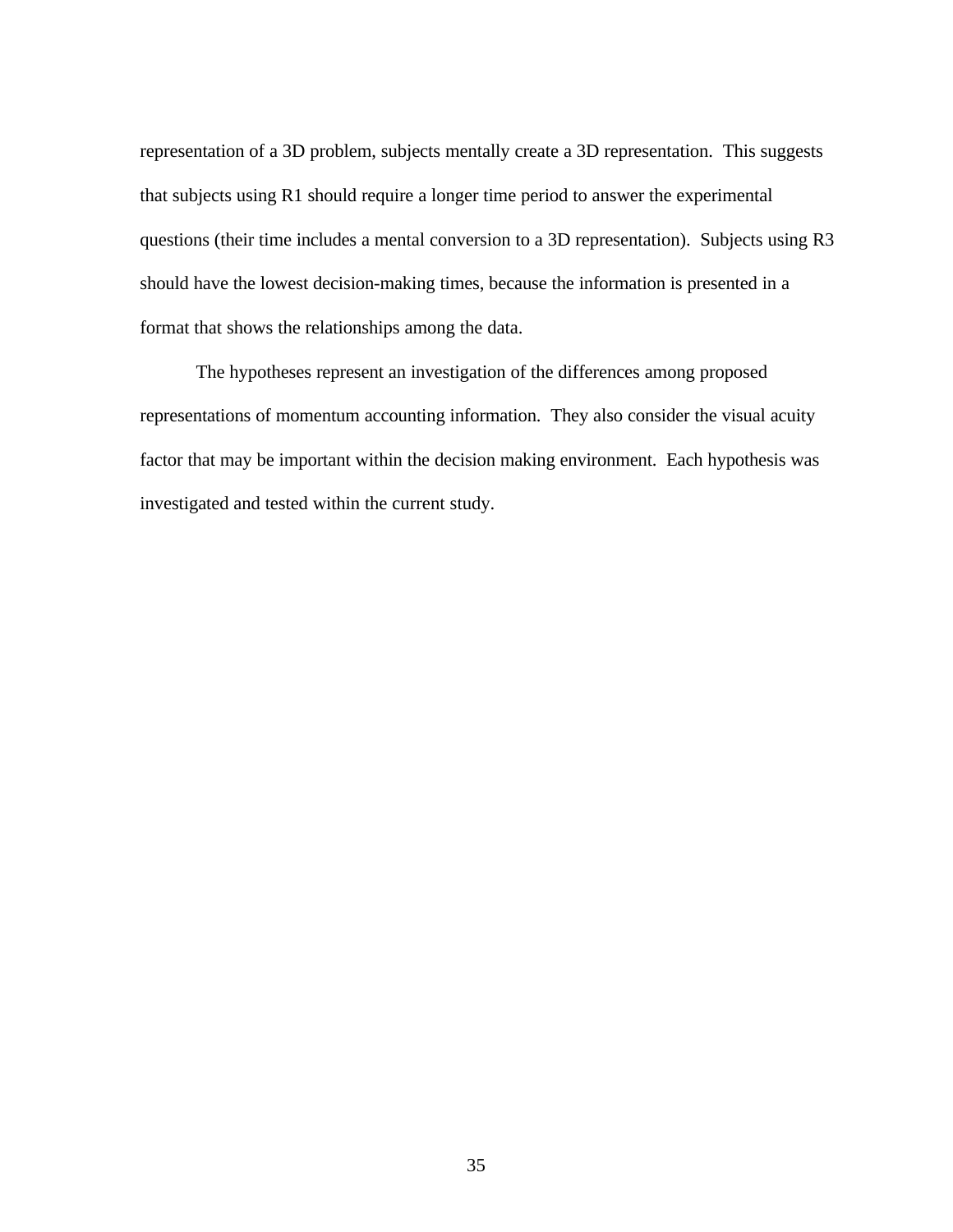# **CHAPTER 3**

### **RESEARCH DESIGN AND METHODOLOGY**

"Not a great many substantive problems, however, are exclusively twodimensional. Indeed, the world is generally multivariate. For centuries, the profound, central issue in depicting information has been how to represent three or more dimensions of data on the two-dimensional display surfaces of walls, stone, canvas, paper, and, recently, computer screens."  $-$  Edward Tufte<sup>44</sup>

## 3.1. Experimental Design/Independent Variables

For this dissertation, the investigator used a laboratory experiment to examine certain data representations on which predictions may be based. These representations were hypothesized to impact the understanding and interpretation of momentum accounting data, measured through accuracy of predictions of wealth. The experiment was executed in a computer laboratory environment with the subjects being placed in a booth with a desktop computer. The laboratory computers contained the experimental programs including instructions, demographic questions, and visualizations on which participants were asked to make predictions.A between subjects factorial design was used to test the hypotheses. The independent variables include the type of visualization received by each subject (manipulated variable) and the subject's level of visual perception (measured variable).

 $44$  From Tufte (1997, p. 17).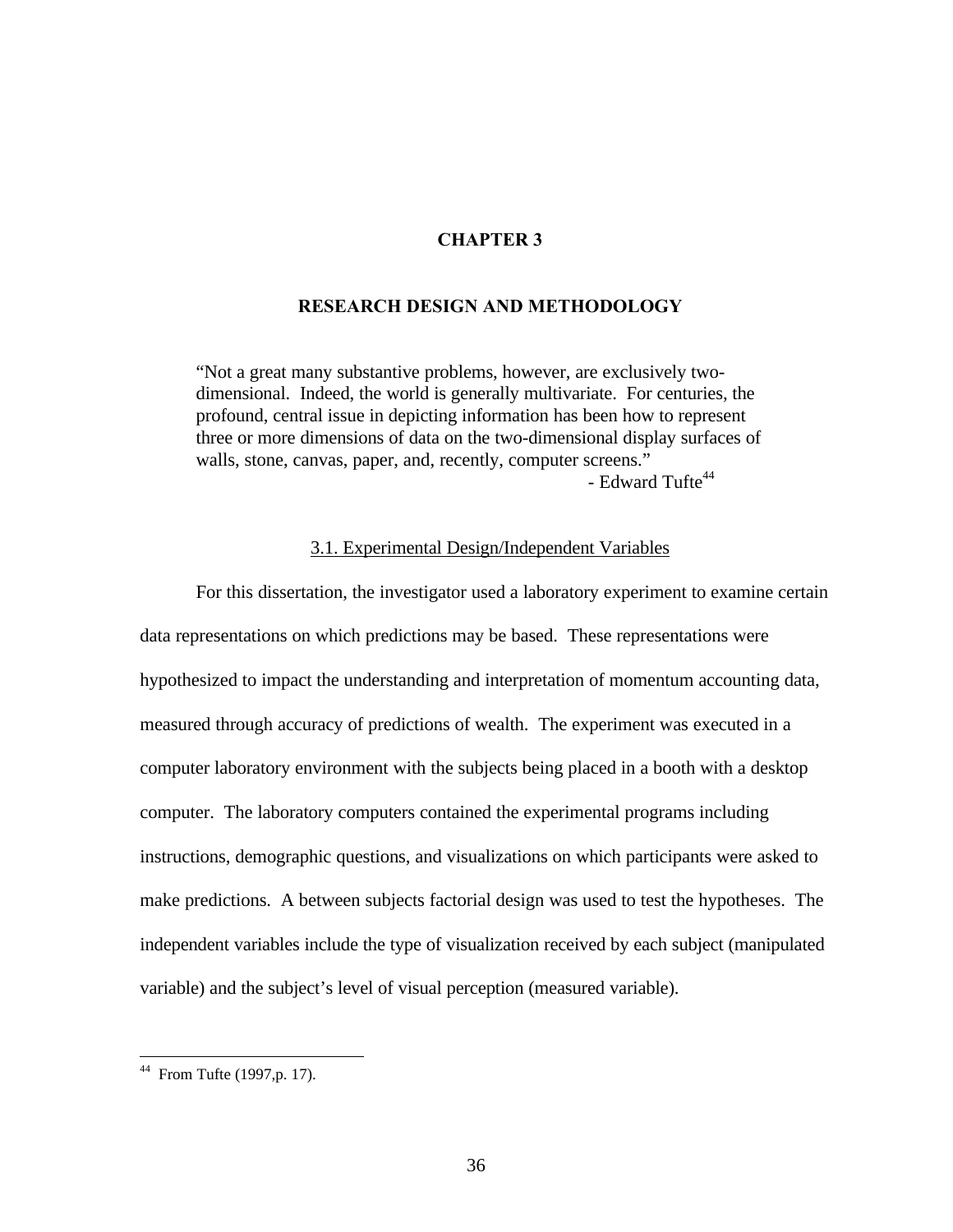#### 3.1.1. Experimental Visualizations

There were three types of visualizations used in the experiment, with each subject being exposed to only one of the three types. The first type of visualization (R1 - Exhibit 1) was a 2-dimensional line graph. The x-axes, measured in months, ranged from one through one hundred-twenty for each of the representations. The y-axes range, measured in dollars, varied based on the individual companies used for data. Each graph contained three lines, with each line representing a function for either the wealth, momentum or impulse of a company.<sup>45</sup> The lines were displayed to show the functions for months seven through one hundred for a specific company. Because of the nature of the functions (the derivative relationships among wealth, momentum and impulse), it was necessary to multiply momentum and impulse by constants to allow all three functions to be displayed on the same graph in a meaningful manner.<sup>46</sup> Each line on the visualization was displayed in a unique color.

The second visualization was developed to combine the three 2-dimensional lines from the first representation into one 3-dimensional representation (R2 - Exhibit 2). This was accomplished by creating a 3-dimensional function by adding a z-component and color to a 2 dimensional function. In the new representation, time (month) was maintained as the x-axis and wealth as the y-axis. Momentum was added as the z-axis<sup>47</sup> and the color of the line at any

<sup>&</sup>lt;sup>45</sup> The development of these functions, used in development of the representations, is discussed in Section 3.1.1.a.

<sup>&</sup>lt;sup>46</sup> Because of the derivative relationships, when plotted on the same scale as wealth, the momentum and impulse functions appeared flat, when actually there was substantial variation within the functions when plotted on smaller scales. The multiplication of a function by a constant does not change the shape of that function, but simply changes the scale of the plot.

 $47$  For a general model of graphing three functions in a 3D space, see Kriz (1995).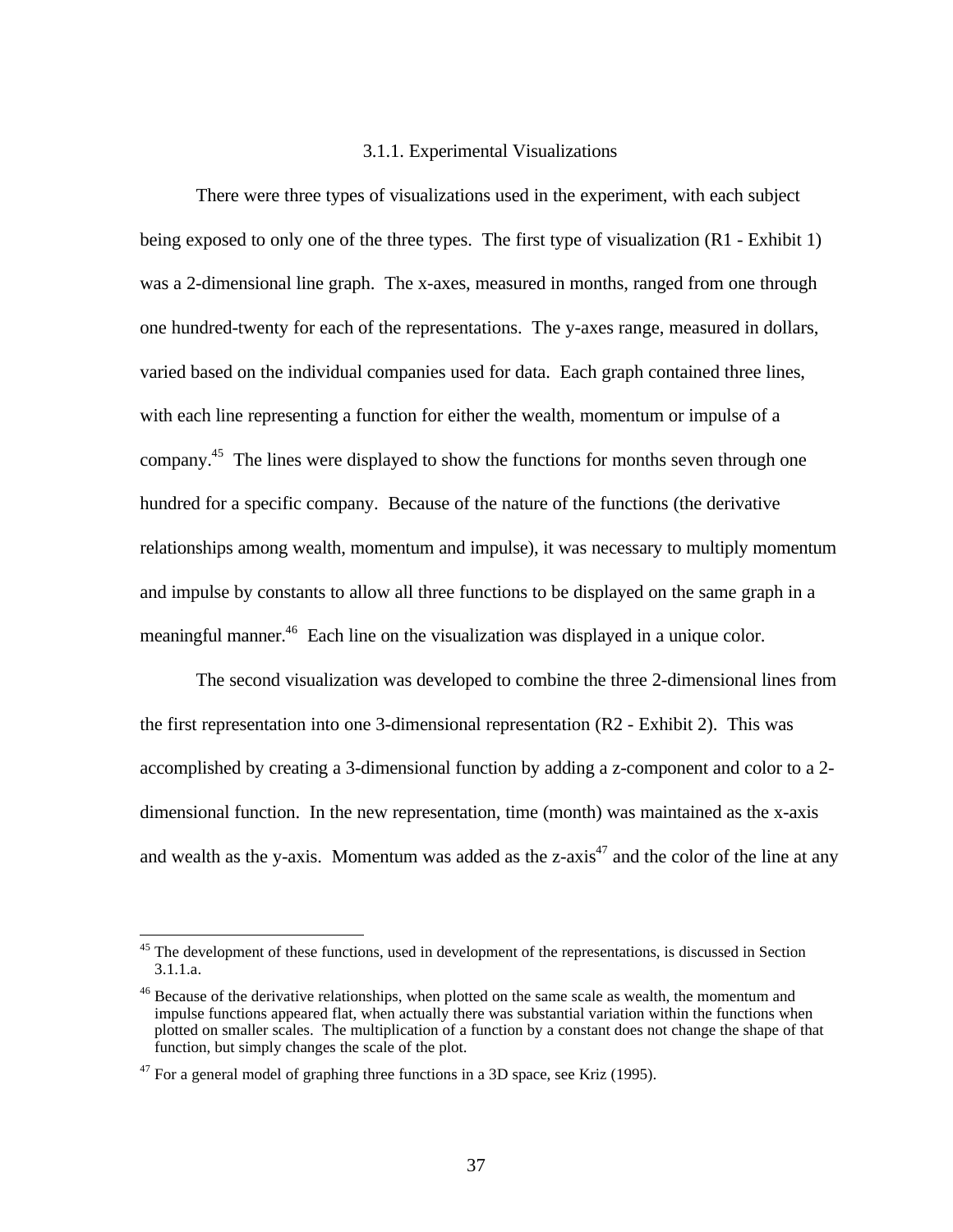point on the line represented the impulse for a company at that point in time.<sup>48</sup> A line was plotted based on the values for the functions for the same time range used in the 2 dimensional representations. This representation was displayed from a position of 30 degrees above the xz plane and 35 degrees to the left of the yz plane.<sup>49</sup>

The third representation (R3 - Exhibit 2) was created to look identical to the R2 representation. The only difference was the ability of the subjects' to rotate the image to view the data relationships from different perspectives. The vertical rotation was allowed for 360 degrees (completely around the y-axis) and the horizontal rotation was allowed for the 180 degrees (the top half of the sphere divided by the plane  $xz$ ).<sup>50</sup>

#### 3.1.1.a. Function Determination/Company Selection

 $\overline{a}$ 

The wealth function for a specific company was generated based on historical data for the company's monthly market equity (month-end stock prices times the number of shares outstanding at the end of the month). The derivative of the generated wealth function was taken (with respect to time) yielding the momentum curve. A second derivative was taken to produce the function of impulses. These three functions were used for visualizations and predictive purposes.

<sup>&</sup>lt;sup>48</sup> The use of a color overlay to add information to a graph is common when creating visualizations. See Wolff and Yaeger, Chapter 4 for several examples.

<sup>&</sup>lt;sup>49</sup> This angle was selected through observations of other static 3-dimensional representations and discussions with several individuals. The individuals were allowed to rotate a graph and asked what angle they would choose to display the graph for decision making, if the image could not be rotated. With no exceptions, the individuals choose the approximate angle that was used in this research.

 $50$  A graphics expert suggested that subjects would receive no additional benefit from the bottom half of the sphere (Lockhart, 1997).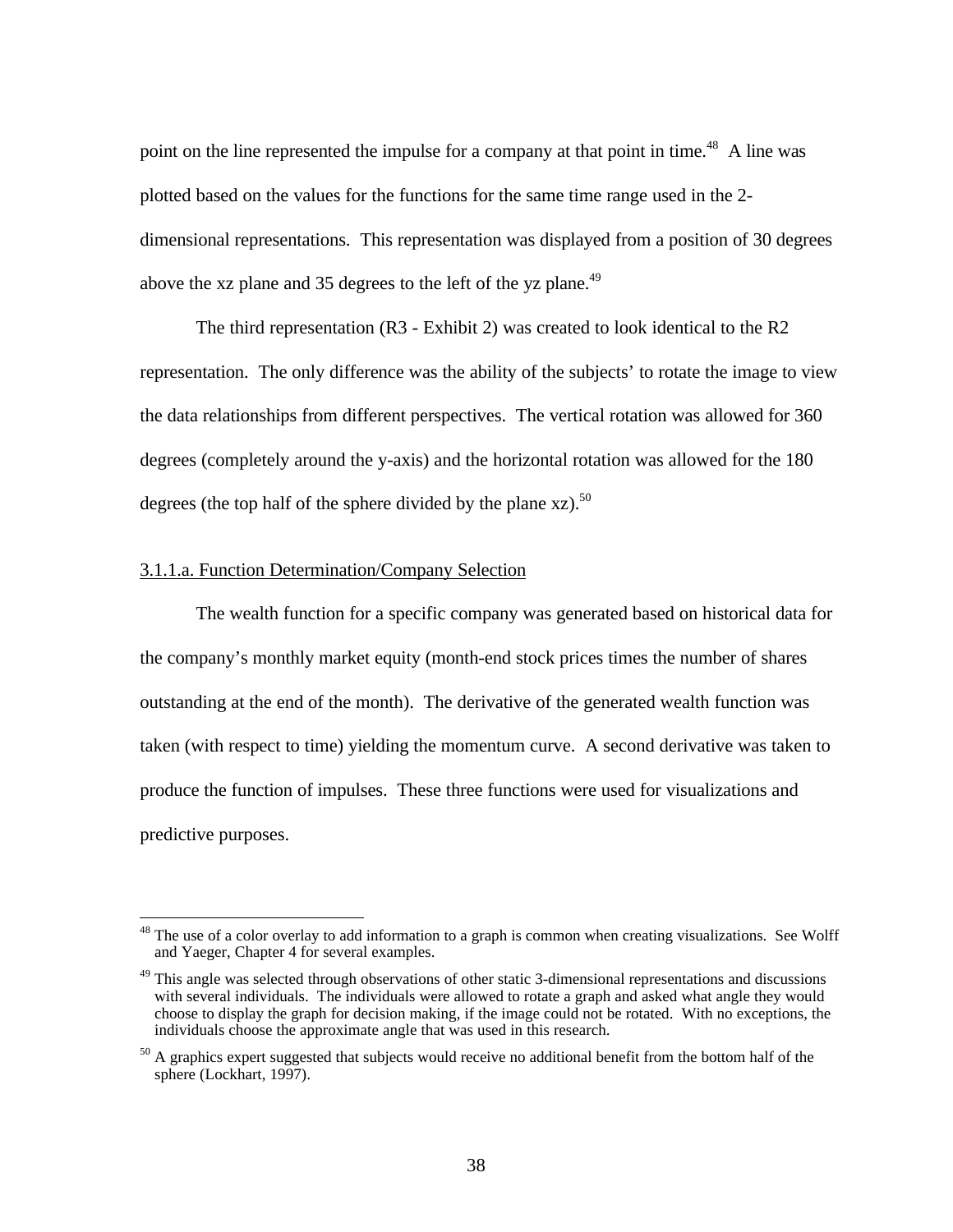Compustat PC Plus<sup>51</sup> was used to select the companies used in the study. Companies were eliminated from the Compustat selection that did not have market values for months -15 through -190 (months relative to the current month -- August 1996). This exclusion of companies eliminated those companies that were not in business at either end of the points in time. This was necessary to ensure they were in business during the entire period for which the wealth functions were to be generated. From these criteria, 585 companies were selected. One assumption stated as a requirement for the study was the exclusion of companies that pay dividends.<sup>52</sup> The data regarding dividend history from these companies were exported to a Microsoft Excel<sup>53</sup> spreadsheet where they were visually inspected; any company that paid dividends during the periods under observation eliminated, reducing the total to 188 companies. These companies were ranked according to total market value at the end of 1995; the group was then divided into thirds. Two companies were selected from each of the high and low thirds based on their relative rate of wealth growth during the period and total wealth. These companies are identified as large company/high growth (LH), large company/low growth (LL), small company/high growth (SH), and small company/low growth (SL). Two other companies were identified as having "interesting" patterns<sup>54</sup> and were selected to be used as training cases for the experiment.

<sup>&</sup>lt;sup>51</sup> Version 5.2.1, copyright 1996, Standard & Poor's Compustat, a Division of The McGraw-Hill Companies. <sup>52</sup> See Section 2.2.2.a.

<sup>&</sup>lt;sup>53</sup> Microsoft Corporation, Redmond, Washington.

 $<sup>54</sup>$  I.e., a variety of directional moves relative to wealth, momentum and impulse.</sup>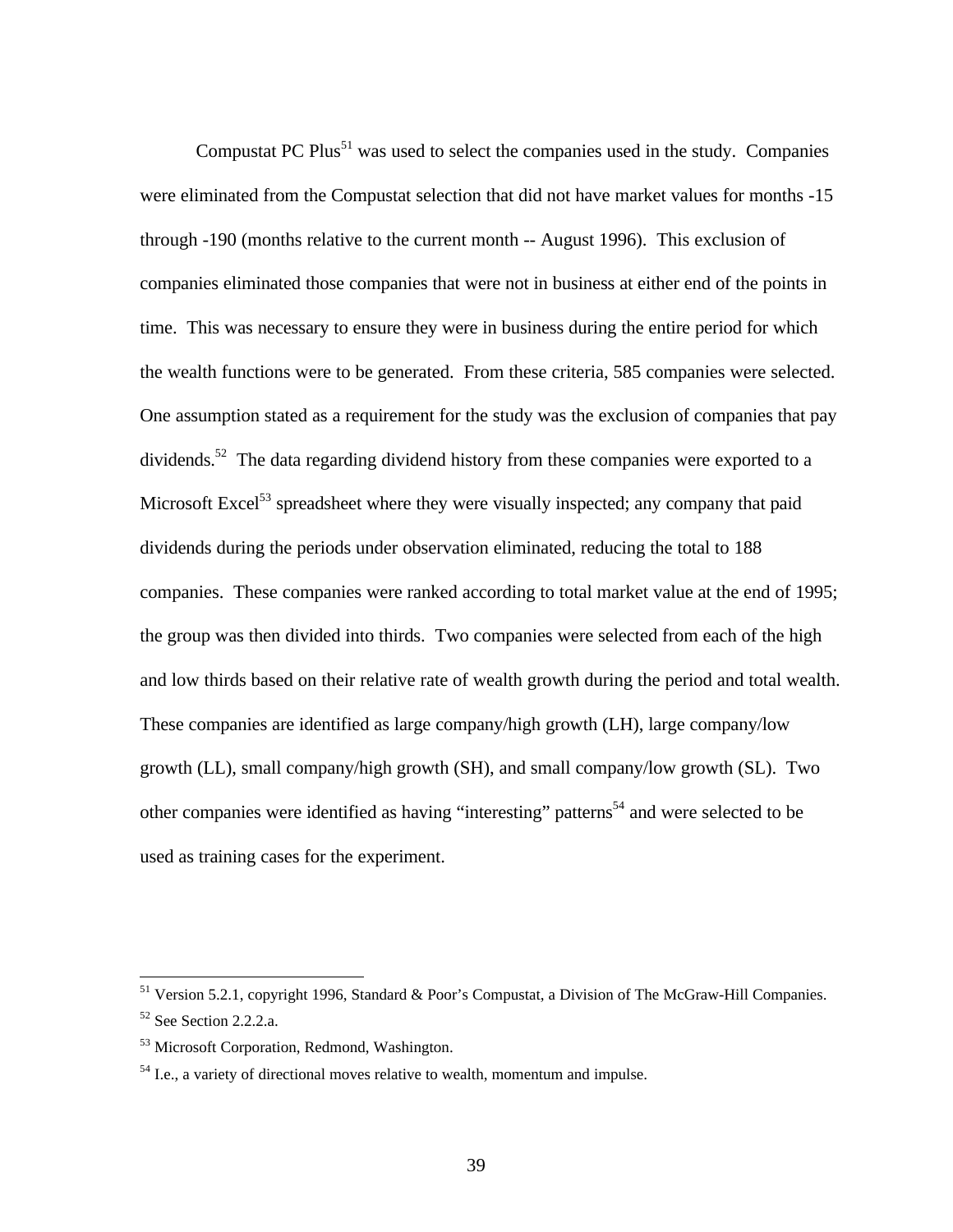After selection of the companies, monthly market value (wealth) data for 133 months were accumulated into a file and imported into a  $SAS<sup>55</sup>$  data file. The Interactive Data Analysis section of the SAS program was used to visually match a "nth" degree polynomial to a plot of the data for each company. The visual match consisted of the investigator's increasing the polynomial degree until a proper curve fit was accomplished. The match was considered to be an acceptable fit of the function when the graph displayed the major turns of the function and the R-values for the polynomial generally were in the range of .7 to .9. When the degree of the desired polynomial was determined, that information was used to generate a model equation with Mathematica.<sup>56 57</sup>

Subsequent to the generation of the model functions and their first and second derivatives<sup>58</sup>, the functions were input into a Microsoft Excel spreadsheet. Excel was used to generate data points for graphing. The data points were generated for months 7 - 100, for wealth momentum and impulse. Months 1-6 and 121-133 were eliminated, because of statistical issues that may exist in rounding endpoints when generating equations from data points. Months 101 - 120 were not used for graphing because they included the prediction periods for the tasks. The data sets for each company were saved into separate comma

<sup>&</sup>lt;sup>55</sup> Version 6.11, copyright 1989-1996, SAS Institute Inc., SAS Campus Drive, Cary, North Carolina USA 27513.

<sup>56</sup> Version 3.0, copyright 1988-1996, Wolfram Research, Inc., 100 Trade Center Drive, Champaign, IL 61820 USA.

 $57$  Mathematica, rather than SAS, was used to generate the equations due to rounding of SAS reports, and the ability of Mathematica to generate the derivatives that were required to produce the momentum and impulse functions.

 $58$  Exhibit 3 includes the polynomials, derivatives and graphs generated using Mathematica.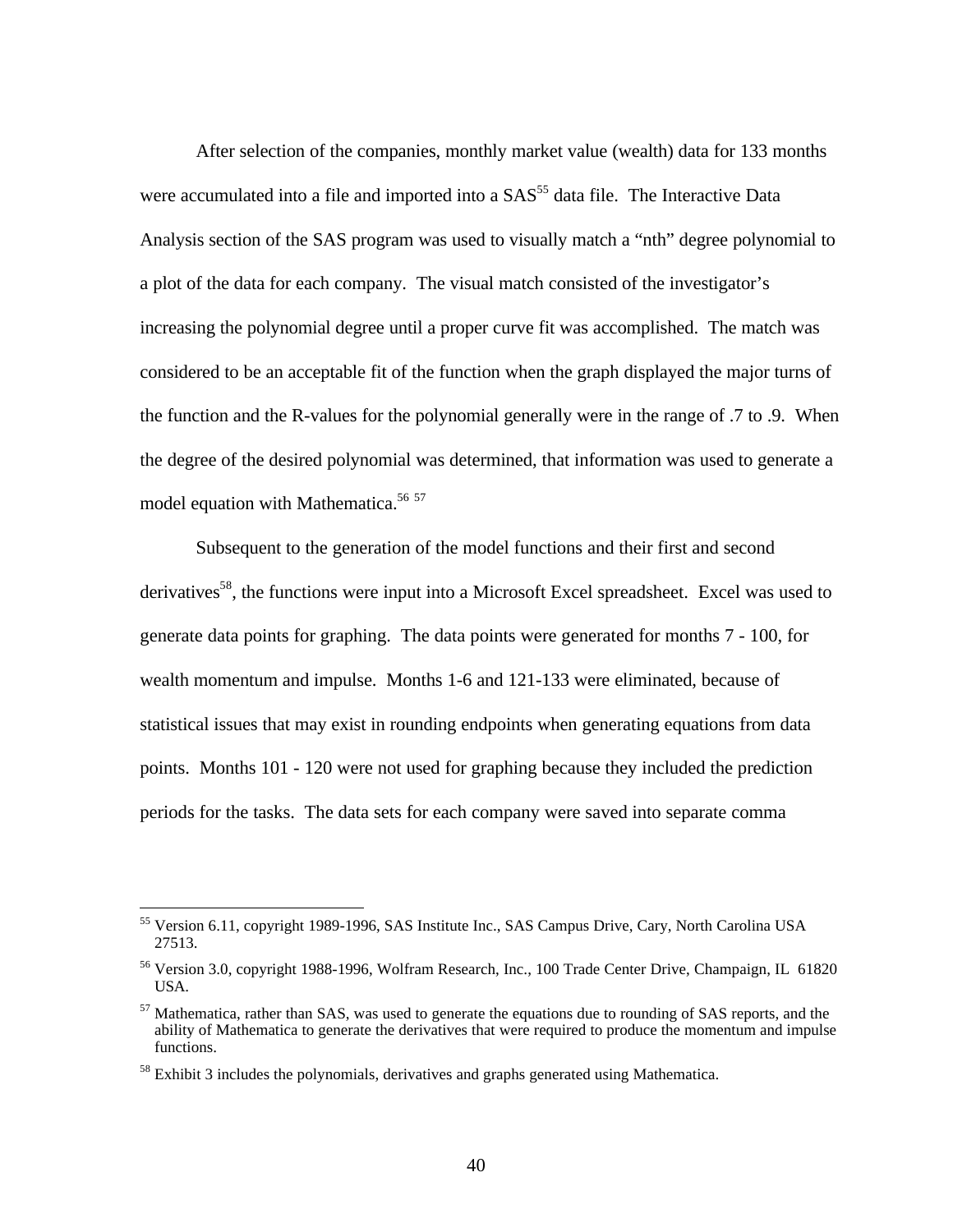delimited ASCII files. These files were imported into PV-Wave Advantage for Windows<sup>59</sup> to develop the images used in the experiment.

#### 3.1.1.b. Visual Image Development

PV-Wave was used to produce bitmap images of the data for each individual company and representation. For each company, three representations were developed, R1, R2, and R3. For the R1 and R2 representations, only one image each per company was required. The PV-Wave commands used to generate these images are included in Exhibits 3 and 4, respectively. Because of the nature of R3 (an image that can be rotated), the complexity level of the image generation was higher than for the other two visualization representations. R3 required the generation of horizontal bands of images, each containing  $72$  images.<sup>60</sup> Nineteen horizontal bands were created $^{61}$  using the program in Exhibit 4. Each company required a total of 1368 images to generate R3. After generation of the individual images for R3, Adobe Premier<sup>62</sup> was used to link the images together and create a QuickTime<sup>63</sup> movie. The movie was converted to a linkable object that could be rotated, by QuickTimeVR $^{64}$ . The rotatable object was used as R3. This process of image generation and object creation was repeated for each experimental company and for both of the training companies. The images were linked

 $59$  Version 6.02, copyright 1996, Visual Numerics, Inc.

 $60$  Seventy-two (72) images per band equate to one band for every five degrees of vertical movement around the z-axis (360 degrees divided by 5 degrees).

 $61$  Nineteen (19) horizontal bands were required because the representations included only the top half of the sphere bisected by the x-z axis (90 degrees divided by 5 degree intervals yields 18 bands; one more band was required because both the top and bottom of the hemisphere, at 0 and 90 degrees were included).

<sup>62</sup> Version 4.2, available from Adobe Systems Inc., San Jose, CA.

 $63$  Version 2.5, available from Apple Computer Inc., Cupertino, CA.

<sup>64</sup> Version 2.0, available from Apple Computer Inc., Cupertino, CA.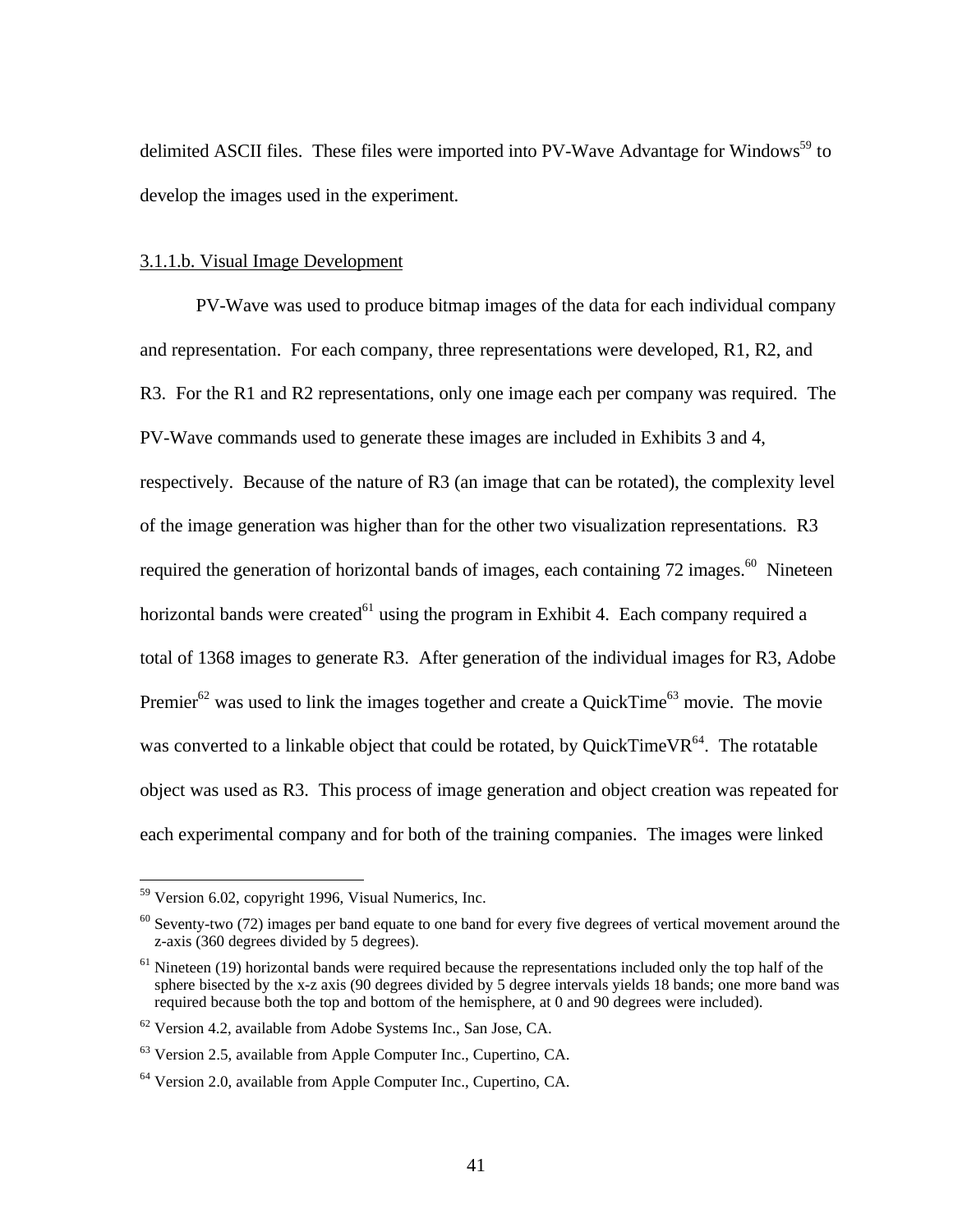together with the textual and feedback content of the experiment, with Macromedia Director.<sup>65</sup>

The textual information is contained in Exhibits 12-12E, including background information on momentum accounting (Exhibit 12), the introductions for the training task (Exhibit 12A) and experimental task (Exhibit 12B), and specific treatment specific information (Exhibits 12C, 12D and 12E).

# 3.1.2. Visual Perception

The second independent variable is visual acuity, measured by the VVIQ form (Exhibit 5). The VVIQ consists of sixteen statements of physical objects or visual events. Each subject responded to the sixteen statements on the form with an integer ranging from one through five relating to how vivid the image was to them  $(1=no$  image,  $2=v$  ague and dim,  $3=moder$  ately clear and vivid, 4=clear and reasonably vivid and 5=perfectly clear and vivid as normal vision.) The scores were an average of the responses (total of numeric responses divided by 16 statements), yielding a theoretical range of one through five. Visual perception is a continuous variable based on each subject's score on the VVIQ form.

# 3.2. Dependent Variables

The data collected from each case include numeric values of wealth predicted for a future period by each subject. For each company, the subjects predicted wealth for one, ten and twenty month(s) beyond the graph values. The dependent variable, predicted wealth accuracy, was measured for each subject for each prediction period, by taking the difference

<sup>65</sup> Version 5.0, Available from Macromedia, Inc., San Francisco, CA.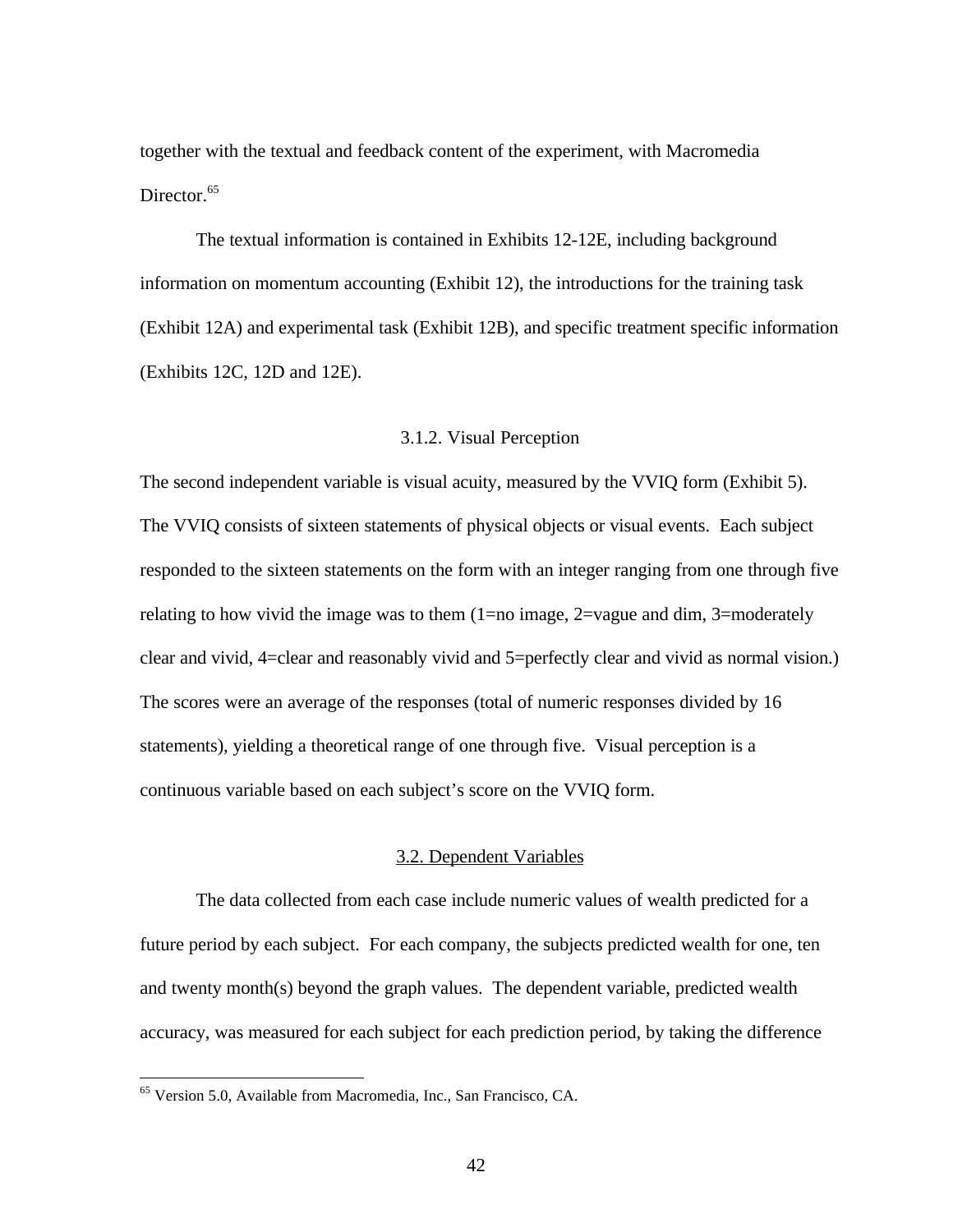between the subject's predicted wealth (S) subtracted from model predicted wealth (M) provides the wealth accuracy (WA) value.

$$
WA = M - S \tag{5}
$$

The model predicted values were obtained from the wealth functions determined above for the months of 101, 110 and 120.

A second dependent variable examined consists of the time it takes a subject to process a visualization and make a prediction. The variable is measured through the use of the computer's internal clock, measuring in seconds the prediction time since the previous response. This should be a reasonable measure because the acceptance of an answer automatically causes the program to display the next question and/or the information regarding the next company. There was no fixed time limit imposed on the subjects<sup>66</sup> although the reward system (Exhibit 6) was structured to provide incentives for speed if it is not obtained at the expense of accuracy. Because of the method of collecting the times, each prediction occurrence generated an occurrence of the time variable.

# 3.3. Other Measures and Collected Data

In addition to the dependent and independent variables required for the statistical analysis of this research, several other questions were included. Demographic questions (Exhibit 7) were included to ensure the random assignment to groups. Items requested

<sup>&</sup>lt;sup>66</sup> Unofficially, there was a 90-minute limit on the experiment time due to scheduling of appointments, but no subjects took the entire allotted time. The 90-minute appointment schedule was set to give enough time to complete the experiment. It was based on the range of 25 to 60-minute times for graduate students assisting with the pilot test.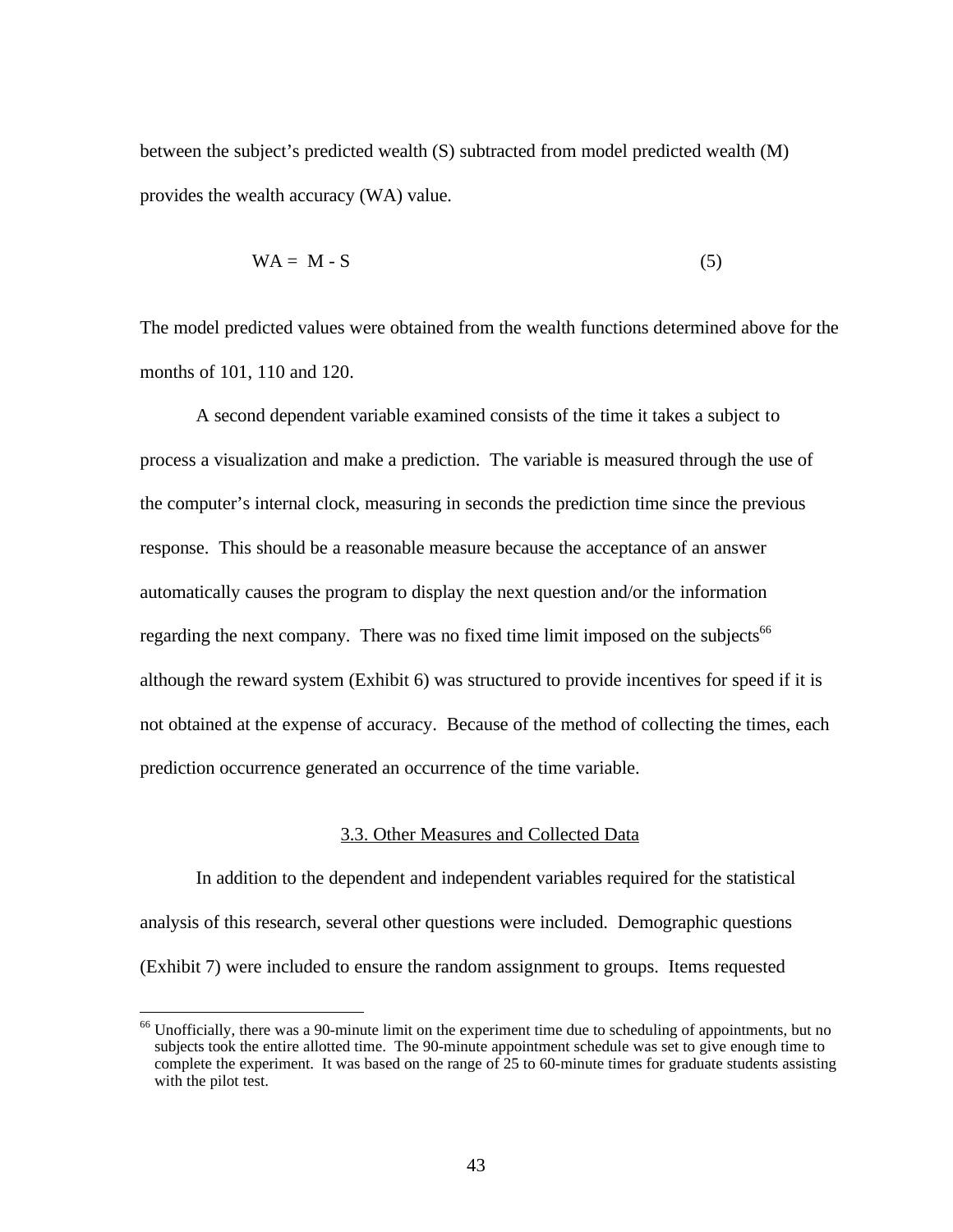included data relating to age, gender, grade point average, work experience, computer experience, and experience with graphics. In addition to the demographic questions, several post-task questions (Exhibit 8) relating to the experiment and the subjects' use of the information were asked. In addition to the questions, the investigator made audio recordings of the subjects "thinking aloud" during their decision-making process. The data from this recording along with the post-task and demographic questions will be examined in future research for the purpose of obtaining additional information relative to visualizations, momentum accounting and decision-making.

### 3.4. Statistical Analysis

The two independent variables, presentation method (based on the three representations), and VVIQ scores were analyzed with respect to the predicted income accuracy. The analysis consists of nonparametric procedures to establish differences between treatments for the independent variables. H1 was tested by examining the presentation method variable without respect to VVIQ score variable, while the H2 test ignored the presentation method and tests only for VVIQ score differences. H3 was used to examine the differences in time to complete the case instrument, based on the type of visualization used.

### 3.5. Subject Selection

Subjects for this research were selected from senior and graduate business school students at a major, eastern, state university. These students were used because they are close to entering the job market in positions that should require basic decision making. They are a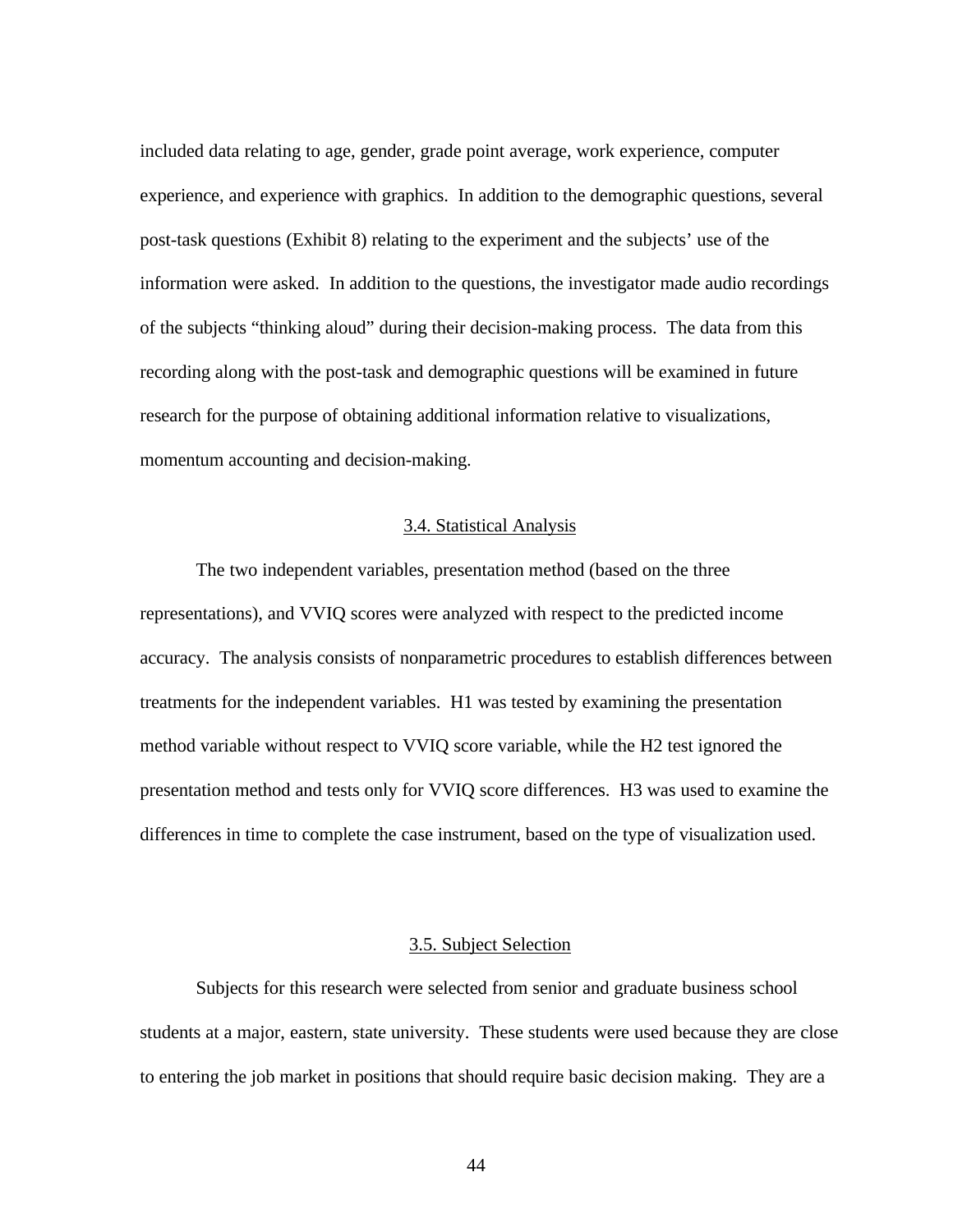relatively homogenous group with basic training in financial decision-making. They have had exposure to financial statement representations. They should not be biased for or against the "new" concepts presented by momentum accounting. The usable sample consisted of 124 subjects<sup>67</sup>; this allowed for the assignment of approximately forty students to each of the case groups.

Subjects were recruited from two courses at the university. One course was a senior level auditing course with class members being exclusively accounting majors. The second course was an upper-level managerial accounting course with members being primarily of senior status and business school, non-accounting majors.<sup>68</sup> There were two sections of each course. It should be noted that other courses were available to the investigator, but the interesting stratification of majors within upper level college students provided the basis for the choice of these subjects; this interest in the stratification existed because of the assumed differences in backgrounds of the subjects. Although none of the subjects had knowledge of momentum accounting, the auditing subjects had a stronger background in general accounting theories and practices than did those in the managerial course. A managerial accounting course's subjects' training is assumed to be more in the use of accounting information to make decisions, rather than the mechanics of developing financial information, which was assumed to be the background of the auditing students.

For the actual recruitment of subjects, the investigator presented to both sections of each class, a brief (approximately five minutes) overview of the research topic, dates and

 $67$  The actual number of participants was 130; 6 subjects were eliminated due to program failure or not completing the experiment. The six subjects were distributed across the three representations.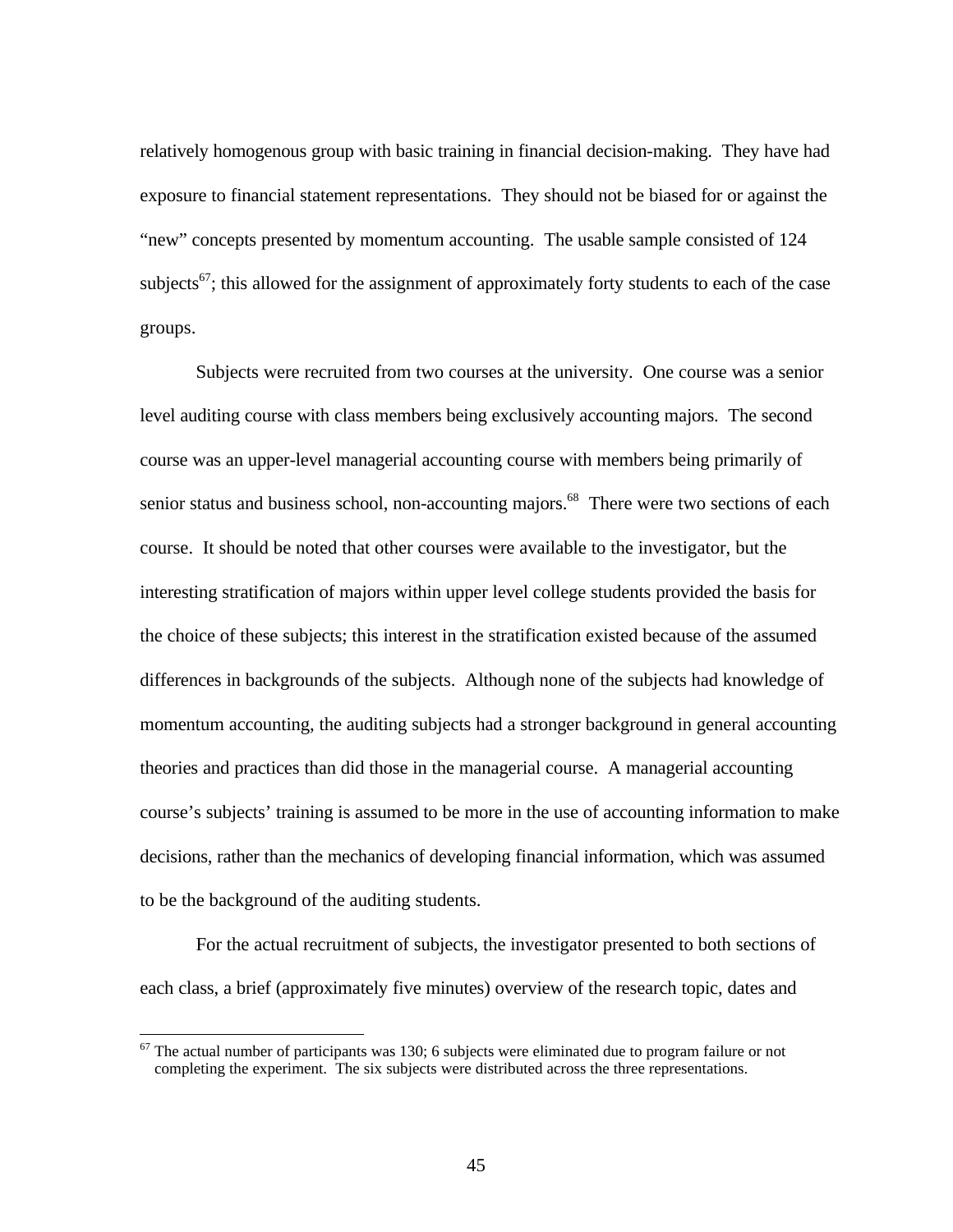compensation<sup>69</sup> for the experiment and passed around sheets with time schedules. Students signed up for their choice of times. The sign-up sheet listed each participant's name, email/phone number, and instructor. No students from either of these courses were kept from selecting a time, although the sample size was increased slightly due to the high percentage of participation. Ultimately, the subjects participating in the study included 76 students from the auditing course and 54 students from the managerial accounting course.

## 3.6. Experimental Procedures

A total of 124 of the 130 subjects participated in the experiment and provided useable results over a two-week period. The day prior to each participant's scheduled time-slot, the subject was called or e-mailed a reminder of the scheduled appointment. Each subject was instructed to arrive at the investigator's office at his or her selected time. Time-slots were scheduled for ninety minutes each. Three subjects were scheduled for each time-slot. Upon the participant's arrival, they were given a copy of the "Informed Consent" form (Exhibit 9) to read.<sup>70</sup> The investigator verbally highlighted the risk (none), confidentiality (no person external to the experiment would be able to associate an individual's results with that individual), compensation (hourly rate, course credit, and bonus possibilities), and participants' responsibilities (answer questions accurately and quickly, maintain the

 $68$  The students in the managerial course were primarily business management and finance majors.

 $69$  Details of the compensation plan are included in Section 3.6.3.

 $70$  The university where the research was performed requires the form; it includes information such as the risks involved in the study, confidentiality, and compensation for the subjects, and the responsibilities of investigator and subjects.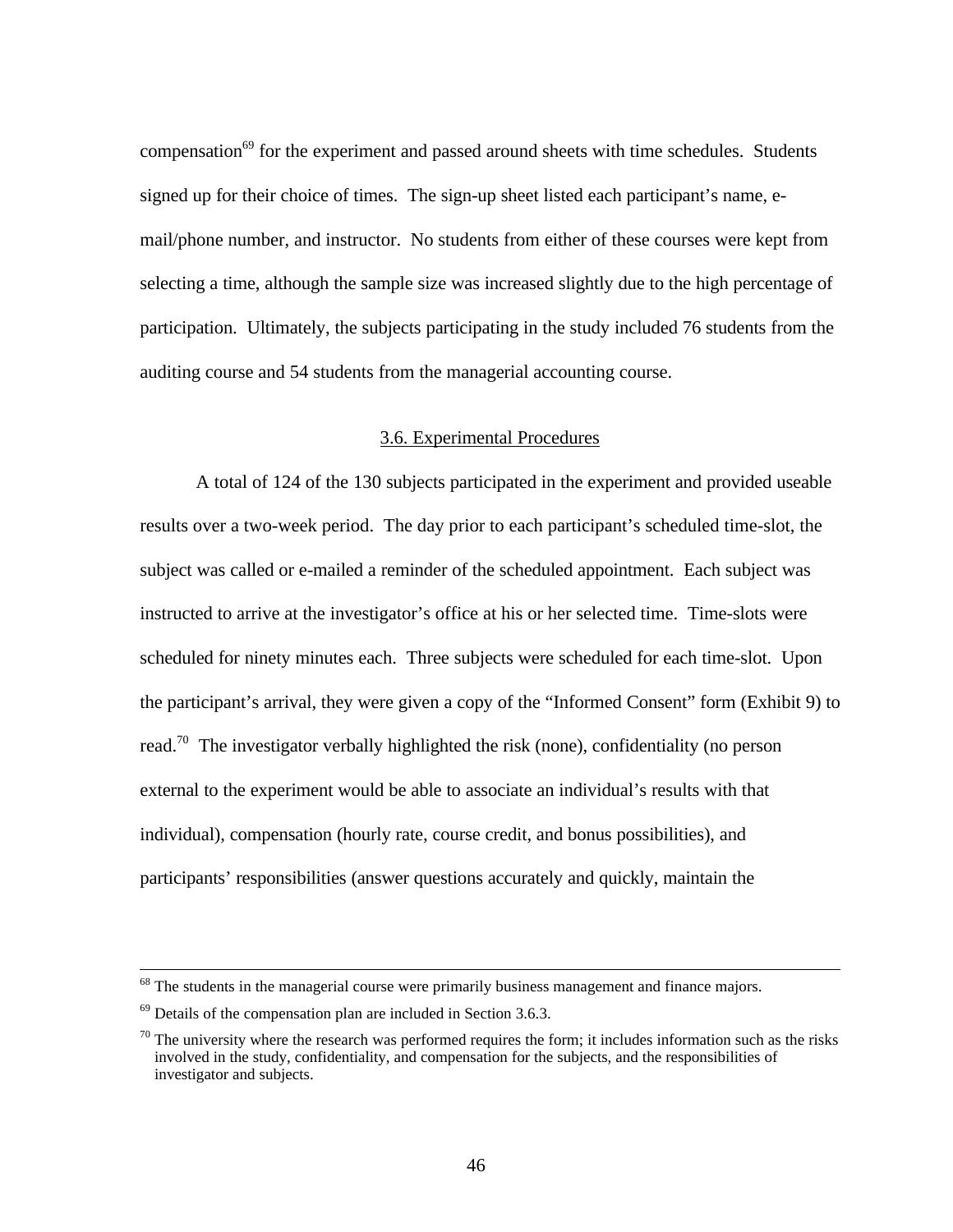confidentiality of the experiment). Each subject signed and returned a copy of the form. Each subject was also given a copy of the form to keep for his or her future use.

After signing the Informed Consent form, the subjects were read instructions (Exhibit 10) about the experiment. The intent of reading these instructions was to give each subject an idea of what to expect regarding the physical execution of the experiment, limiting surprises and distractions for the subjects during the time each was in the lab working on the experiment. Participants were reminded (also disclosed in the informed consent form) that the experiment would be recorded (an audio recording) and requested to "think aloud" during their decision making process. The instructions also described the structure of the experiment. The training task would require them to predict seven values for two companies; they would receive the correct answer after each prediction. The actual experimental task would operate the same as the training task, with the exception that no correct answers would be given. They were then informed of the post task questions, the VVIQ questions and the demographic questions. To complete the experiment, they were instructed to save their answers (click on save). After completion of the experiment, participants were asked to return to the investigator's office to sign-out (for their course credit) and receive their cash compensation. Based on pilot testing of the experiment, a few other issues also were addressed in the verbal instructions. These issues included informing participants that they could predict outside the range of the axes displayed in their visualization, and the required cursor positioning when typing their predictions. They were also instructed to carefully read each question, due to the similarity of questions (often different by only one digit (numerically) or word. Finally, they were reminded to read all instructions and to think aloud.

47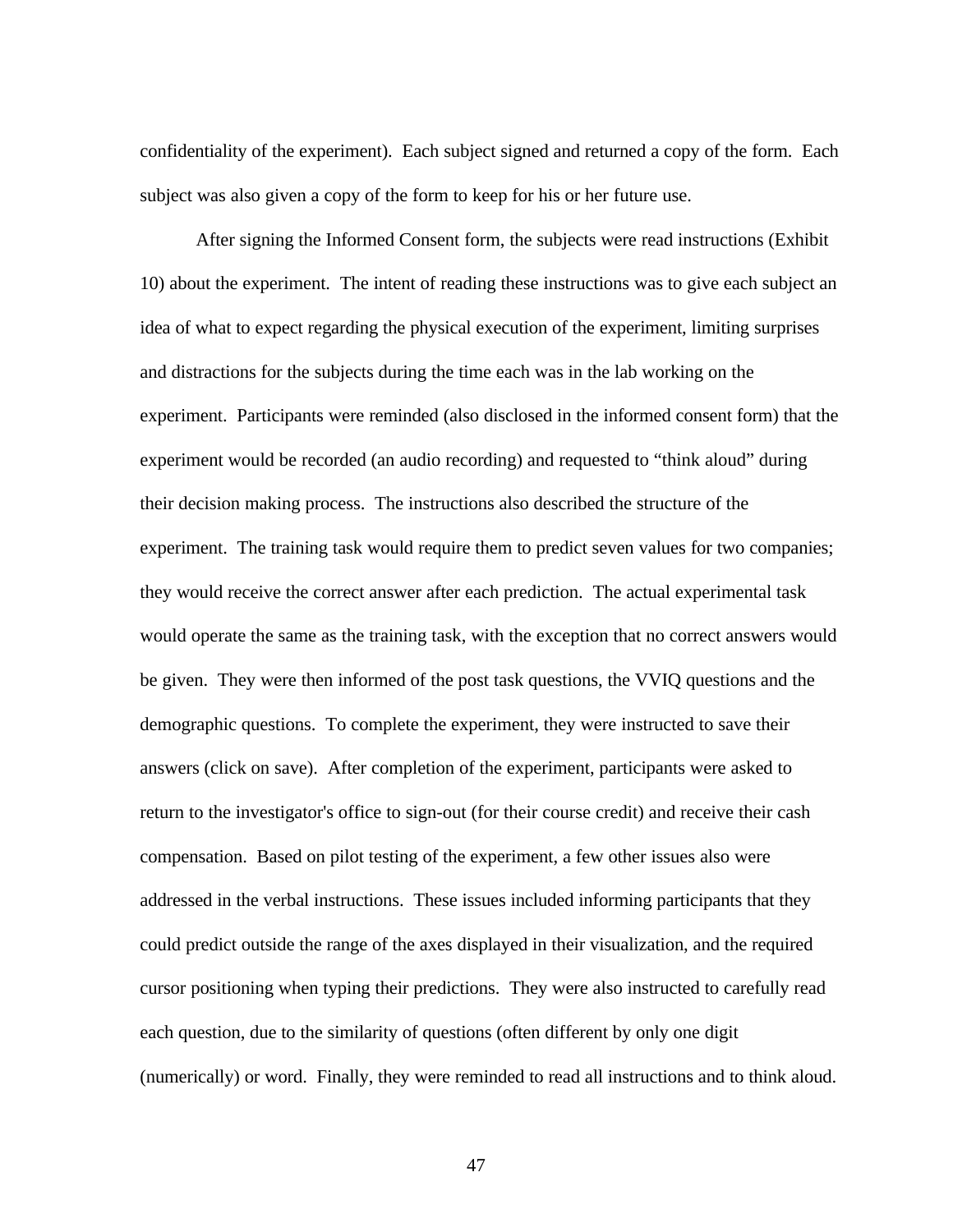Upon completing the oral instructions and answering any questions from the subjects, the investigator escorted the subjects to the laboratory where the experiment was conducted. Each subject was shown his or her designated booth. The investigator activated the audio recorder and closed the door to the booth.

At the completion of the experiment each subject returned to the investigator's office where they signed-out and were compensated. A separate sign-out sheet was provided for each section of each course. Subjects completed the process in a time frame of twenty-five to eighty minutes. Generally, it took approximately fifty minutes to complete all of the procedures related to the experiment. The subjects were compensated for a one-hour minimum. Those taking more than one hour were compensated for the time in excess of one hour in one-tenth hour increments. Each subject signed a receipt confirming the receipt of his or her cash compensation.

### 3.6.1. Random Assignment of Subjects

Based on the desired sample size of one hundred-twenty subjects, requiring twenty subjects in cells for each of two significantly different orders of three representations, the investigator developed an "experimental control" spreadsheet with 120 rows; twenty of each were labeled with the numbers 1 through 6, signifying the twenty subjects desired for groups 1 through 6. The experimental representations R1, R2 and R3 used groups 1/2, 3/4, and 5/6 respectively. Each row of the spreadsheet was then assigned a random number, using the random number function in the spreadsheet. The spreadsheet rows were then sorted by the random numbers, yielding a random order for the group assignment. Each row, for each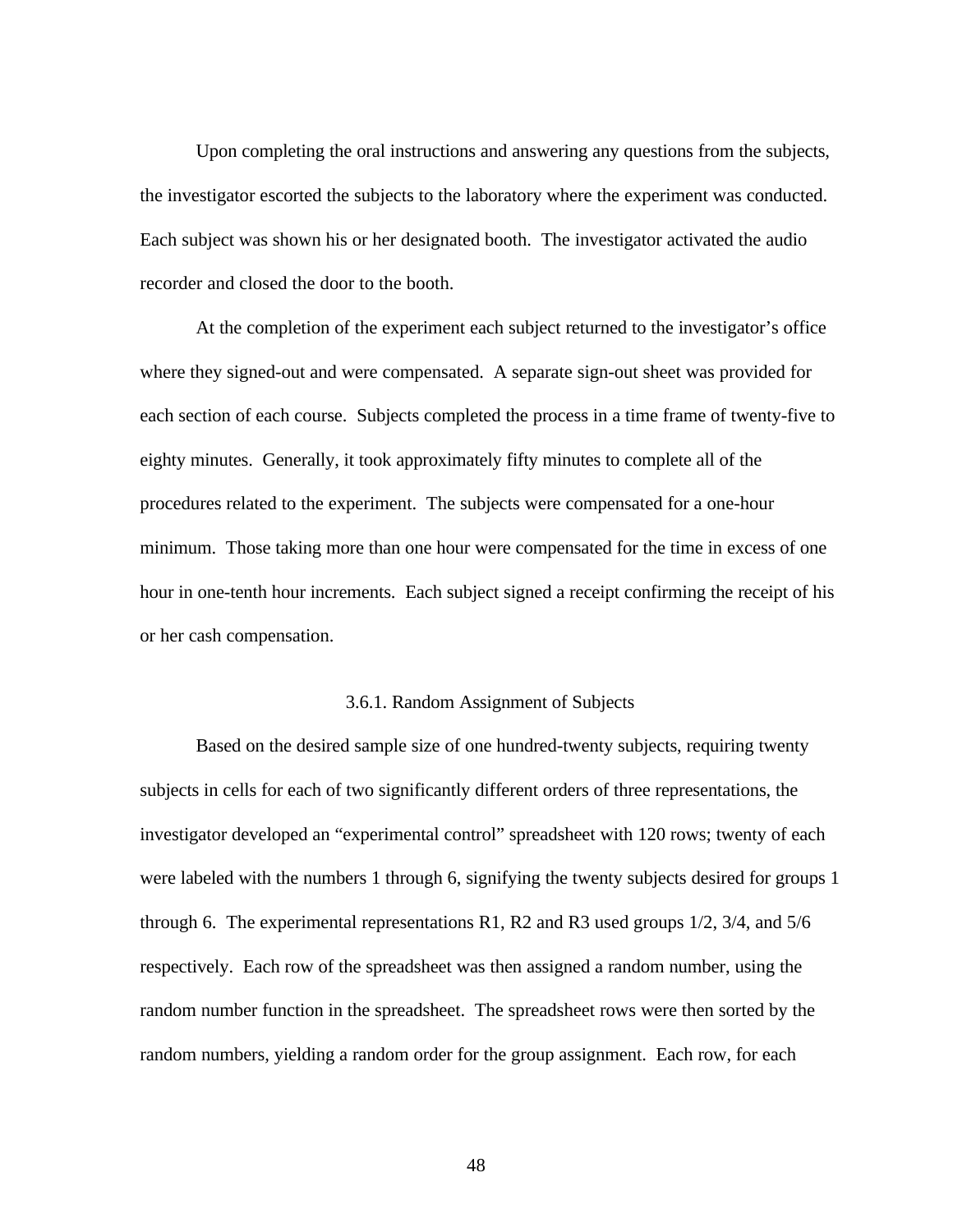group, was then assigned a consecutive number (1 to 20) to be used as a designation for the subjects within a group (for example 4-14 was the fourteenth subject in group 4). As each subject arrived for the experiment, they were assigned to the next group on the list, yielding a random assignment of subjects to groups.

To facilitate the experiment, 120 diskettes (3.5 inch), 120 audio cassettes (90 minutes), and 120 three by five index cards (for control purposes) with the group/observation numbers were prepared in advance of the experiment.

In preparation for the study, the laboratory was set-up for three administrations of the experiment. The laboratory consisted of a rectangular area with three booths on each side of a hallway. The booths had floor to ceiling walls, one or two tinted windows and one door. Because the booths were not sound-proof, only three booths were used concurrently; the end booths on one side of the hallway and the middle booth on the other side of the hallway. This setup left adequate space between the subjects to prevent interference between participants in the same time-slots. To allow for control of differences due to the physical location or specific computers used by participants, the participants were assigned randomly to the booths/experiment computers. This randomization was accomplished by the calculation of three random numbers (using Excel's random number function) for each time-slot, and then assigning group rows (observation numbers) to machines based on the order of these random numbers. The machine/booth number was added to the above described index cards.

The laboratory booths each contained a Gateway 2000 P-75 computer (75 MHz Pentium processor) with 16 megabytes of random access memory and approximately 100 megabytes of free hard drive space. The operating system used was Microsoft Windows 95.

49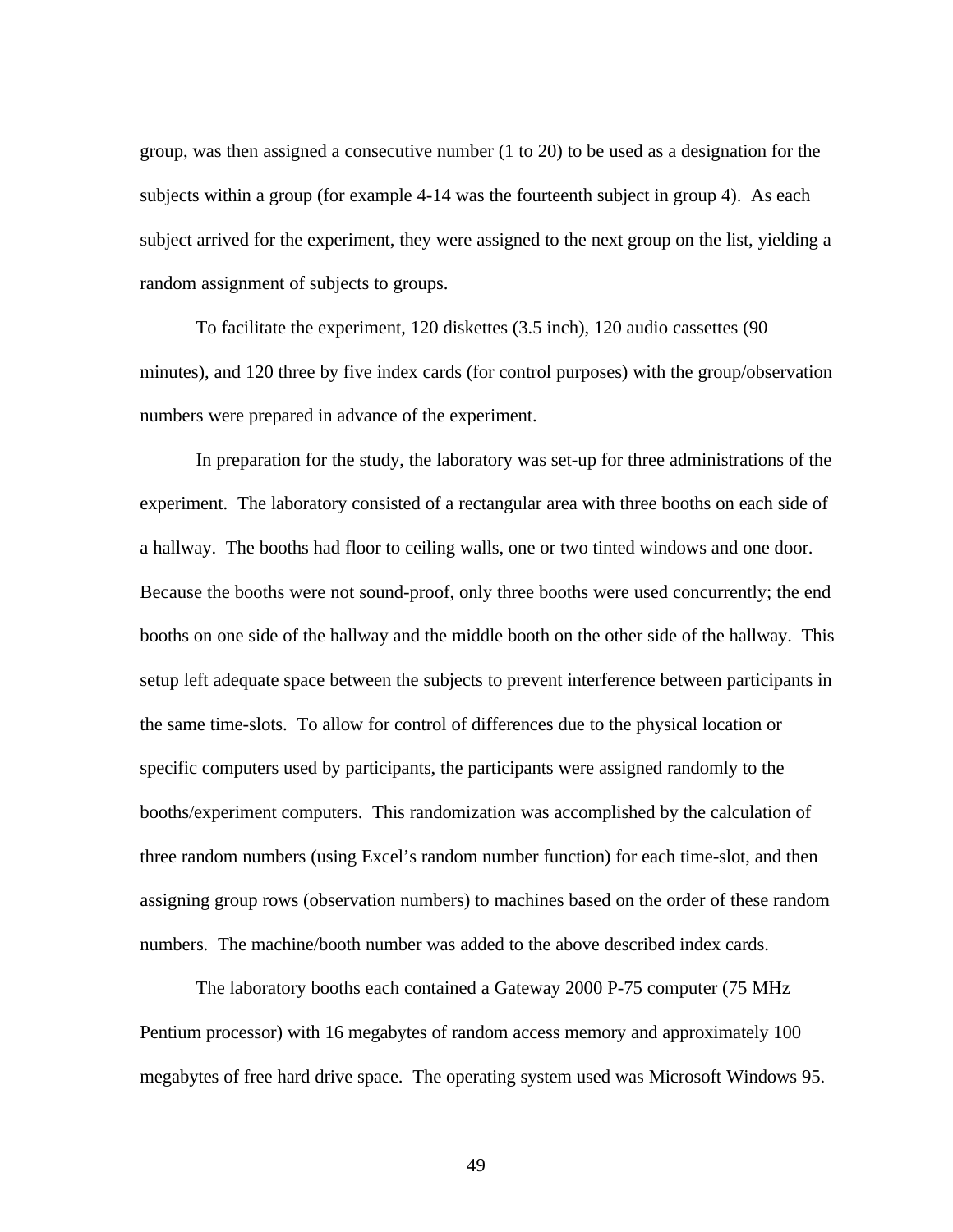No other applications other than the experiment program were active. Each machine had a two-button mouse and a 15-inch color VGA monitor. The monitor resolution was set to 800X600.

Prior to the arrival of subjects in the laboratory booths, the investigator started the appropriate experimental programs that related to groups assigned to the next subject arrivals. The investigator also inserted into the designated computer and audio recorder, a diskette to record their responses and a cassette to record their "thought process," respectively. This procedure allowed the subjects to begin working upon their arrival, without distraction of the room preparation.

The investigator monitored the responses as they were completed and determined that six were not suitable for inclusion in the results. To complete the desired sample a procedure similar to the above group randomization was completed. The group numbers for the unusable observations were listed in rows of an Excel spreadsheet, random numbers were assigned to each row and the rows sorted by the random numbers, yielding a random order. After the first 120 subjects were processed, the next six were assigned to groups in this order. These subjects (121-126) replaced the unusable observations. After the replacement of the unusable observations, there were four subjects remaining on the schedule to participate in the study. To ensure an equal chance of assignment to a group, the group numbers one through six were listed in rows of an Excel spreadsheet, random numbers were assigned to each row and the rows sorted by the random numbers, yielding a random order. To complete the total randomization of subjects' process, the remaining subjects were assigned to the randomized groups as they arrived.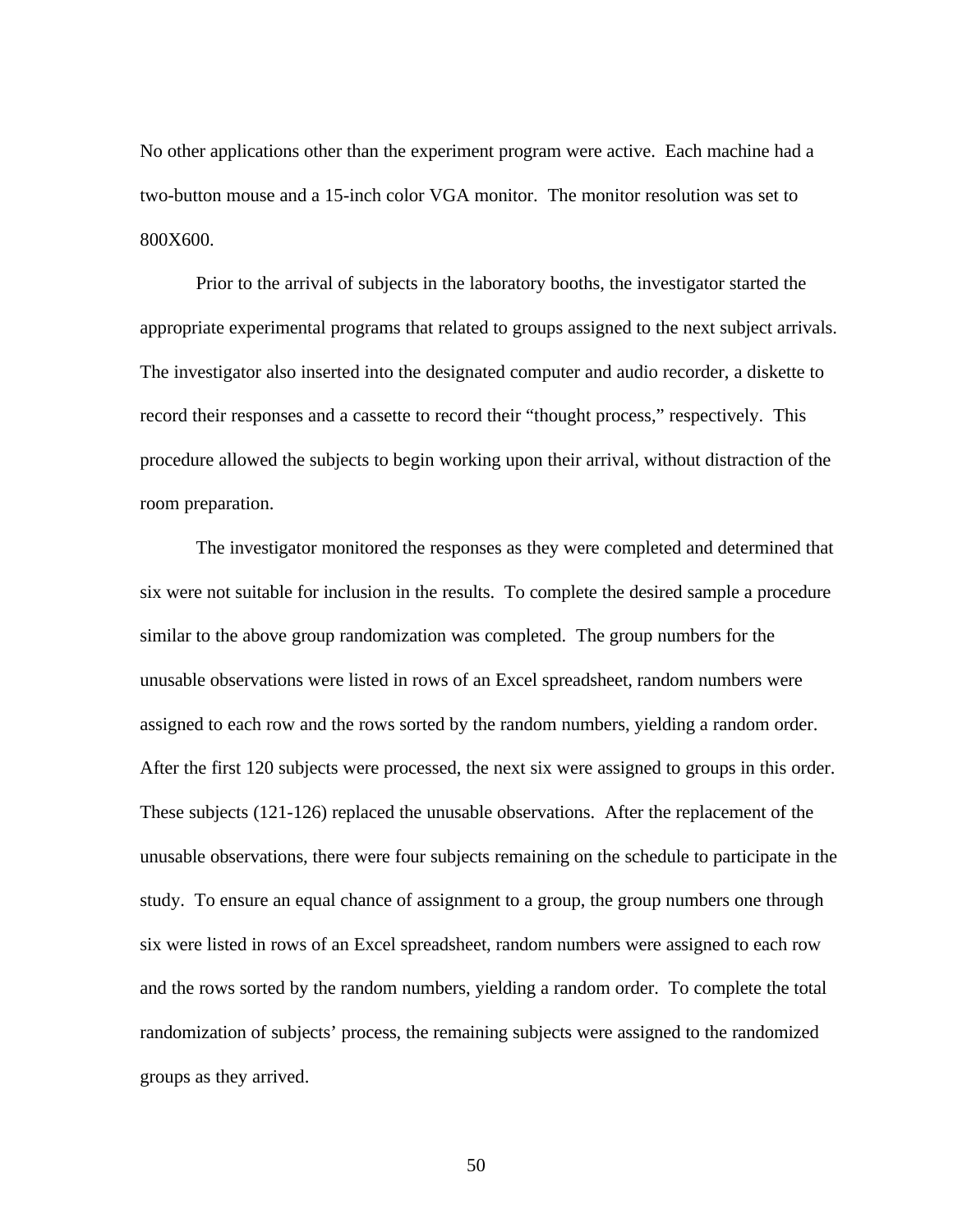## 3.6.2. The Task

Prior to being taken to the lab, participants received oral instructions regarding the experimental procedures. When a subject entered an experimental booth, the program that guided the experiment was displaying the initial instructions. These instructions described the experiment and the tool the subject used to visualize the data set. Two sample problems gave them practice and feedback on making predictions using the tool. After the practice problems, all participants were presented with visualizations of momentum accounting information for four companies and asked to make predictions for future periods for wealth (three predictions), momentum (three predictions) and impulse (1 prediction). Exhibit 11 includes the questions used for soliciting the predictions from each subject.

The prediction tasks included a case in which each subject was asked to look at a visual representation of historical data for specific companies. The case was developed considering the work of DeSanctis and Jarvenpaa (1989). Their study investigated the predictions involving accounting data for forecasting purposes. Their results were based on the outcomes varying for graphical or numerical formats of the information. The prediction required of the subjects in the current study included recognizing trends of wealth (R1-R3) based on the visualizations presented. Although the topic of this experiment is not traditional accounting information, it deals with and requires recognizing the trend of wealth, a traditional accounting concept. The experiment was based on visualizations of the nontraditional accounting information.

51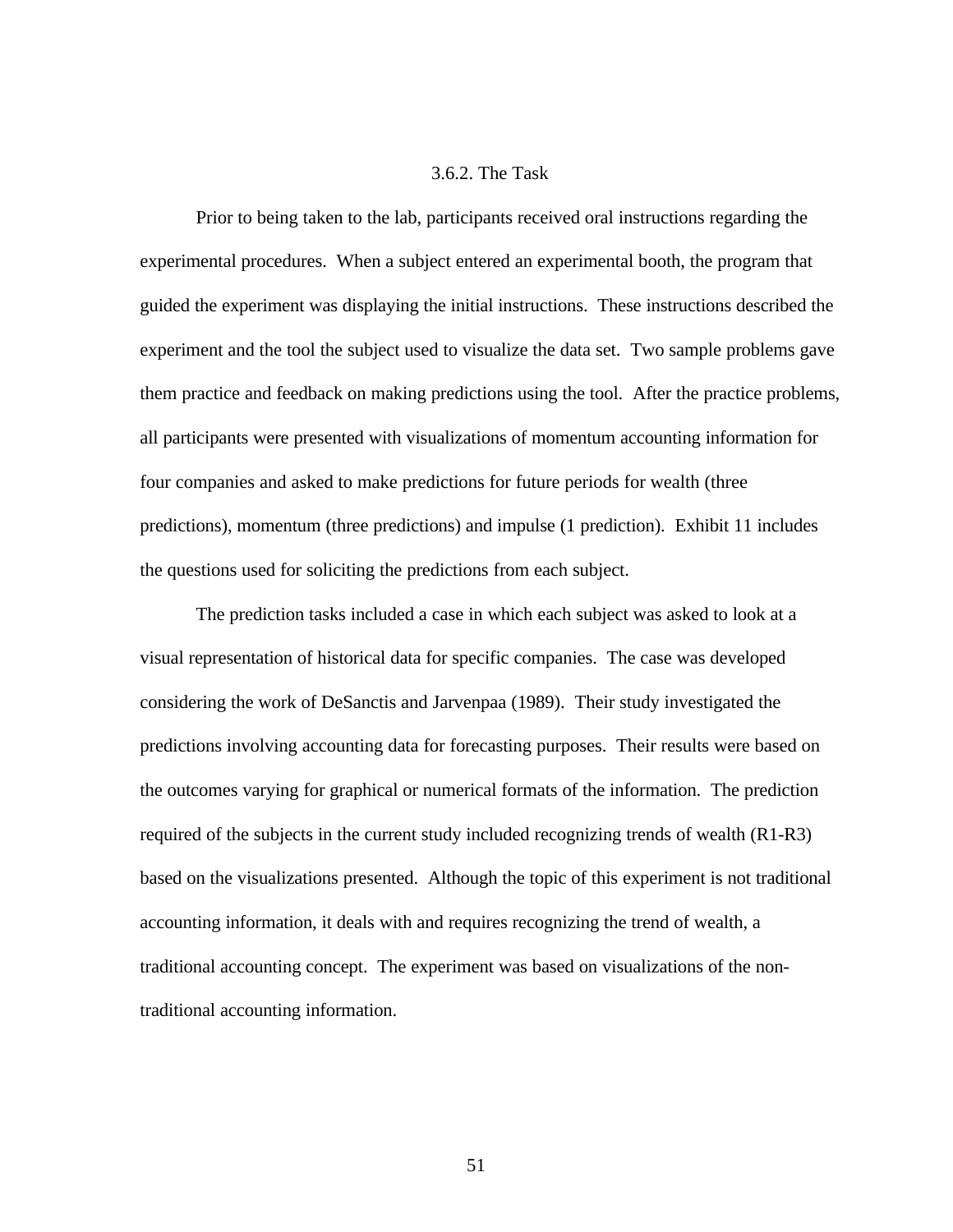Because some subjects did not have a thorough understanding of accounting terms, the relevant terms applicable to the traditional and non-traditional information were described within the instrument. Subjects' predictions of wealth were for three points in time following the last period for which information was presented in each visualization. Subjects predicted to the nearest dollar, what they believed the wealth would be in that period. There was no prescribed time limitation for the predictions, although each subject was scheduled for a 90 minute session, yielding a practical limitation. Subjects were instructed to answer to the best of their ability and as quickly as possible, but not to the detriment of accuracy. Variation in subjects' accuracy due to time restrictions is explained by at least one of the independent variables.

After completion of the case, subjects answered post-task questions (Exhibit 8). Next, the Vividness of Visual Imagery Questionnaire (VVIQ) was administered, and finally demographic questions (Exhibit 7) were answered. VVIQ information was collected and included in the statistical analysis relating to H2, to determine effects based on individual ability differences. The VVIQ was administered and the other demographic data were collected at the end of the experiment to limit any experimental bias relating to their content.

The predictive results and additional information were collected on the diskette along with the times each subject took to answer each question in the training session and actual case. The data was accumulated from each diskette and analyzed.

52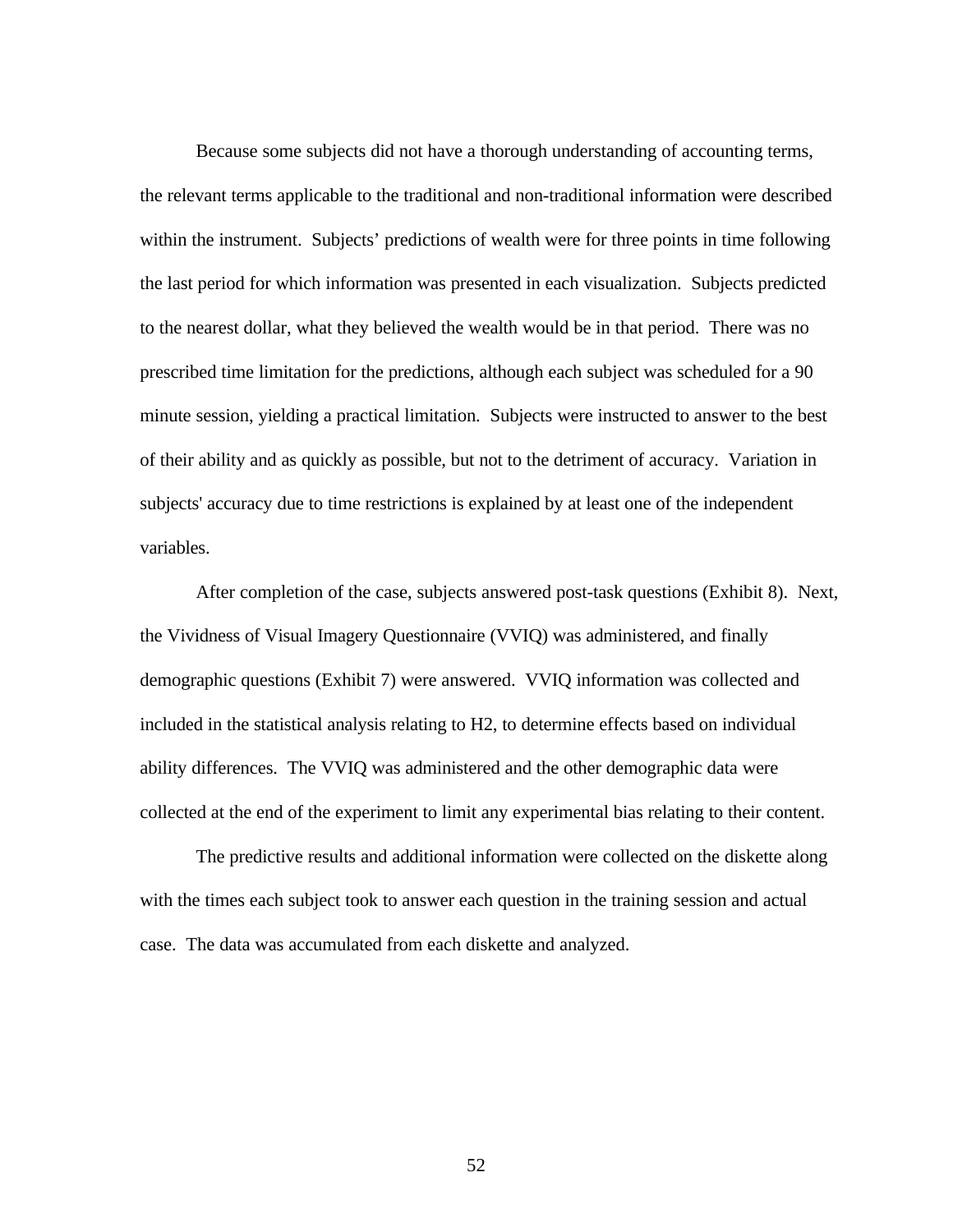#### 3.6.3. Reward System

A reward system was developed to attract and compensate the participants (Exhibit 6). The compensation package included guaranteed cash and extra credit in the course from which the subject was recruited. The guaranteed cash consisted of six dollars per hour, paid in one-tenth hour increments.<sup>71</sup> Additionally, for their participation in the research, subjects received a course-credit bonus of one percent of the total possible points available in the course from which they were recruited. Because no subjects were members of both classes, the grade compensation was equal for all subjects. The credit and hourly rate were effectively an appearance fee, included to facilitate the recruitment of subjects and establish credibility of the experiment (Davis & Holt, 1993, 26).

In addition to the guaranteed segments of the reward system, each subject was entered into a "bonus pool" or lottery with the chance of winning additional cash. Three "pools" were established, one for each type of representation (R1, R2 and R3). Each subject received one entry in the lottery based on simply participating in the experiment. Additional entries were awarded, based on the accuracy and speed. Subjects in the top quartile, based on accuracy<sup>72</sup>, were awarded three additional entries in the lottery. Those in the second quartile, two additional entries, and one additional entry for those in the third quartile. In addition to the accuracy bonus entries, subjects in the top two accuracy quartiles were given speed-bonus

 $71$  Operationally, each subject received pay for a minimum of one hour.

 $72$  Accuracy was determined by ranking the accuracy for each prediction for each subject within a representation group  $(1 =$  highest rank). The ranks for all predictions were summed and the subject with the lowest total composite score was the highest ranked subject.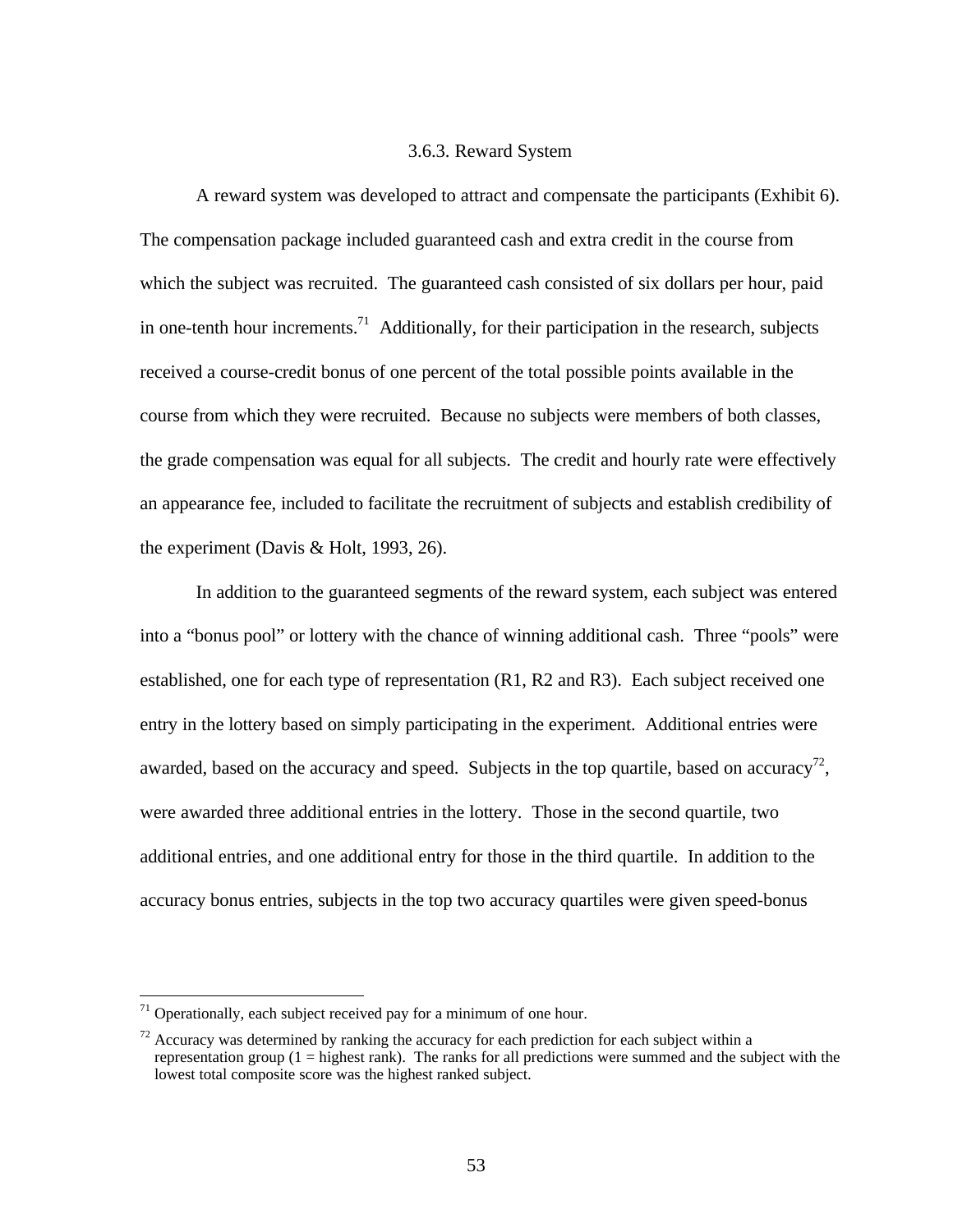entries if they were in the top two speed quartiles.<sup>73</sup> The speed bonus consisted of 4 additional entries if the subject was in the top speed and top two accuracy quartiles and three additional entries if the subject was in the second speed quartile and in the top two accuracy quartiles. It should be noted that speed was not a factor in bonus entry determination if accuracy was not in the upper two quartiles. The compensation was structured in this manner to discourage subjects from sacrificing accuracy for speed.

Three bonus pools were used because a difference in accuracy based on the representation used was hypothesized; it would be an unfair disadvantage to subjects if, because of their random assignment to groups, a subject's accuracy was decreased, moving them to a lower accuracy quartile. From each bonus pool, two "winners" were selected. The first received \$75 and the second \$25. To select the winners, a Microsoft Excel spreadsheet was developed with a row for each entry (ranging from one to eight entries per subject). Each row was assigned a random number. The subject that was identified with the row with the lowest random number received the first prize and the highest random number received the second prize. Prizes were awarded approximately two weeks after the experiment was completed. The use of a bonus pool established a portion of the subject's total compensation as performance pay; subjects performing accurately and quickly had more chances in the lottery, yielding a higher payoff value. The relationship of task performance and payoff value is important in the design of a compensation package (Davis & Holt, 1993). Evidence of the

 $73$  Speed quartiles were determined by ranking the speed for each prediction for each subject within a representation group  $(1 =$  fastest speed). The ranks for all predictions were summed and the subject with the lowest total speed composite was the highest ranked subject.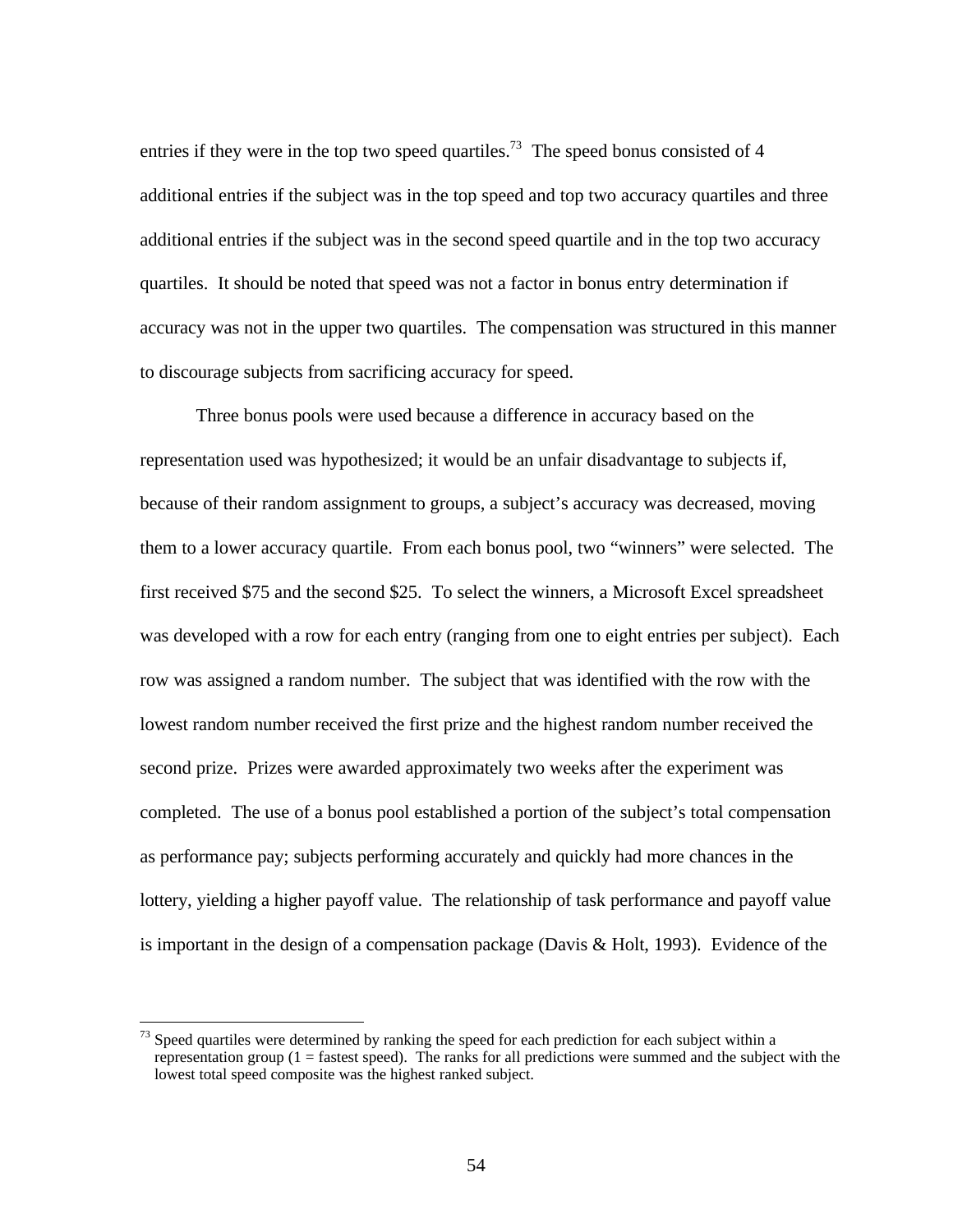effectiveness of the package includes the rate of subject participation  $(94\%)$ .<sup>74</sup> Supporting this belief, several subjects made unsolicited positive comments about the component of the compensation that provided incentive for them to participate (some cash, some course credit and some the bonus possibility).

<sup>-</sup> $74$  94% of subjects signing up for the experiment actually participated.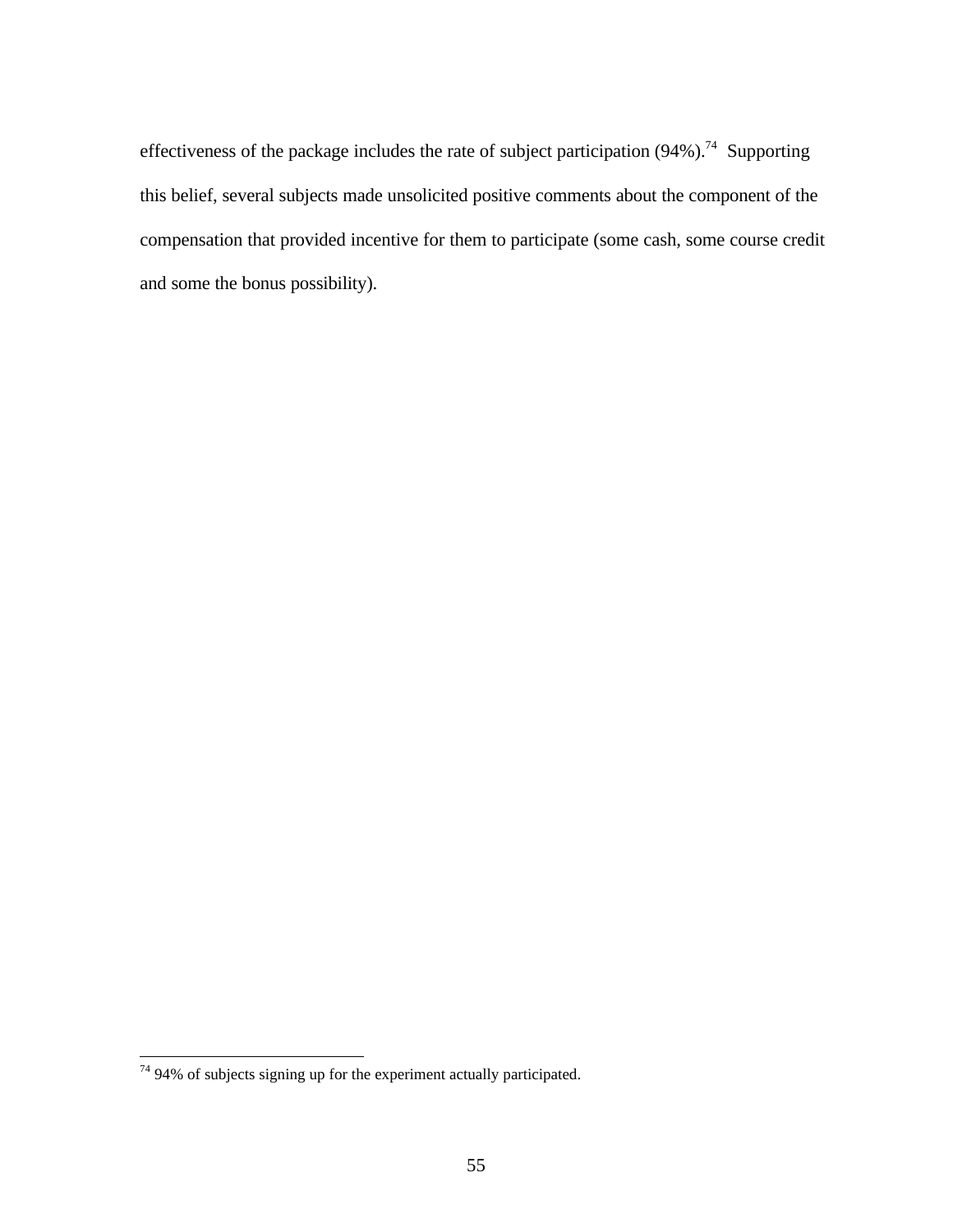# **CHAPTER 4**

#### **EXPERIMENTAL ANALYSIS AND RESULTS**

#### 4.1. Strategy for Statistical Analysis

To determine the analytical procedures that were appropriate to use when examining the experimental data, certain diagnostic statistics were calculated and assessed. Based on this assessment, nonparametric procedures were used to analyze the data and test the hypotheses proposed in Chapter 2. This chapter includes the diagnostic statistics, a discussion regarding why nonparametric procedures were used, the results of the nonparametric procedures, and the tests of hypotheses.

## 4.2. Description of the Sample Data

The experiment, described in Chapter 3, yielded twelve wealth predictions (three for each of four companies), the associated prediction times, and VVIQ scores for 124 subjects. Demographic data based on the three samples, using the three experimental representations, are included in Table 4.1. The representation types included are 2-Dimensional graph (R1 or 2D), the 3-Dimensional static graph (R2 or 3D Static) and the 3-Dimensional rotatable graph (R3 or 3D Rotate).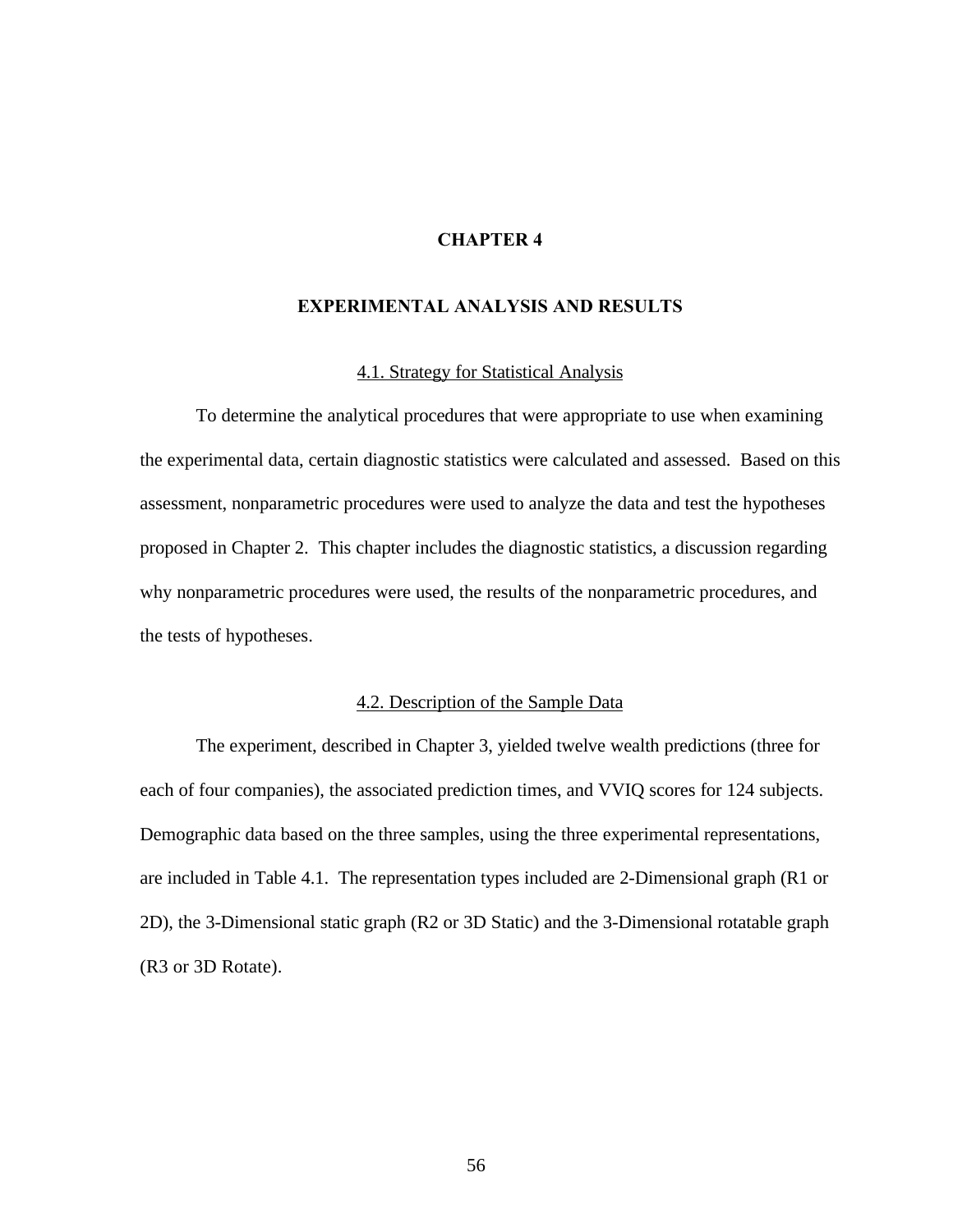#### TABLE 4.1 – DEMOGRAPHIC DATA

 $\overline{a}$ 

|                             | R1  | R <sub>2</sub> | R <sub>3</sub> | Total |
|-----------------------------|-----|----------------|----------------|-------|
| Sex:                        |     |                |                |       |
| Female                      | 17  | 19             | 18             | 54    |
| Male                        | 24  | 22             | 24             | 70    |
| Major:                      |     |                |                |       |
| Accounting                  | 19  | 29             | 23             | 71    |
| Finance                     | 12  | 4              | 6              | 22    |
| Management                  |     | 8              | 12             | 27    |
| Other                       | 3   | 0              |                | 4     |
| <b>Computer Experience:</b> |     |                |                |       |
| Mean years                  | 5.9 | 6.0            | 5.4            | 5.7   |
| Work Experience:            |     |                |                |       |
| Mean years                  | 4.8 | 3.6            | 2.7            | 4.5   |

The raw prediction data were processed to determine the accuracy of each wealth prediction. Accuracy was measured as the absolute value of the difference between the subject-predicted value and the model-predicted value was used. The model value was determined by substituting the desired prediction period into the formula used to graph the wealth function. The model value was used in this calculation, because it represents the "best" information that was available to the subjects when making their decisions. This determination of this model value is based on Brunswik's lens model.<sup>75</sup> This model suggests that a subject, provided a model representation of data, cannot predict better than the model; the subjects' prediction accuracy is based on the imperfect cues provided by a model that cannot take into account all environmental factors that affect a decision (Ashton, 1982, p. 15).

<sup>&</sup>lt;sup>75</sup> For a detailed description of Brunswik's Lens model and the model's application to accounting predictions, see Ashton (1974).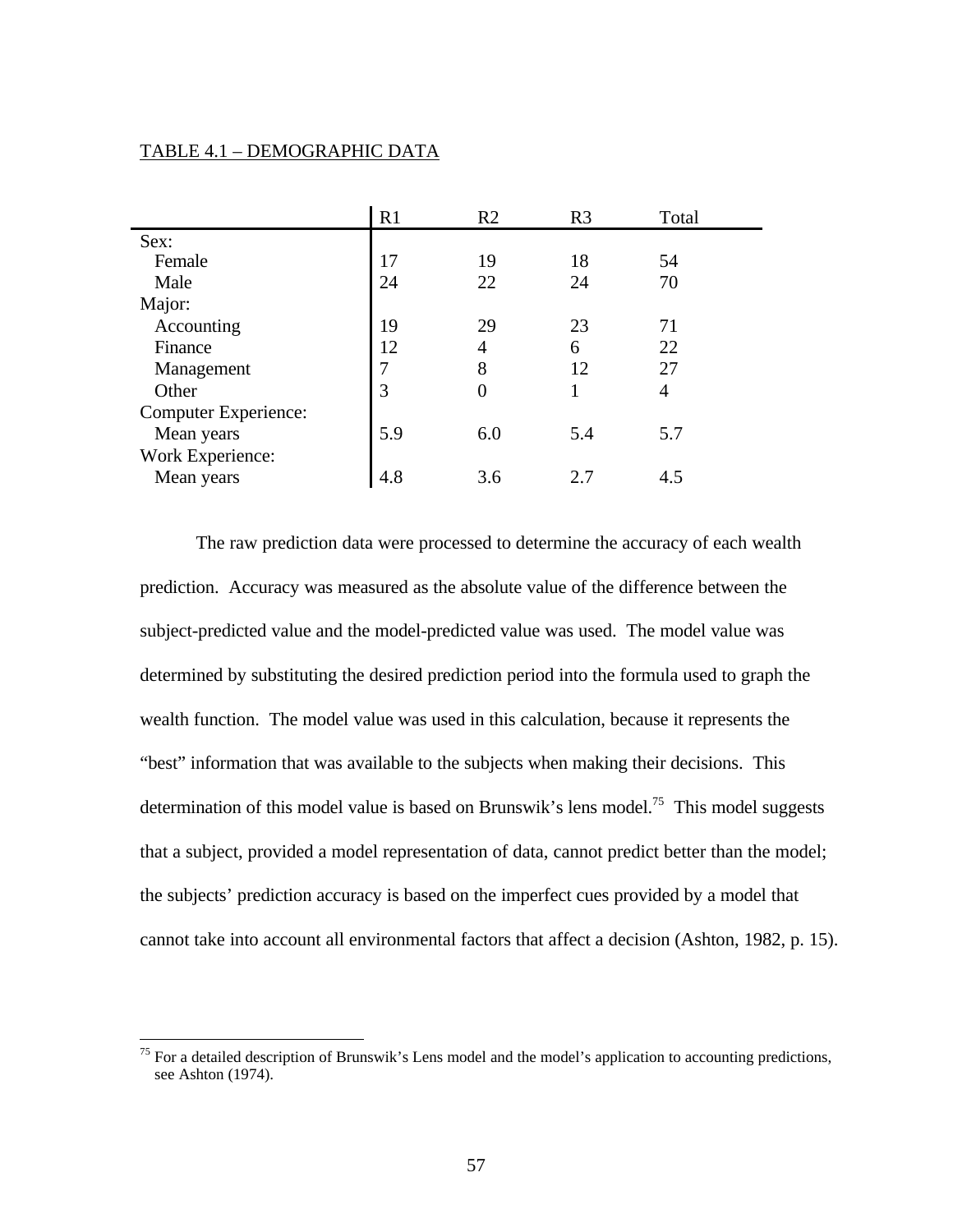Using a value other than the model-generated value to measure accuracy would have introduced an environmental error factor into the experiment.

Several procedures were initially used to examine these prediction accuracy data and the remainder of the raw data. Table 4.2 includes several descriptive statistics for the accuracy data by representation type, the data required to test the first hypothesis.

TABLE 4.2 DESCRIPTIVE STATISTICS: ACCURACY BY REPRESENTATION

|                           | R <sub>1</sub> | R2    | R3    |
|---------------------------|----------------|-------|-------|
| N                         | 490            | 492   | 501   |
| Mean                      | 222.5          | 220.1 | 218.2 |
| Median                    | 105.7          | 94.3  | 99.2  |
| <b>Standard Deviation</b> | 246.9          | 251.9 | 245.3 |

The initial observations based on Table 4.2 indicated that the samples were similar (with regard to mean and median). To select the procedures and tools for analysis and hypotheses testing, the tests described below were performed to identify the distribution of the data.

Classical statistical procedures require a normal distribution of the data and relatively equal variances between the samples. The Kolmogorov-Smirnov  $(K-S)$  Goodness-of-Fit<sup>76,77</sup> test was used to assess whether the samples were from a normal distribution.<sup>78</sup> The results of the K-S Goodness-of-Fit tests (Table 4.3) strongly support the rejection of the hypothesis that

<sup>-</sup> $^{76}$  To implement the K-S Goodness-of-Fit Test, a MiniTab macro program provided by Coakley (1996) was used.

 $77$  The assumptions for the K-S goodness of fit test require a continuous distribution with a measurement scale that is at least ordinal. These general assumptions are obviously met.

 $78$  Other distributions are also tested, but were also not representative of the data.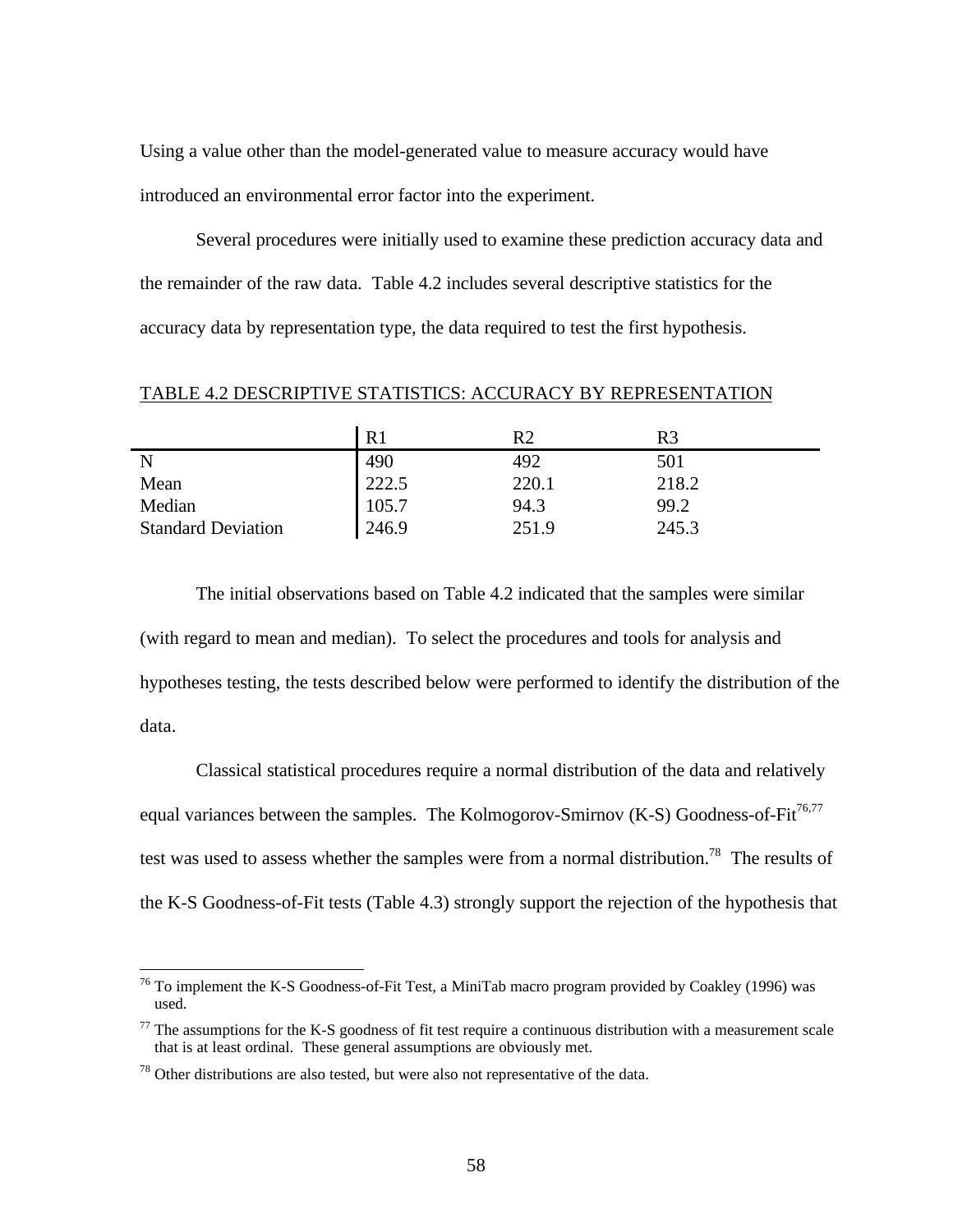the samples collected in this experiment are from a normal distribution (all p-values less than or equal to  $0.01$ ).<sup>79</sup>

Continuing along the same line of data analysis, the accuracy data by VVIQ level was examined. To begin the ranking of the subjects' VVIQ scores, the scores were sorted. Nineteen subjects' VVIQ scores were incomplete and were eliminated from this segment of the analysis. Of the remaining subjects, the middle one-third<sup>80</sup> was eliminated; the low onethird was coded as Low VVIQ and the high one-third was coded as High VVIQ. $81$  This coded data (described in Table 4.4) is required for testing the second hypothesis. In Table 4.5, the results of the K-S Goodness-of-Fit test relating to the VVIQ sample data are presented. Consistent with the accuracy data (by representation) examined above, there is strong evidence that the VVIQ samples are not from a normal distribution.

# TABLE 4.3 KOLMOGOROV-SMIRNOV GOODNESS-OF-FIT: ACCURACY BY REPRESENTATION

|                                 | R <sub>1</sub> | R2     |        |
|---------------------------------|----------------|--------|--------|
| Stephens' Modified KS Statistic | 4.1893         | 5.7024 | 5.1814 |
| Lower limit for p-value         | 0.000          | 0.000  | 0.000  |
| Upper limit for p-value         | $\mid$ 0.010   | 0.010  | 0.010  |

 $\overline{a}$ Several data transformations were made, trying to achieve normality. After the transformations, the data continued to test non-normal.

<sup>&</sup>lt;sup>80</sup> The middle one-third was an approximation. Of 1,256 observation points with subject VVIQ scores (sorted in VVIQ score order), observations 395-812 were eliminated, representing VVIQ scores of 3.625-4.125. The approximation was used because in the actual middle one-third, break points were not at a break in the VVIQ scores. The group eliminated was extended/reduced to the nearest break in the scores.

<sup>&</sup>lt;sup>81</sup> Because the VVIO coding was completed after random assignment to experimental groups, statistical tests were performed to verify that no differences existed in VVIQ scores between the experimental groups.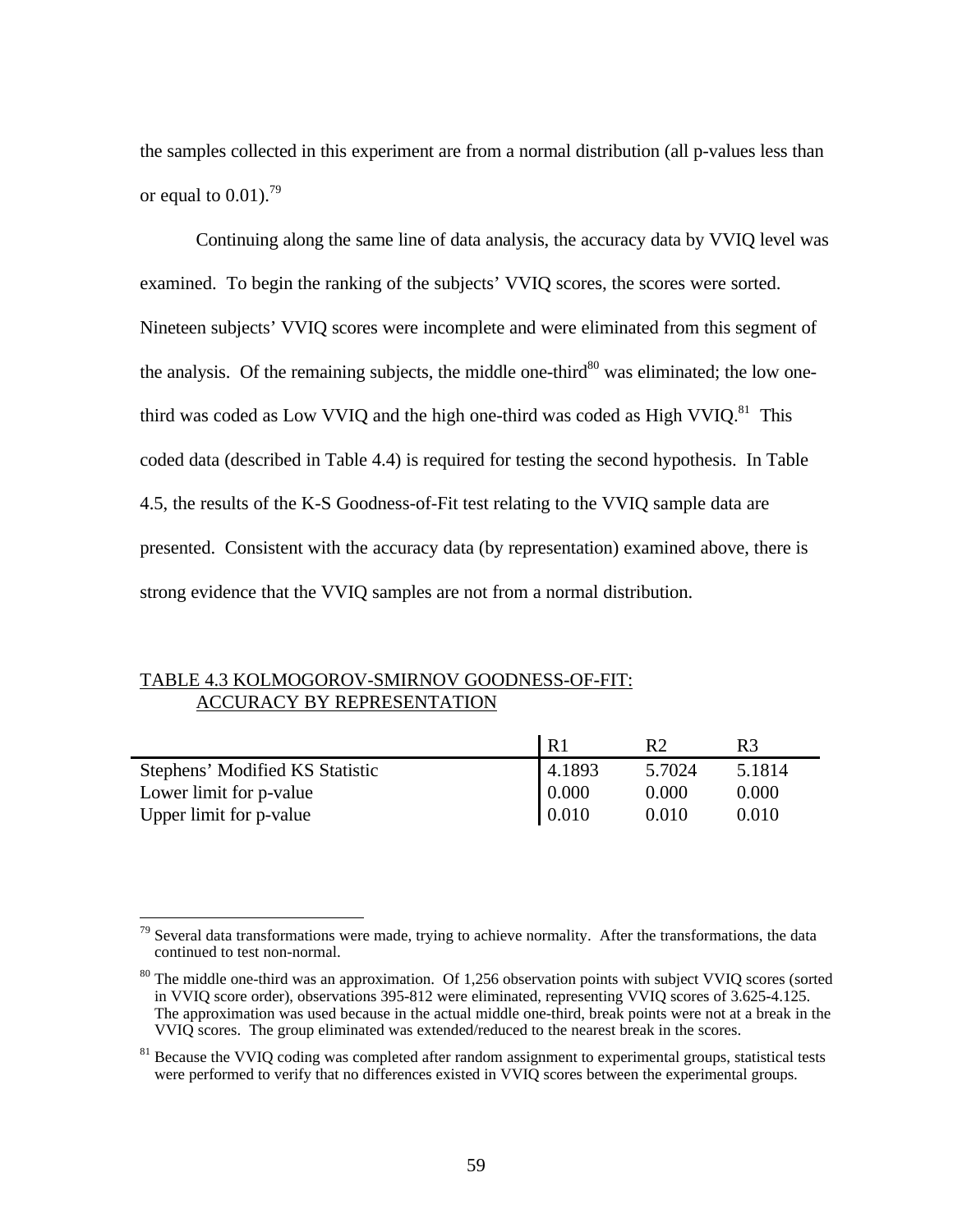|                           | High VVIO | Low VVIQ |
|---------------------------|-----------|----------|
|                           | 395       | 444      |
| Mean                      | 219.3     | 219.5    |
| Median                    | 96.1      | 99.2     |
| <b>Standard Deviation</b> | 249.9     | 248.3    |

# TABLE 4.4 DESCRIPTIVE STATISTICS: ACCURACY BY VVIQ RANK

# TABLE 4.5 KOLMOGOROV-SMIRNOV GOODNESS-OF-FIT: ACCURACY BY VVIQ RANK

|                                 | <b>High VVIQ</b> | Low VVIO |
|---------------------------------|------------------|----------|
| Stephens' Modified KS Statistic | 4.7262           | 4.7743   |
| Lower limit for p-value         | 0.000            | 0.000    |
| Upper limit for p-value         | 0.010            | 0.010    |

The data required to test the third hypothesis were collected based on the time required to make a prediction. Descriptive statistics of these data are reported in Table 4.6. The K-S Goodness-of-Fit test was performed on this data also with the results reported in Table 4.7. The evidence from the K-S test strongly supports rejection of the hypothesis that the sample distribution is normal.

# TABLE 4.6 DESCRIPTIVE STATISTICS: TIME BY REPRESENTATION

|                           | R <sub>1</sub> | R2    | R3    |
|---------------------------|----------------|-------|-------|
| N                         | 490            | 492   | 501   |
| Mean                      | 26.439         | 27.27 | 35.52 |
| Median                    | 20             | 19    | 26    |
| <b>Standard Deviation</b> | 21.803         | 28.19 | 32.70 |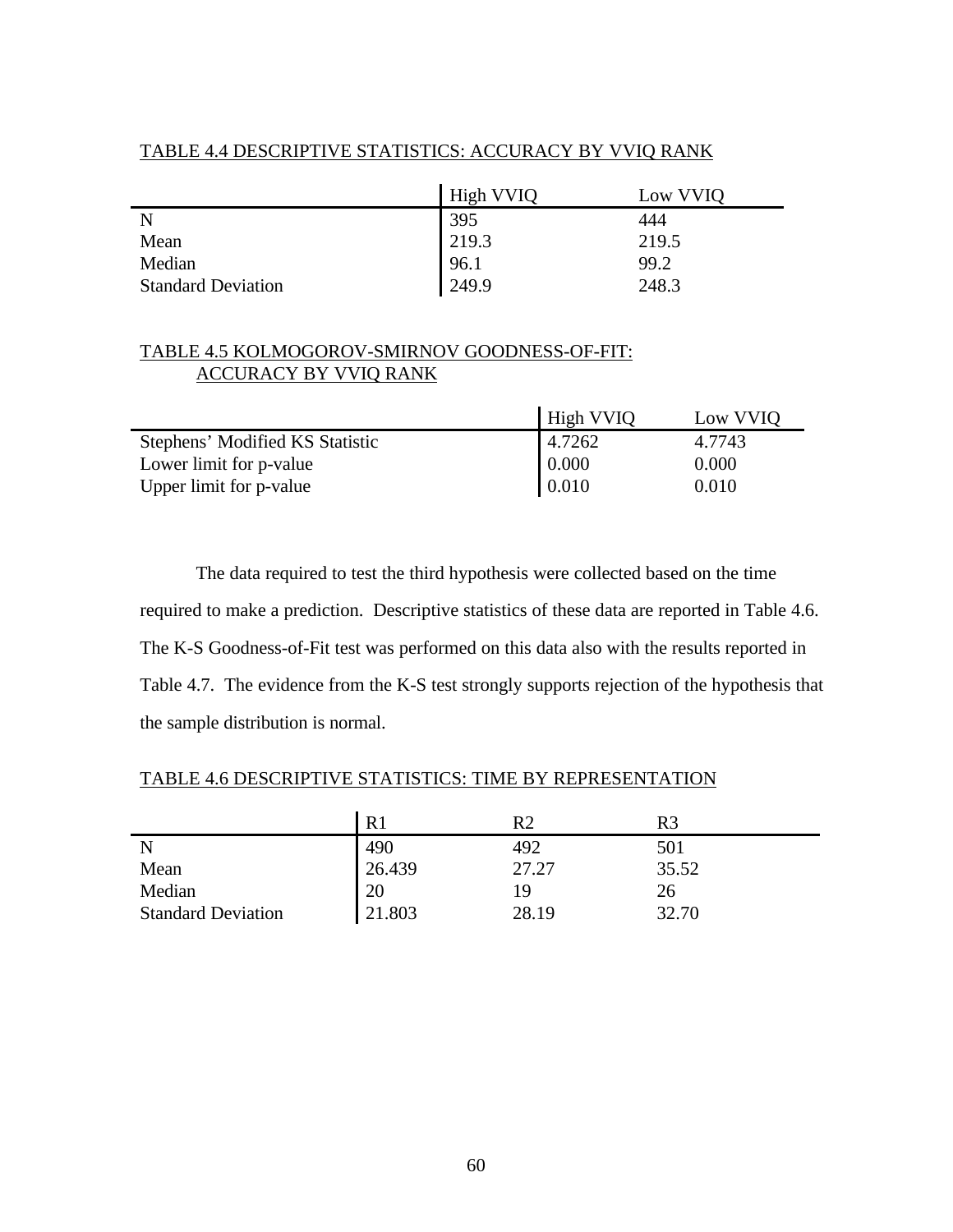# TABLE 4.7 KOLMOGOROV-SMIRNOV GOODNESS-OF-FIT: TIME BY REPRESENTATION

|                                 | R <sub>1</sub> | R2     | R3     |
|---------------------------------|----------------|--------|--------|
| Stephens' Modified KS Statistic | 3.7462         | 4.1300 | 3.4962 |
| Lower limit for p-value         | 0.000          | 0.000  | 0.000  |
| Upper limit for p-value         | 0.010          | 0.010  | 0.010  |

After evaluating the evidence indicating support that the samples were not normally distributed, it was determined that the Kolmogorov-Smirnov Two-Sample Test would provide important information relating to the similarity of the distributions among the samples. The K-S Two-Sample Test was performed on each combination of representation/accuracy samples; Table 4.8 contains the results from these tests. The K-S Two-Sample Test is used to test whether the distributions of two samples are equivalent. P-values less than 0.20 are considered strong evidence (Coakley 1996) to support the rejection of this hypothesis. The pvalues contained in Table 4.8 support the rejection of the hypothesis that the distribution of the accuracy samples that relate to R1 and R2 are equivalent. Based on this result there is no evidence to support the rejection of an equivalent distribution hypothesis for the R1/R3 or R2/R3 combinations.

From the K-S Goodness-of-Fit and K-S Two Sample tests, it was concluded that it is likely that the accuracy samples based on representation are not normal; additionally the samples may come from at least two different distributions that are unknown to the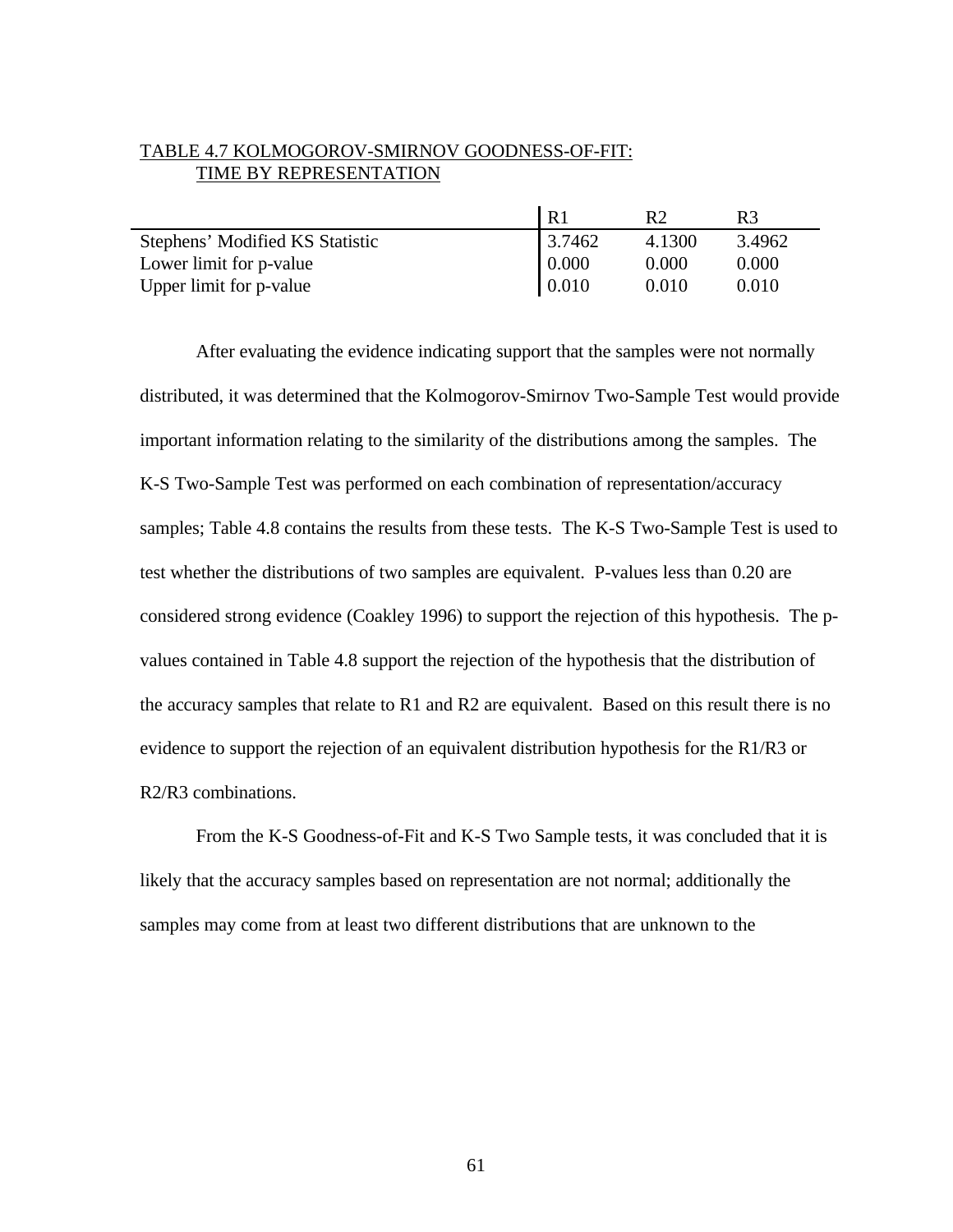investigator. Based on these findings, it was determined that the data should be analyzed and research hypotheses tested using nonparametric procedures.<sup>82</sup>

### TABLE 4.8 KOLMOGOROV-SMIRNOV TWO SAMPLE TEST (P-VALUE RANGES)

|                | R <sub>2</sub> | R3            |
|----------------|----------------|---------------|
| R1             | $0.05 - 0.10$  | $0.20 - 1.00$ |
| R <sub>2</sub> |                | $0.20 - 1.00$ |

#### 4.3. Statistical Procedures and Hypotheses Tests

This research manipulated representations using a variety of prediction scenarios. For each of the four case companies, each subject made three predictions, for time periods extending beyond the information provided. One would expect, as the time periods increased (the predictions reaching further into the future) the accuracy of predictions might decline. These expected differences suggest the within-company predictions should be examined individually, rather than in aggregate. In addition to the expected variability within company predictions, a wide variation was expected between companies. This was due to the characteristics of the companies used in the experiment. Two of the companies were designated as "small," and two as "large." One large and one small company were also selected as "high" and "low" growth companies. Intuitive that the raw magnitude of an error for a large company would be larger than the magnitude of an error for a small company. Due to this expected result, it was determined that the accuracy of the predictions for each company should be examined independently.

 $82$  A series of classical statistical procedures were also used to evaluate the data. For these results see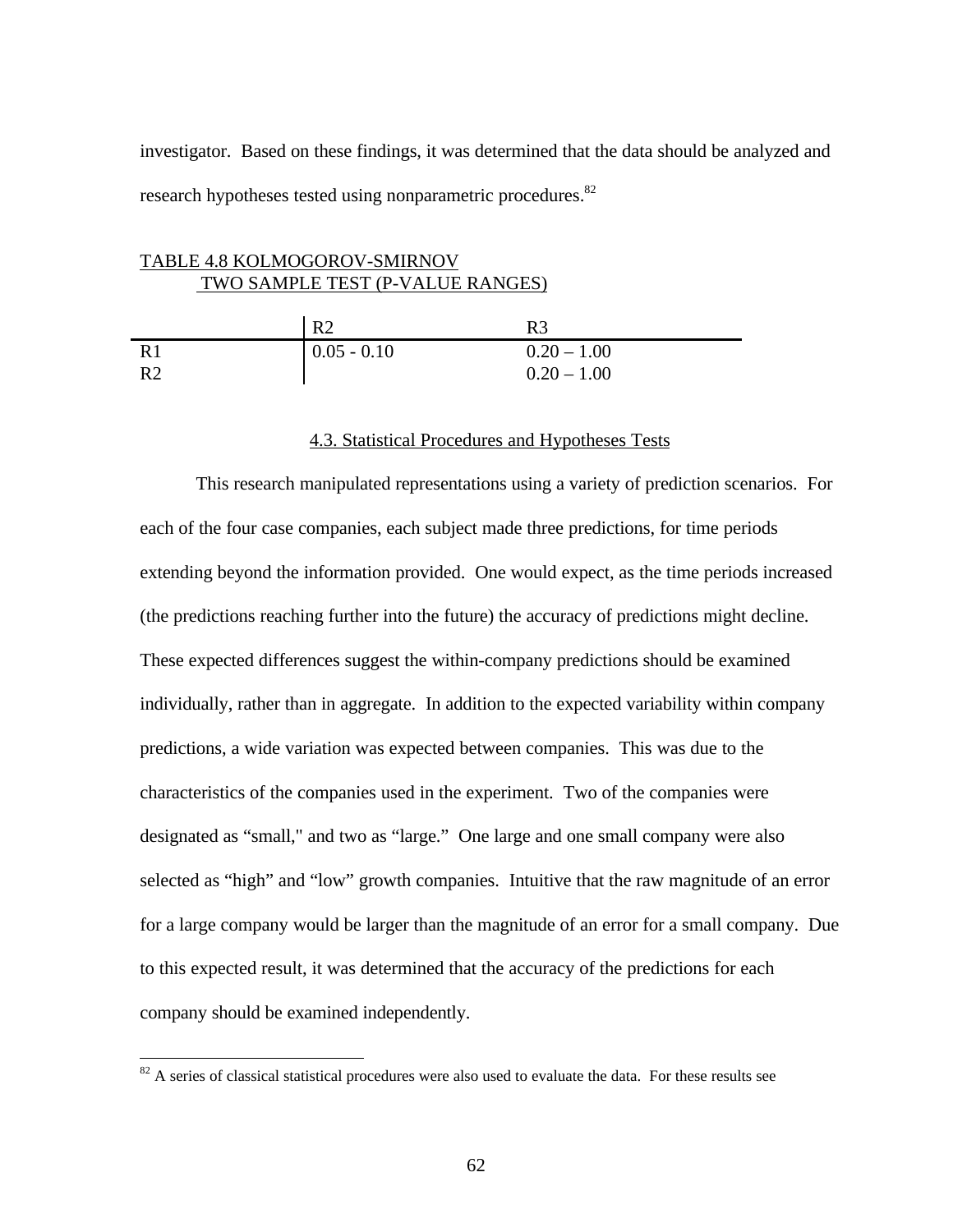In order to evaluate the data independently with respect to company and prediction time "distance", the accuracy data was segmented by observation made by the subjects. Each subject made exactly one prediction for each time period for each company. A model of randomized complete blocks was developed using representations blocked by subject observations. The mean for each block was calculated providing the model with one observation per cell. The data used for this test is included in Table 4.9.

| <b>Block\Representation</b> | $R1$  |     | R <sub>2</sub> |     | R <sub>3</sub> |     |
|-----------------------------|-------|-----|----------------|-----|----------------|-----|
| Company 1: Obs 1            | 88.4  | (3) | 87.1           | (2) | 82.7           | (1) |
| Company 1: Obs 2            | 107.1 | (3) | 102.8          | (2) | 98.8           | (1) |
| Company 1: Obs 3            | 122.1 | (3) | 108.6          | (1) | 118.8          | (2) |
| Company 2: Obs 1            | 191.7 | (3) | 186.9          | (2) | 181.3          | (1) |
| Company 2: Obs 2            | 112.1 | (1) | 177.3          | (3) | 116.5          | (2) |
| Company 2: Obs 3            | .9    | (1) | 29.0           | (3) | 12.6           | (2) |
| Company 3: Obs 1            | .9    | (1) | 9.7            | (3) | 1.5            | (2) |
| Company 3: Obs 2            | 12.5  | (3) | $\cdot$ 2      | (1) | 4.4            | (2) |
| Company 3: Obs 3            | 38.3  | (3) | 27.6           | (1) | 33.2           | (2) |
| Company 4: Obs 1            | 411.9 | (3) | 398.8          | (2) | 394.9          | (1) |
| Company 4: Obs 2            | 581.4 | (3) | 570.3          | (1) | 573.3          | (2) |
| Company 4: Obs 3            | 812.3 | (3) | 804.7          | (2) | 802.1          | (1) |

TABLE 4.9 OBSERVATION ACCURACY MEAN (RANK) FOR H1 TEST

The first hypothesis to be tested related to differences among mean prediction

accuracy for each of the presentation formats. Stated in the null form:

H<sub>10</sub>: There is no difference in decision accuracy due to differences in visual representations.

Appendix.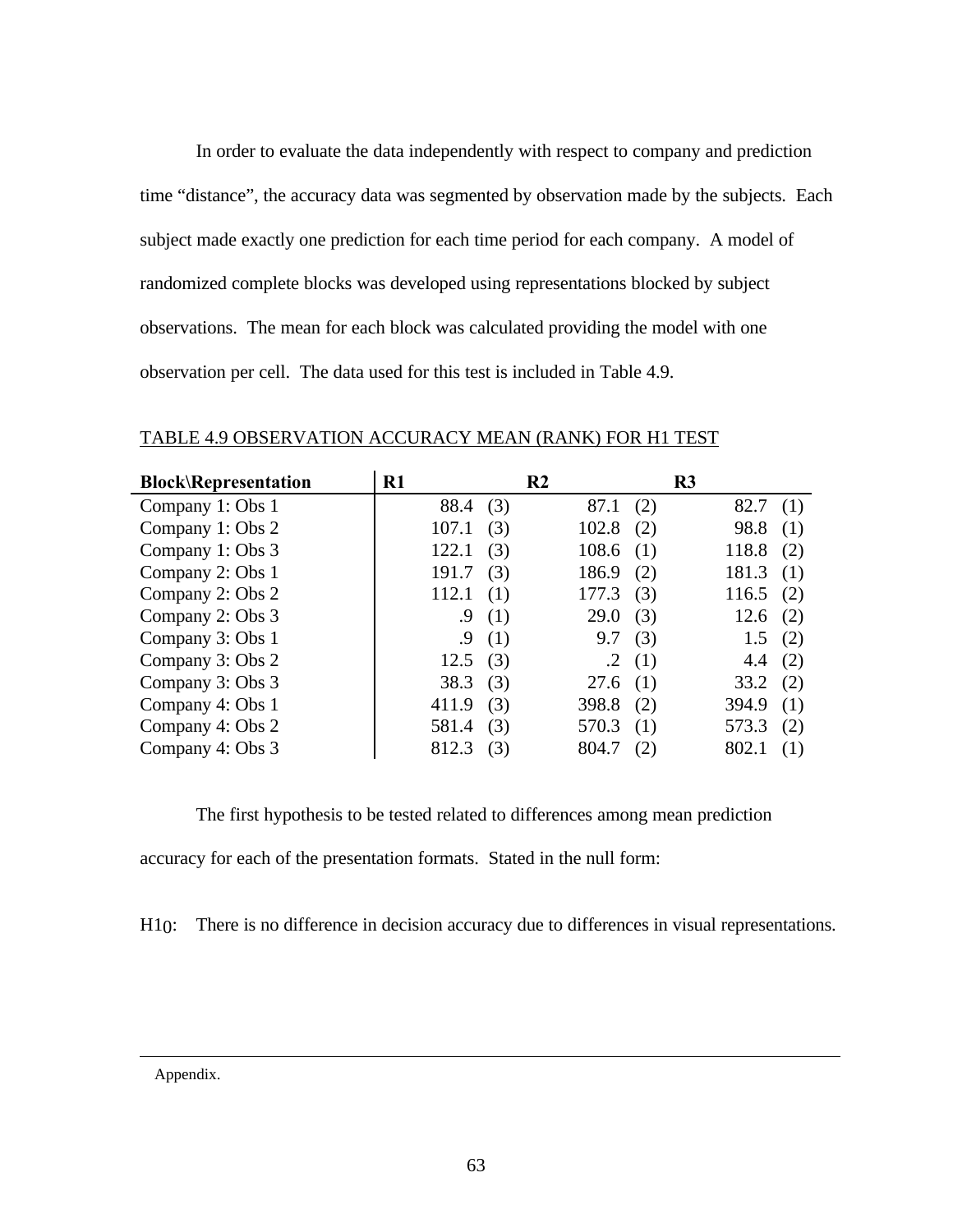Friedman's Rank Sums Test was used to test the first hypothesis. Friedman's Test is a distribution free test that requires data with one observation per block (Hollander & Wolfe 1973.) The distribution free characteristic is important considering the unknown, non-normal distributions of the samples collected in this research. To test the hypothesis of treatment effect equality, Friedman's Test ranks the observations within a block, and evaluates the rankings for a specific treatment (Hollander & Wolfe 1973.)

Friedman's Test (Table 4.10), using the representations as treatments, results in a pvalue of .076. This provides some evidence that there are differences among the treatments. To use this evidence, one must consider the power of the test used. The power of a statistical test has been defined as "the probability of its rejecting a specified false hypothesis" (Bradley, 1968, p. 56). Bradley (1968) suggests power depends on four variables, including the alpha level of the hypothesis test and the size of the experimental sample. Efficiency has been defined as "a relative term comparing the power of one test with that of a second test which acts as a standard of comparison and is often the most powerful test for the conditions under which the comparison is made." (Bradley, 1968, p. 57) The efficiency range of Friedman's test relative to a test that is optimal under normal-theory conditions is .637 - .995 (Bradley, 1968, p.60). This efficiency rating suggests that to achieve the same statistical power of a hypothesis test using Friedman, the corresponding classical procedure may only require 63.7 percent of the number of subjects in the sample. Likewise, to provide the same power as the classical procedure, a sample size increase of 57 percent may be required when using Friedman's test.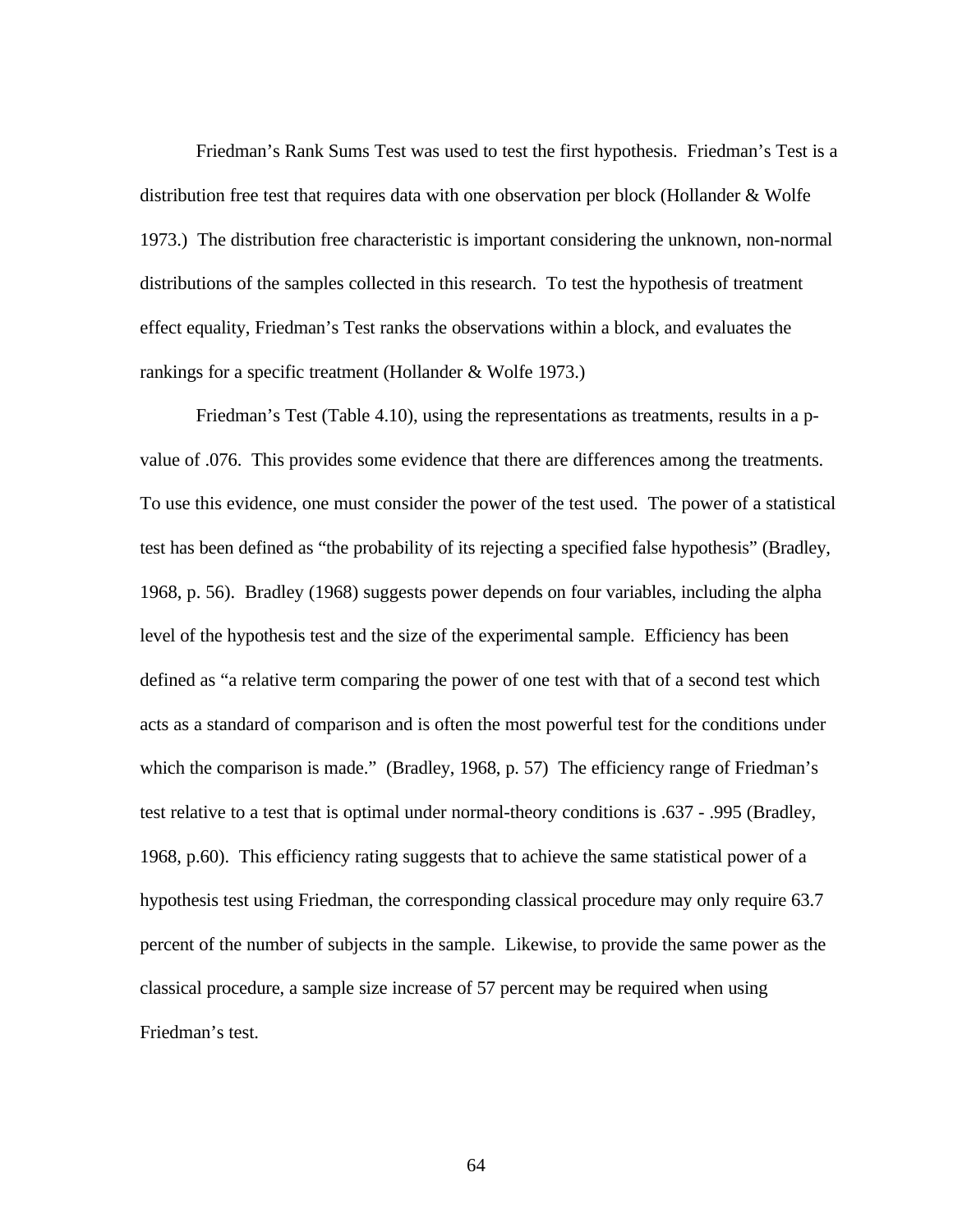In this research, increasing the sample size would have increased the power. Because of the limited size of the classes from which the subjects were selected, and funding limitations, the sample size could not be increased. The combination of the relative inefficiency of the Friedman test (above) and the suggestion that within the field of nonparametric statistics, p-values within the range of .05 and .10 provide mild evidence in favor of rejecting a null hypothesis (Coakley, 1996), leads the investigator to reject  $H1_0$ .

Figure 1, a graphic display of the mean ranks for each of the representations, is consistent with this evidence. While this evidence supports rejection of H1o, a major issue in this research concerns not merely the existence of treatment differences, but the direction of those differences.

The next logical step was an investigation of the direction of the differences among the treatments. As described in Chapter 2, it was expected that R3 would provide the highest accuracy of the treatments, R2 the mid-range of accuracy, and R1 the lowest accuracy. With this expectation, Page's (1963) test for ordered alternatives in a two-way layout was used to test for the direction of the relationships. $83$ 

Page's test is a distribution-free test  $84$ , based on the Friedman rank sums test. While Friedman's test is used to look for the *existence* of differences between treatments, Page's test is used to evaluate the *order* of those differences; the order should be identified prior to performing the test. Each block is ranked by the relative position among the treatments. The sum of the ranks for a treatment is computed and multiplied by a factor based on the expected

-

 $83$  To implement Page's test, a MiniTab macro program, provided by Coakley (1996) was used.

 $84$  A distribution free test was used because the distribution of the sample data was unknown.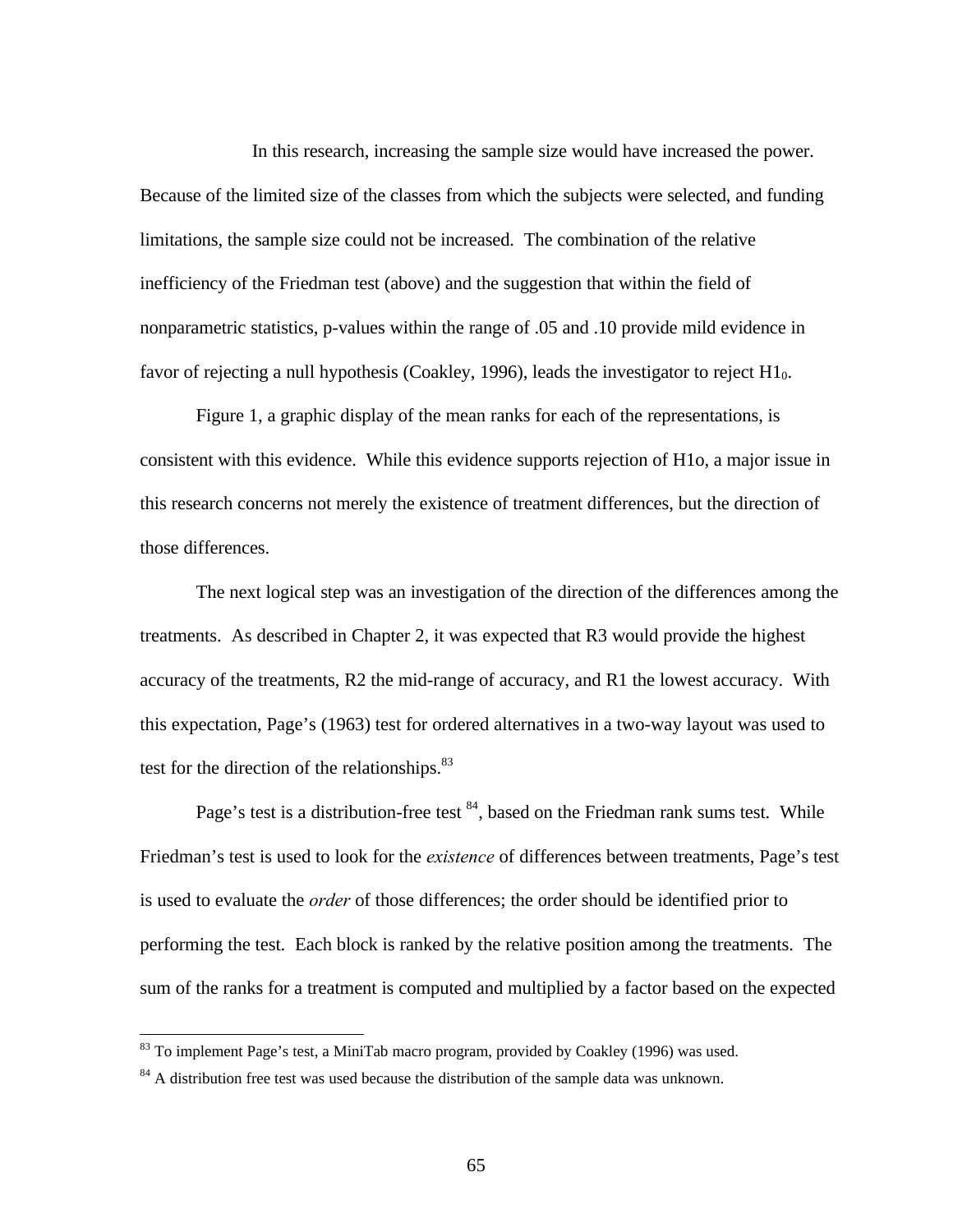order; those products are summed, yielding the test statistic.<sup>85</sup> Rankings used in the computation of the Page test statistic are presented in Table 4.9. The results of this performing of Page's test are included in Table 4.11.<sup>86</sup> The range of the p-values (0.01 <  $p \le$ 0.05) suggests strong support for the order of accuracy of representations  $R3 \leq R2 \leq R1$ , where at least one of the inequalities is not a strict equality. Figure 2, is a graphic that displays the number of instances each representation is ranked first, second or third. The graph is consistent with the results of Page's test; the 3D Rotatable image was not ranked third in any experimental block, while it was ranked first and second more times than either the 2D or 3D Static images.

Evidence from Page's test, in conjunction with the result from the Friedman test, and Figure 2, supports the rejection of the null hypothesis (H1o) and is consistent with the alternative that proposes increased accuracy of predictions using multi-dimensional representations of multi-dimensional data. Based strictly on the sample means, as displayed in Table 4.2, it also appears that the raw data are also directionally consistent with the results; R3 predictions are more accurate (smaller error mean) than R2 predictions which are more accurate than R1 predictions.

Results from these tests are consistent with several streams of research. First, presentation format importance is confirmed. Anderson and Reckers (1992), MacKay and Villarreal (1987) and Stock and Watson (1984) all found that differences in decisions occur, based on the format data is presented to the decision-maker. Wickens, Merwin & Lin's

-

 $85$  Hollander & Wolfe (1973) provide several examples of this computation.

<sup>86</sup> P-values obtained from Hollander & Wolfe (1973, 372).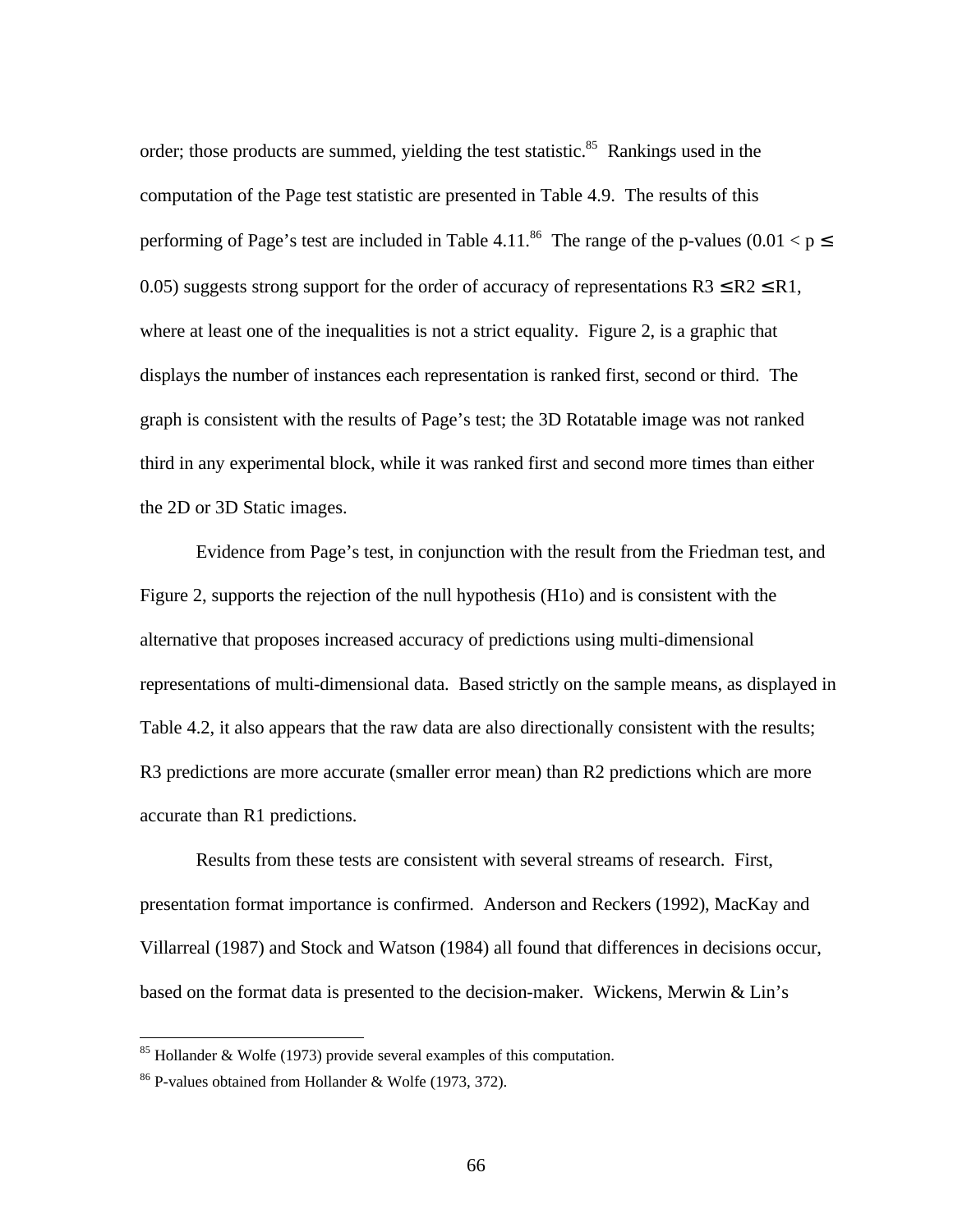(1994) research indicating that 3D images are superior to 2D images when subjects are required to extract data. The current study confirms more accurate decisions are made when using 3D images rather than 2D images. Within the area of accounting, the current study findings are consistent with the preferable decision outcomes when using multidimensional representations (MacKay & Villarreal 1987; Moriarty 1979; Stock & Watson 1984.)

## TABLE 4.10 FRIEDMAN'S TEST RESULTS

| Mean     | <b>Treatment</b>  | Block              | <b>Test Statistic</b> | <b>P-value</b> |
|----------|-------------------|--------------------|-----------------------|----------------|
| Accuracy | Representation    | <b>Observation</b> | 5.17                  | .076           |
| Accuracy | <b>VVIQ Level</b> | Observation        | $0.00\,$              | $1.00\,$       |
| Time     | Representation    | <b>Observation</b> | 15.5                  | .001           |

## TABLE 4.11 PAGE'S TEST RESULTS

| Mean     | <b>Treatment</b> | <b>Block</b> | <b>Test Direction</b> | Test<br><b>Statistic</b> | <b>P-value Range</b> |
|----------|------------------|--------------|-----------------------|--------------------------|----------------------|
| Accuracy | Representation   | Observation  | $R3 \leq R2 \leq R1$  | 155                      | $.01 < p \leq .05$   |
| Time     | Representation   | Observation  | $R3 \leq R2 \leq R1$  | 129                      | $.05 < p \le 1.00$   |
| Time     | Representation   | Observation  | $R1 \leq R2 \leq R3$  | 159                      | $.001 < p \leq .01$  |

In addition to the representation treatment effect, the study was used to examine data with regard to the individual subject's visual acuity. The null statement of the second hypothesis,  $H2<sub>0</sub>$ , asserts that visual capability would not be significant with regard to the accuracy of predictions.

H<sub>20</sub>: There will be no difference in decision accuracy due to individual visualization capabilities.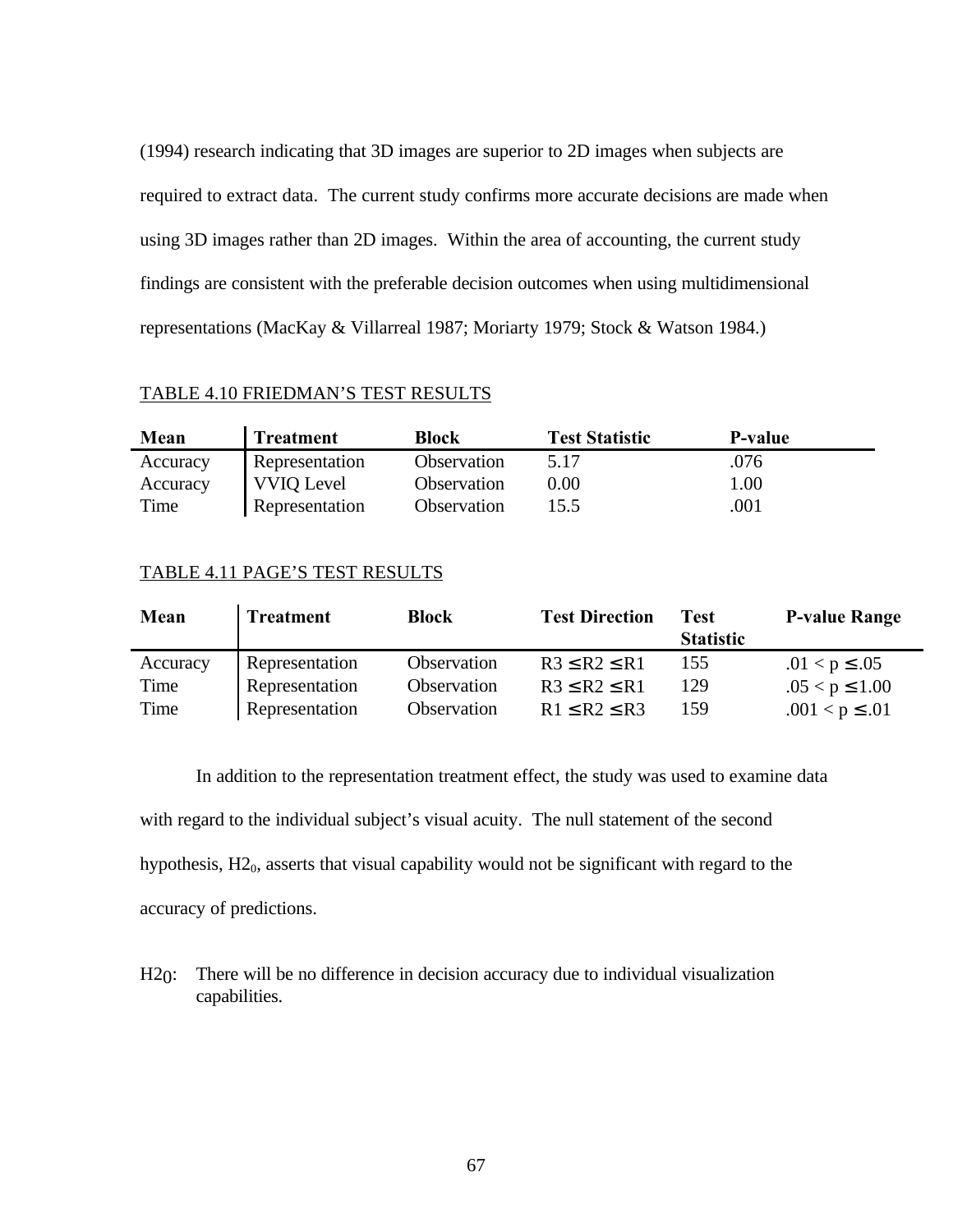The test of  $H2_0$  included procedures similar to those described above for testing  $H1_0$ . In the previous section, the data for this analysis was described and determined to be of a distribution other than normal. Friedman's test was used with the VVIQ samples, using the same blocking factors described for the accuracy by representation data. $87$  The results of Friedman's test are included in Table 4.10. The p-value  $(1.0)^{88}$  provides no support to reject the null hypothesis; this indicates that there are no differences related to the VVIQ treatments.

The lack of support relating to the second hypothesis suggests that visual ability does not affect subjects' ability to make predictions based on graphical data. This result is not consistent with prior behavioral studies (Marks, 1973; Kosslyn, Behrmann & Jeannerod, 1995.) This lack of consistency may be attributable to the visual representations used to convey the data, or the appropriateness of the VVIQ within the context of this study.

Vessey's (1991) cognitive fit model suggests that based on the problem, certain types of representations are a better fit for making decisions. It is possible that the visualization used in this experiment is neutral with regard to the perceptual abilities required to make the predictions in this study. Either the visual abilities required to solve the problem are not measured by the VVIQ, or the visual abilities required are addressed adequately by the visualization, removing them from being a significant factor in the experiment.

 $\overline{a}$ 

 $87$  In addition to test of the VVIQ data with the responses categorized as high/low, an additional test was performed using the VVIQ scores as continuous data. The results of this alternate test were not materially different from the reported results.

<sup>&</sup>lt;sup>88</sup> The p-value is a direct result of equal rankings for the sample and a test-statistic = 0. The two VVIQ treatment samples had equal ranking within Friedman's test, driving the zero value of the test statistic.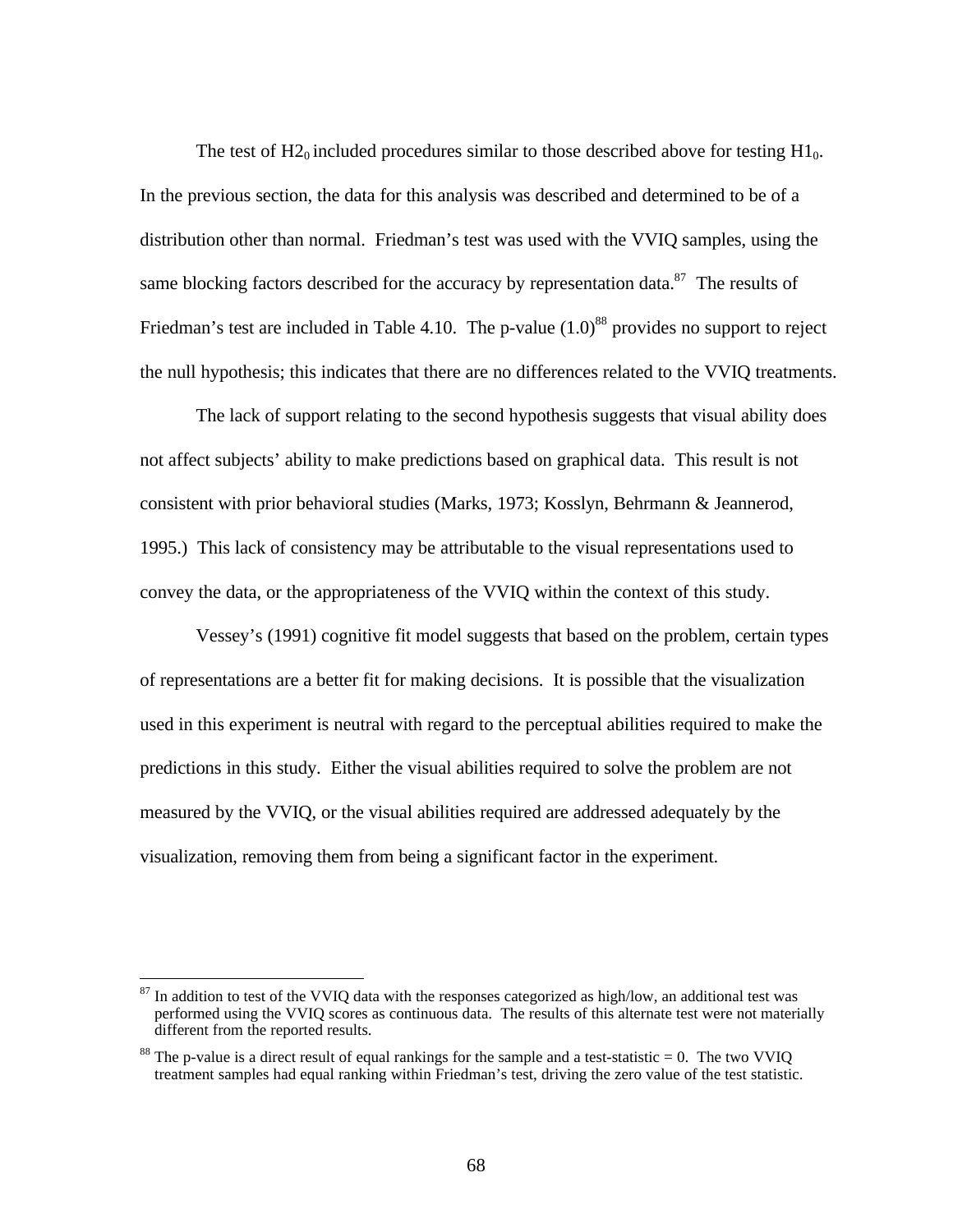The analysis to this point has considered accuracy as the dependent variable. The third hypothesis,  $H3<sub>0</sub>$ , is based on the length of time that subjects took to make their predictions. Stated in the null:

H<sub>30</sub>: There will be no difference in time taken to make decisions due to different visual representations.

 $H3<sub>0</sub>$  hypothesized that the treatment had no effect on the time required to make a prediction. The previous section also described the samples of times collected for the evaluation of this hypothesis. Again, the non-normality of the samples indicated nonparametric procedures were a better fit than classical procedures, for these data. Consistent with the accuracy by representation treatment model (used to test  $H1<sub>0</sub>$ ), Friedman's test was executed on these samples, based on decision time, by representation treatment, blocked on the twelve predictions made by individuals. The means and ranks used to test this hypothesis are included in Table 4.12.

| <b>Block \Representation</b> | $R1$       | R <sub>2</sub> |             | R <sub>3</sub> |     |
|------------------------------|------------|----------------|-------------|----------------|-----|
| Company 1: Obs 1             | 45.4(1)    |                | 50.3 $(2)$  | 52.6 $(3)$     |     |
| Company 1: Obs 2             | 25.9       | (2)            | 22.6<br>(1) | 35.1           | (3) |
| Company 1: Obs 3             | 19.3       | (2)            | 15.4<br>(1) | 29.4           | (3) |
| Company 2: Obs 1             | 43.4       | (2)            | 42.1<br>(1) | 52.9           | (3) |
| Company 2: Obs 2             | 22.0       | (2)            | 21.9<br>(1) | 32.4           | (3) |
| Company 2: Obs 3             | 20.3       | (2)            | (1)<br>15.6 | $22.6$ (3)     |     |
| Company 3: Obs 1             | 39.3       | (1)            | 47.7<br>(2) | 53.5 $(3)$     |     |
| Company 3: Obs 2             | 18.9       | (2)            | 17.6(1)     | 41.2 $(3)$     |     |
| Company 3: Obs 3             | 14.6 $(1)$ |                | (2)<br>17.0 | 21.4           | (3) |
| Company 4: Obs 1             | 30.3       | (1)            | (3)<br>44.9 | 42.3           | (2) |
| Company 4: Obs 2             | 22.5       | (2)            | 18.8<br>(1) | 25.0           | (3) |
| Company 4: Obs 3             | 15.2       | (2)            | 13.4<br>(1) | 16.8           | (3) |

# TABLE 4.12 OBSERVATION TIME MEAN (RANK) FOR H3 TEST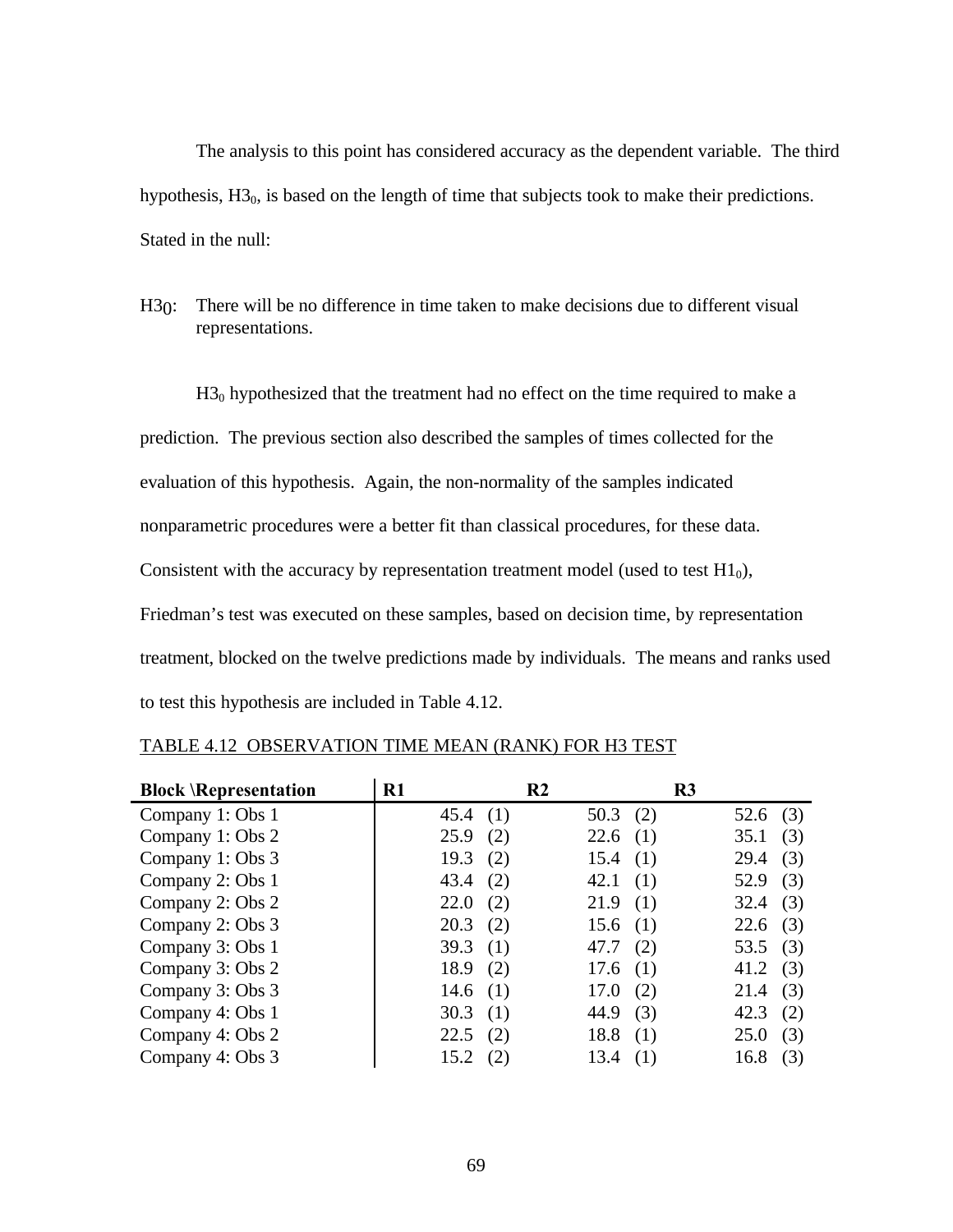The results of Friedman's test are included in Table 4.10. The results of this test indicate strong support (p-value  $= 0.001$ ) for the rejection of the hypothesis of no treatment differences with respect to prediction times. Figure 3, displays the mean ranks for each of the representations. Based on this graphic, differences exist for the decision time ranks. This evidence of time differences is consistent with prior research suggesting that time differences exist when using multiple forms of information to solve problems (Benbasat & Dexter 1985.) Cooper (1990) also reported that different thought processes are used (suggesting possible time differences) when 2D versus 3D representations are used to solve a problem. With this evidence of treatment differences, it was appropriate to perform an additional test with regard to the direction of the differences. The alternative to  $H3<sub>0</sub>$  suggested that predictions based on 3D Rotatable representations would take less time than those made based on 3D Static representations, which would take less time than predictions based on 2D representations. Page's test was used to test this order of differences. The results (Table 4.11) do not provide support for that order of differences. The strength of the results from Friedman's Test indicates additional consideration of the cause of the differences may be warranted.

During the experiment, the researcher periodically, informally observed the subjects performing the task. This observation was accomplished without disturbing the subjects and therefore not biasing any of the results. The researcher noted that subjects using R3 appeared to use a significant amount of time rotating the image and observing the graphic from multiple viewpoints. This observation was followed up by a high level analysis of the audio tapes recorded during the experiment. By listening to a small random sample of the tapes, the

70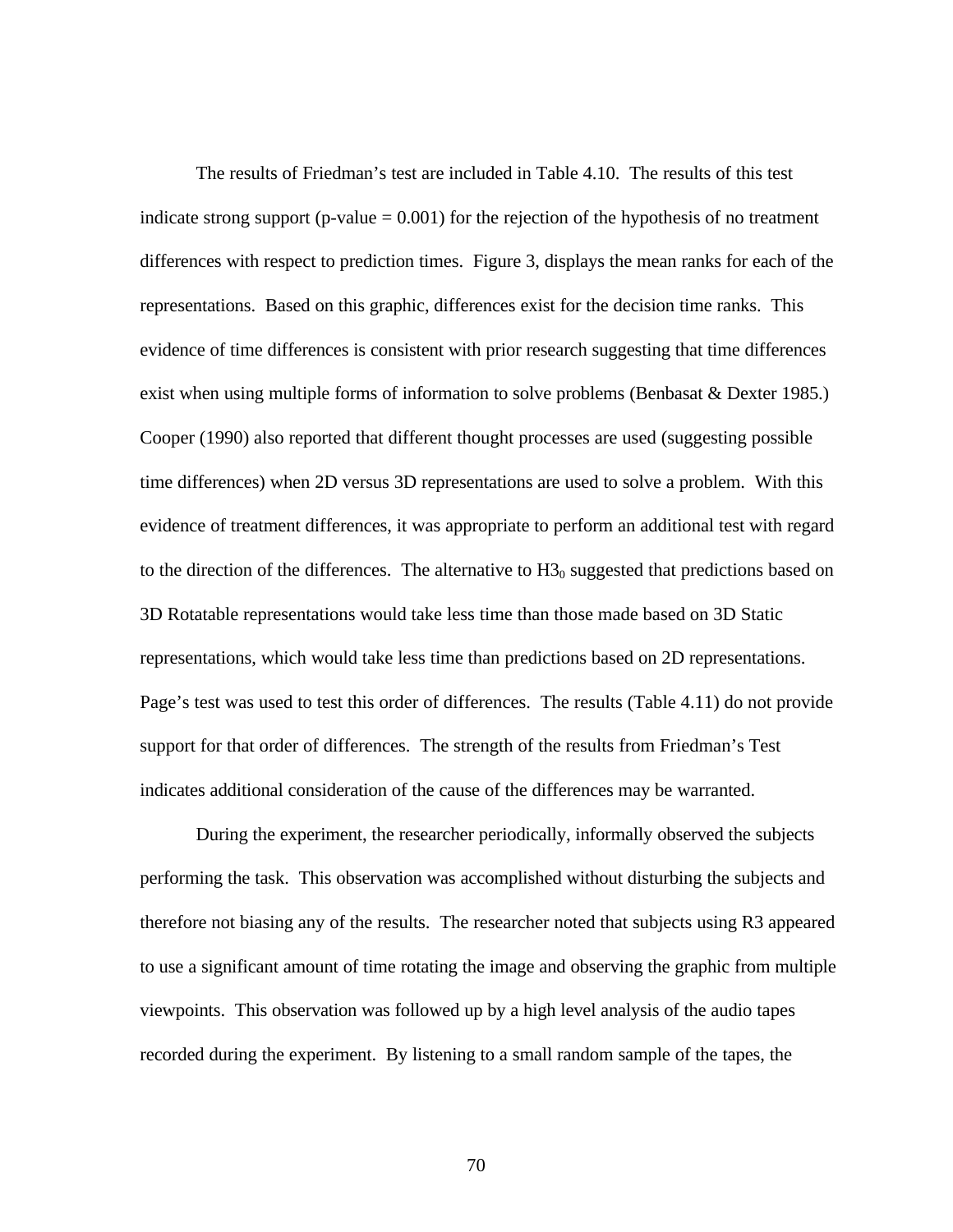experimenter verified that subjects given the rotatable image appeared to rotate the image multiple times prior to making their predictions.<sup>89</sup> Comments, other than those relating to the rotation, were similar among the groups.<sup>90</sup> This led to the conclusion that if rotation of the image is required to understand the relationships among the data, the rotation process and the mental adjustment to the new viewpoint may increase the total time to make a decision. Based on this idea, Page's test was run again with the order changed to indicate the times required for the decision process ( $R1 \leq R2 \leq R3$ .) The results (Table 4.11) strongly support this direction of the results. With regard to the third hypothesis, there is evidence that prediction time differences result from the different treatments, but the differences are in the opposite direction from the initial hypothesis of this research. Figure 4, demonstrates the number of occurrences when each representation is ranked first, second and third for the observation blocks. It is clear from the graphic that the 3D Rotatable visualization ranked last in speed for all but one block. This view of the data suggest that factors other than those originally asserted in the third hypothesis may have influenced the outcome of this segment of the experiment.

One factor that may have affected the time is the process by which decision-makers make decisions. Tan and Benbasat's (1995 ) study relating to decision-making using 2 dimensional graphs describes the process used to make a decision. The process includes

-

<sup>&</sup>lt;sup>89</sup> During the recordings, participants commented about the speed of the rotation of the image, and noted that it was difficult to get the image to stop in the exact position in which they wanted to see the graphic. Even when the rotation was not verbalized, mouse clicks indicating rotation of the image were audible on the tapes.

<sup>&</sup>lt;sup>90</sup> This indicates on the surface that the improved accuracy from using the rotatable image was not a function of the subjects taking more time, but rather the increased time was a function of the actual representation used in the experiment.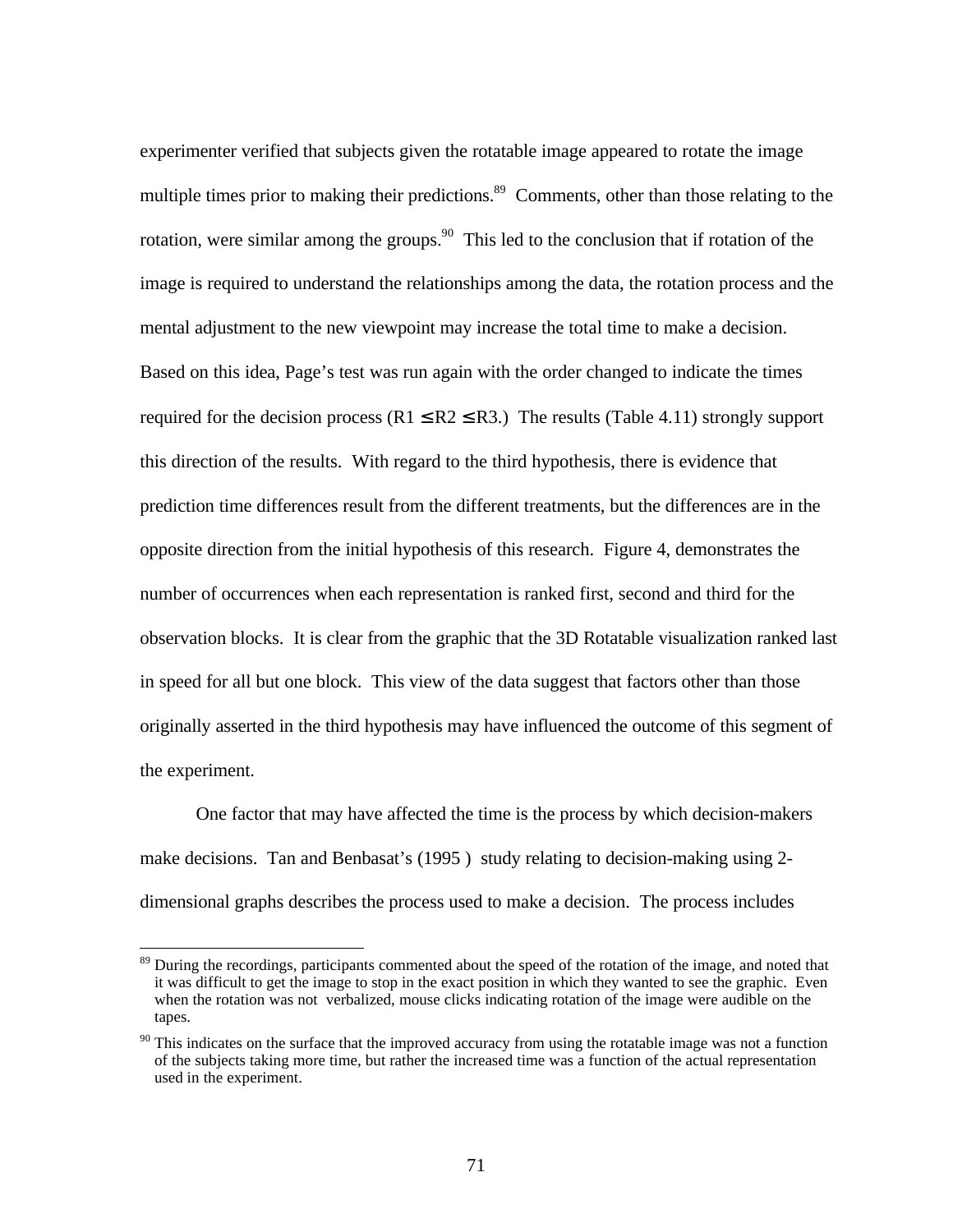anchoring, disembedding, and projecting, data points and values. Although the interactions of the data are more salient with a 3D representation, it is possible that the process of extracting data from the graphic is more complicated, and therefore more time consuming. Research in the area of the 3D decision-making process may provide insight to the intricacies of this issue.

Conclusions based on the results presented in this chapter, along with the limitations of this research and directions for future research are discussed in Chapter 5.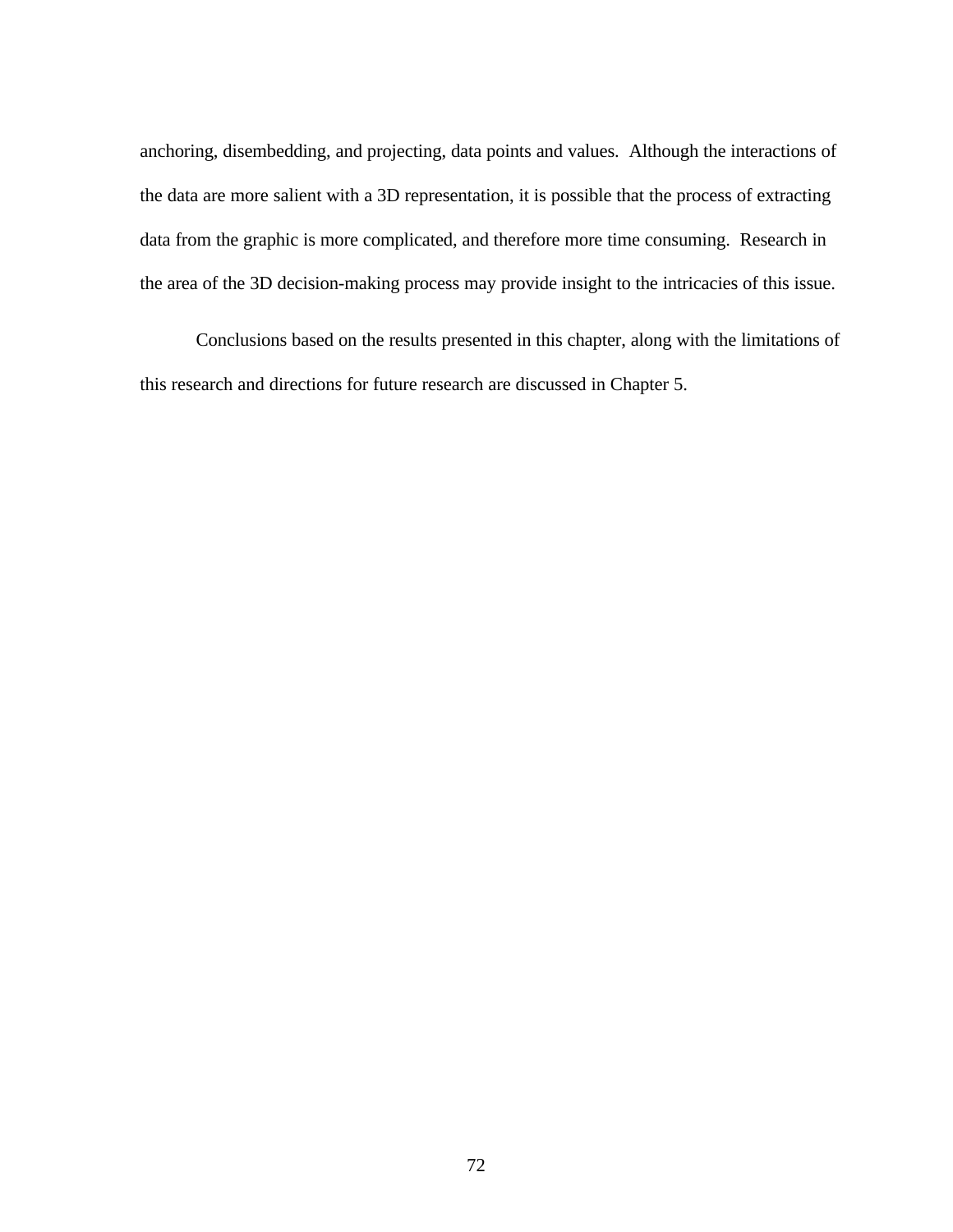# **CHAPTER 5**

### **CONCLUSIONS, LIMITATIONS AND FUTURE RESEARCH**

Chapter 4 was used to present the results of the experimental analysis, test the hypotheses discussed in Chapter 2, and discuss the consistency of these results within the body of literature associated with visual representations of accounting and behavioral data. This chapter draws conclusions from the results, discusses the limitations of this research and suggests future research directions based on this investigation.

## 5.1. Conclusions

The results of this study indicate that the form of the representation of data affects the accuracy of predictions based on that data. Additionally, one can conclude that complex multi-dimensional data may be used to make decisions that are more accurate if the data is represented in a multi-dimensional format that allows the direct examination of the data relationships. This has implications within the realm of accounting with respect to decisionmaking when multiple variables are involved. As the decision criteria increases in complexity, $^{91}$  there should be representations that show the interactions among the variables to help the decision-maker make better $92$  decisions.

 $\overline{a}$ 

 $91$  In this instance, complexity is operationally defined as dimensionality.

 $92$  Better, being defined here as more accurate.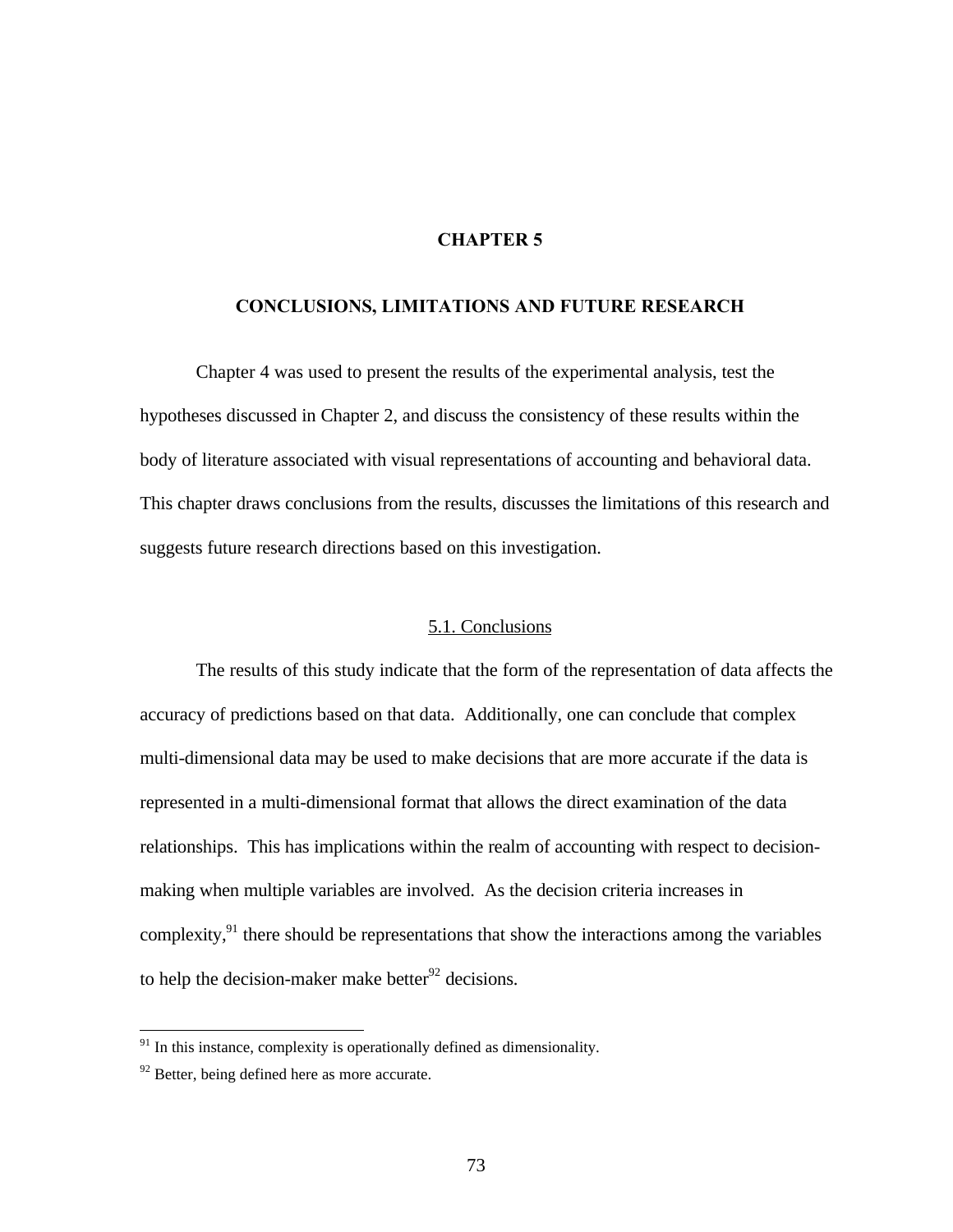One practical application of this research is in the audit environment. Fischer (1996) suggests that new technologies should be adopted to enhance audit evidence. Auditors must look at information individually and in an aggregate to make decisions. Multidimensional visualizations may help the auditor understand the interactions and complexity of the audit data, thereby reducing decision error relative to the audit. Improved understanding of data relationships and better accuracy for decisions would be welcomed by auditors and those that rely on their opinions.

Although the decision accuracy was improved by using the 3-D formats, the results do not indicate that in this instance, decision-makers use less time in forming their conclusions when using these higher-dimension representations. The results do indicate that differences exist in the decision time, but these differences may be due to the physical limitations of rotating the graphic or other factors not investigated here. One of the factors that may affect the increased time for a 3D representation, may be the increased complexity in disembedding and projecting of the data, key factors in the decision process (Tan & Benbasat, 1993.) This increased complexity may add time to the decision-maker's interpretation time. Another possible explanation of the data differing from the expectations relates to training of the subjects. It is possible that the subjects were not comfortable with the complexity of the task, and therefore took more time to investigate and understand the visualizations. From a practical point of view, this study indicates that one should consider the interpretation time factor when designing and developing visualizations.

In addition to the differences in prediction accuracy and time, based on the various representations of the data, this study was used to examine accuracy differences based on

74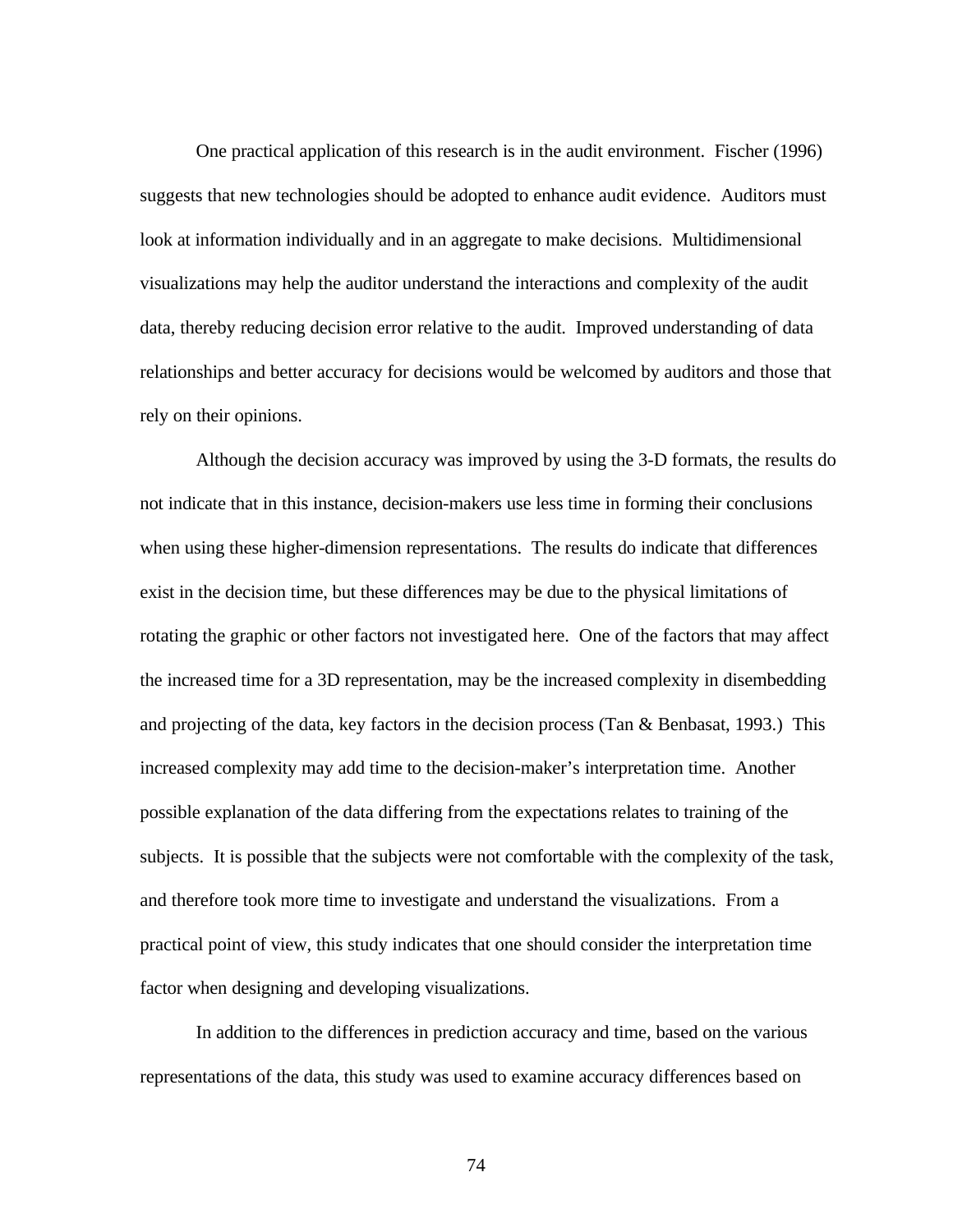individuals' visual acuity. The results were inconclusive regarding this topic. This study found no difference between the prediction accuracy for the high and low visual acuity groups. This lack of findings, although inconsistent with prior literature (Marks 1973), may be accurate based on the type information provided to, or the type decision made by the subjects. Before accepting this result, this issue should be investigated possibly using other measures of visualization abilities.

### 5.2. Limitations

One issue frequently in the forefront of visualization research is the appropriateness of a visual representation for a specific problem. Vessey's (1991) cognitive fit theory suggests that based on the type of problem there is a preferred representation of the data that can be used to effectively solve the problem. There is a possibility that better visualizations (one that assists decision-makers in making more accurate, faster decisions) exist for the momentum accounting problem addressed in this dissertation.

Even if the visualizations used in this study are optimal for the problem investigated, the findings are limited to data with less than five dimensions. No attempt was made to develop an n-dimensional representation model where n is greater than four.

The problem space, momentum accounting, also may be used to raise a question with regard to the limitations of this research. Although an interesting, complex problem, there are currently no systems in use based on momentum accounting; this study was based on a simulation of momentum accounting information generated from market value based accounting information. The results of this study are limited, based on the assumption that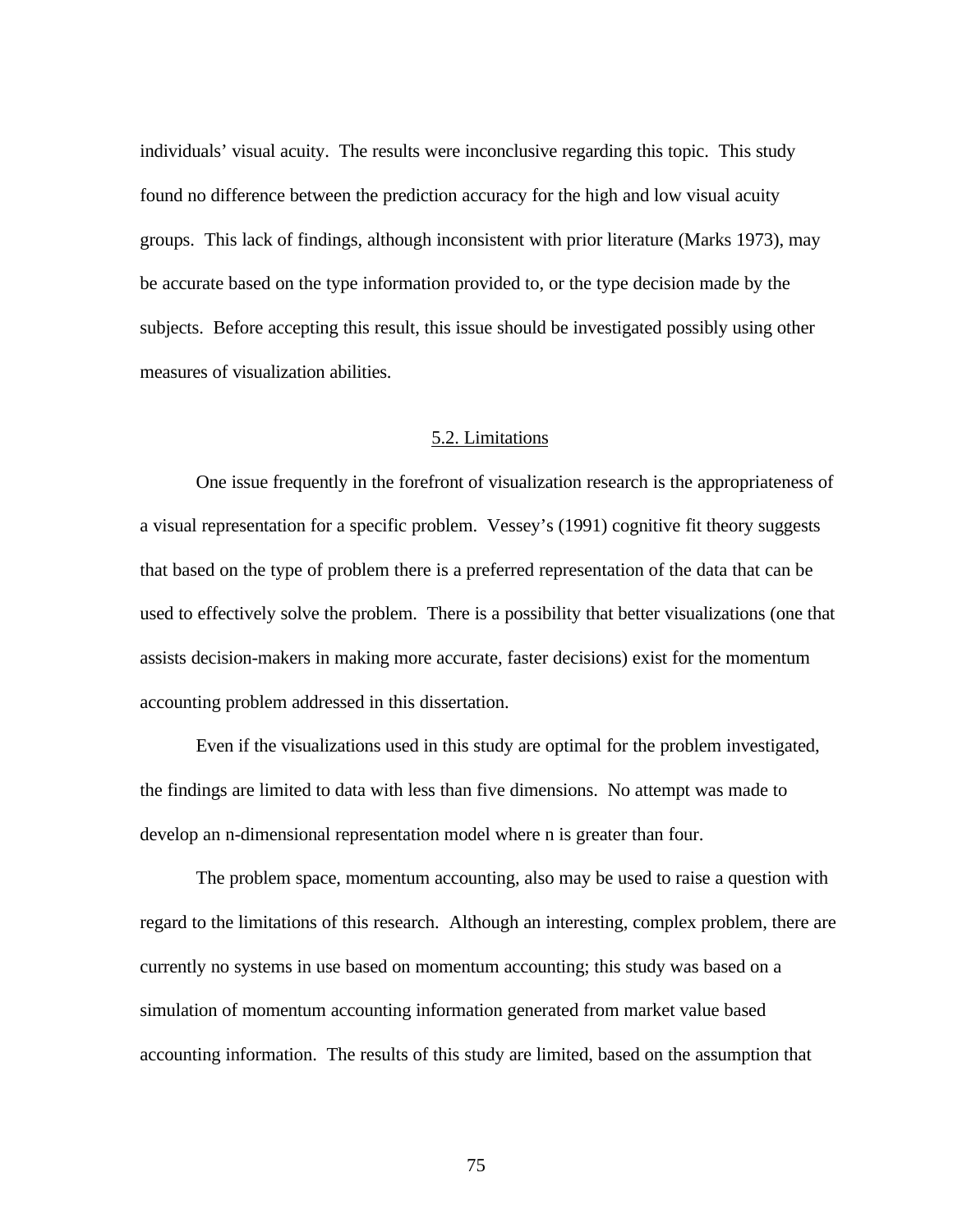this simulation is not materially different from actual information that would be produced with a momentum accounting system.

Operating under the assumptions that this study used visualizations that are optimal representations of momentum accounting information, and the simulated information is an acceptable proxy for a momentum accounting system, other limitations can be identified within the experiment. First, the issue of visual impairments and color-blindness were not considered. It is possible that basic sight problems such as these may affect an individual's ability to use the presentations to make decisions. This should not have affected the overall results, but it is possible that the results would be different for such a segment of the population. Screening of applicants could be used in future research to control for this limitation. The next limitation is concerned with the testing for visual acuity; only one test of visual vividness was used. Others exist, and should be tested within the framework of accounting problems. No significance was reported based on the VVIQ; this may be tied to the specific test, or may be a valid result that would occur without regard to the measurement instrument.

In addition to individual difference limitations, there may also be differences between the individuals that participated in the study and the managers for which they were used as proxies. The limitation of using student subjects has been debated for decades with no definitive conclusion.<sup>93</sup> For this research, it is believed that differences between the groups is minimal; neither group had prior knowledge of momentum accounting concepts or 3-

76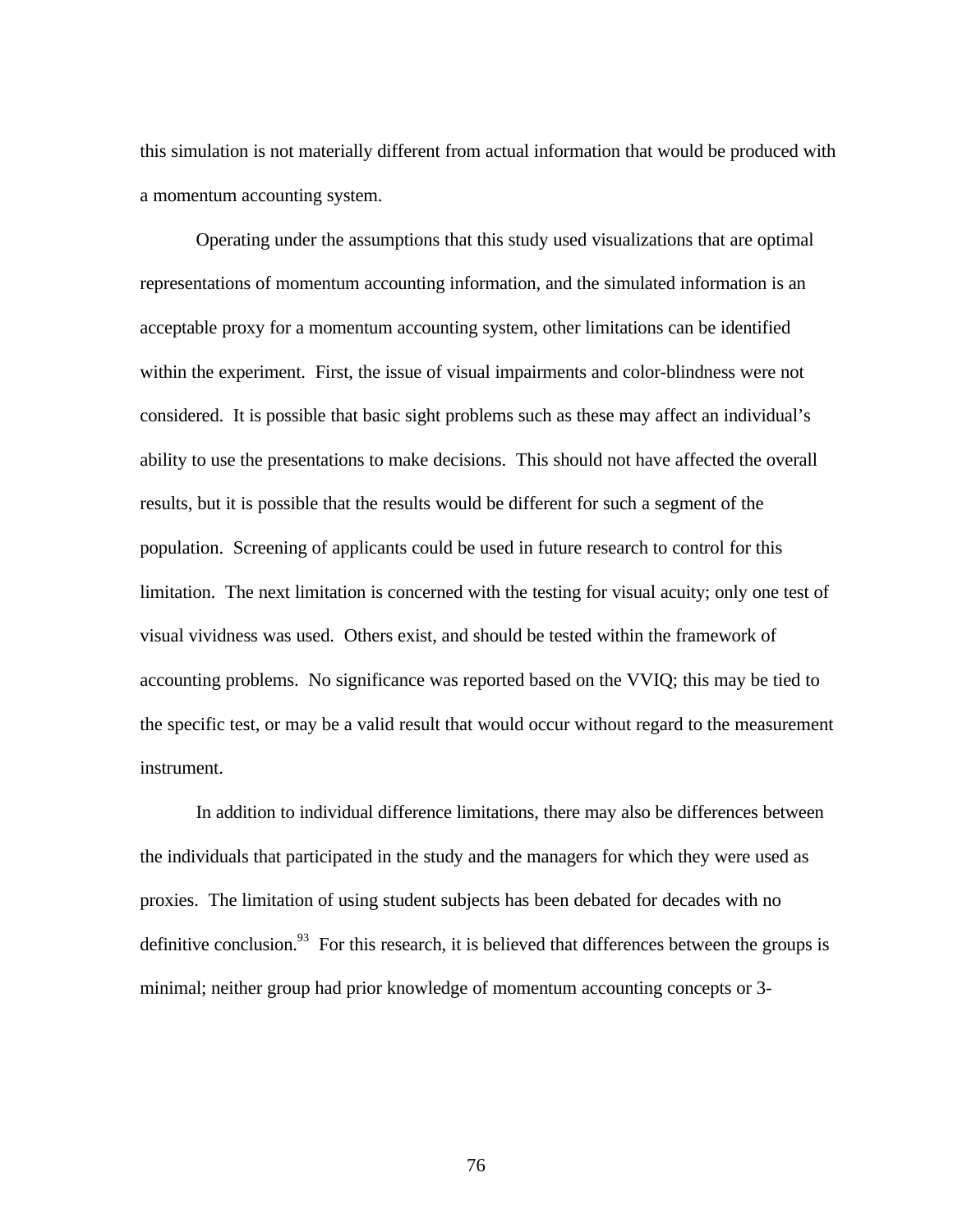dimensional visualizations of accounting information, because neither of these concepts are currently used in academia or industry.

## 5.3. Future Research Directions

This dissertation is an initial investigation of three-dimensional visualizations used in an accounting environment. The data were obtained using the complex information from a simulated momentum accounting system. There are several issues relating to visualizations of accounting information and momentum accounting that warrant future investigation.

## 5.3.1. Visualization in Accounting

A classification of accounting issues into categories that relate to the appropriateness of various presentation formats would provide a useful direction for future research. General categories of visualizations have been developed (Lohse et al 1994), but research of this type, in the area of accounting does not exist. Such a classification would allow for the focus on presentation development for specific areas within the categories.

Regardless of the type of problem to be solved, when developing visualizations a question regarding the appropriateness of the data presentation always exists (Vessey 1991, Lohse et al 1994.) This study used three methods of presenting the data; the experiment supported differences in the effectiveness of predictions based on these representations. A useful stream of research would include the development of a system of representations that provide reliable information to the users of accounting information. These representations

 $\overline{a}$ 

 $93$  Gordon, Slade & Schmitt (1986) reviewed 32 studies that included student subjects and non-students. Overall, the findings were mixed. They acknowledged the practice of using student subjects will probably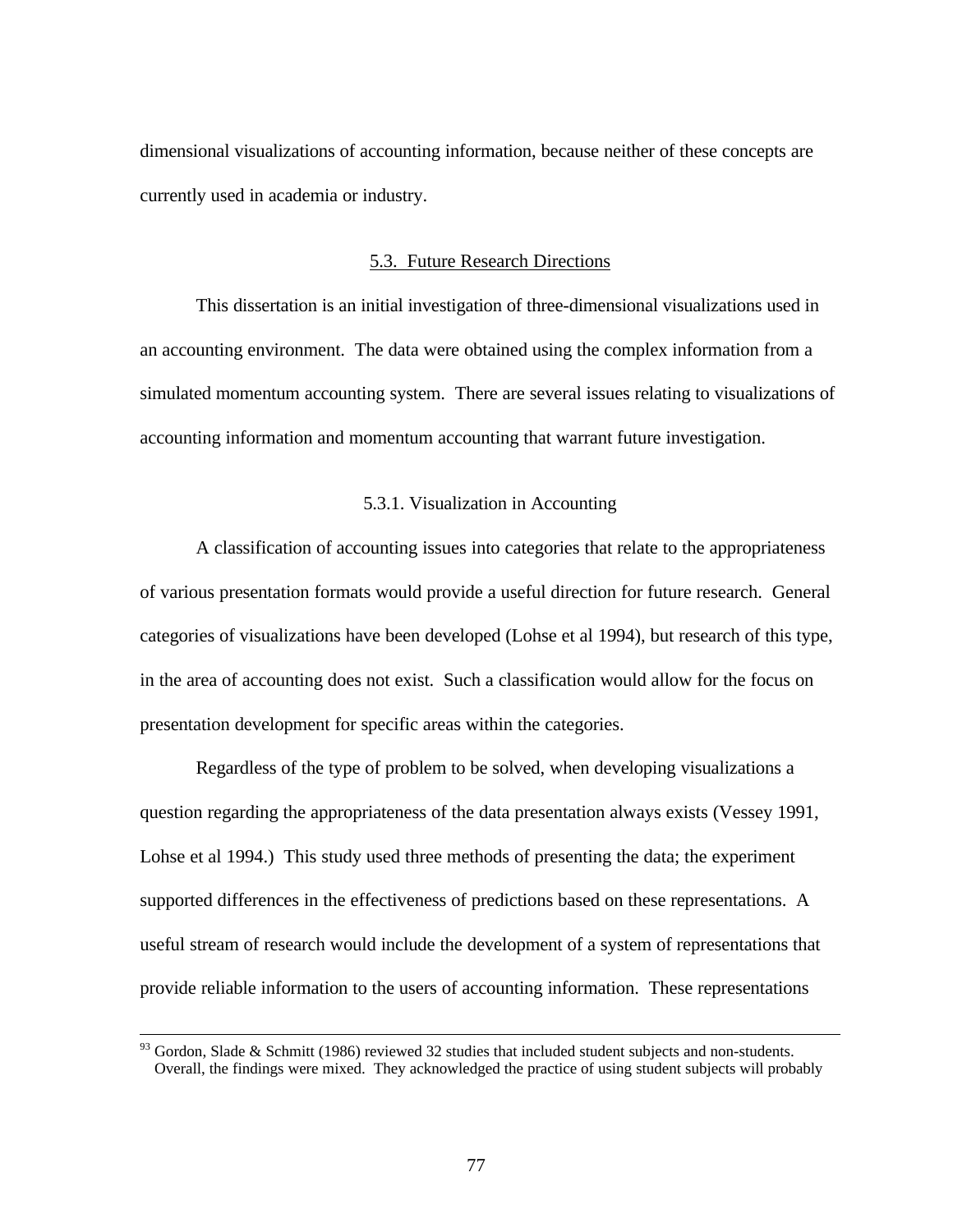could be developed based on the types of accounting decisions required from information, and should be developed considering the cognitive styles of accounting systems users. They might include text, simple graphics or technologically advanced interactive visualizations.

As technology continues to advance, accounting system researchers should maintain currency with respect to methods of data presentation. As virtual reality systems are adopted in other venues, they may appropriately be used to enhance the decision-making capabilities of accounting information users under a wide set of decision issues, internal and external to an organization.

This study was limited to an accounting prediction problem based on momentum accounting information. Because of the limitations of using momentum accounting, future research should include the investigation of traditional accounting concepts and issues in conjunction with the corresponding momentum accounting topics.

## 5.3.2. Momentum Accounting

This research used momentum accounting as a problem space to which visualizations were applied. It did not address the usefulness of the momentum accounting information or its desirability for implementation in organizations. Additional investigations should be pursued to compare decisions made using momentum accounting information with those made using traditional systems. This could be accomplished by testing the incremental information provided by momentum accounting systems, such as the first and second derivatives of wealth.

-

continue because students are generally a low cost alternative.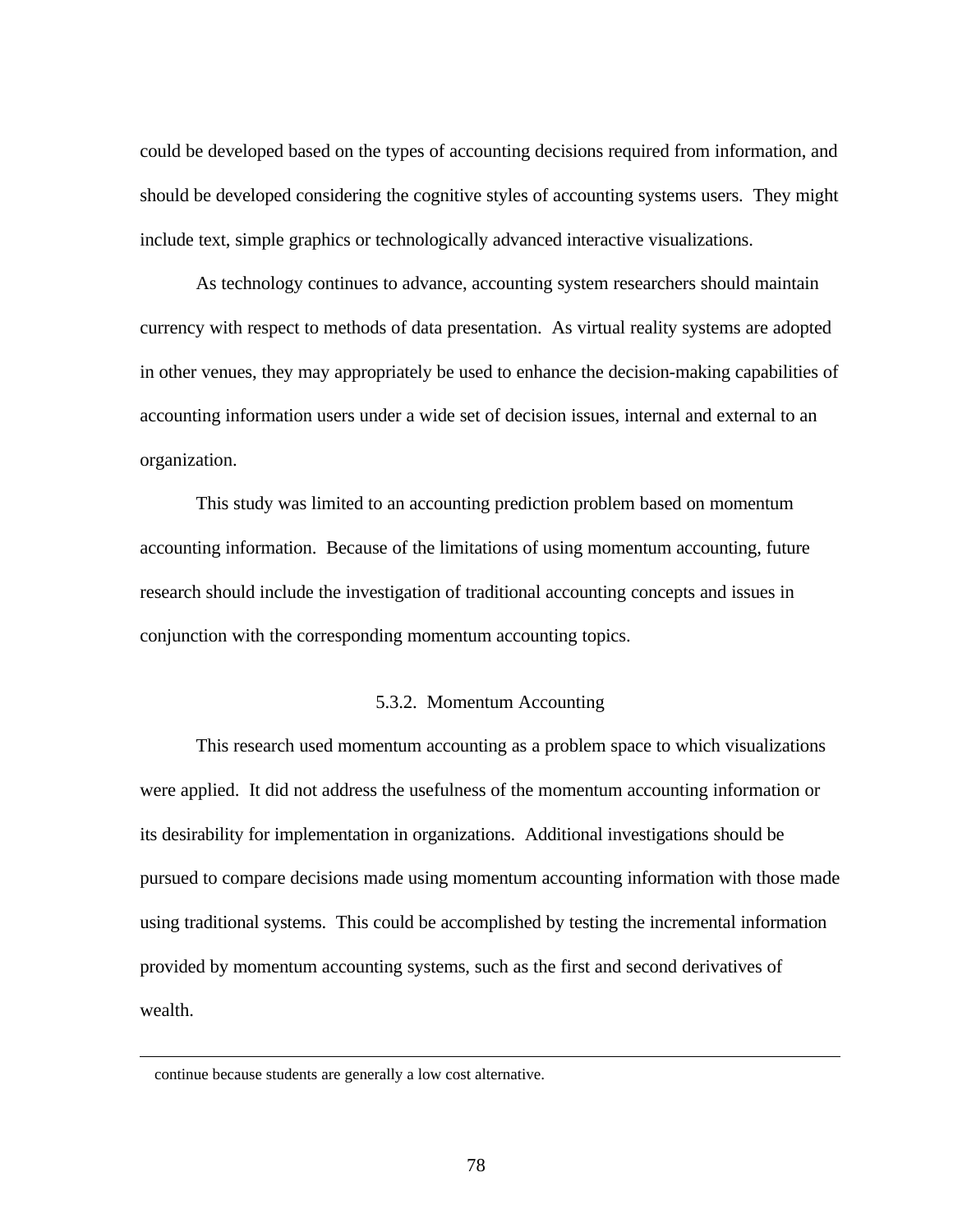If momentum accounting systems are demonstrated to provide information that is superior to traditional accounting systems, a new stream of research should include effective development, implementation and use of momentum accounting systems.

#### 5.3.3. Visual Differences

Previous research has demonstrated differences among individuals, based on their visualization abilities.<sup>94</sup> Future research should include the adaptation of measures of these differences, other than the VVIQ, to measure this factor and study the users of accounting information. It might be of interest to compare these users and their capabilities with the general population of people and evaluate the importance of this factor in an accounting environment.

## 5.3.4. Decision Process

Prior literature on decision processes has primarily been limited to the 2-dimensional graphics area (Tan & Benbasat, 1993.) This literature base needs to be updated to include an investigation of the decision-making process when 3-dimensional (and higher) data representations are used (Benbasat, 1997). The similarities and differences between 2 dimensional and 3-dimensional representations within a decision-making framework should be compared and contrasted to aid in the understanding of the processes.

-

<sup>&</sup>lt;sup>94</sup> Marks (1977) provides review of the research in this area.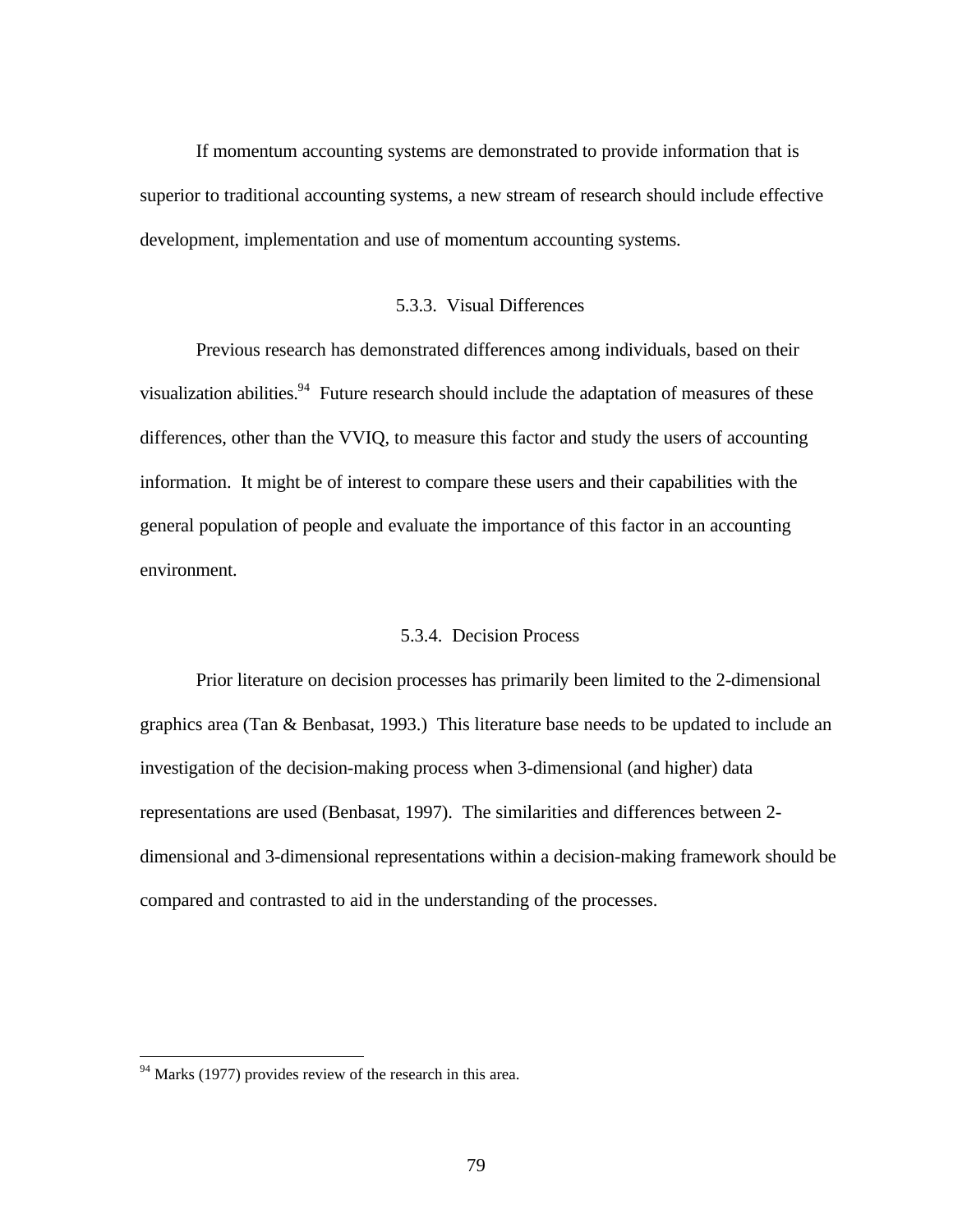#### 5.4. Summary

Several contributions have come from this research. First, this study expands multidimensional graphics representations into the accounting information systems literature. Previously only studies using 2-dimensional representations had been examined.<sup>95</sup> This new direction was driven by technological advances that have been adopted in other fields, but are absent from the accounting systems literature. This contribution was accomplished through the generation and use of 3D representations and the comparison of these representations to 2D presentations of the same data. The results show that in a complex data environment, 3D representations can be more useful than a corresponding 2D representation. This is important as the complexity of the accounting environment increases.

This increasing complexity has caused accountants to look for new ways to track and report financial information for organizations (Ijiri, 1982). The examination of complex momentum accounting information for the purpose of making decisions is a contribution of this research. This examination is important because little is known about the topic. To determine if the concepts are useful, an understanding of the components must be developed. In the current study, this was accomplished by the development of visualizations to aid decision-makers in understanding and using this information; they were able, without direct knowledge of momentum accounting, to make decisions based on these representations. This method of data presentation assisted in the simplification of momentum accounting concepts and is an increment in the process to better understanding momentum accounting.

 $\overline{a}$ 

<sup>&</sup>lt;sup>95</sup> The exception to this was the Chernoff faces literature which used a 2D image with multiple characteristics (Chernoff, 1973).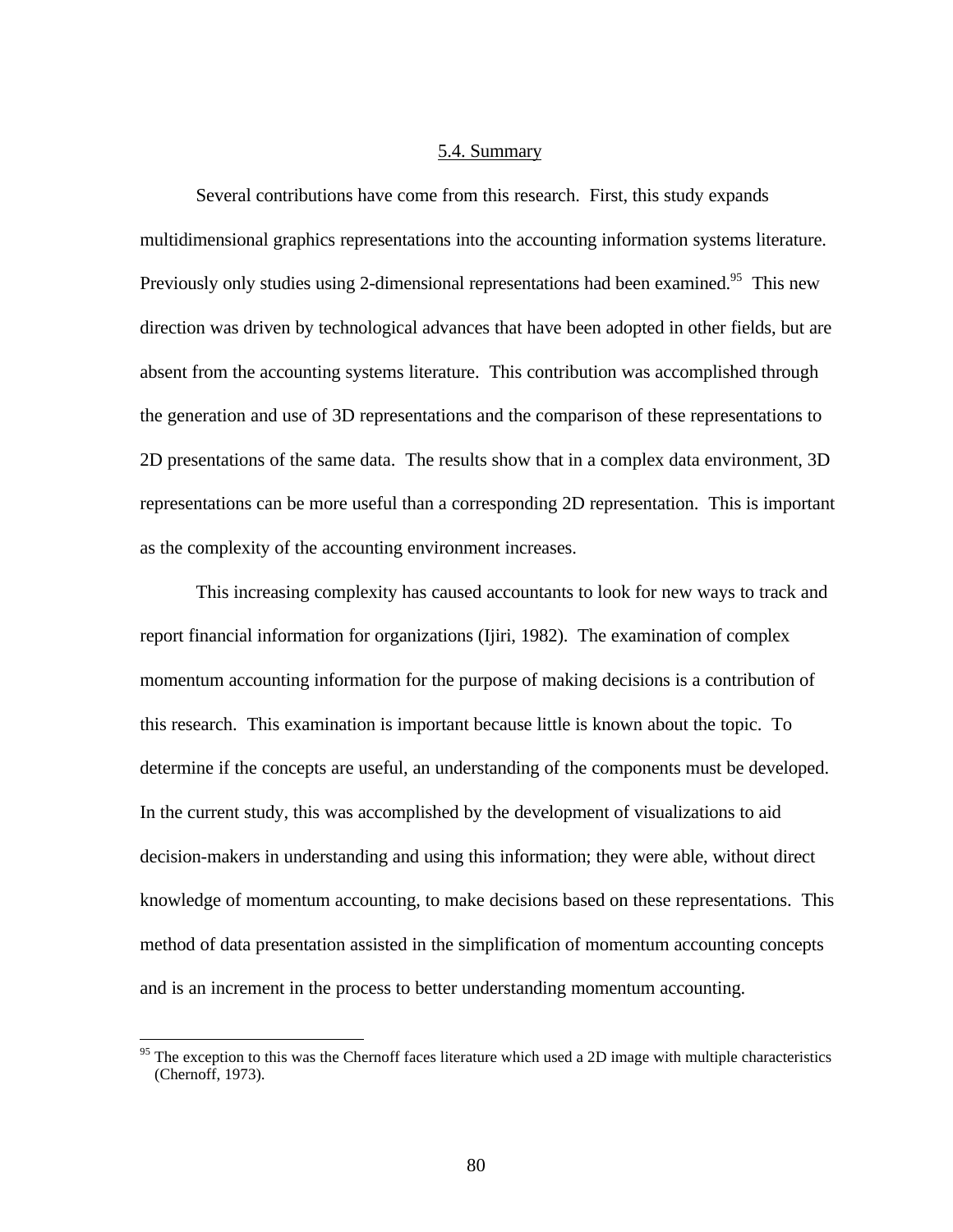The final contribution is one of assisting in the adaptation of techniques used in other arenas to problems in the field of accounting. This study used technologically advanced tools that were primarily developed for and used to study problems in the physical sciences. By adapting such tools, accounting researchers may increase their effectiveness when studying information system issues.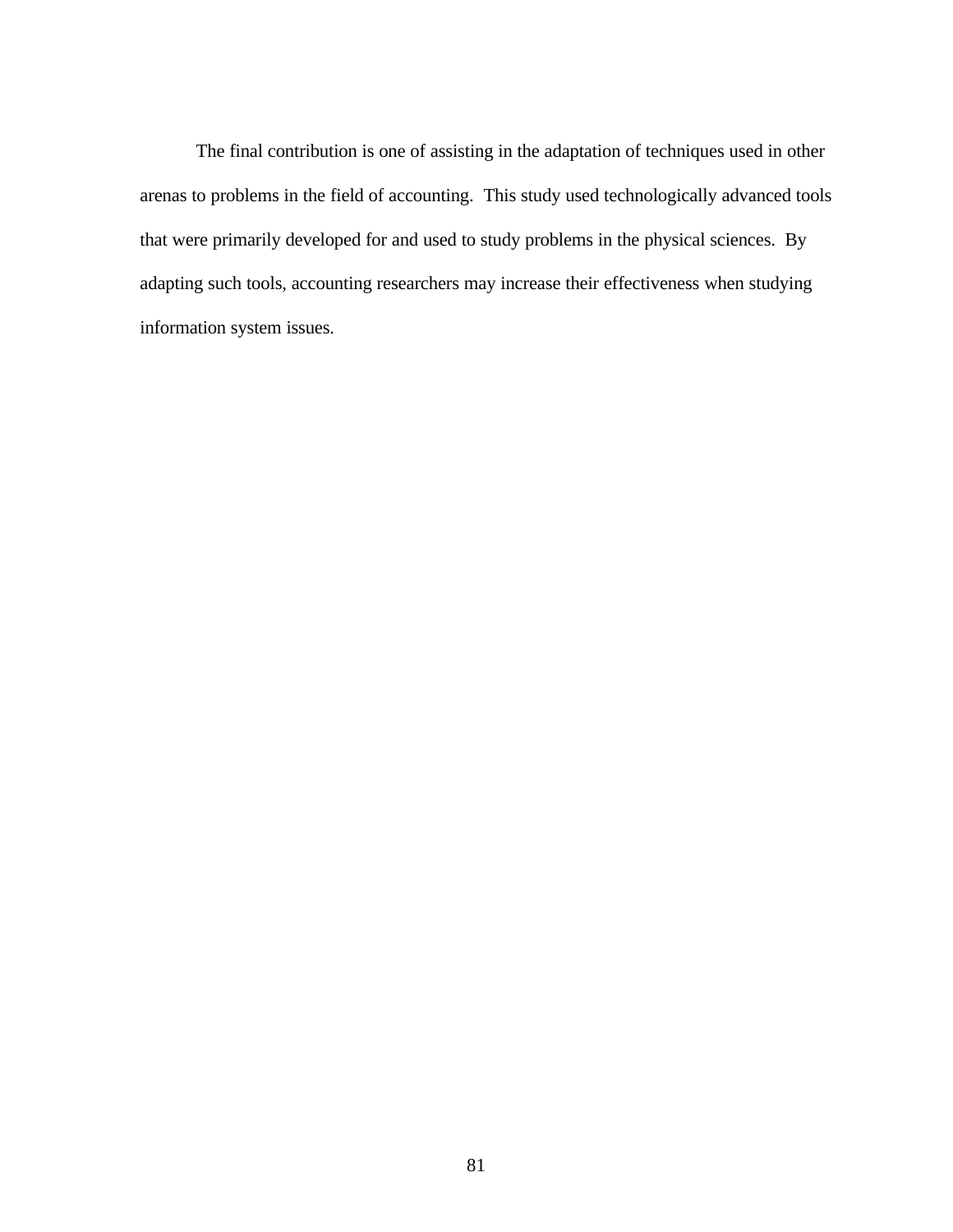#### **APPENDIX**

# **RESULTS OF MANOVA TESTS**

As part of the statistical analysis, a series of test were run using the data collected to test the first hypothesis. A SAS program<sup>96</sup> was developed to block the sample data on subject observations consistent with the blocking described in Section 4.3. After the blocking, the program was used to perform a multivariate analysis of variance (MANOVA) using the experimental data. Results from the MANOVA tests are included in Table A.1.

| Representation     | Wilks' Lambda | Pillai's Trace | Hotelling- | Roy's    |
|--------------------|---------------|----------------|------------|----------|
| <b>Differences</b> |               |                | Lawley     | Greatest |
| /p-values          |               |                | Trace      | Root     |
| Overall            | .0393         | .0410          | .0377      | .0093    |
| $R1$ vs. $R2$      | .0341         | .0341          | .0341      | .0341    |
| $R1$ vs. $R3$      | .5204         | .5204          | .5204      | .5204    |
| $R2$ vs. $R3$      | .0301         | .0301          | .0301      | .0301    |

TABLE A.1 RESULTS FROM MANOVA TESTS

 $\overline{a}$ 

The results from the MANOVA tests suggest rejection of  $H1_0$ , based on the p-values reported in Table A.1. They further indicate that the differences among the representations exist between  $R1/R2$  and  $R2/R3$  but not between  $R1/R3$ . These results are not consistent with the ranked data presented in Table 4.9, using the same blocking criteria. It is believed the inconsistency is based on the violation of the homogeneity of variance assumption required

<sup>&</sup>lt;sup>96</sup> The complete program is included in Exhibit 13. It includes a transformation based on taking the natural log of the squared errors, in an attempt to normalize the data.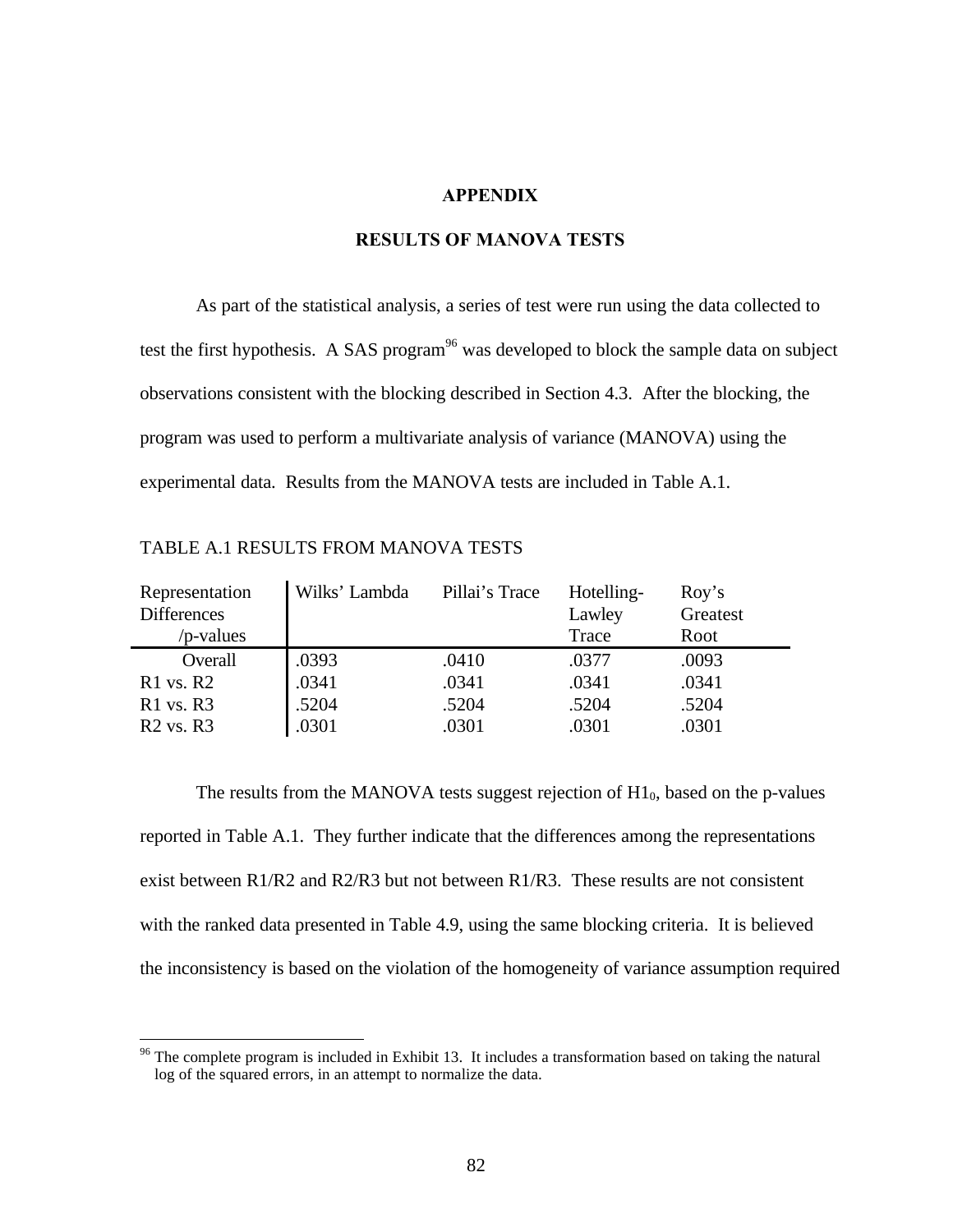for the MANOVA tests. These findings and inconsistencies added to the evidence favoring the nonparametric procedures used to ultimately analyze the data for each of the hypotheses.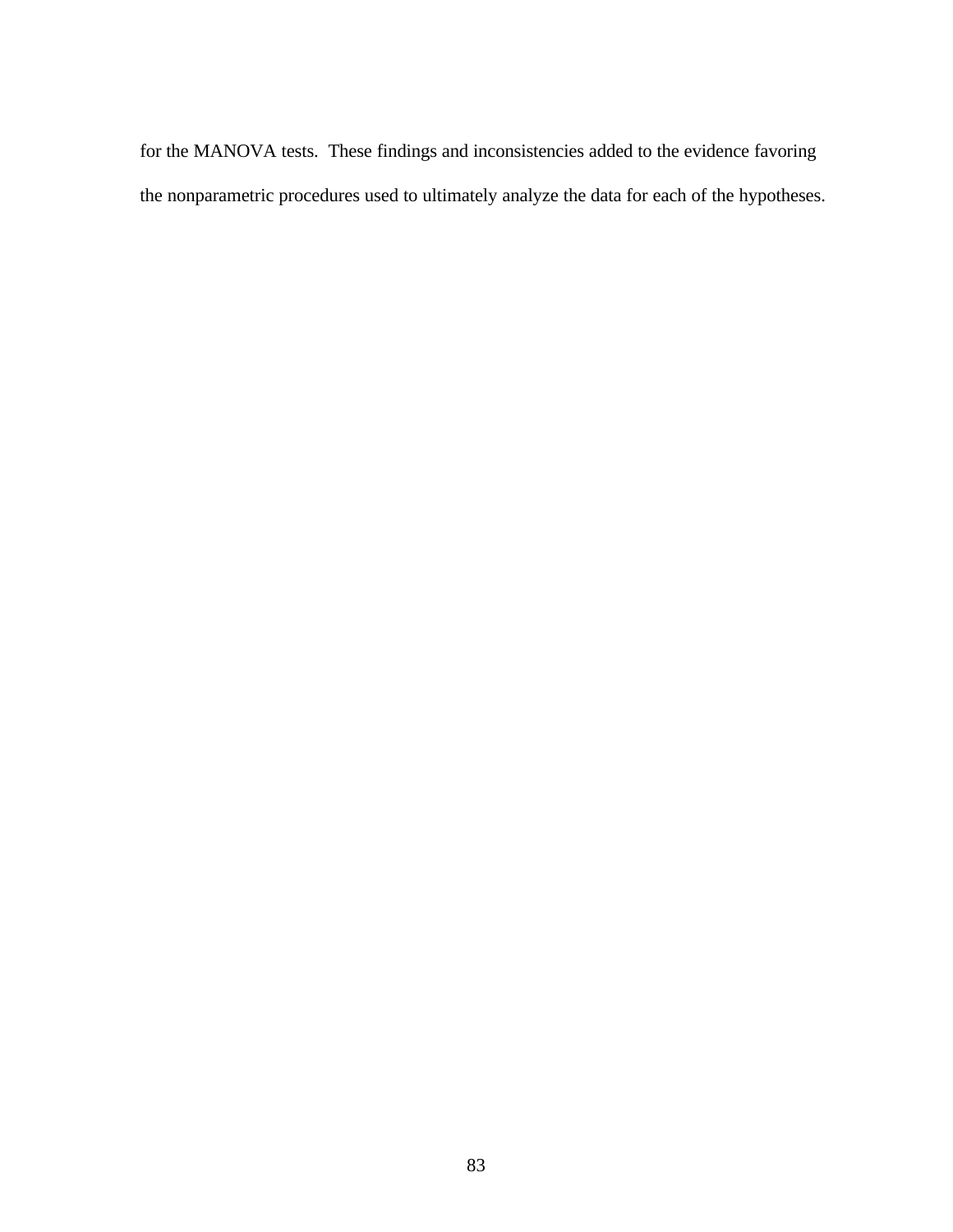### **REFERENCES**

- Anderson, J.C. and S.E. Kaplan. 1992. An investigation of the effect of presentation format on auditors' noninvestigation region judgments. *Advances in Accounting Information Systems* 1:71-88.
- ------- and P.M.J. Reckers. 1992. An empirical investigation of the effects of presentation format and personality on auditors' judgment in applying analytical procedures. *Advances in Accounting* 10: 19-43.
- Ashton, R.H. 1974. The predictive-ability criterion and user prediction models. *The Accounting Review* 49(4): 719-32.
- -------. 1982. *Human Information Processing In Accounting: Studies in Accounting Research No. 17*. Sarasota, FL: American Accounting Association.
- Atiase, R.K. and S. Tse. 1986. Stock valuation models and accounting information: a review and synthesis. *Journal of Accounting Literature* 5: 1-33.
- Ball, R. and P. Brown. 1968. An empirical evaluation of accounting income numbers. *Journal of Accounting Research* (Autumn): 159-78.
- Bathke, A.W. and K.S. Lorek. 1984. The relationship between time-series models and the security market's expectation of quarterly earnings. The Accounting Review 59(2): 163-176.
- Beaver, W. H. 1970. The time series behavior of earnings. *Journal of Accounting Research (supplement)*: 62-99.
- Beaver, W.H., R. Lambert and S. Ryan. 1987. The information content of security prices: a second look. *Journal of Accounting and Economics* 9 (July): 139-157.
- Benbasat, I. 1997. Personal communication (April, 4).
- Benbasat, I. and A.S. Dexter. 1985. An experimental evaluation of graphical and colorenhanced information presentation. *Management Science* 31(11): 1348-64.
- -------. 1986. An investigation of the effectiveness of color and graphical information presentation under varying time constraints. *MIS Quarterly* (March): 58-81.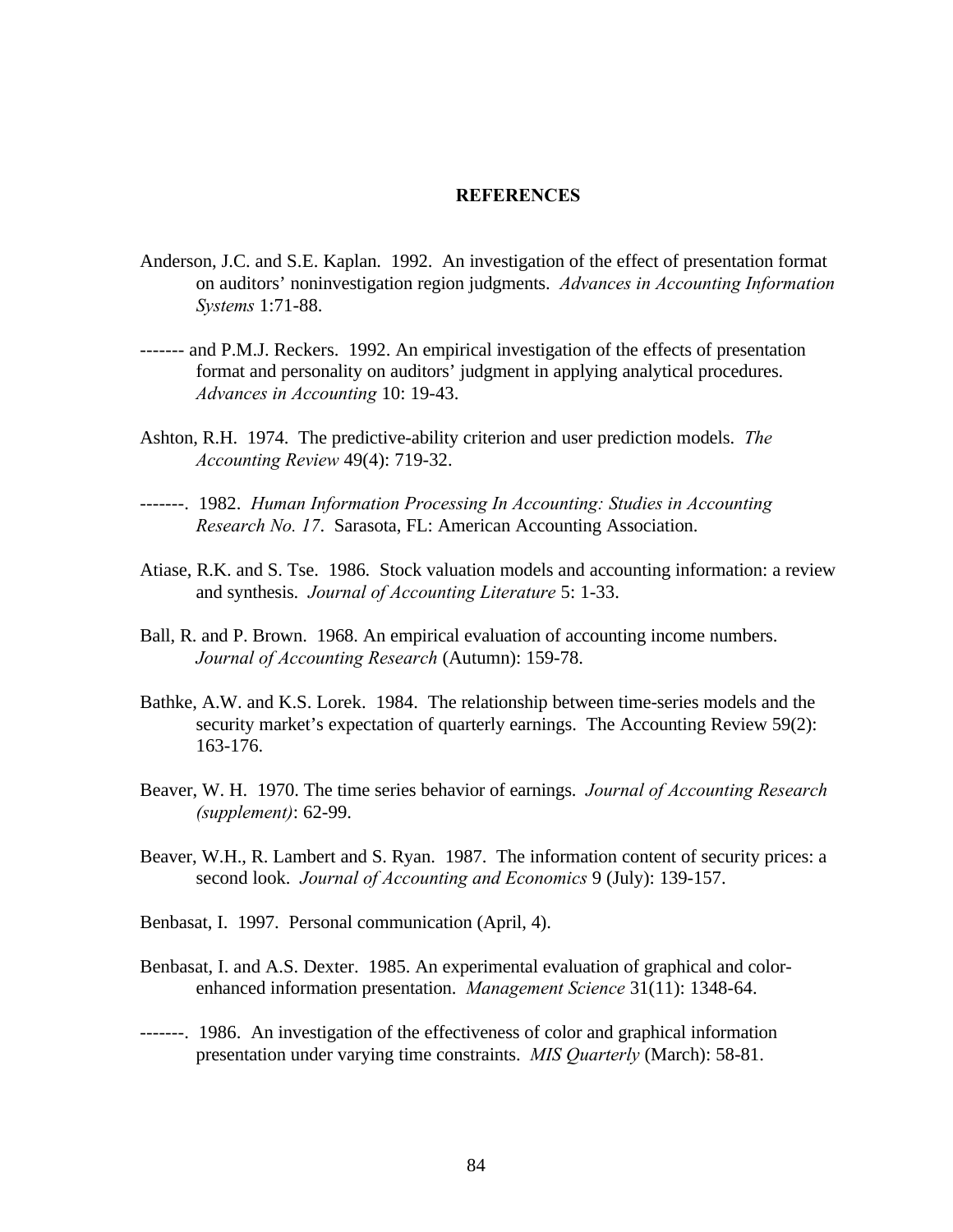- ------- and P. Todd. 1986a. An experimental program investigating color-enhanced and graphical information presentation: an integration of the findings. *Communications of the ACM 29* (11): 1094-105.
- -------. 1986b. The influence of color and graphical information presentation in a managerial decision simulation. *Human-Computer Interaction* 2: 65-92.
- Betts, G.H. 1909. *The distribution of functions and mental imagery. Contributions to education series No. 26*. New York: Columbia University.
- Blommaert, A.M.M and E.A.M. Olders. 1995. Renewing accounting systems. Triple entry and momentum accounting: an exploratory study. *Proceedings of the First Asian Pacific Interdisciplinary Research in Accounting Conference*, University of South Wales, Sidney, Australia.
- Bouwman, M.J., P. Frishkoff, and P.A. Frishkoff. 1995. The relevance of GAAP-based information: a case study exploring some uses and limitations. *Accounting Horizons* 9 (4): 22-47.
- Bradley, J.V. 1968. *Distribution-free statistical tests.* Englewood Cliffs, NJ: Prentice-Hall.
- Brown, J.R., R. Earnshaw, M. Jern, and J. Vince. 1995. *Visualization: using computer graphics to explore data and present information.* New York: John Wiley & Sons.
- Carbone, R. and W.L. Gorr. 1985. Accuracy of judgmental forecasting of time series. *Decision Sciences* 16:153-60.
- Carey, J.M., ed. 1995. *Human Factors in Information Systems: Emerging Theoretical Bases.* Norwood, NJ: Ablex Publishing.
- CEC-Services. 1997. Corporate and product information [On-line]. Available: http://www.cec-services.com.
- Chernoff, H. 1973. The use of faces to represent points in k-dimensional space graphically. *Journal of the American Statistical Association* 68 (June): 361-68.
- Childers, T.L., M.J. Houston, S.E. Heckler. 1985. Measurement of individual differences in visual versus verbal information processing. *Journal of Consumer Research* 12 (September): 125-34.
- Coakley, C. 1996. *Nonparametric Statistics*. Unpublished course notes. Virginia Tech, Blacksburg, VA.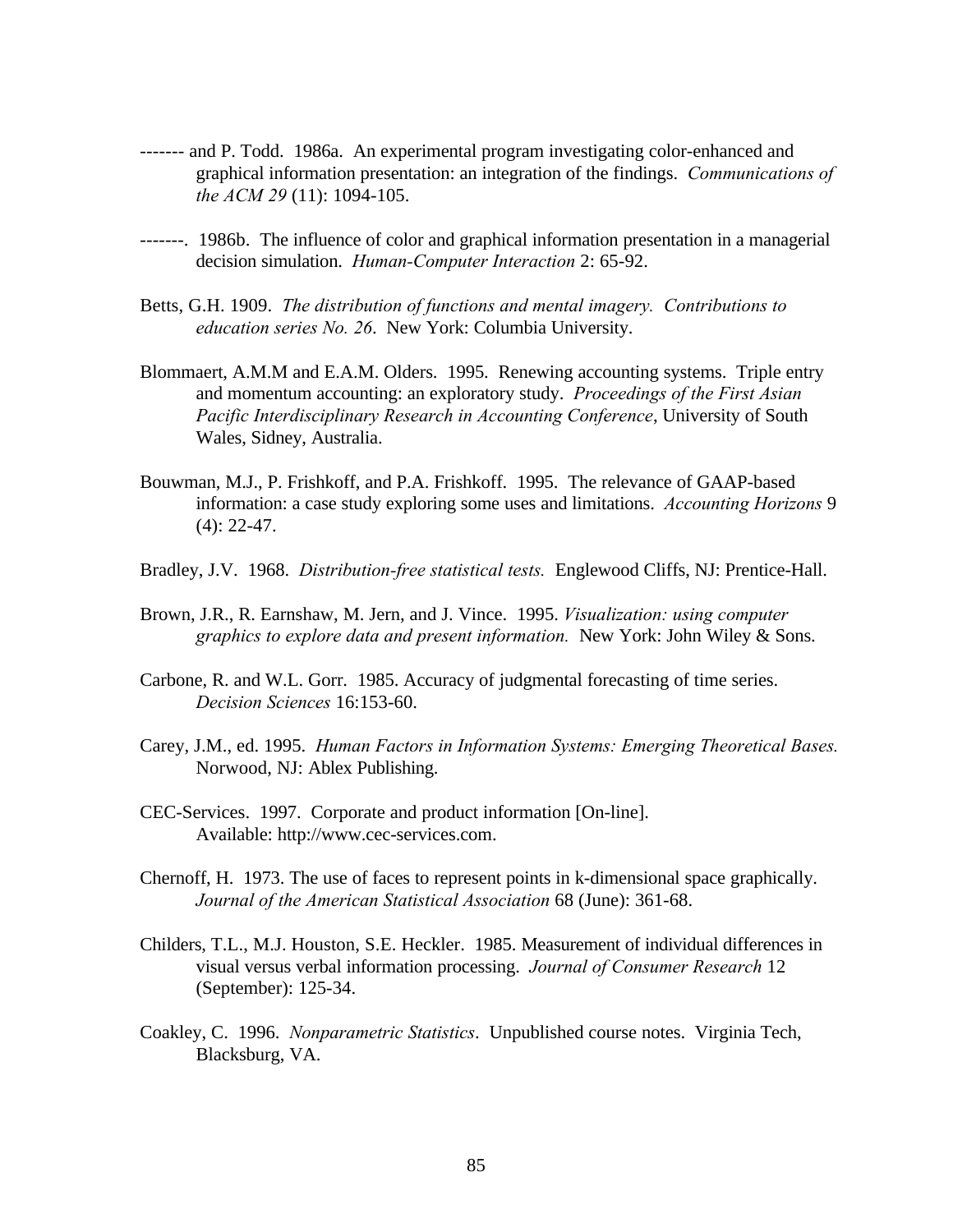- Colet, E. and D. Aaronson. 1995. Visualization of multivariate data: human-factors considerations. *Behavior Research Methods, Instruments, & Computers* 27 (2): 257- 63.
- Collins, W.A., W.S. Hopwood, J.C. McKeown. 1984. The predictability of interim earnings over alternative quarters. Journal of Accounting Research 22(2): 467-79.
- Cooper, L.A. 1990. Mental representation of three-dimensional objects in visual problem solving and recognition. *Journal of Experimental Psychology* 16 (6): 1097-106.
- -------. 1995. Varieties of visual representation: How are we to analyze the concept of mental image? *Neuropsychologia* 33(11): 1575-82.
- Davis, D.A. and C.A. Holt. 1993. *Experimental Economics*. Princeton NJ: Princeton University Press.
- Dechow, P.M., R.G. Sloan and A.P. Sweeney. 1996. Causes and consequences of earnings manipulations: an analysis of firms subject to enforcement actions by the SEC. *Contemporary Accounting Research* 13(1): 1-36.
- DeSanctis, G. and S. Jarvenpaa. 1989. Graphical presentation of accounting data for financial forecasting: an experimental investigation. *Accounting, Organizations, and Society* 14 (5,6): 509-25.
- Dhaliwal, D.S., K.F. Kroner, and K.J. Lee. 1995. Evaluation of time-series models using predictive values of quarterly earnings. *Advances in Quantitative Analysis of Finance and Accounting* 3B:1-19.
- Dillard, J.F. 1984. Cognitive science and decision making research in accounting. *Accounting, Organizations, and Society* 9 (3,4): 343-54.
- Elliott, R.K. 1992. The third wave breaks on the shores of accounting. *Accounting Horizons* (June): 61-85.
- -------. 1995. The future of assurance services: implications for academia. *Accounting Horizons* 9(4): 118-27.
- FedEx Center for Cycle Time Research. 1997. Research center information and publications [On-line]. Available: http://www.people.memphis.edu/~cctr/index.html
- Feltham, G.A. and J.A. Ohlson. 1995. Valuation and clean surplus accounting for operating and financial activities. *Contemporary Accounting Research* 11(2): 689-731.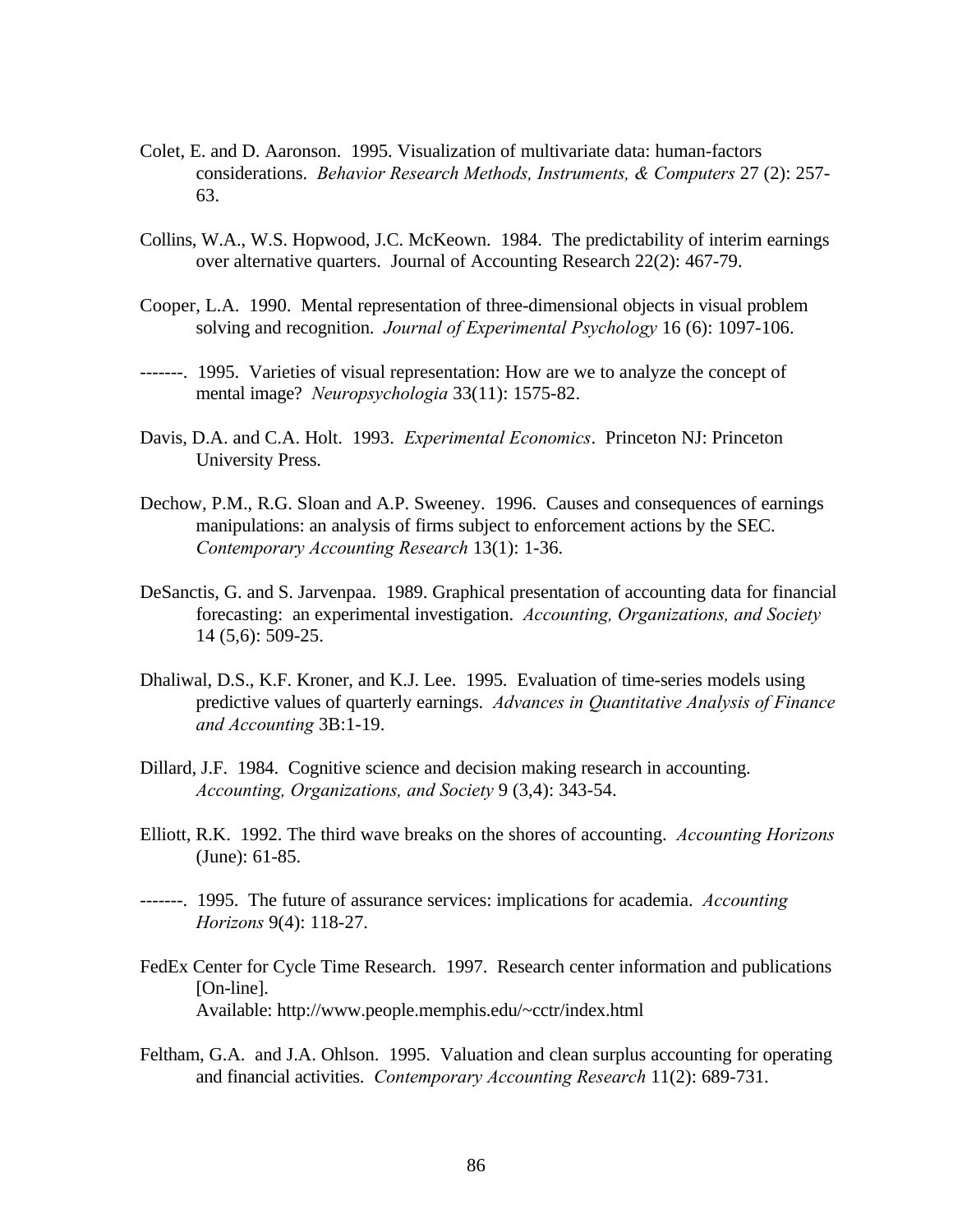- Fischer, M.J. 1996. "Real-izing" the benefits of new technologies as a source of audit evidence: an interpretive field study. *Accounting, Organizations, and Society* 21 (2,3): 219-42.
- Foster, G. 1977. Quarterly accounting data: time-series properties and predictive-ability results. *The Accounting Review* 52 (1): 1-21.
- Fraser, I. A. M. 1993. Triple-entry booking: a critique. *Accounting and Business Research* 23 (90): 151-8.
- Friedhoff, R.M. and W. Benzon. 1989. *Visualization: the second computer revolution.* New York: Harry N. Abrams, Inc.
- Goldwater, P.M., and T.J. Fogarty. 1995. Cash flow decision making and financial accounting presentation: a computerized experiment. *Journal of Applied Business Research* 11 (3): 16-29.
- Gordon, M.E., L.A Slade & N. Schmitt. 1986. The "Science of the Sophomore" revisited: from conjecture to empiricism. *Academy of Management Review* 11(1): 191-207.
- Graves, O.F., D.L. Flesher and R.E. Jordan. 1996. Pictures and the bottom line: the television epistemology of U.S. annual reports. *Accounting, Organizations, and Society* 21 (1): 57-88.
- Grinstein, G. and H. Levkowitz, eds. 1995. *Perceptual Issues in Visualization.* New York: Springer-Verlag.
- Halliday, D., R. Resnick, and J. Walker. 1993. *Fundamentals of Physics: Extended*. 4th ed. New York: John Wiley & Sons.
- Hoadley, E.D. 1990. Investigating the effects of color. *Communications of the ACM* 33(2):120-125,139.
- -------. 1994. The supplanting function of color in human information processing. In J.M. Carey (Ed.) *Human Factors in Information Systems: Emerging Theoretical Bases.* Norwood, NJ: Ablex Publishing.
- Hollander, M. and D.A. Wolfe. 1973. *Nonparametric Statistical Methods*. New York: John Wiley & Sons.
- Huff, J.O., A.S. Huff and H. Thomas. 1992. Strategic renewal and the interaction of cumulative stress and inertia. *Strategic Management Journal* 13 (Summer): 55-75.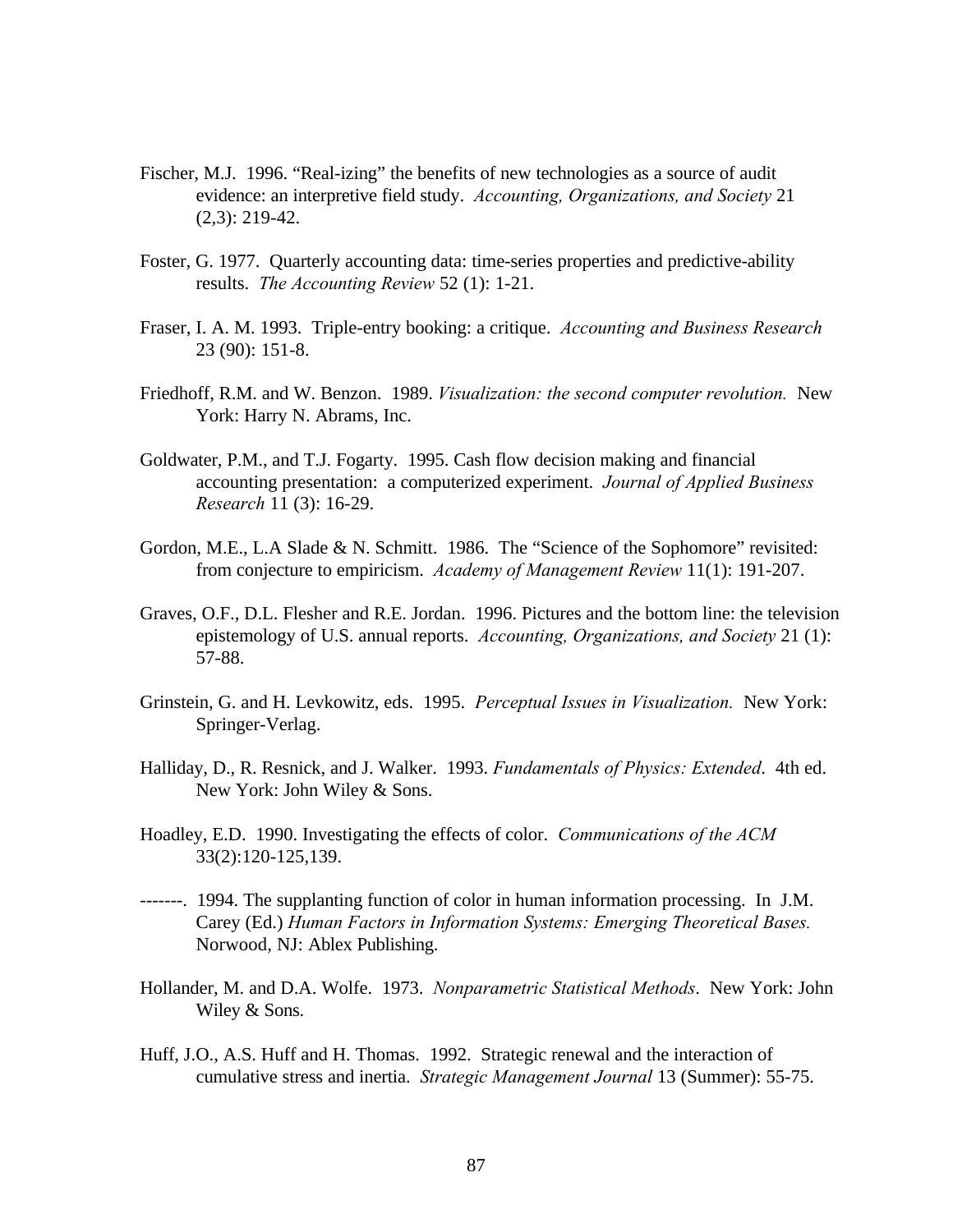- Ijiri, Y. 1982. *Triple-Entry Bookkeeping and Income Momentum: Studies in Accounting Research No. 10*. Sarasota, FL: American Accounting Association.
- -------. 1986. A framework for triple-entry bookkeeping. *The Accounting Review* 61 (4): 745-59.
- -------. 1989. *Momentum accounting and triple-entry bookkeeping: exploring the dynamic structure of accounting measurements*. Sarasota, FL: American Accounting Association.
- -------. 1990. The evolution of bookkeeping to triple-entry systems: multimedia authoring experience. Working paper. Carnegie Mellon University.
- ------- and E.C. Kelly. 1980. Multidimensoinal accounting and distributed databases: their implications for organizations and society. *Accounting Organizations & Society* 5 (1): 115-123.
- Jones, C. V. 1994. Visualization and optimization. *ORSA Journal on Computing* 6 (3): 221- 57.
- Jones, D.R. and D.A. Schkade. 1995. Choosing and translating between problem representations. *Organizational Behavior and Human Decision Processes* 61 (2): 214-23.
- Kaplan, S. E. 1988. An examination of the effect of presentation format on auditors' expected value judgments. *Accounting Horizons* 2 (3): 90-5.
- Keim, D.A., R.D. Bergeron and R.M. Pickett. 1995. Test data sets for evaluating data visualization techniques. In G. Grinstein & H. Levkowitz (Eds.), *Perceptual Issues in Visualization* (pp. 9-21). New York: Springer-Verlag.
- Kriz, R. 1995. *Three visual methods: pattern-function extraction method*. [On-line]. Available: http://www.sv.vt.edu/class/esm5984/GenInfo/ methods/FuncExt.html
- Kosslyn, S.M., M. Behrmann, and M. Jeannerod. 1995. The cognitive neuroscience of mental imagery. *Neuropsychologia* 33(11): 1335-44.
- Libby, R. and B.L. Lewis. 1982. Human information processing research in accounting: the state of the art in 1982. *Accounting, Organizations and Society* 7 (3): 231-85.

Lockhart, J. 1997. Personal communication.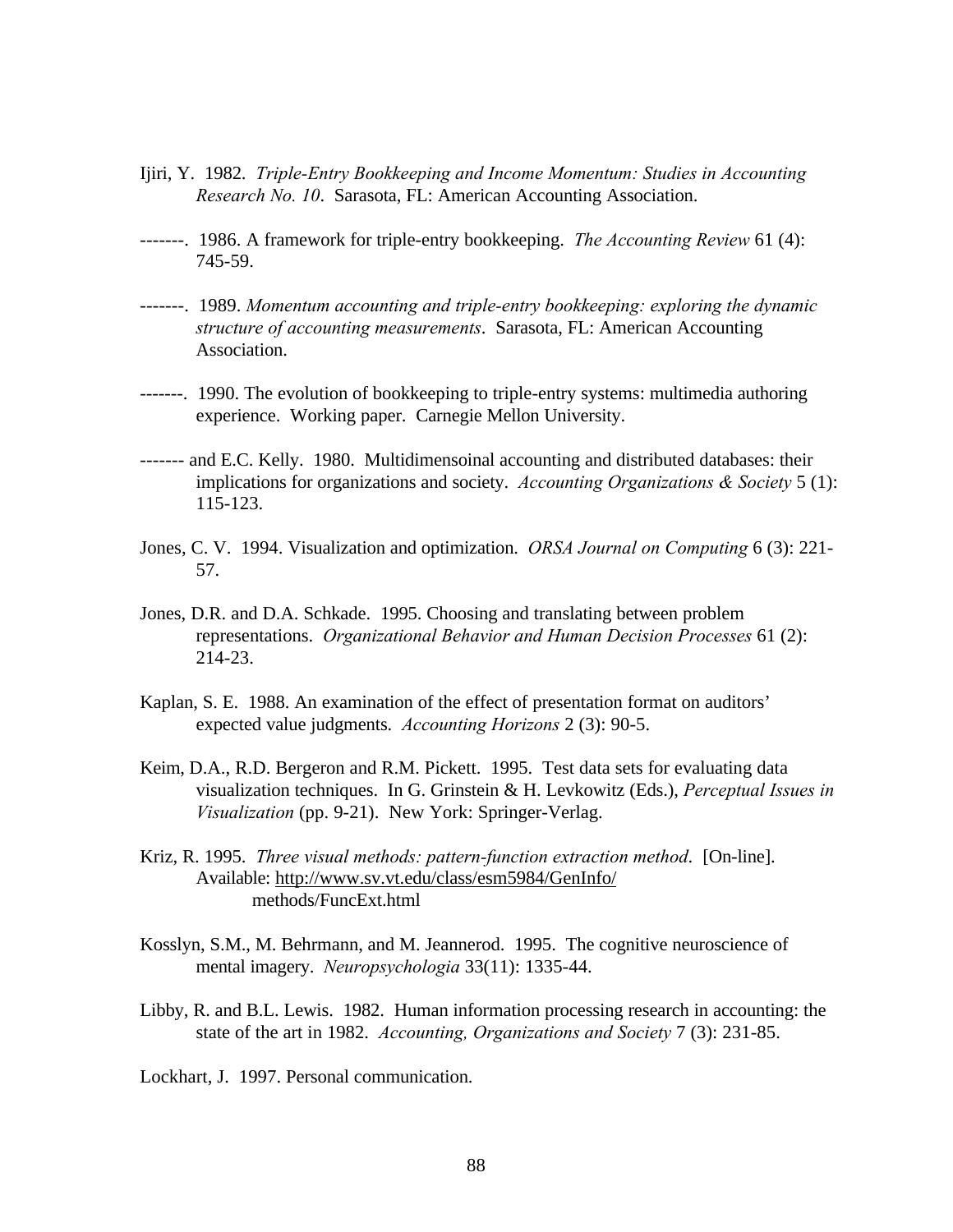- Lohse, G.L. 1993. A cognitive model for understanding graphical perception. *Human-Computer Interaction* 8:353-388.
- -------, K. Biolsi, N. Walker, and H. Rueter. 1994. A classification of visual representations. *Communications of the ACM* 37 (12): 36-49.
- MacKay, D.B. and A. Villarreal. 1987. Performance differences in the use of graphic and tabular displays of multivariate data. *Decision Sciences* 18: 535-46.
- Marks, D.F. 1973. Visual imagery differences in the recall of pictures. *British Journal of Psychology* 64 (1): 17-24.
- -------. 1977. Imagery and consciousness: a theoretical review from an individual differences perspective. Journal of Mental Imagery 1(2): 275-90.
- -------. 1989. Bibliography of research utilizing the Vividness of Visual Imagery Questionnaire. *Perceptual and Motor Skills* 69(3 Pt.1): 707-18.
- Martin, J. 1996. Beyond pie charts and spreadsheets. *Computerworld* (May 27): 37.
- Matlab. 1996. *The Financial Toolbox for use with Matlab* (brochure). Natick, MA: The Math Works, Inc.
- McCormick, B.H., T.A. DeFanti and M.D. Brown. 1987. Visualization in scientific computing – a synopsis. *IEEE Computer Graphics and Applications* 7(4): 61-70.
- *Merriam-Webster's collegiate dictionary* (10th ed.). 1993. Springfield, MA: Merriam-Webster.
- Moriarty, S. 1979. Communicating financial information through multidimensional graphics. *Journal of Accounting Research* 17 (1): 205-24.
- Ohlson, J.A. 1995. Earnings, book values, and dividends in equity valuation. *Contemporary Accounting Research* 11(2): 661-687.
- Ou, J.A. and S.H. Penman. 1989. Financial statement analysis and the prediction of stock returns. *Journal of Accounting and Economics* 11: 295-329.
- Page, E.B. 1963. Ordered hypotheses for multiple treatments: a significance test for linear ranks. *Journal of the American Statistical Association* 58: 216-30.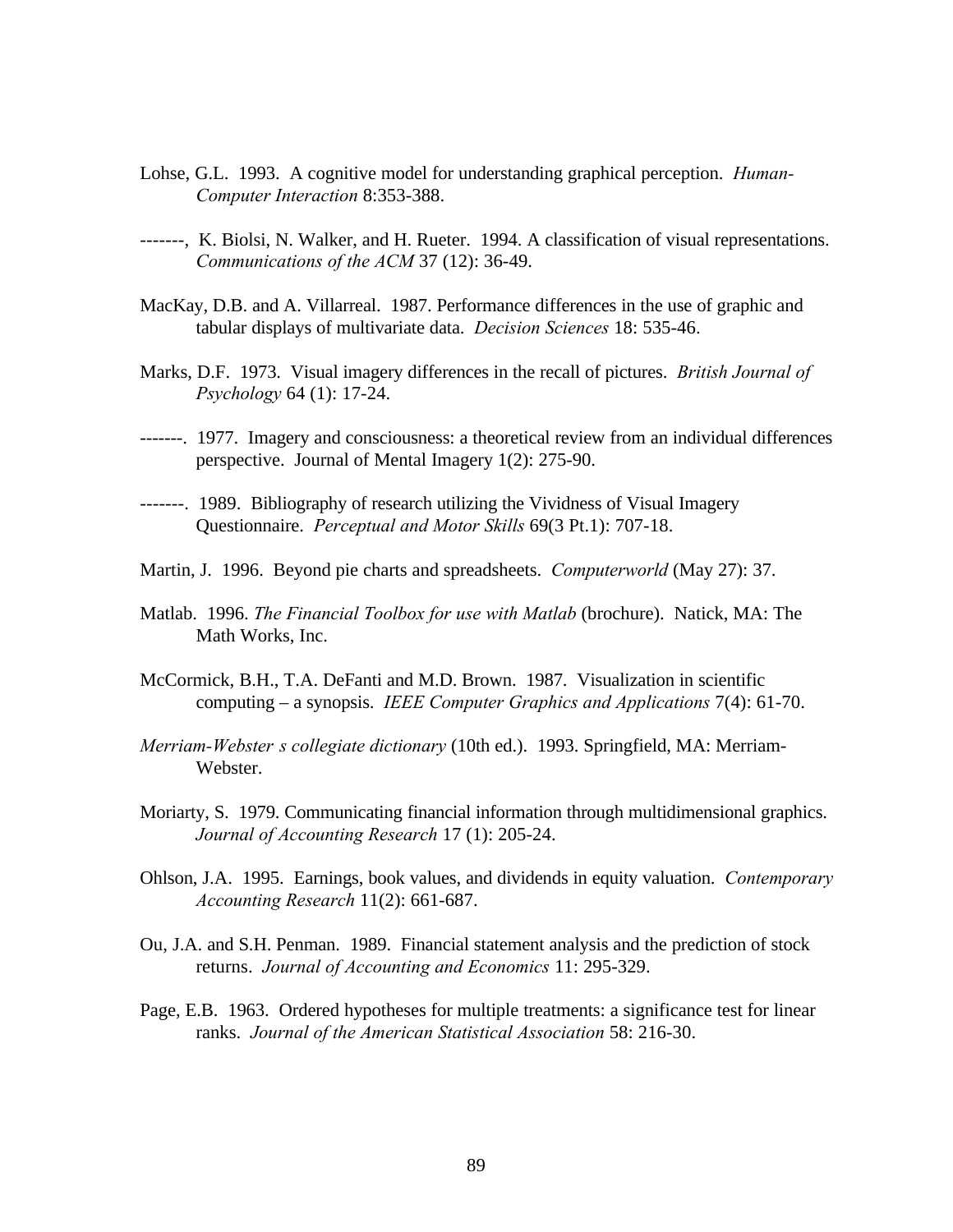- Pani, J.R. 1993. Limits on the comprehension of rotational motion: mental imagery of rotations with oblique components. *Perception* 22: 785-808.
- Preston, A.M., C. Wright and J.J. Young. 1996. Imag[in]ing annual reports. *Accounting, Organizations, and Society* 21 (1): 113-37.
- Rheingans, P. 1992. Color, change, and control for quantitative data display. *Proceedings of Visualization '92, IEEE Computer Society Technical Committee on Computer Graphics* 252-59.
- ------- and C. Landreth. 1995. Perceptual principles for effective visualizations. In G. Grinstein & H. Levkowitz (Eds.), *Perceptual issues in visualization* (59-74). New York: Springer-Verlag.
- Richardson, F.M., G.M. Cunningham, and R.M. Brown. Time-series properties of accounting numbers and ratios. *Advances in Quantitative Analysis of Finance and Accounting* 3B:1-19.
- Schkade, D.A. and D.N. Kleinmuntz. 1994. Information displays and choice processes: differential effects of organization, form and sequence. *Organizational Behavior and Human Decision Processes* 57: 319-37.
- Sheehan, P.W. 1967. A shortened form of Betts' questionnaire upon mental imagery. *Journal of Clinical Psychology* 23:386-89.
- Shepard, R.N. and J. Metzler. 1971. Mental rotation of three-dimensional objects. *Science* 171: 701-3.
- Simmons, J.K. and J. Gray. 1969. An investigation of the effect of differing accounting frameworks on the prediction of net income. *The Accounting Review* 44 (October): 757-76.
- Stock, D. and C.J. Watson. 1984. Human judgment accuracy, multidimensional graphics, and humans versus models. *Journal of Accounting Research* 22 (1): 192-206.
- Tan, J.K.H. and Benbasat, I. 1993. The effectiveness of graphical presentation for information extraction: a cumulative experimental approach. *Decision Sciences* 24: 167-191.
- Toffler, A. 1980. *The third wave*. New York: Morrow.
- Tufte, E. R. 1983. *The Visual Display of Quantitative Information*. Cheshire, CT: Graphic Press.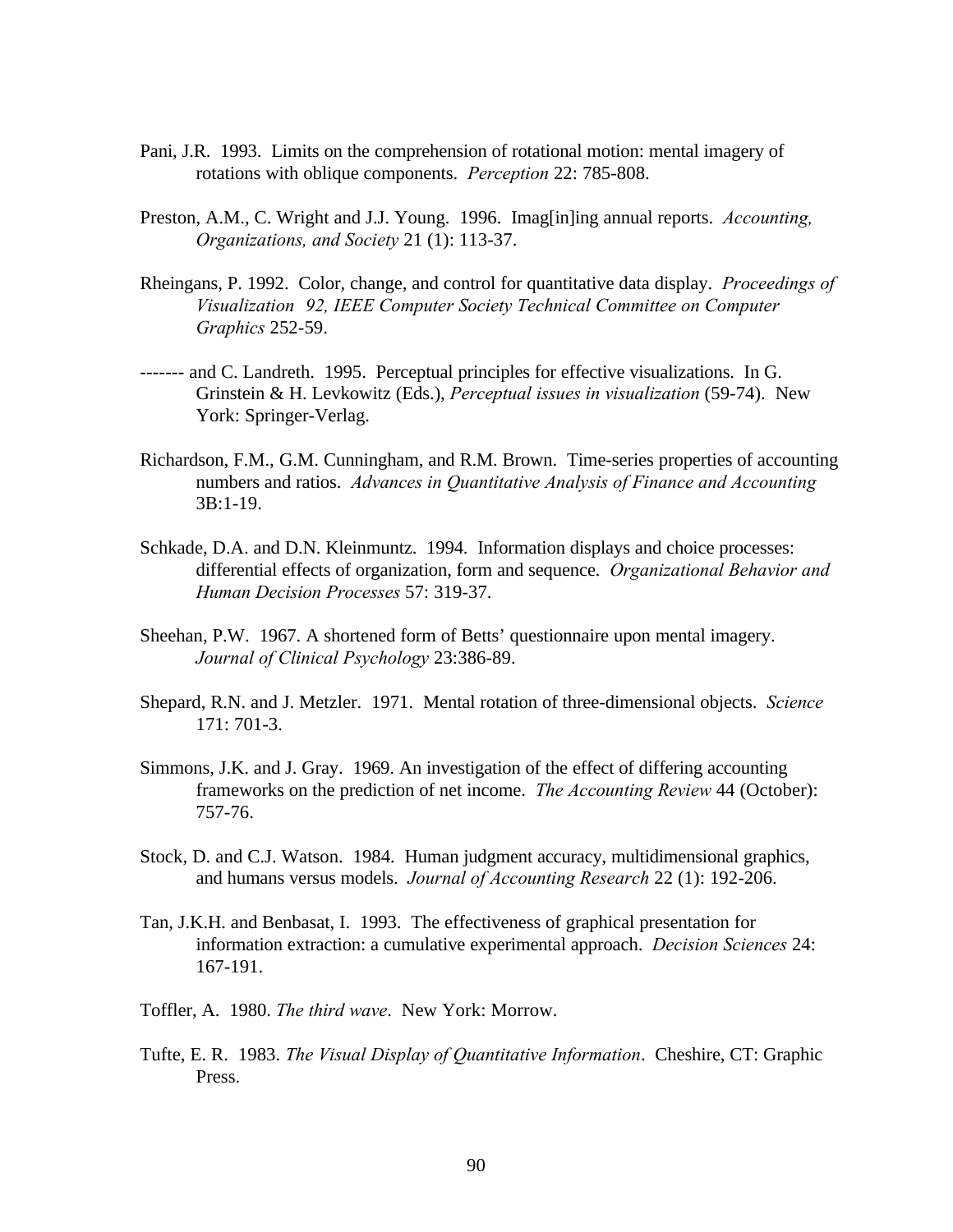Tufte, E. R. 1990. *Envisioning Information*. Cheshire, CT: Graphic Press.

- Tufte, E. R. 1997. *Visual Explanations*. Cheshire, CT: Graphic Press.
- Umanath, N.S. and I. Vessey. 1995. Multiattribute data presentation and human judgment: a cognitive fit perspective. *Decision Sciences* 25 (5,6): 795-824.
- Vessey, I. 1991. Cognitive fit: a theory-based analysis of the graphs versus tables literature. *Decision Sciences*, 22(2): 219-41.
- White, K., P.W. Sheehan, and R. Ashton. 1977. Imagery assessment: a survey of self-report measures. *Journal of Mental Imagery* 1 (1), 145-70.
- Wickens, C.D., and C.M. Carswell. 1995. The proximity compatibility principle: its psychological foundation and relevance to display design. *Human Factors* 37(3): 473- 94.
- Wickens, C.D., D.H. Merwin and E.L. Lin. 1994. Implications of graphics enhancements for the visualization of scientific data: dimensional integrity, stereopsis, motion and mesh. *Human Factors* 36(1): 44-61.
- Wolff, R.S. and L. Yaeger. 1993. *Visualization of Natural Phenomena*. New York: Springer-Verlag.
- Wolfram, S. 1996. *The Mathematica Book* (3rd ed.). New York: Cambridge University Press.
- Woodward, D. 1996. Accounting and virtual reality: solving the communication dilemma? *Management Accounting* (March): 36-38.
- Yu, C.H. and J.T. Behrens. 1995. Applications of multivariate visualization to behavioral sciences. *Behavior Research Methods, Instruments, & Computers* 27 (2): 264-71.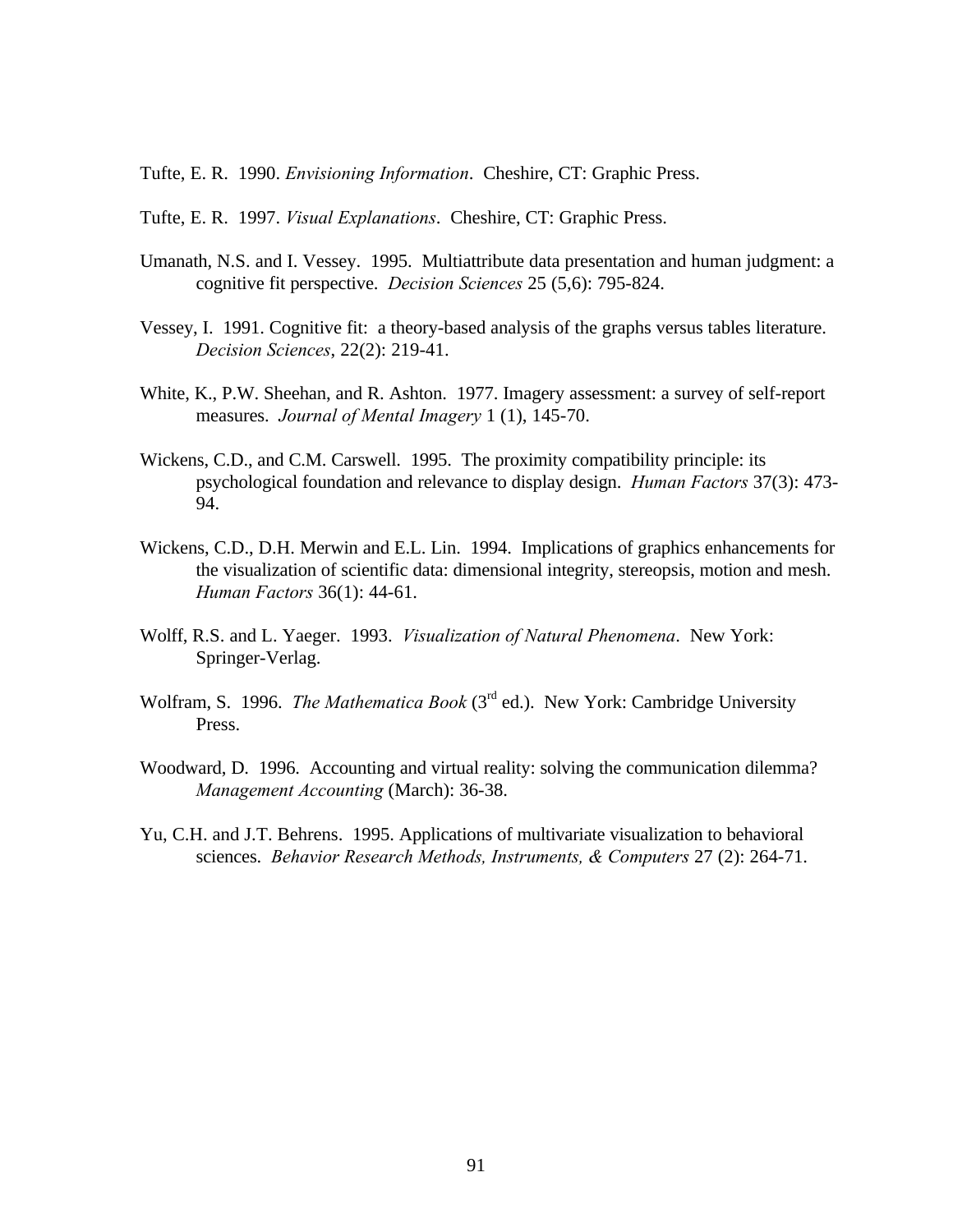



# **Accuracy Mean Ranks by Representation**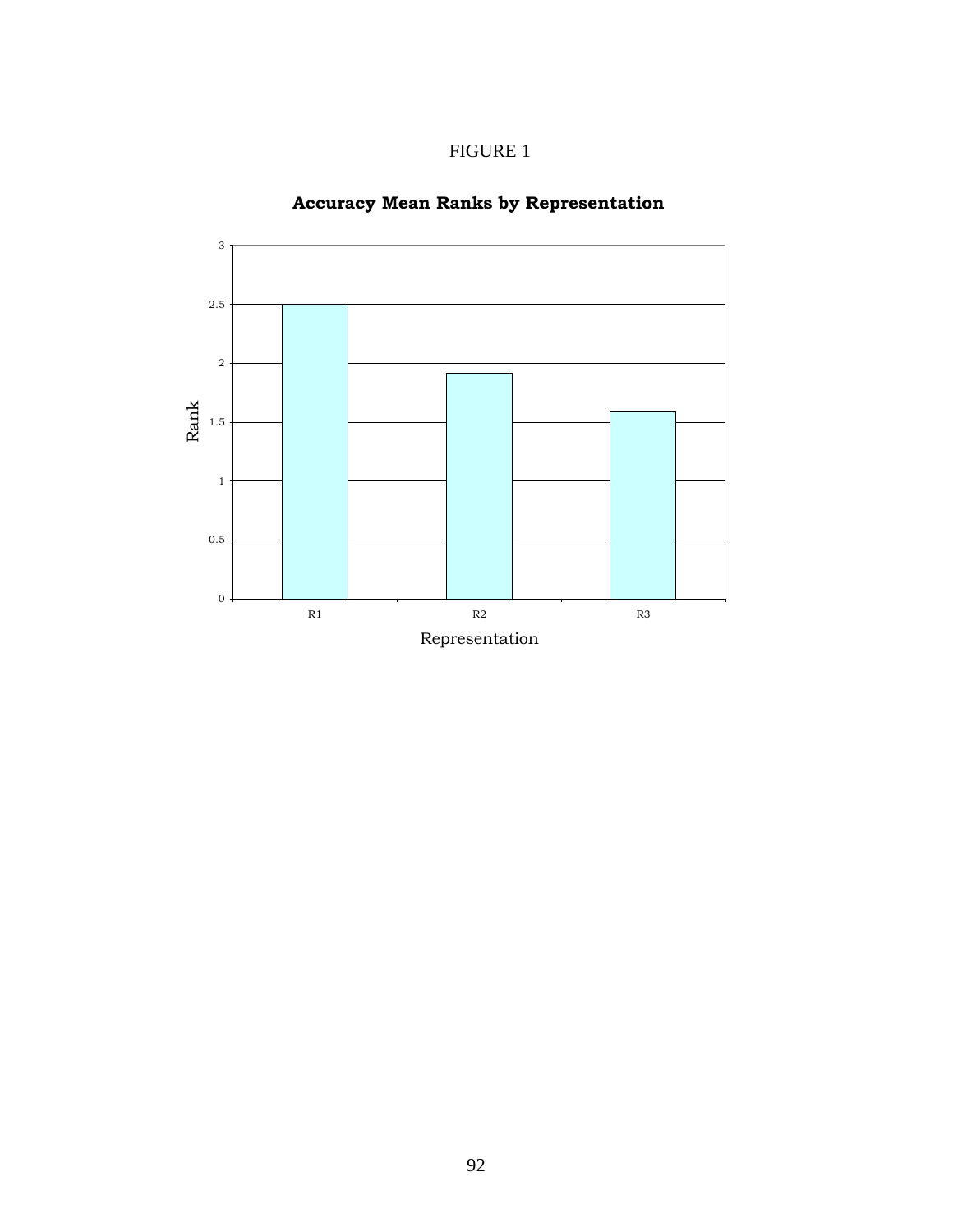FIGURE 2

# **Accuracy Ranking by Representation**

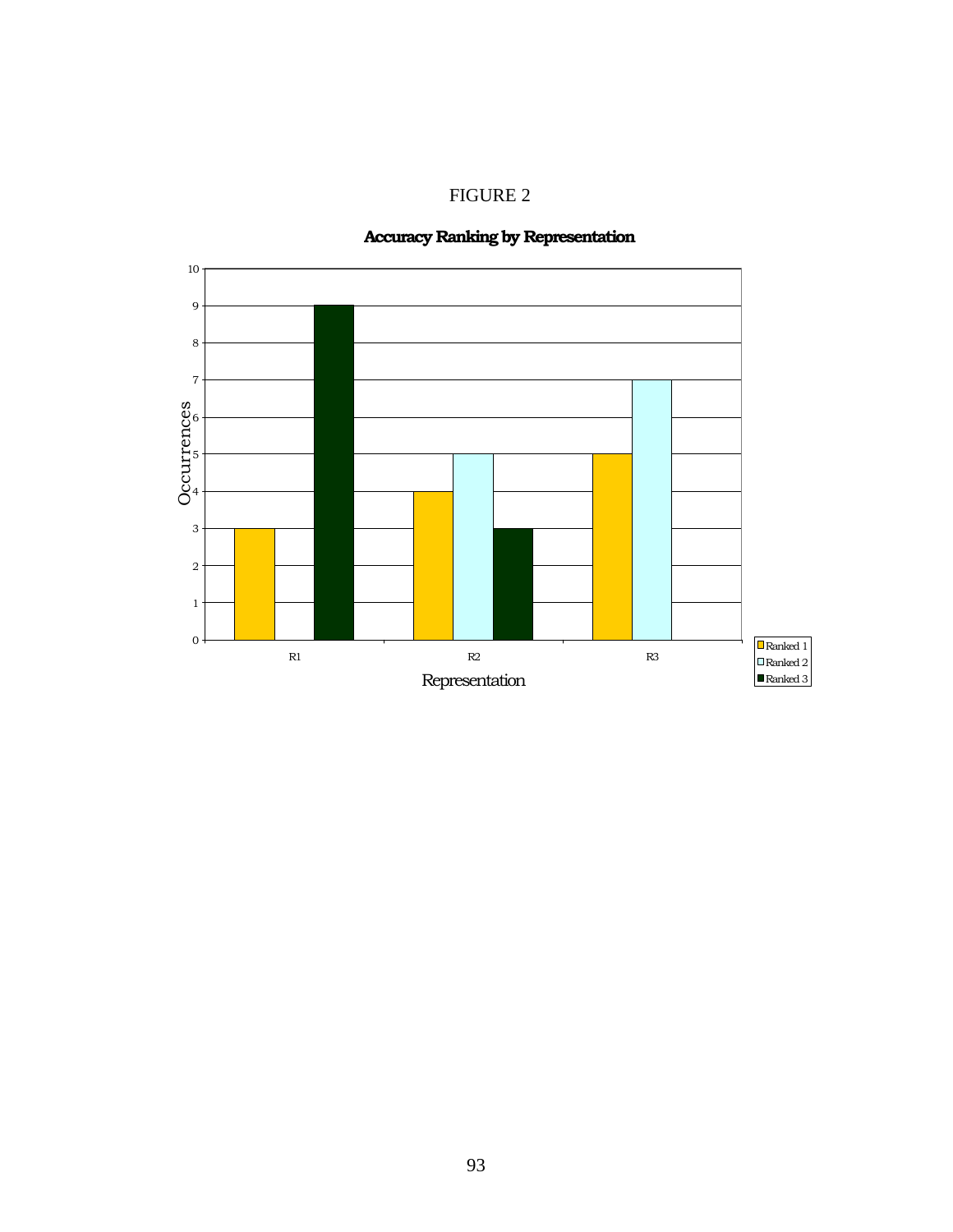

# **Speed Mean Ranks by Representation**

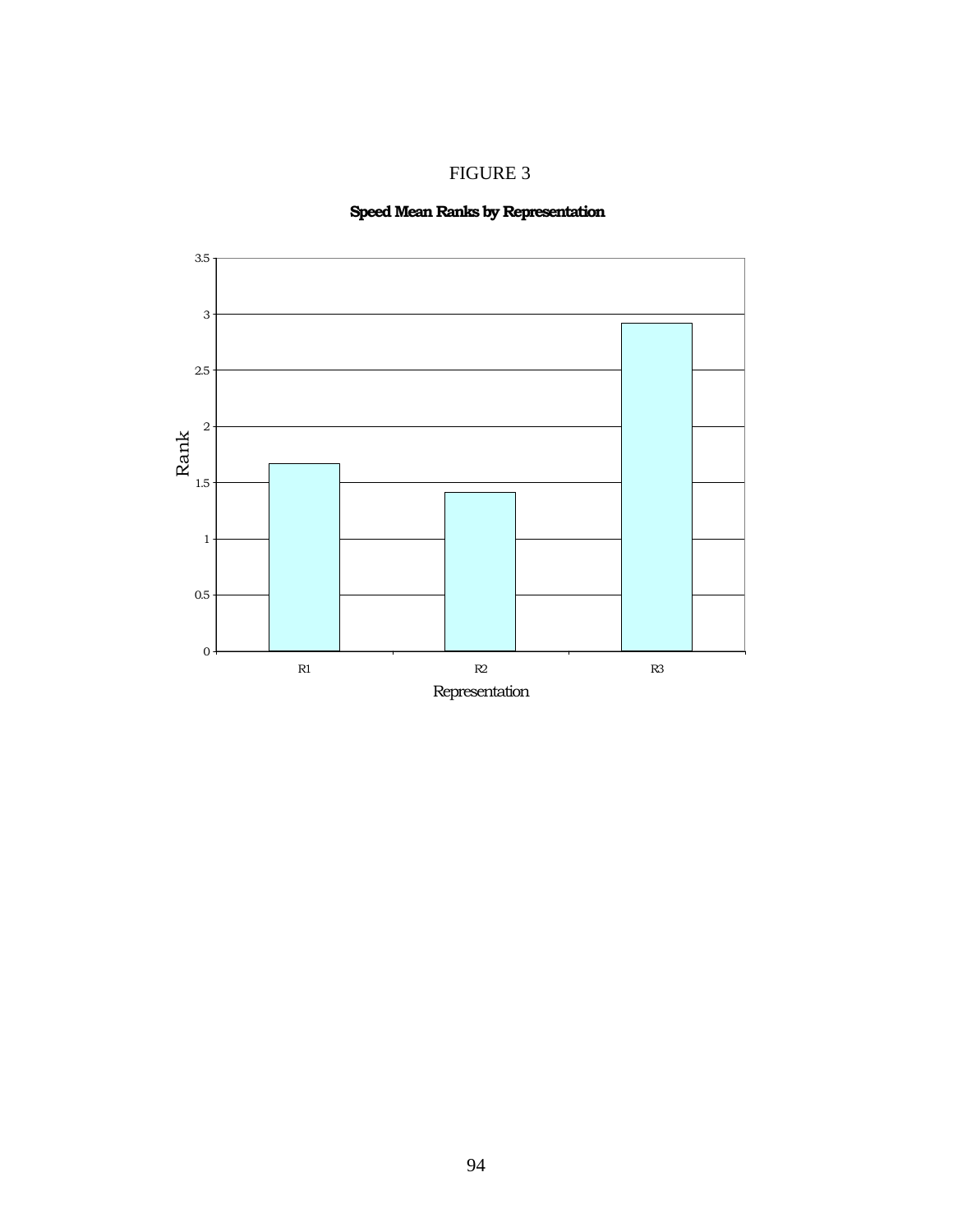# FIGURE 4

# $0 -$ 2 4 6 8 10 12 R1 R2 R3 Representation Occurrences Ranked 1 Ranked 2 Ranked 3

# **Speed Ranking by Representation**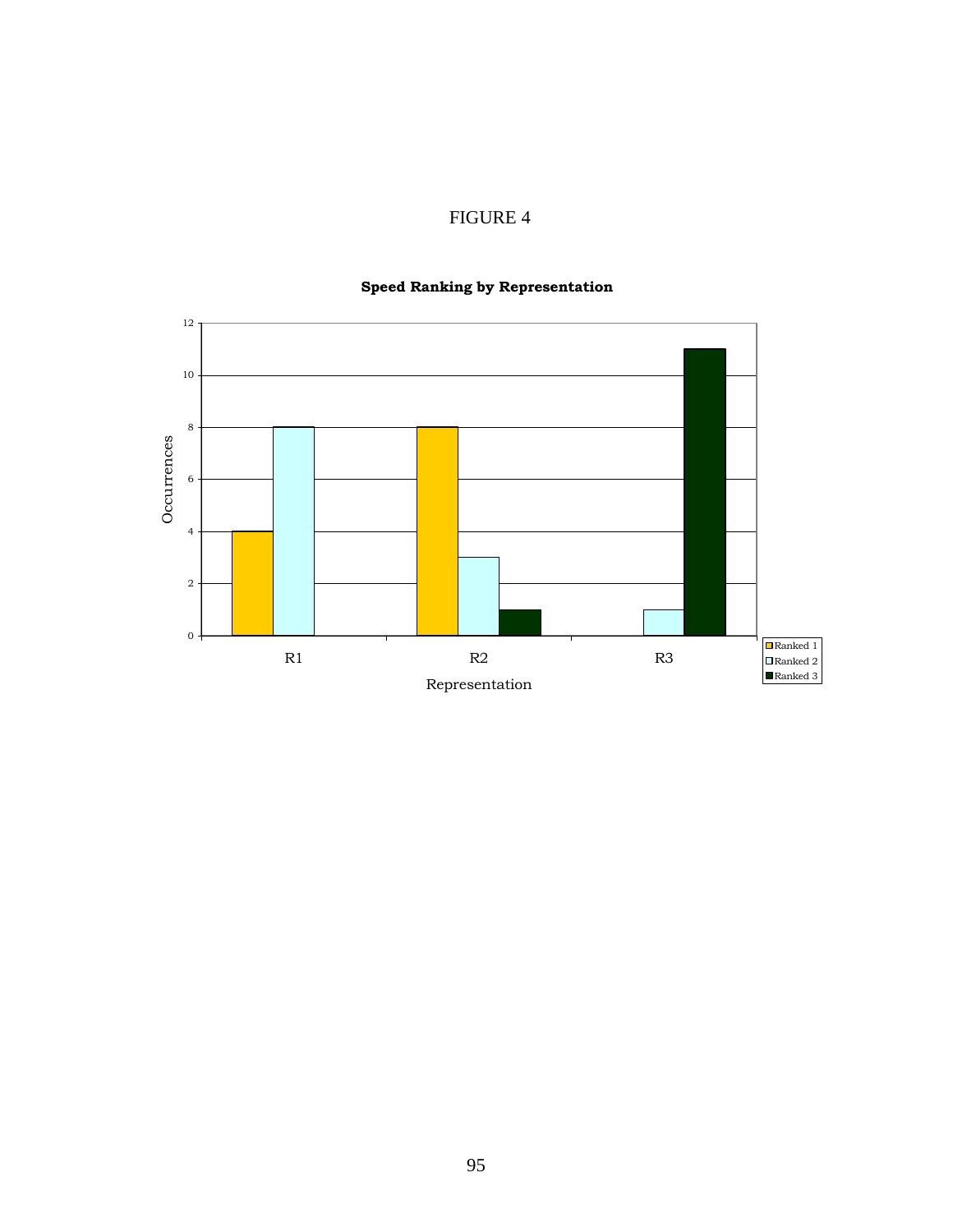# EXHIBIT 1

# R1 – 2 Dimensional Representation of Accounting Wealth, Momentum and Impulse

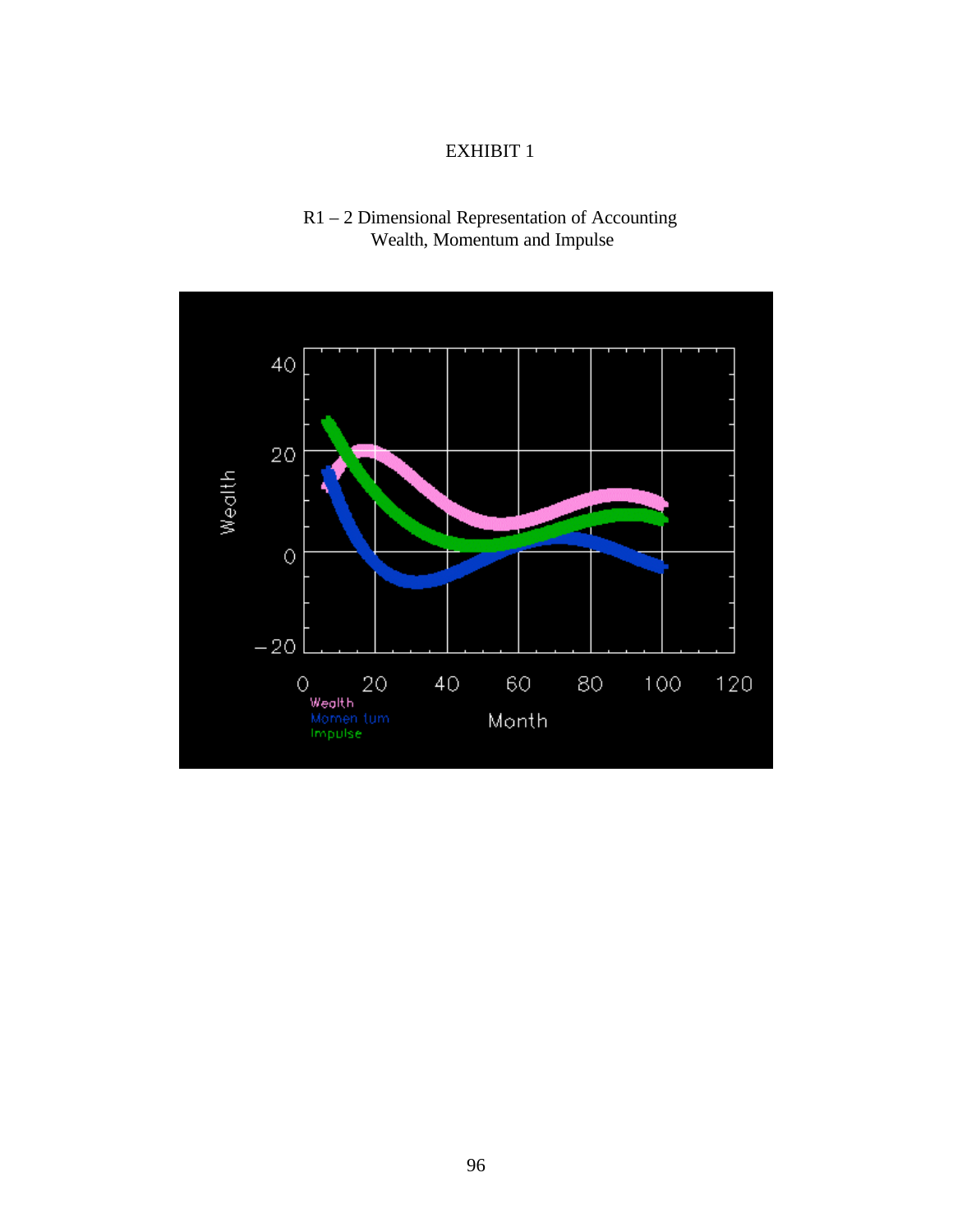# EXHIBIT 2



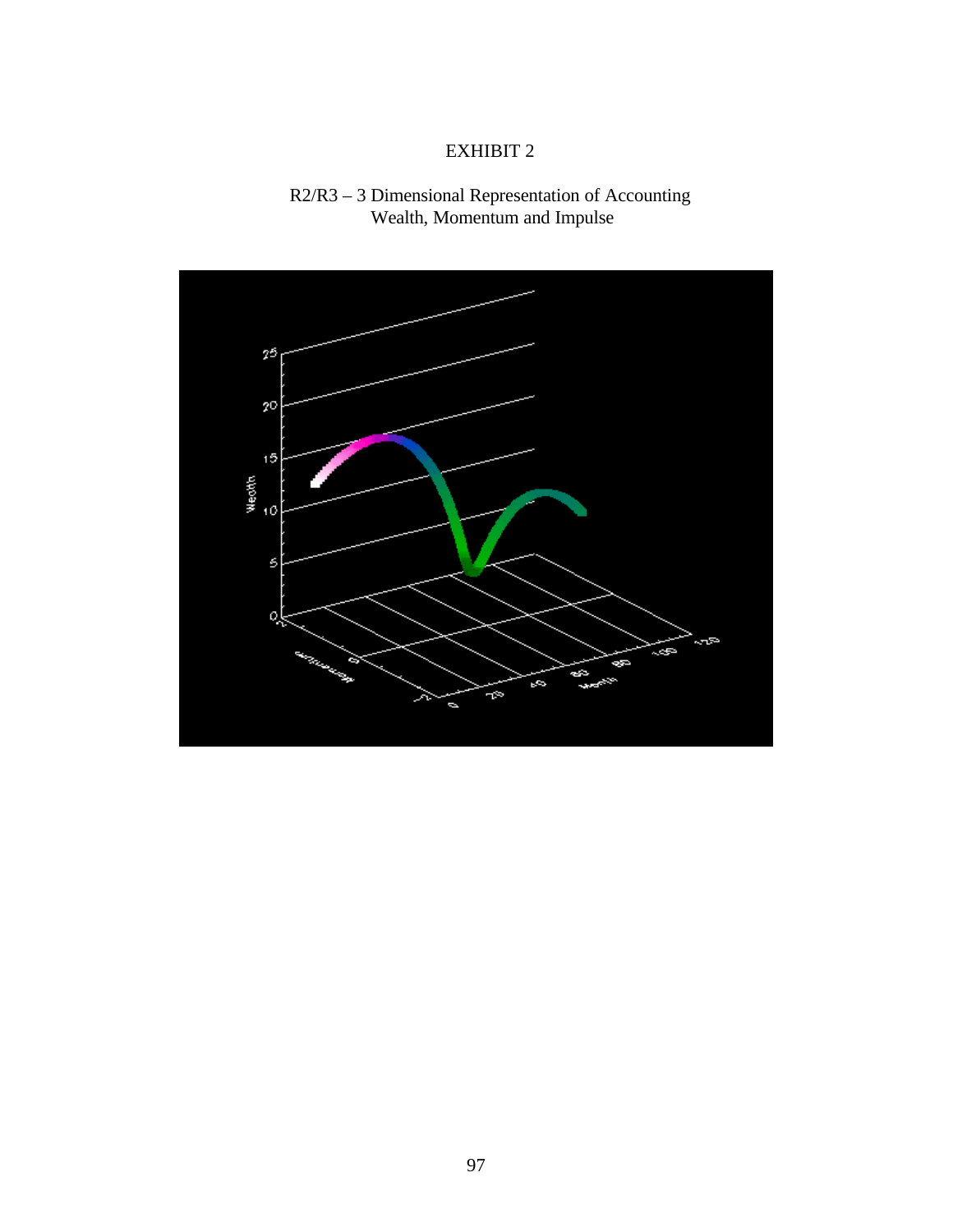### EXHIBIT 3

## PV-WAVE PROGRAM TO GENERATE R1 IMAGES

;portions of this program were adapted from a program written by Tracy Hess, Virginia Tech, Blacksburg, VA.

;creates 1 image of a 2-D lineplot.

PRO cfr1

```
;
status=dc_read_free('cfr1data.csv',$
       month,wealth,moment,imp,/col)
loadct,10
```
;  $bz=0$ 

;set up the graph characteristics including axes, heading and scales

```
for k=1,1 do begin
```

```
window,0,xsize=500,ysize=400,title="Weath Visualization 2-Dim"
bx=0ndgr=5
;
openw,4,'temp.dat'
if (k lt 10)then printf, 4, format = '(i1)', k
if (k ge 10)then printf, 4, format='(i2)', k
close,4
openr,4,'temp.dat'
nn="
readf,4,nn
if (k lt 10)then pp="cfr10"+nn="bmp"close,4
```

```
plot, month, wealth,/Nodata,xrange=[.25,120],yrange=[-7,25],$
      ticklen=1,background=32,color=255,charsize=1.5,$
 xTitle="Month", yTitle="Weather", /noerase
```
; plots three lines on the graph

```
oplot, month, wealth,color=224, psym=1,$
```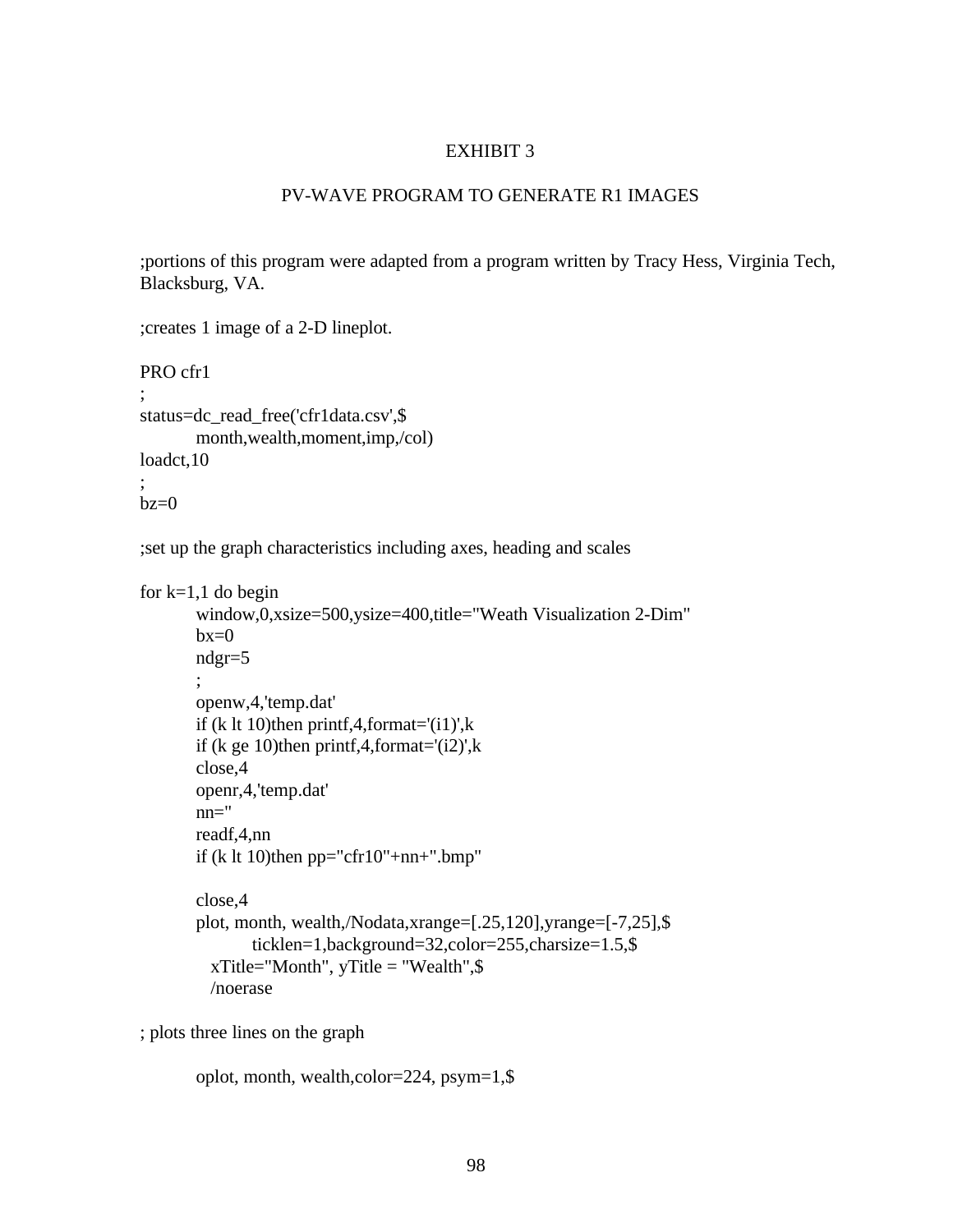```
linestyle=0,thick=4
oplot, month, moment,color=124, psym=1,$
      linestyle=0,thick=4
oplot, month, imp,color=24, psym=1,$
      linestyle=0,thick=4
```
; create the legend

; lltype =  $[0,0,0]$ lline = ['Wealth', 'Momentum', 'Impulse']  $lcol = [224, 124, 24]$ Legend, lline, lcol, lltype,0,-10,-30,3 ;

```
status=wwrite_dib(filename=pp)
bz=bz+ndgr
;wdelete
```
endfor ;zmargin=[1,2],

end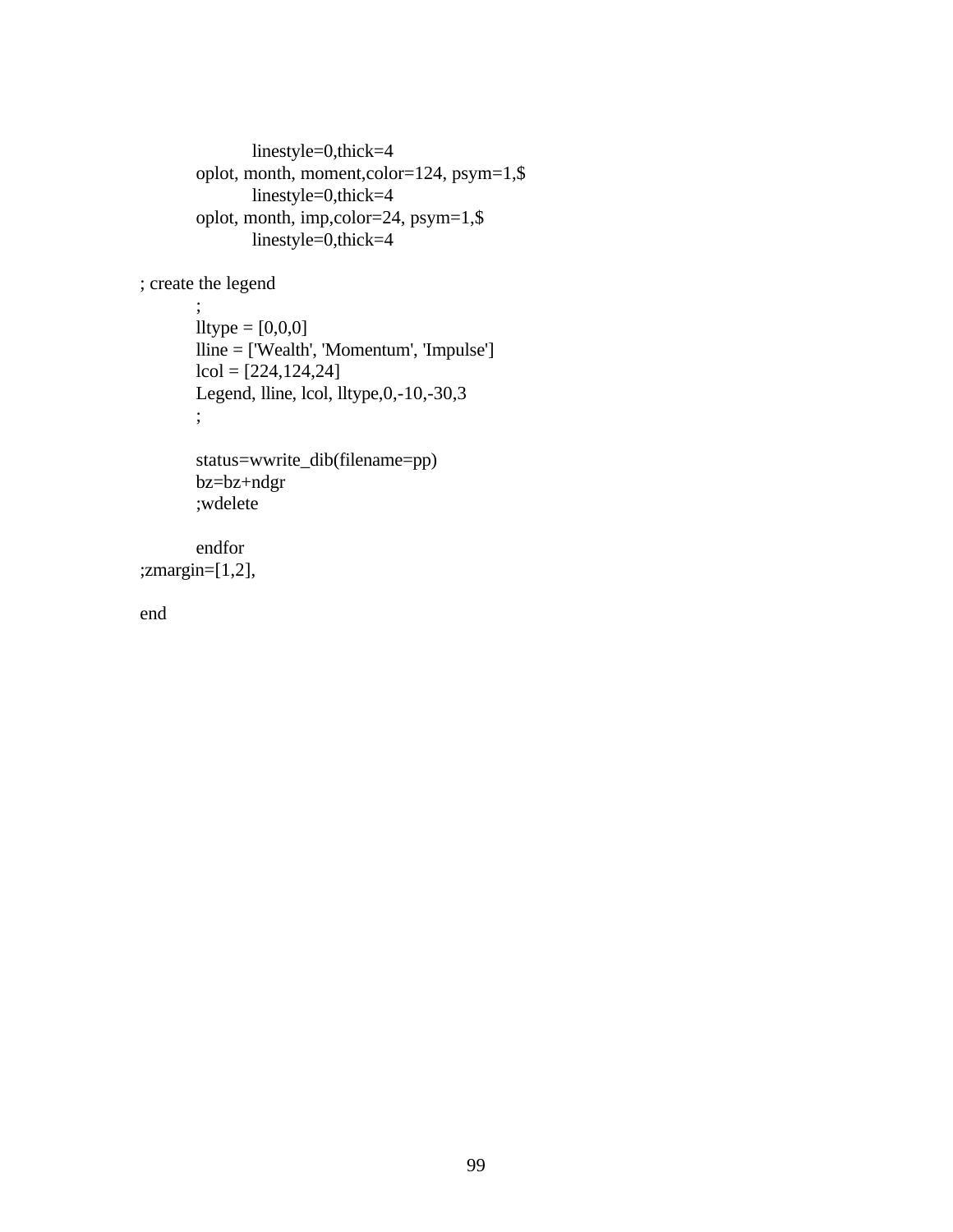### PV-WAVE PROGRAM SEGMENT TO GENERATE R2/R3 IMAGES

;portions of this program were adapted from a program written by Tracy Hess, Virginia Tech, Blacksburg, VA.

;creates 1374 images of a 3-D lineplot

;the image generation begins perpendicular to the y axis (90 degrees from ;the x-axis) and generates 72 images, with 5 degree increments around the y ;axis.

;next the angle from the x-axis (variable bx)is decremented by 5 degrees and ;72 more images are generated, in 5 degree increments around the y axis. ;this process continues, executing the program segment, decreasing the ;angle from the x-axis, until (and including the loop where)  $bx=0$ .

```
PRO cc01_19
;
; open the datafile and read the four columns of data
;
; start of program segment
;
status=dc_read_free('ccdata.csv',$
       month,wealth,moment,imp,/col)
loadct,10
;
bz=0for k=1,72 do begin
       window,0,xsize=500,ysize=400,title="Weath Visualization"
       bx=90ndgr=5
       ; create files for each image in the series
       openw,4,'temp.dat'
       if (k lt 10)then printf, 4, format='(i1)', k
       if (k ge 10)then printf, 4, format=(i2)', k
       close,4
       openr,4,'temp.dat'
       nn="
       readf,4,nn
```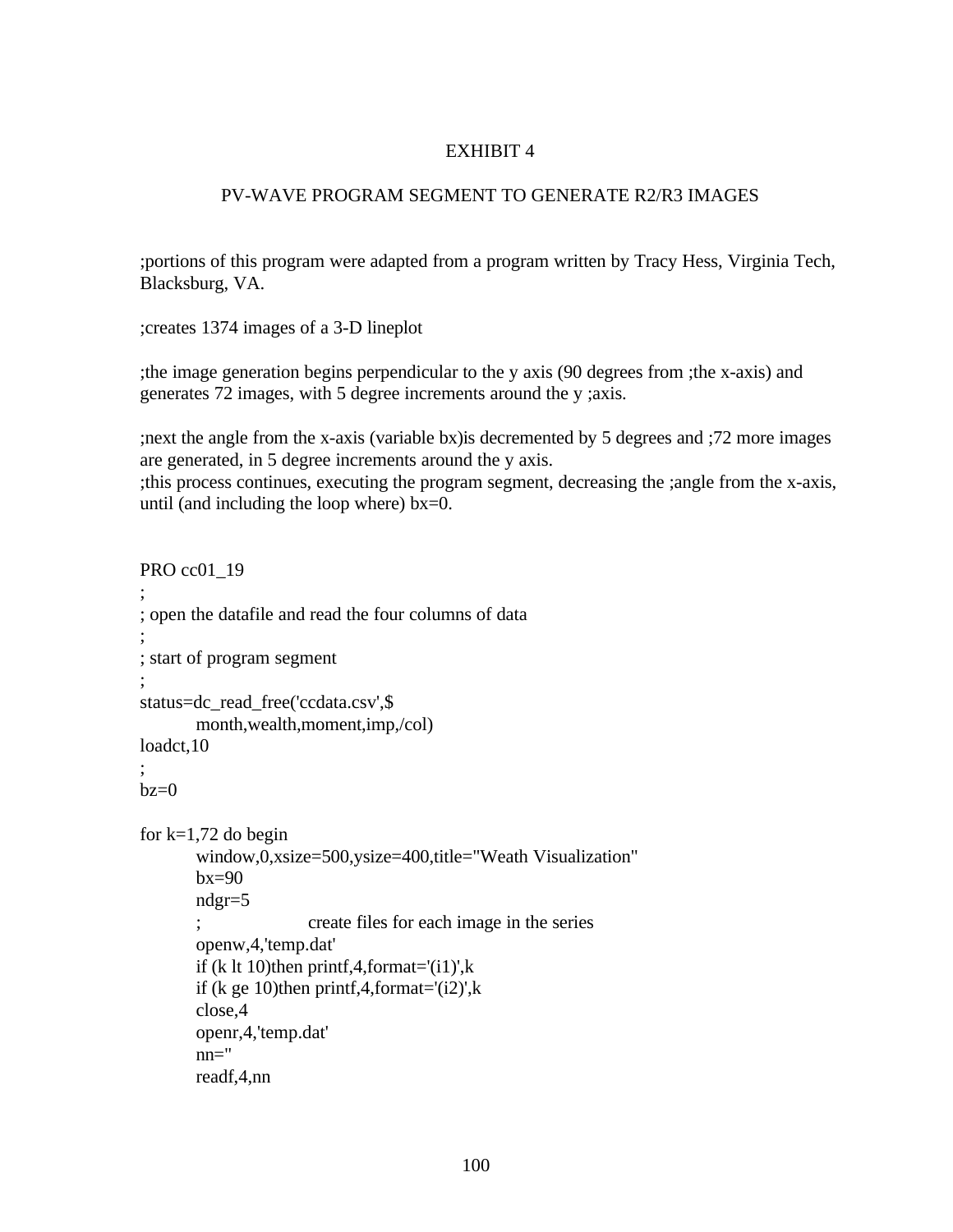```
if (k lt 10)then pp="cc010"+nn+".bmp"
if (k ge 10)then pp="cc01"+nn+".bmp"close,4
```

```
; setup the grid, including axes and legends
       surface, findgen(2,2), /Nodata, $
              /Save,xrange=[.25,120],yrange=[-35,45],$
         zrange=[0,850],ticklen=1,background=32,color=255,charsize=1.5,$
        xTitle="Month", zTitle="Weather", yTitle="Momentum", zvalue=0,/noerase,ax=bx, az=bz
```
; plot the 3D line, with the value of color equal to the impulse value

```
for m=1,372 do begin
```

```
plots,month(m),moment(m),wealth(m),/T3d,color=imp(m), psym=1,$
linestyle=0,thick=4
```
endfor

```
status=wwrite_dib(filename=pp)
bz=bz+ndgr
;wdelete
```

```
endfor
;zmargin=[1,2],
```
;

;end of program segment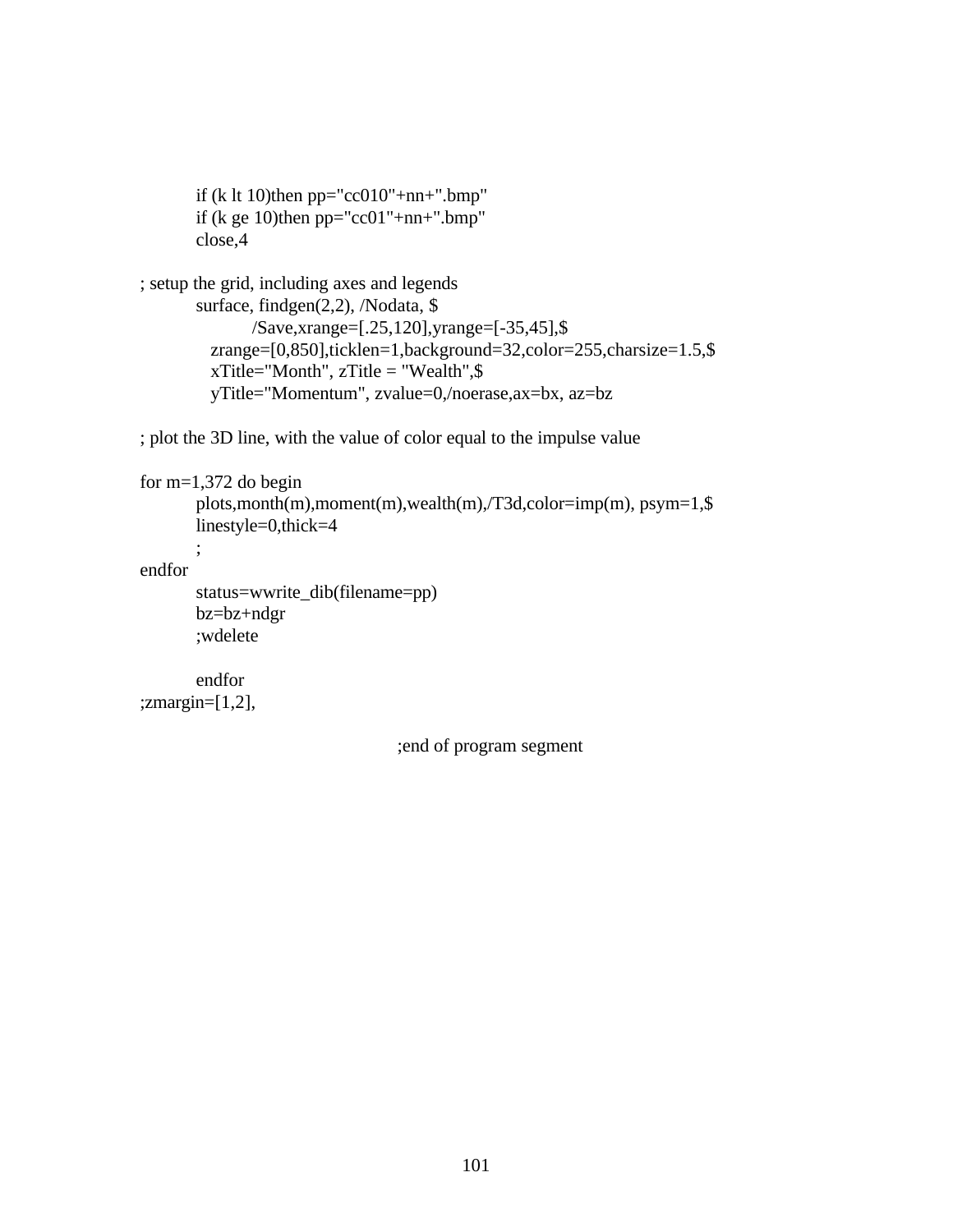## VIVIDNESS OF VISUAL IMAGERY QUESTIONNAIRE Form 1

For each of the following suggested images, please rate its vividness in your mind's eye as follows:

- 1. No image at all, you only "know" that you are thinking of the object
- 2. Vague and dim<br>3. Moderately clea
- 3. Moderately clear and vivid<br>4. Clear and reasonably vivid
- Clear and reasonably vivid
- 5. Perfectly clear and as vivid as normal vision

For items 1-4, think of some relative or friend who you frequently see (but who is not with you at present) and consider carefully the picture that comes before your mind's eye.

| <b>Item</b> |                                                         |  |                                 |  |
|-------------|---------------------------------------------------------|--|---------------------------------|--|
| 1.          | The exact contour of face, head, shoulders and body.    |  | $1\quad 2\quad 3\quad 4\quad 5$ |  |
| 2.          | Characteristic poses of head, attitudes of body, etc.   |  | 1 2 3 4 5                       |  |
| 3.          | The precise carriage, length of step, etc., in walking. |  | 1 2 3 4 5                       |  |
| $4_{\cdot}$ | The different colors worn in some familiar clothes.     |  | 1 2 3 4 5                       |  |

For items 5-8, visualize a rising sun. Consider carefully the picture that comes before your mind's eye.

Item

| 5. | The sun is rising above the horizon into a hazy sky. | 1 2 3 4 5 |  |  |
|----|------------------------------------------------------|-----------|--|--|
| 6. | The sky clears and surrounds the sun with blueness.  | 1 2 3 4 5 |  |  |
|    | Clouds. A storm blows up, with flashes of lightning. | 1 2 3 4 5 |  |  |
| 8. | A rainbow appears.                                   | 1 2 3 4 5 |  |  |

For items 9-12, think of the front of a shop which you often go to. Consider the picture that comes before your mind's eye.

Item

| 9.  | The overall appearance of the shop from the opposite side of the road. $1 \quad 2 \quad 3 \quad 4 \quad 5$ |  |           |  |  |
|-----|------------------------------------------------------------------------------------------------------------|--|-----------|--|--|
| 10. | A window display including colors, shapes and details of individual 1 2 3 4 5                              |  |           |  |  |
|     | items for sale.                                                                                            |  |           |  |  |
| 11. | You are near the entrance. The color, shape and details of the door. $1\quad 2\quad 3\quad 4\quad 5$       |  |           |  |  |
| 12. | You enter the shop and go to the counter. The counter assistant                                            |  | 1 2 3 4 5 |  |  |
|     | serves you. Money changes hands.                                                                           |  |           |  |  |

Finally, for items 13-16, think of a country scene which involves trees, mountains and a lake. Consider the picture that comes before your mind's eye.

Item

| The contours of the landscape.                                  |  |  |                                                  |
|-----------------------------------------------------------------|--|--|--------------------------------------------------|
| The color and shape of the trees.                               |  |  |                                                  |
| The color and shape of the lake.                                |  |  |                                                  |
| A strong wind blows on the trees and on the lake causing waves. |  |  |                                                  |
|                                                                 |  |  | 1 2 3 4 5<br>1 2 3 4 5<br>1 2 3 4 5<br>1 2 3 4 5 |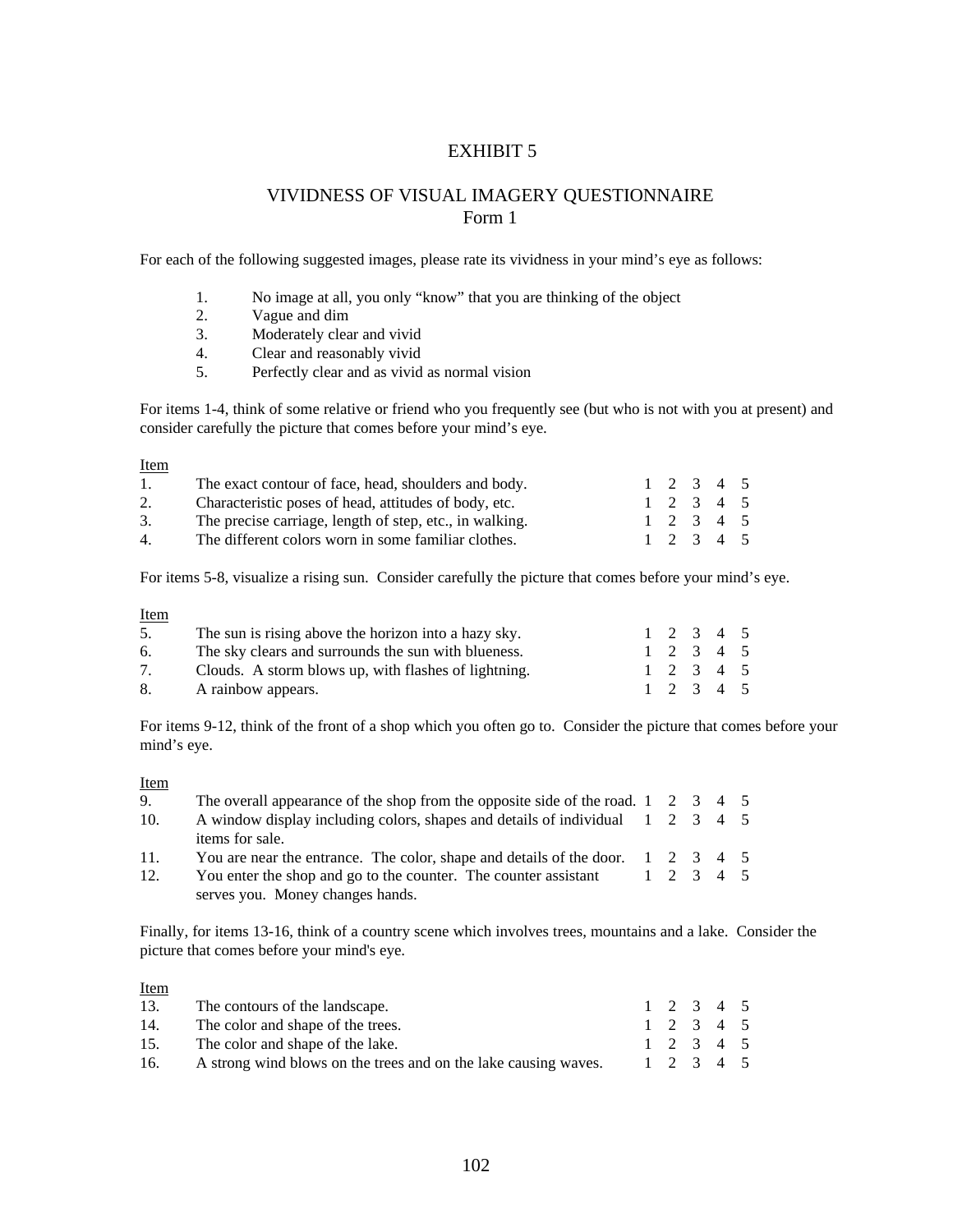# EXHIBIT 5A

# INTRODUCTION TO THE VVIQ

To help analyze the data from the experiment, we need to find a basis of comparison between individuals for visual vividness capabilities. The following questions have been used in many research projects for this purpose. Please answer each question to the best of you ability.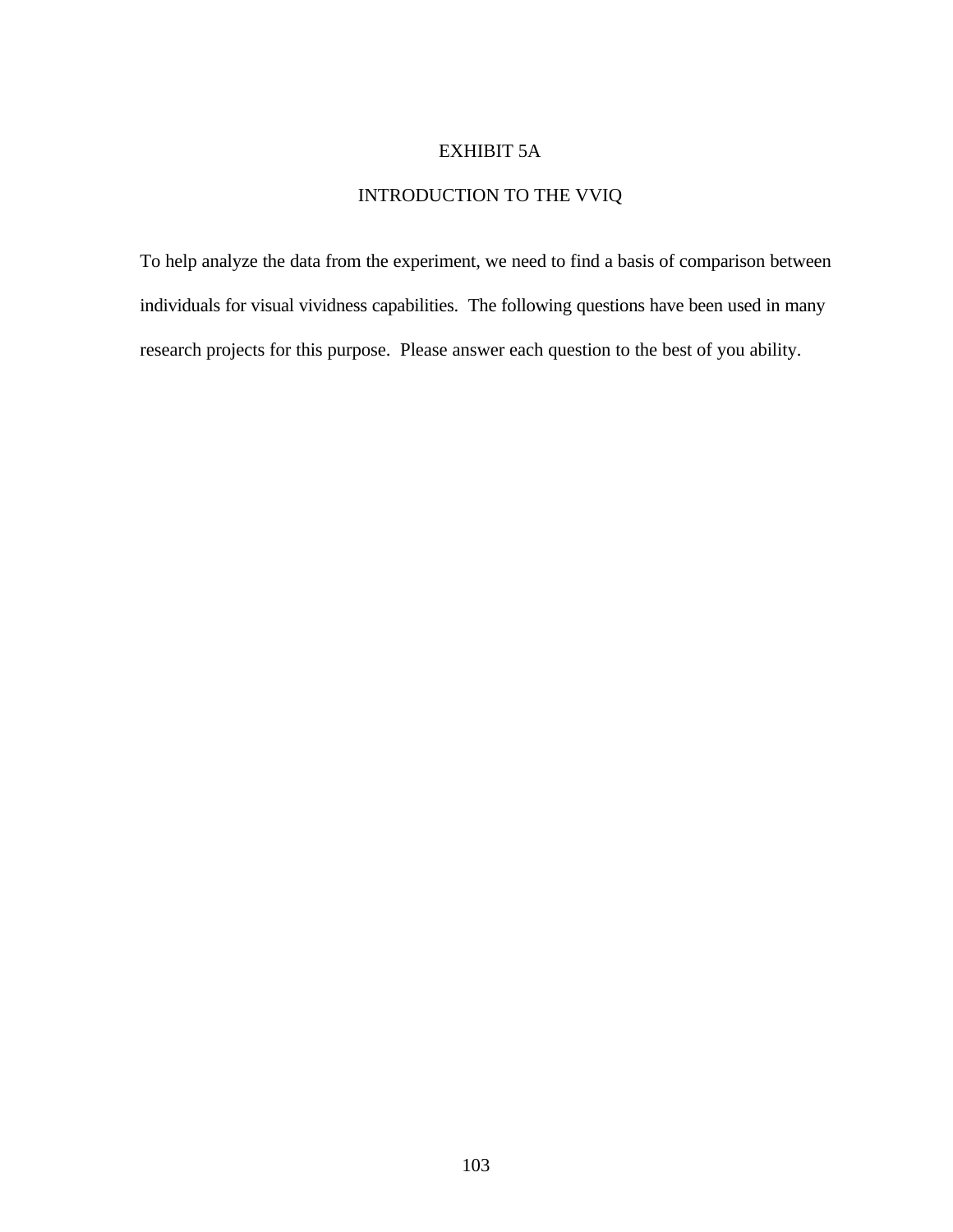## PARTICIPANT REWARD SYSTEM

Your compensation for the study will be \$6.00 per hour and will be paid at the end of the session. Additionally, each subject will be entered into a prize drawing based on the accuracy and speed of their responses. There will be two bonuses (\$75 and \$25) for each of the four groups of subjects. For the purpose of the bonus drawing, you will only be compared to others within your group. If your accuracy rate is in the top 25%, second 25%, third 25% or bottom 25%, you will receive four, three, two or one chance(s) in the drawing. Additionally, if you accuracy rate is in the top 50% of your group, you can get bonus chances for the drawing, based on how quickly you completed the task. The following grid shows precisely how many chances you may have to win.

|            |         | Number of entries for bonus prize |                                                     |                                         |  |  |  |  |
|------------|---------|-----------------------------------|-----------------------------------------------------|-----------------------------------------|--|--|--|--|
|            |         |                                   |                                                     |                                         |  |  |  |  |
|            |         |                                   |                                                     | Speed Bonus (only for top 50% accuracy) |  |  |  |  |
|            |         |                                   | Speed->   Top 25%   2nd 25%   3rd 25%<br>Bottom 25% |                                         |  |  |  |  |
| Accuracy   | Chances |                                   |                                                     |                                         |  |  |  |  |
| Top 25%    |         |                                   |                                                     |                                         |  |  |  |  |
| 2nd 25%    |         |                                   |                                                     |                                         |  |  |  |  |
| 3rd 25%    |         |                                   |                                                     |                                         |  |  |  |  |
| Bottom 25% |         |                                   |                                                     |                                         |  |  |  |  |

The drawing for the bonus will occur at the end of the data collection period (expected to be prior to May 8, 1997). The winners will be notified by phone or e-mail. If you are a winner, your name may be released as being a winner to other participants, although no indication of your performance of the task will be disclosed.

In addition to the monetary compensation, each subject will receive a bonus of 1% of the course grade for the course from which they are recruited. An alternate method of earning the credit will be given for those choosing not to participate.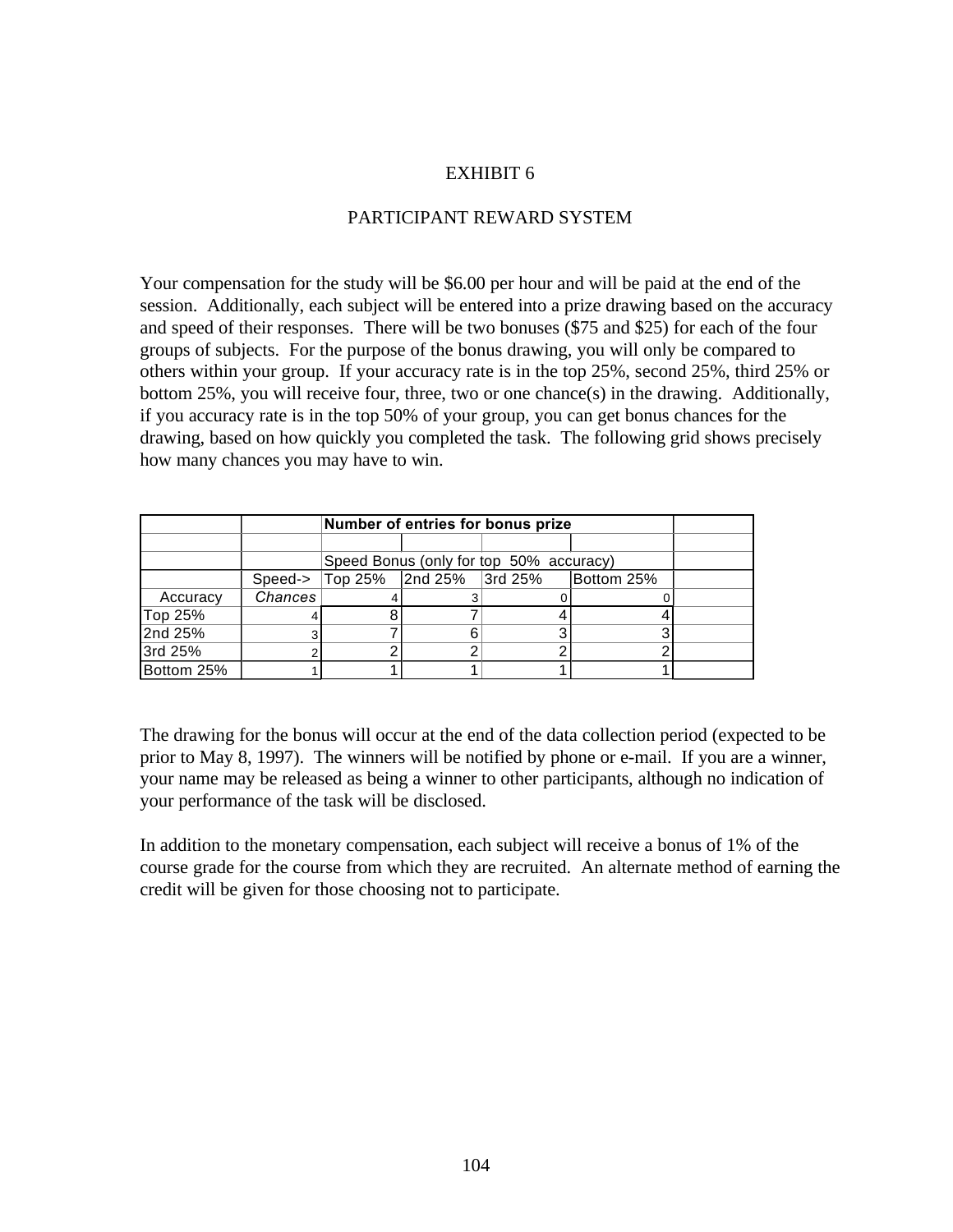# DEMOGRAPHIC QUESTIONS

To provide better insight into the data, please provide the following demographic information:

How old are you (in years)?

What is you sex (F or M)?

How much computer experience do you have (in years)?

How much work experience do you have (in years)?

How many years of college have you completed?

What is the highest degree you have earned?

How many math courses have you had in college?

What is your current major?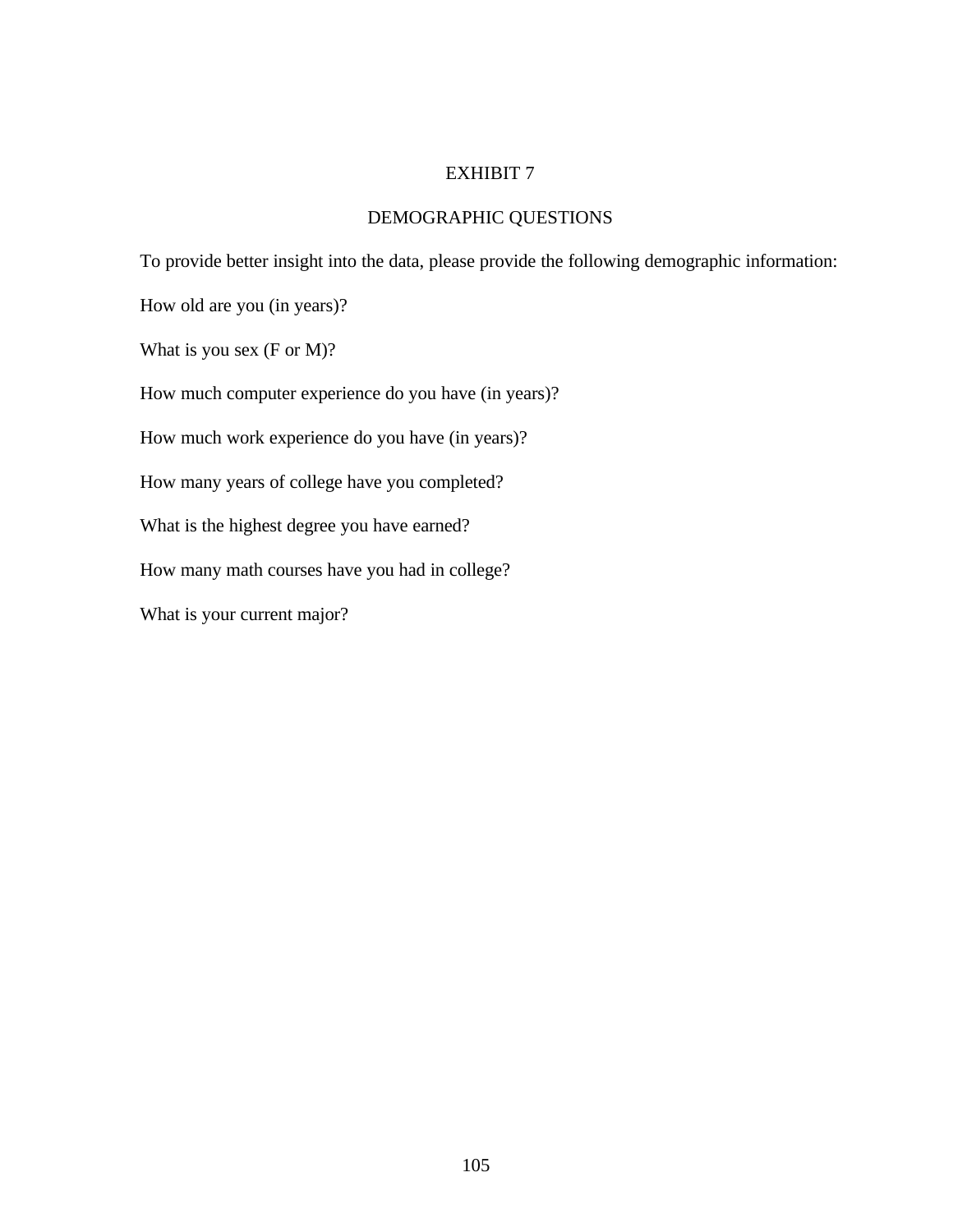#### POST TASK QUESTIONS

Please answer the following questions relating to the experimental task that you just completed (predictions for the four companies). Use the mouse to click on the number 1,2,3,4 or 5 based on your response.

*(Scale: 1=Agree strongly, 2=Agree somewhat, 3=Do not agree or disagree, 4=Disagree somewhat, 5=Disagree strongly)*

I understood the tasks I was asked to perform.

I understand the concept of wealth.

My wealth predictions are not accurate.

I do not understand the concept of momentum.

My momentum predictions are accurate.

I understand the concept of impulse.

My impulse predictions are accurate.

I enjoyed the task.

I would not enjoy performing the task again.

I believe that math skills would help perform the task.

My math skills are good.

I have a thorough understanding of Accounting.

Graphics are difficult to interpret.

My calculus skills are good.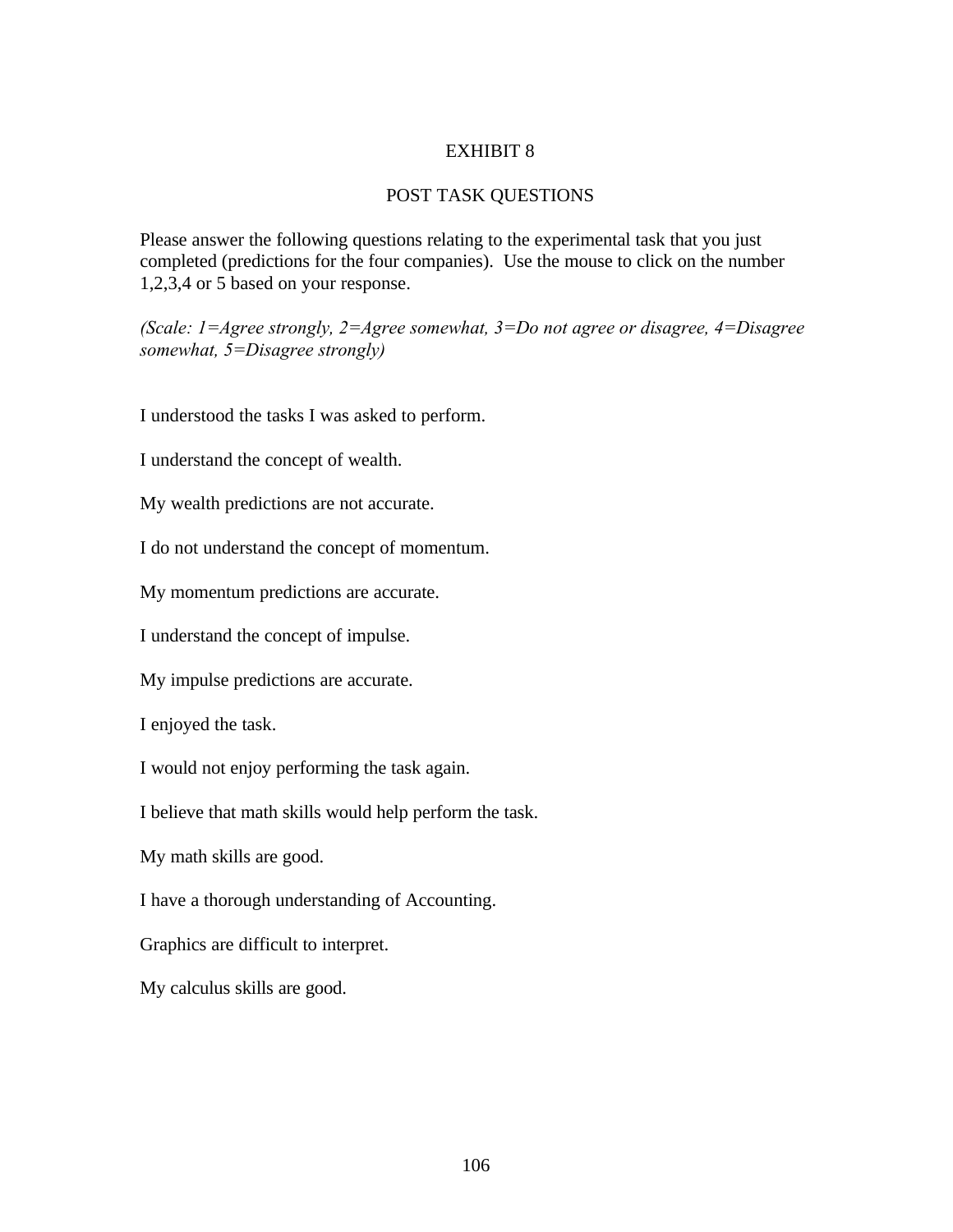#### INFORMED CONSENT FOR PARTICIPANTS

### OF INVESTIGATIVE PROJECTS

Title of Project: An investigation of accounting wealth changes using two and threedimensional graphics.

Investigators: Richard B. Dull, Robert M. Brown (Faculty Advisor), Tarun K. Sen (Faculty Advisor)

#### **I. Purpose of this Research/Project**

This study examines the differences in decisions that are made when complex accounting information is provided in alternate representation forms. The study will extend the use of three-dimensional visualizations into the area of accounting. There will be approximately 120 subjects participating in the study.

#### **II. Procedures**

You will be assigned (randomly) to one of three groups. Based on the group, you will receive a certain set of visual representations of accounting information. To allow for supporting evidence regarding the process of the task, you are asked to think aloud (verbally state what you are doing) throughout the process and this will be recorded (audio). You will be given five examples to help learn the procedure. After the learning exercise, you will be asked to use the next five representations to answer questions and predict future information. After the completion of the task, there will be three series of questions. The first series is about the task, the second concerns how you visualize certain information, and the third series consist of demographic data. Your participation in the project is expected to last approximately one hour and will be completed at the end of the session today. The research will take place in Pamplin 3008 (the Pamplin School of Business Behavioral Lab).

### **III. Risks**

There are no known risks associated with this study.

### **IV. Benefits of this Project**

While there are no guarantees of benefit to you due to your participation, each participant will have the opportunity to increase their understanding of a complex accounting topic through the use of visual representations. This study will also help move forward the adaptation of current technology in the field of accounting.

If you are interested in the results of the study, you may contact the investigator for the research results

### **V. Extent of Confidentiality**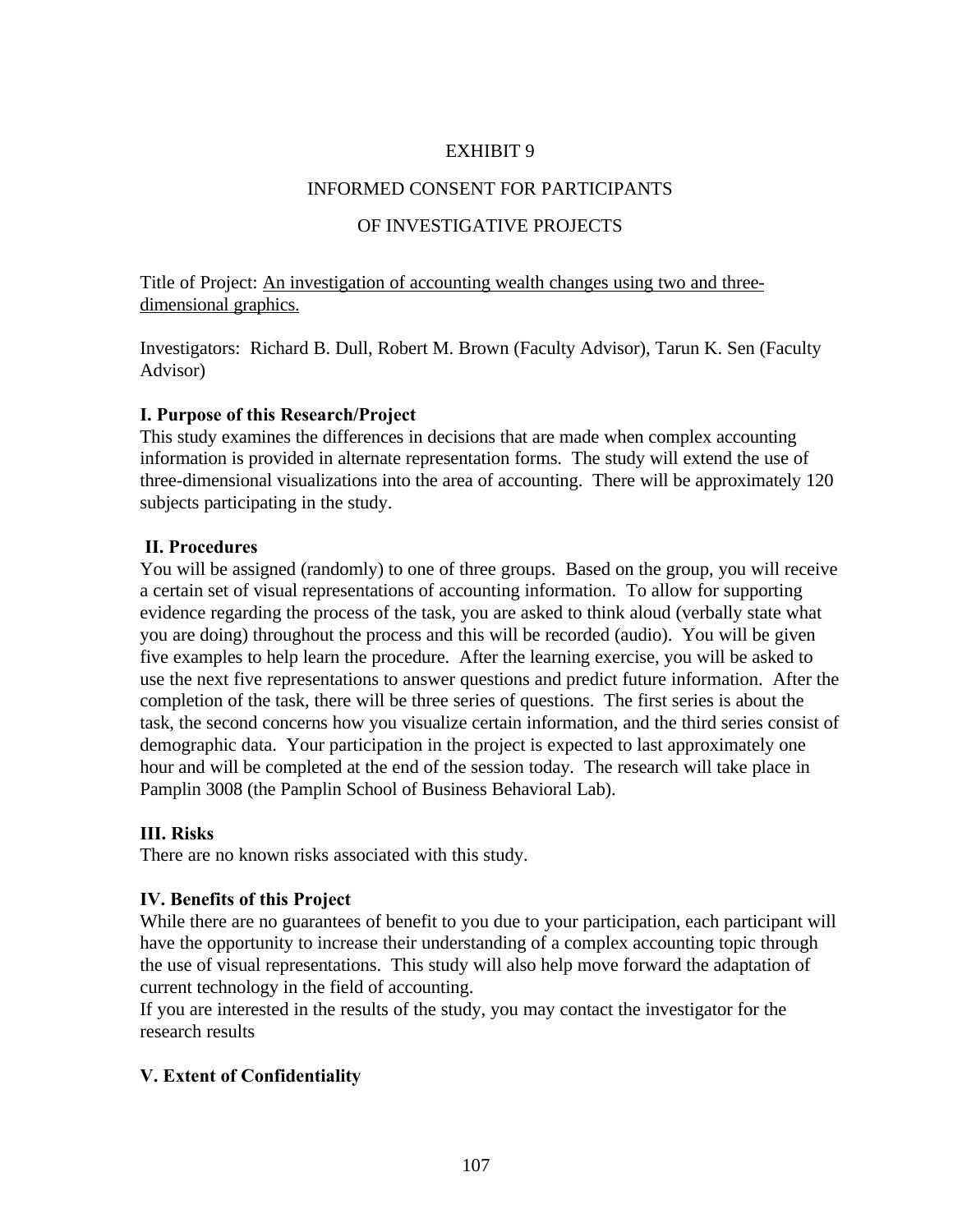Your responses and results will be confidential (your identity will not be divulged). An index card listing your name, e-mail or phone number, and an identifying code (alphanumeric identifying the group you are in, and the sequence within that group) will be used by the investigators to verify participation and ensure the provisional compensation is paid to the correct parties. The e-mail or phone number will not be used for any purpose except for notification if you win the bonus drawing. Twelve months after the experiment is complete, these cards will be destroyed. At no time will the researchers release any specific information that may be traced to you to anyone other than individuals working on the project without your written consent.

As stated in item II above, there will be an audio recording of the session. The tapes will be under the supervision of the investigators and will not be used for any purpose outside of this research. They will not be stored with any other information that might link them to you as an individual. Additionally, they will be transcribed under the supervision of an investigator and will be destroyed after a complete transcription is made.

# **VI. Compensation**

Your compensation for the study will be \$6.00 per hour and will be paid at the end of the session. Additionally, each subject will be entered into a prize drawing based on the accuracy and speed of their responses. There will be two bonuses (\$75 and \$25) for each of the four groups of subjects. For the purpose of the bonus drawing, you will only be compared to others within your group. If your accuracy rate is in the top 25%, second 25%, third 25% or bottom 25%, you will receive four, three, two or one chance(s) in the drawing. Additionally, if you accuracy rate is in the top 50% of your group, you can get bonus chances for the drawing, based on how quickly you completed the task. The following grid shows precisely how many chances you may have to win.

|            |         | Number of entries for bonus prize     |                                         |  |  |  |
|------------|---------|---------------------------------------|-----------------------------------------|--|--|--|
|            |         |                                       |                                         |  |  |  |
|            |         |                                       | Speed Bonus (only for top 50% accuracy) |  |  |  |
|            | Speed-> | Top 25% 2nd 25% 3rd 25%<br>Bottom 25% |                                         |  |  |  |
| Accuracy   | Chances |                                       |                                         |  |  |  |
| Top 25%    |         |                                       |                                         |  |  |  |
| 2nd 25%    |         |                                       |                                         |  |  |  |
| 3rd 25%    |         |                                       |                                         |  |  |  |
| Bottom 25% |         |                                       |                                         |  |  |  |

The drawing for the bonus will occur at the end of the data collection period (expected to be prior to May 8, 1997). The winners will be notified by phone or e-mail. If you are a winner, your name may be released as being a winner to other participants, although no indication of your performance of the task will be disclosed.

In addition to the monetary compensation, each subject will receive a bonus of 1% of the course grade for the course from which they are recruited. An alternate method of earning the credit will be given for those choosing not to participate.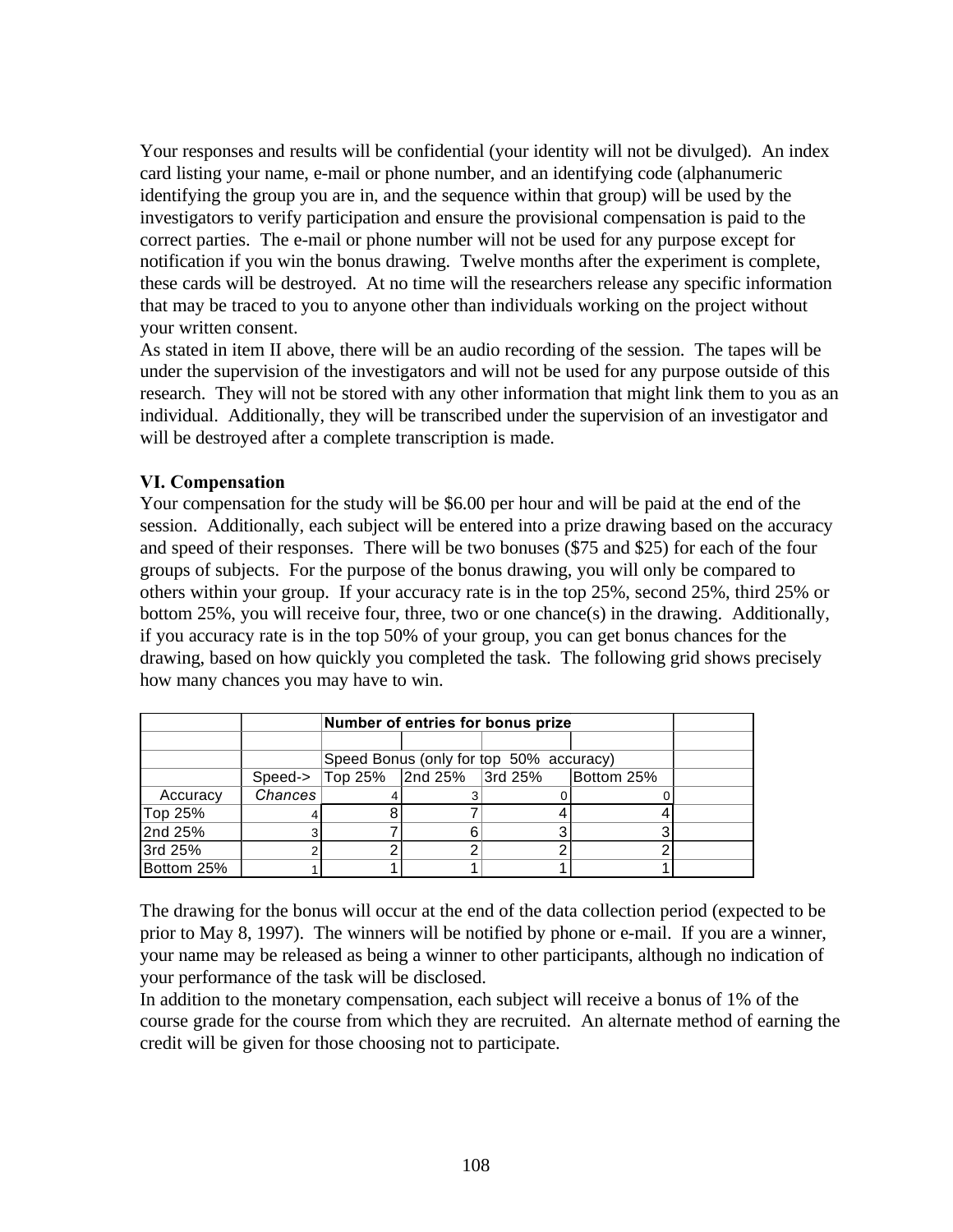## **VII. Freedom to Withdraw**

You are free to withdraw from a study at any time without penalty. If you choose to withdraw, you will be compensated for the amount of time you participated. There may be circumstances under which the investigator may determine that you should not continue as a subject. If this happens, you will be compensated for the amount of time you participated.

## **VIII. Approval of Research**

This research project has been approved, as required, by the Institutional Review Board for Research Involving Human Subjects at Virginia Polytechnic Institute and State University, by the Department of Accounting.

### **IX. Subject's Responsibilities**

I voluntarily agree to participate in this study. I have the following responsibilities:

To answer the task questions as accurately and quickly as possible.

To answer the follow-up questions to the best of my ability.

To keep confidential any information about this experiment, until June 1, 1997.

## **X. Subject's Permission**

I have read and understand the Informed Consent and conditions of this project. I have had all my questions answered. I hereby acknowledge the above and give my voluntary consent for participation in this project.

If I participate, I may withdraw at any time without penalty. I agree to abide by the rules of this project.

\_\_\_\_\_\_\_\_\_\_\_\_\_\_\_\_\_\_\_\_\_\_\_\_\_\_\_\_\_ \_\_\_\_\_\_\_\_\_\_\_\_\_\_\_\_\_\_\_\_\_\_\_\_\_\_ Signature Date Should I have any questions about this research or its conduct, I may contact: Richard B. Dull (Investigator) Phone: 231-6591 Robert M. Brown / Tarun K. Sen (Advisors) Phone: 231-6591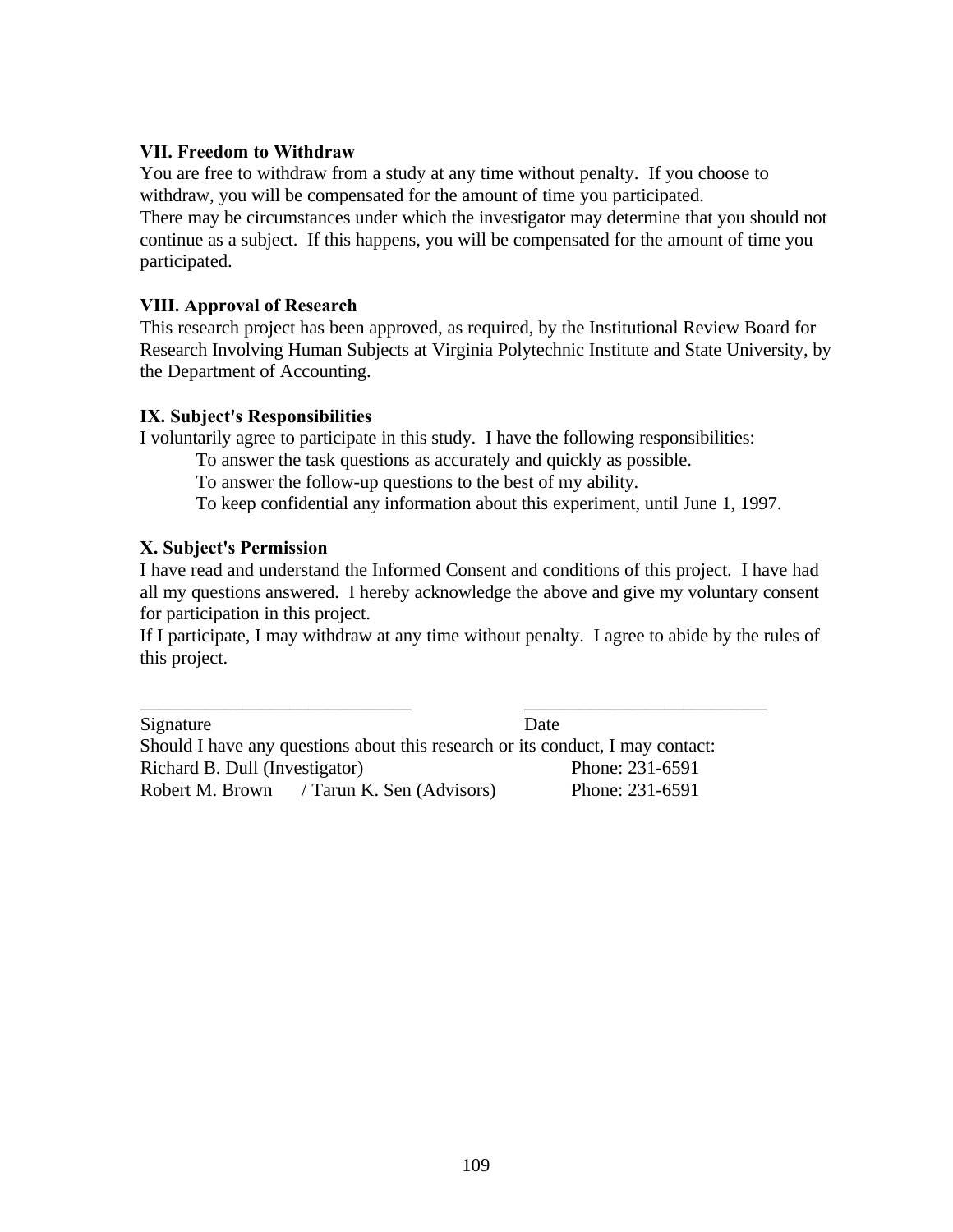## VERBAL PARTICIPANT EXPERIMENT INSTRUCTIONS

You will be participating in an experiment to examine the affect of information presentation on decisions relating to complex accounting information. You will be recorded, it is an audio recording, during the experiment. Please think aloud during your decision making process. The experiment consists of five sections; first, you will have a training task – you will predict seven values for two companies. After each prediction, you will be given feedback about the prior answer. The second segment is the actual experiment. It is identical to the training task except there is no feedback of correct answers. You will then move into a section that asks a few questions about the experiment. Next, there is another section that includes four groups of 4 questions that is designed to measure visual vividness. Last, there are several demographic questions. At the end, you will be asked to click to save your answers. After you have saved your answers, you are finished, come back to my office and sign the sheet for your professor and receive your compensation.

Notes:

If you want, you can predict outside the range of the axes included in the visualization.

Place the cursor on the field when typing in your predictions.

CAREFULLY read each question. During the experiment, some questions are very similar to others, with only one word or number different. Unless you read carefully, you may miss the differences.

Read all instructions.

Remember to think aloud.

Are there any questions?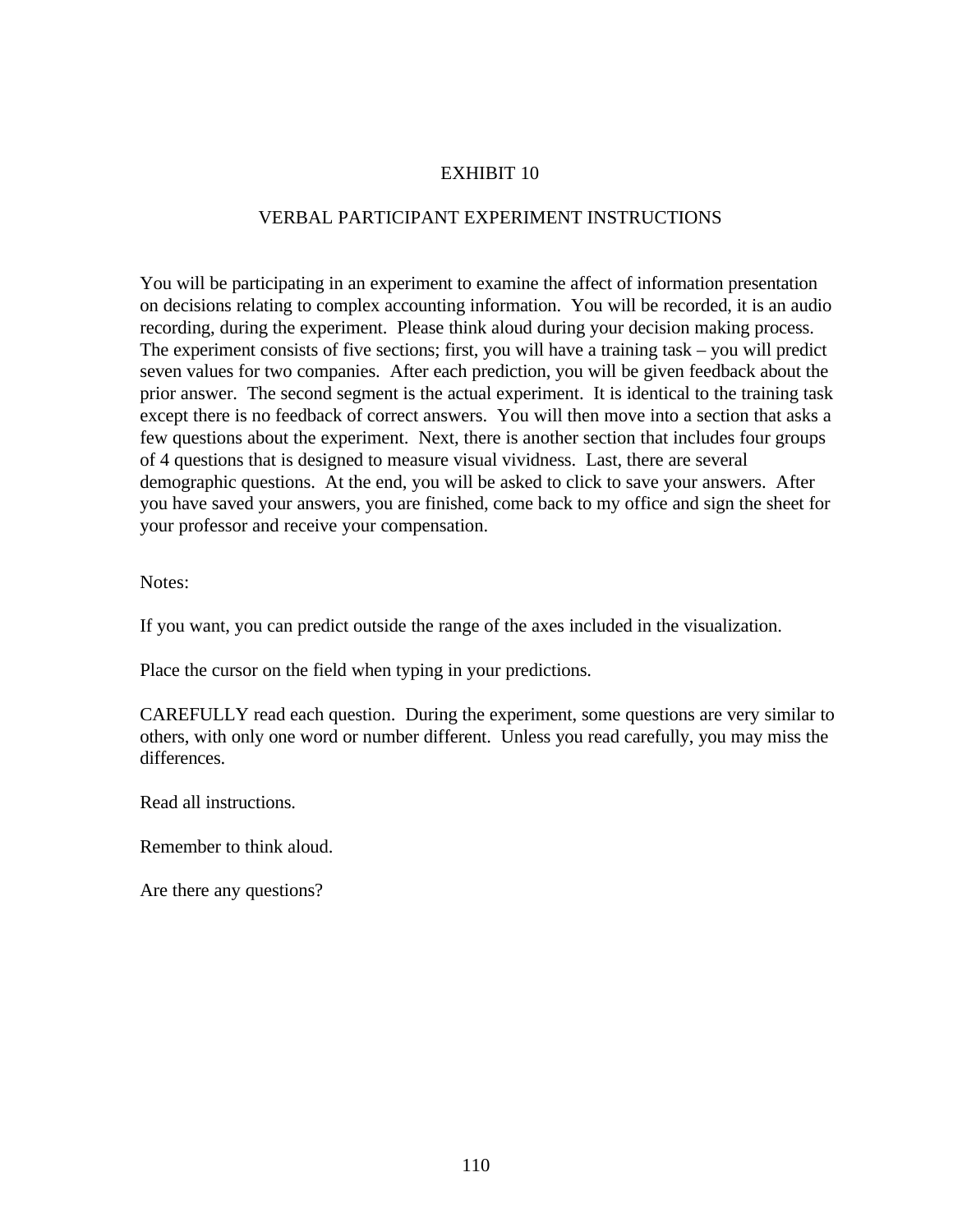# EXPERIMENTAL TRAINING/TASK QUESTIONS

- 1) What do you expect wealth to be at month 101?
- 2) What do you expect wealth to be at month 110?
- 3) What do you expect wealth to be at month 120?
- 4) What do you expect momentum to be at month 101?
- 5) What do you expect momentum to be at month 110?
- 6) What do you expect momentum to be at month 120?
- 7) What do you expect impulse to be at month 105?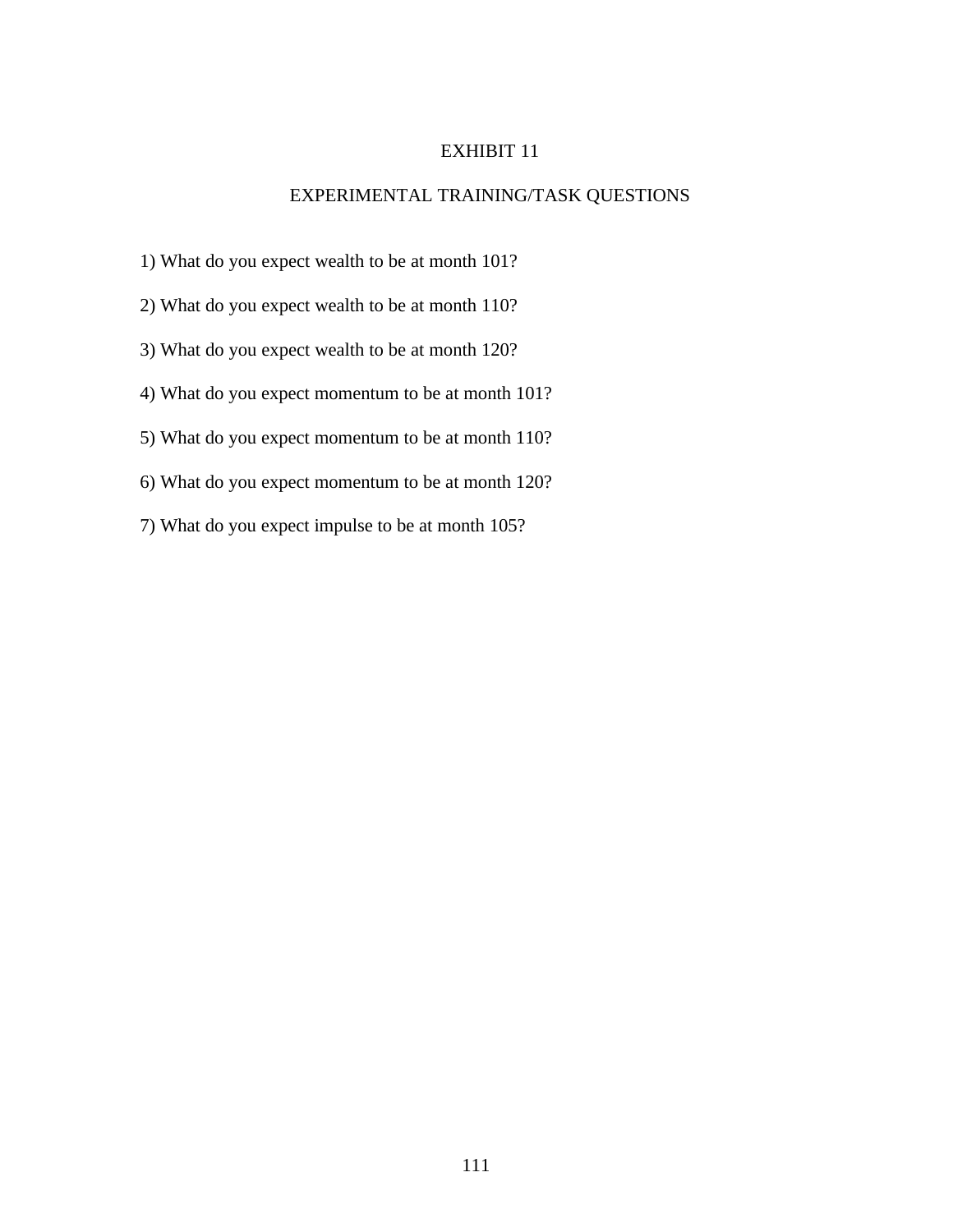## OVERVIEW OF WEALTH, MOMENTUM AND IMPULSES

It is generally accepted that the wealth of a company is equal to the value of its assets less any liabilities. Traditionally, accountants describe the difference between wealth at two points in time as income for that period (assuming there are no dividends)

It has been suggested that if you can determine a function for wealth, then you can develop a function of the *rate* by which wealth changes (Note: this is a *rate* rather than the traditional view of an *amount* for a specific period). Additionally, a function can be determined that represents impulses that affect that rate (an example of impulse would be the addition of a salesperson; one would expect this impulse to increase the *momentum* of earnings and the rate of *wealth* accumulation.) Based on these concepts, one may be able to use impulses and momentum to assist the prediction of wealth.

(Note: in mathematical terms, the momentum function is the first derivative of the wealth function, while the impulse function is the second derivative of the wealth function)

Your task for this experiment, will be to look at certain visual representations of predetermined functions of wealth, momentum and impulse and predict future values.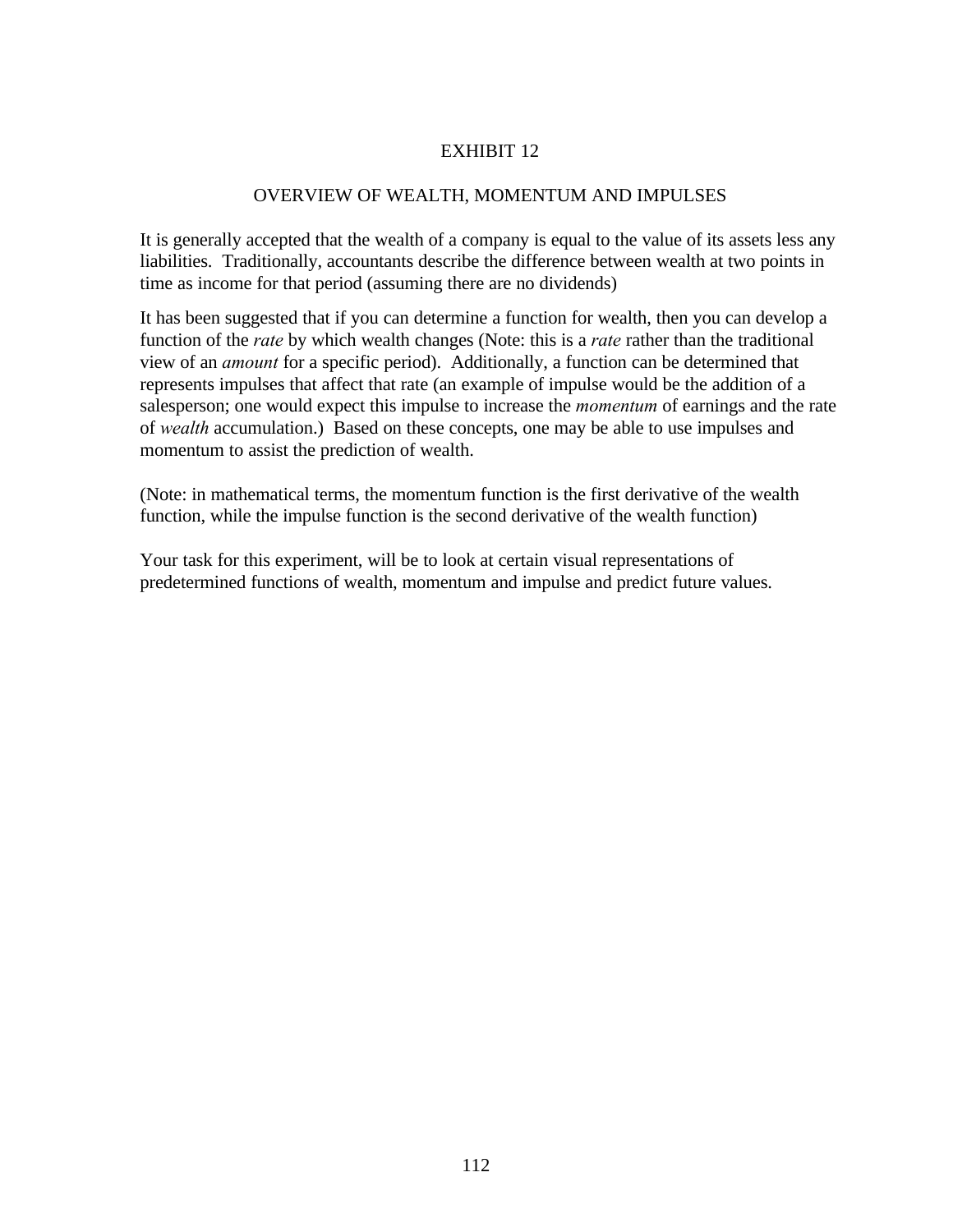#### EXHIBIT 12A

#### INTRODUCTION FOR TRAINING TASK

To help you understand the visual representations and the process of answering the questions, you will be given information for two companies. Each representation will contain information regarding the wealth, momentum and impulse functions for a specific company. You will be shown the first representation asked to predict wealth for three designated future periods, momentum for three periods, and impulse for one period. After each response, you will be given the actual response. After completion of the first company, the same process will be completed for the other example company. Note: Do not be frustrated if your answer does not exactly match the actual answer; just use each answer as a learning process for any future questions. The first two companies will be used to give you a "feel" for the representation type you will be using. It should help you understand what is expected for the remainder of the experiment.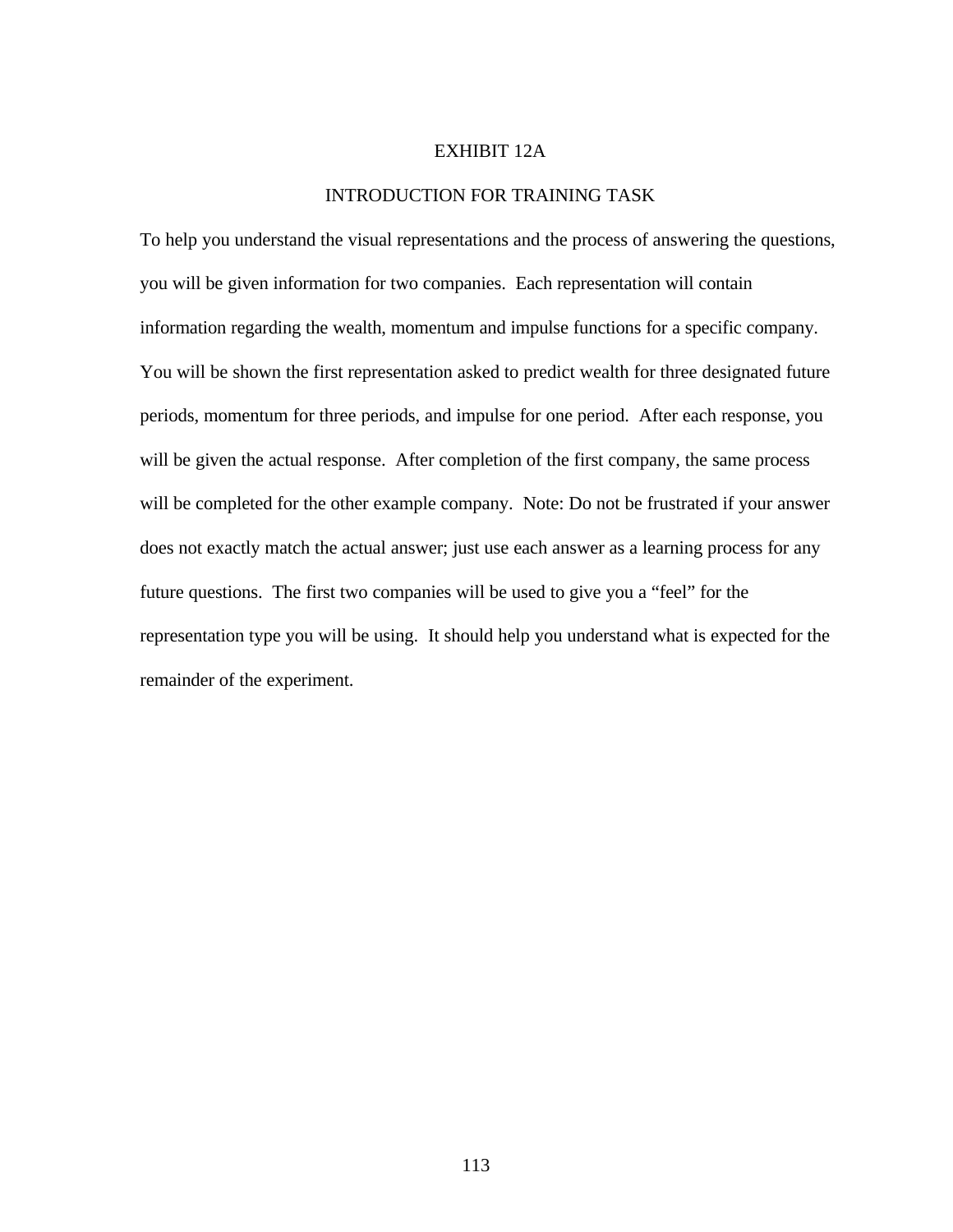## EXHIBIT 12B

# INTRODUCTION FOR ACTUAL EXPERIMENT TASK

Now you are moving to the actual experiment. The process is identical to the training exercise, except you will not be given the actual response. You will be given the representations for four companies and asked to predict wealth, momentum and impulse.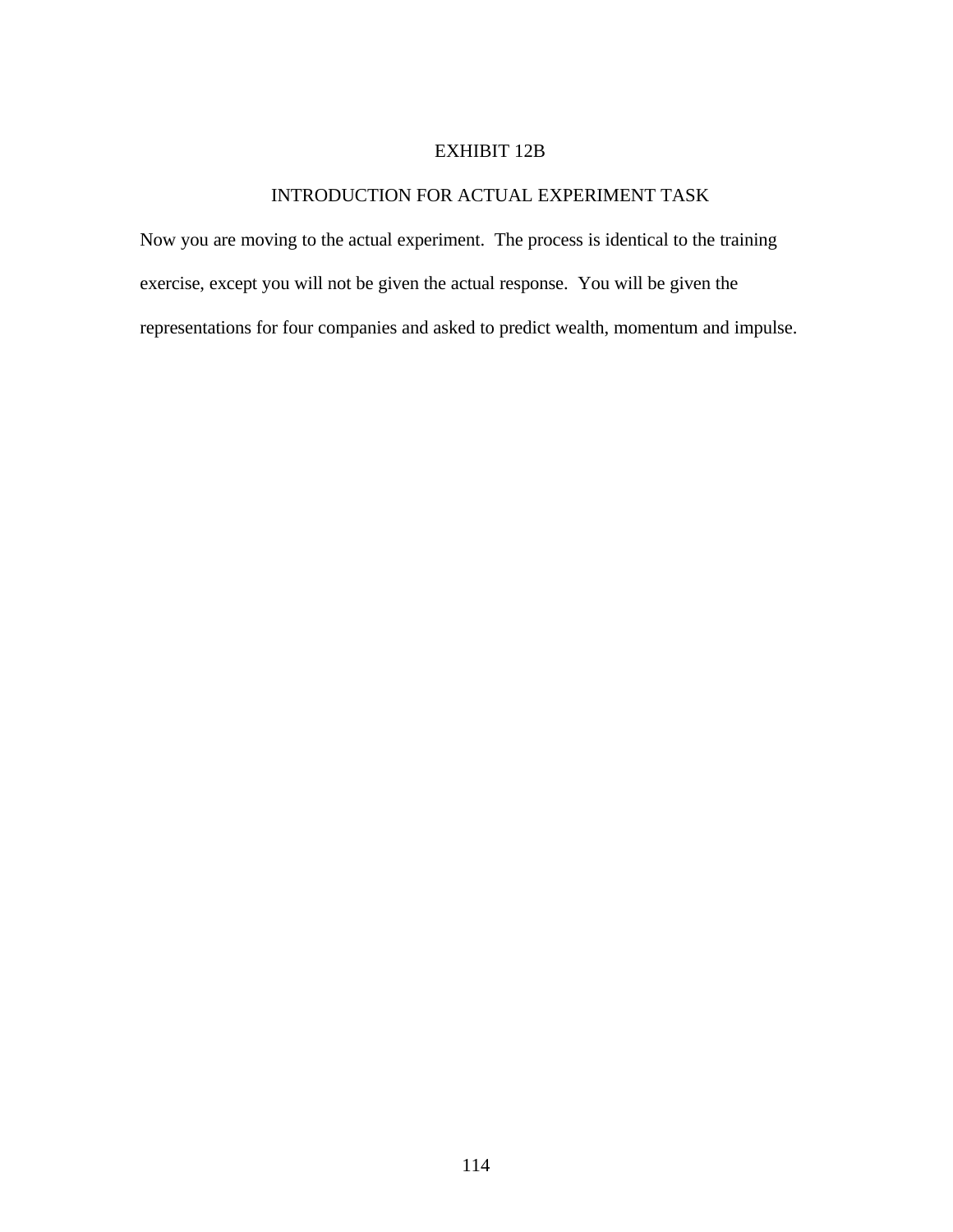#### EXHIBIT 12C

## NARRATIVE FOR SUBJECTS USING THE 2-DIMENSIONAL REPRESENTATION

You are looking at a 2-dimensional graph of wealth, momentum and impulse. Note the thickness of the lines. Please use the center of the line thickness for determining and estimating values.

Notice the relationship among wealth, momentum and impulse. As impulse increases or decreases, momentum increases or decreases. If impulse is positive, momentum increases and there is a corresponding change in wealth. If impulse is negative, momentum decreases and wealth will decrease or grow at a slower rate.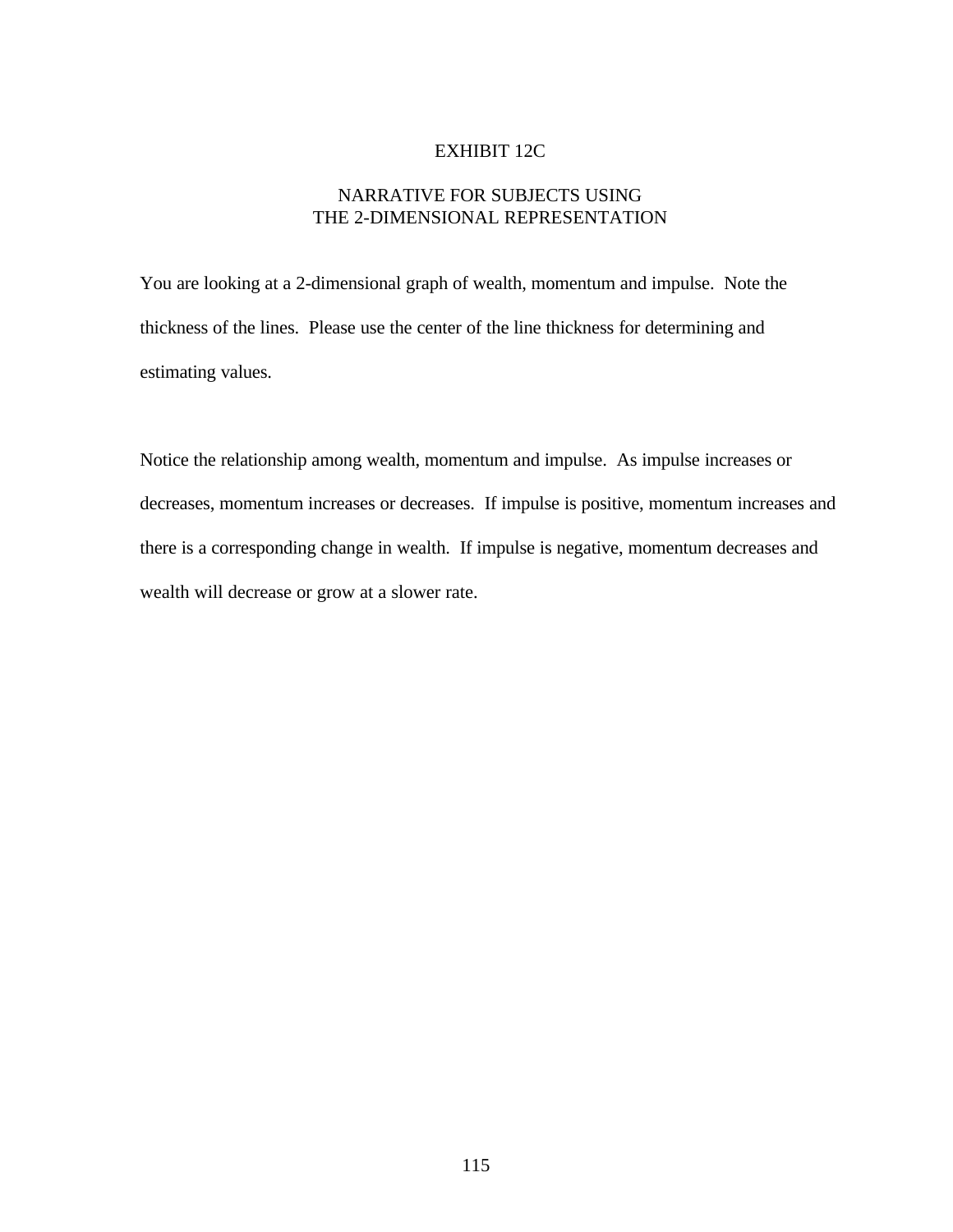#### EXHIBIT 12D

## NARRATIVE FOR SUBJECTS USING THE 3-DIMENSIONAL STATIC REPRESENTATION

You are looking at a 3-dimensional representation of wealth, momentum and impulse. Wealth and momentum axes are labeled. Impulse is described by the color of the line plotted. The colors range from 1 to 255 (See color legend). Note the thickness of the line. Please use the center of the line thickness for determining and estimating values. Also, be aware that you are looking down at the representation, at an angle. This should be taken into consideration when determining and estimating values.

Notice the relationship among wealth, momentum and impulse. As impulse increases or decreases, momentum increases or decreases. If impulse is positive, momentum increases and there is a corresponding change in wealth. If impulse is negative, momentum decreases and wealth will decrease or grow at a slower rate.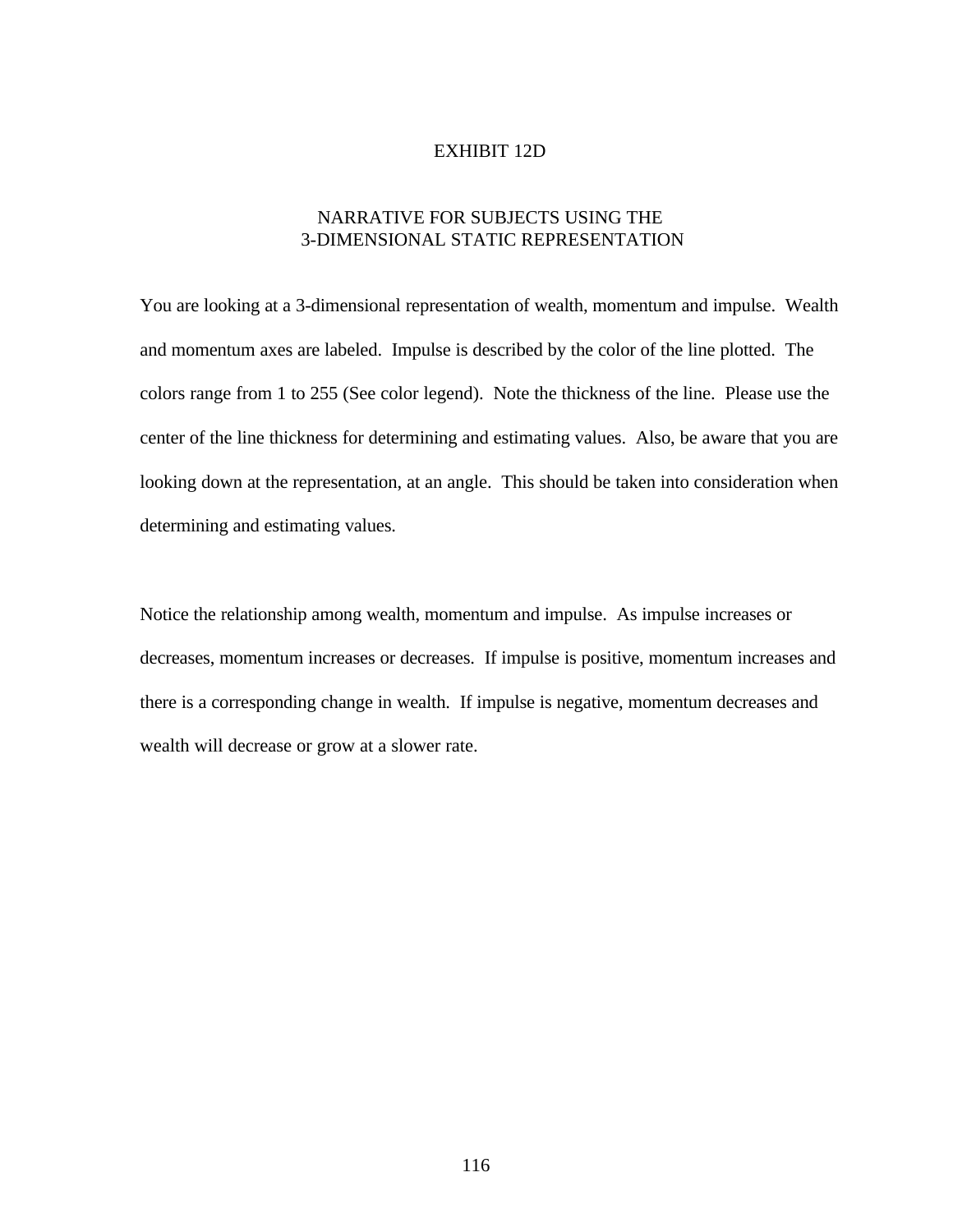#### EXHIBIT 12E

## NARRATIVE FOR SUBJECTS USING THE 3-DIMENSIONAL ROTATABLE REPRESENTATION

You are looking at a 3-dimensional representation of wealth, momentum and impulse. Wealth and momentum axes are labeled. Impulse is described by the color of the line plotted. The colors range from 1 to 255 (See color legend). Note the thickness of the line. Please use the center of the line thickness for determining and estimating values. If you want, you may rotate the image to help understand the relationship among the data. To rotate, place the mouse pointer on the image and click with the left mouse button. The image rotates in the direction of the displayed triangle.

Notice the relationship among wealth, momentum and impulse. As impulse increases or decreases, momentum increases or decreases. If impulse is positive, momentum increases and there is a corresponding change in wealth. If impulse is negative, momentum decreases and wealth will decrease or grow at a slower rate.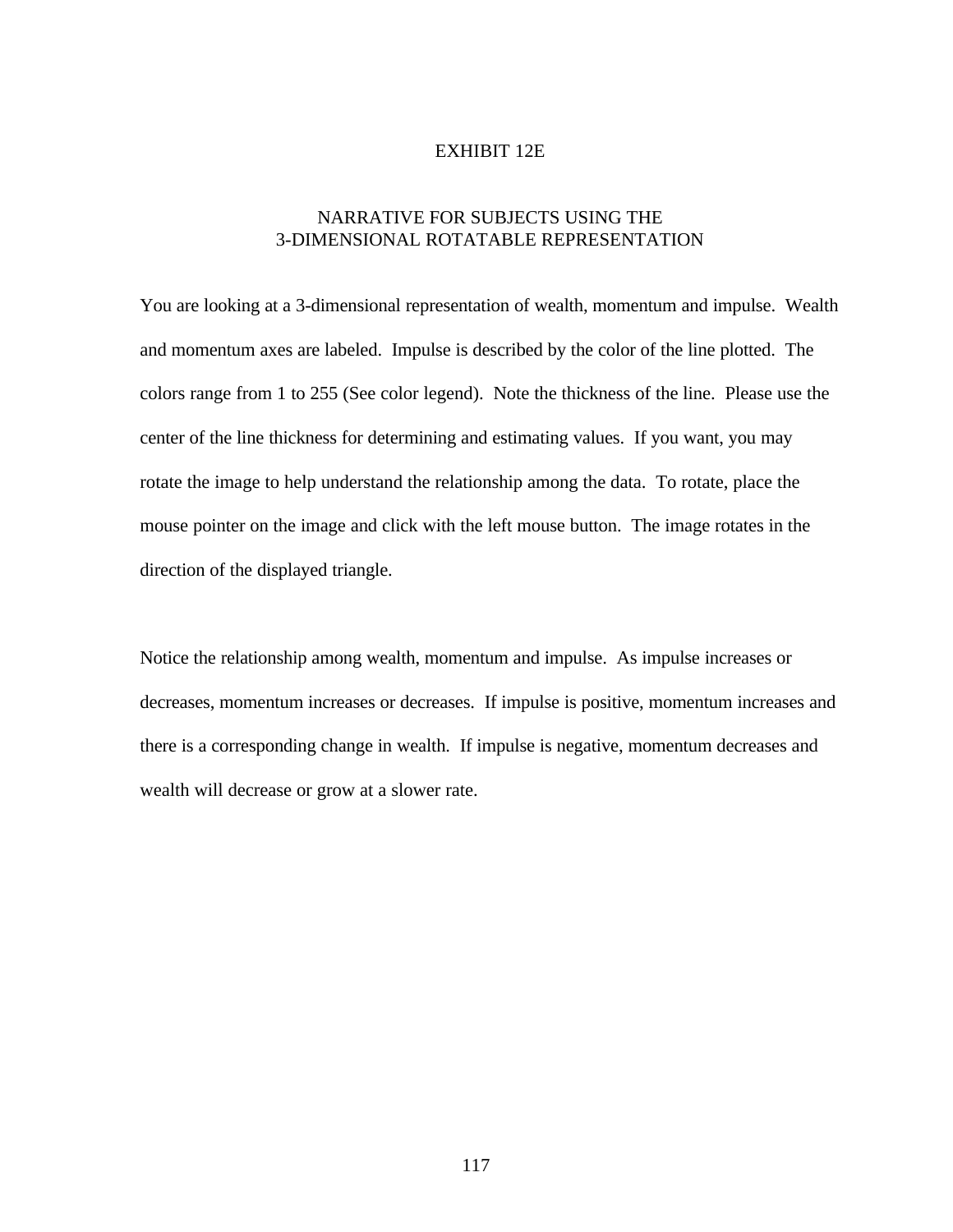#### SAS PROGRAM FOR MANOVA ANALYSIS (APPENDIX)

This program was written by Peter Ammermann, Statistical Consulting Center, Virginia Tech,

Blacksburg, Virginia.

options ls=80 pageno=1 nodate pagesize=56;

;

```
 filename subs 'c:\SAS\dis_some.csv';
  data one;
  infile subs delimiter=",";
   input pr11 tp11 pr12 tp12 pr13 tp13 pr21 tp21 pr22 tp22 pr23 tp23
    pr31 tp31 pr32 tp32 pr33 tp33 pr41 tp41 pr42 tp42 pr43 tp43
    vviq vviqa sex comp math major rep_meth group subj;
   if vviq=-1 then vviq=.;
   lnsqer11=log(((pr11-8.92)/8.92)**2);
   lnsqer12=log(((pr12-5.81)/5.81)**2);
   lnsqer13=log(((pr13-5.50)/5.50)**2);
   lnsqer21=log(((pr21-94.45)/94.45)**2);
   lnsqer22=log(((pr22-102.77)/102.77)**2);
   lnsqer23=log(((pr23-205.71)/205.71)**2);
   lnsqer31=log(((pr31-9.22)/9.22)**2);
   lnsqer32=log(((pr32-18.17)/18.17)**2);
   lnsqer33=log(((pr33-42.08)/42.08)**2);
   lnsqer41=log(((pr41-421.68)/421.68)**2);
   lnsqer42=log(((pr42-593.59)/593.59)**2);
   lnsqer43=log(((pr43-827.03)/827.03)**2);
  if group in (1,3,5) then order=0;
    else order=1;
 cards;
 proc glm data=one;
   class rep_meth order;
   model lnsqer11 lnsqer12 lnsqer13 lnsqer21 lnsqer22 lnsqer23
    lnsqer31 lnsqer32 lnsqer33 lnsqer41 lnsqer42 lnsqer43
   = rep_meth / nouni;
   contrast 'Rep1 vs. Rep2' rep_meth 1 -1 0;
  contrast 'Rep1 vs. Rep3' rep_meth 1 \ 0 -1;
```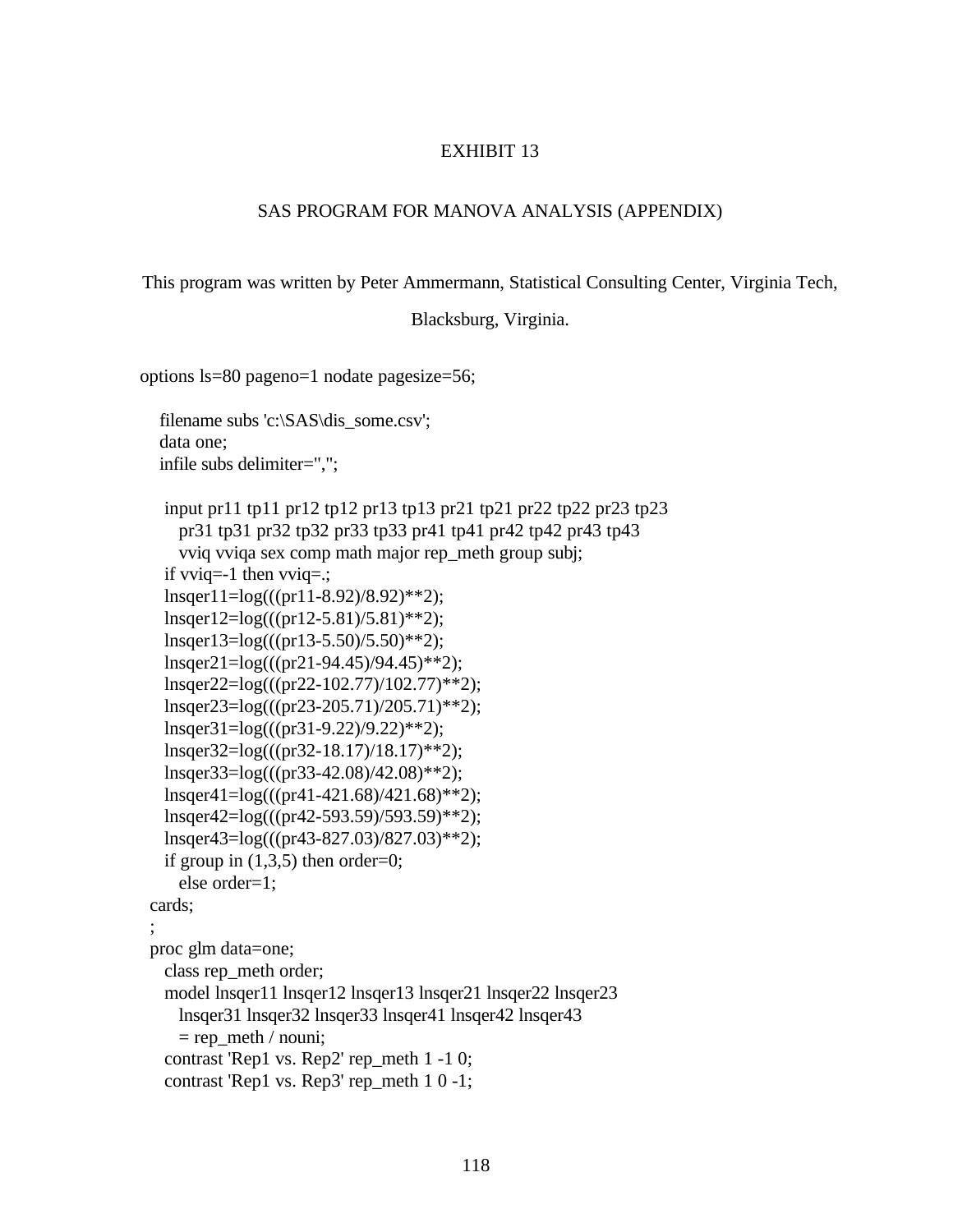```
 contrast 'Rep2 vs. Rep3' rep_meth 0 1 -1;
 manova h=rep_meth / printe;
 lsmeans rep_meth;
  run;
 quit;
```